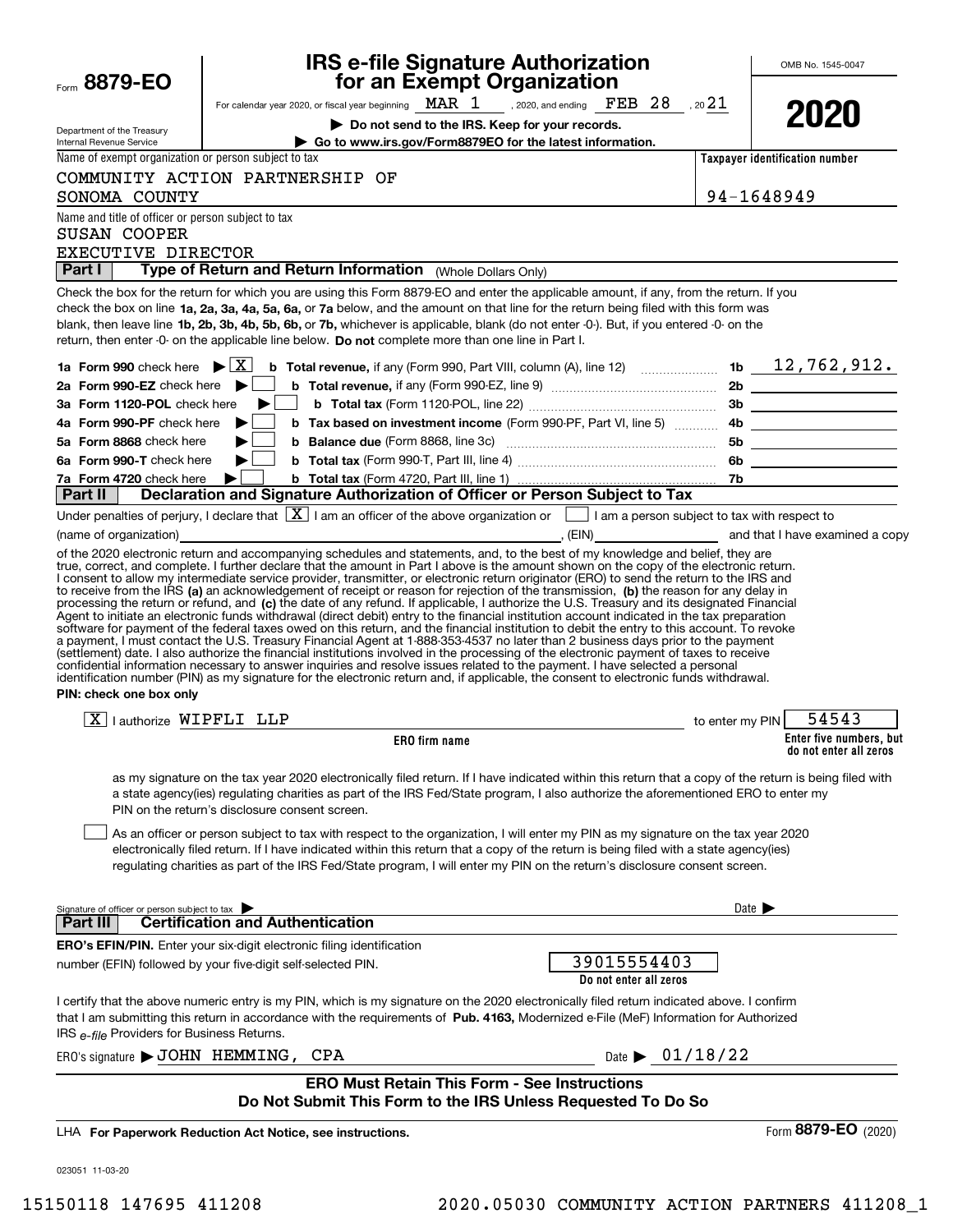(Rev. January 2020)

### **Application for Automatic Extension of Time To File an Exempt Organization Return**

Department of the Treasury Internal Revenue Service

**| File a separate application for each return.**

**| Go to www.irs.gov/Form8868 for the latest information.**

**Electronic filing (e-file).**  You can electronically file Form 8868 to request a 6-month automatic extension of time to file any of the filing of this form, visit www.irs.gov/e-file-providers/e-file-for-charities-and-non-profits. forms listed below with the exception of Form 8870, Information Return for Transfers Associated With Certain Personal Benefit Contracts, for which an extension request must be sent to the IRS in paper format (see instructions). For more details on the electronic

#### **Automatic 6-Month Extension of Time.** Only submit original (no copies needed).

All corporations required to file an income tax return other than Form 990-T (including 1120-C filers), partnerships, REMICs, and trusts must use Form 7004 to request an extension of time to file income tax returns.

| Type or<br>print                                                                                      | Name of exempt organization or other filer, see instructions.<br>COMMUNITY ACTION PARTNERSHIP OF                                                                                                                                                                                                                                                                                                                                                                                                                                                                                                                                                           |            |                                                                                                                                                                                                          | Taxpayer identification number (TIN) |                                              |                         |  |  |  |
|-------------------------------------------------------------------------------------------------------|------------------------------------------------------------------------------------------------------------------------------------------------------------------------------------------------------------------------------------------------------------------------------------------------------------------------------------------------------------------------------------------------------------------------------------------------------------------------------------------------------------------------------------------------------------------------------------------------------------------------------------------------------------|------------|----------------------------------------------------------------------------------------------------------------------------------------------------------------------------------------------------------|--------------------------------------|----------------------------------------------|-------------------------|--|--|--|
|                                                                                                       | SONOMA COUNTY                                                                                                                                                                                                                                                                                                                                                                                                                                                                                                                                                                                                                                              | 94-1648949 |                                                                                                                                                                                                          |                                      |                                              |                         |  |  |  |
| File by the<br>due date for<br>filing your<br>return. See                                             | Number, street, and room or suite no. If a P.O. box, see instructions.<br>141 STONY CIRCLE, NO. 210                                                                                                                                                                                                                                                                                                                                                                                                                                                                                                                                                        |            |                                                                                                                                                                                                          |                                      |                                              |                         |  |  |  |
|                                                                                                       | City, town or post office, state, and ZIP code. For a foreign address, see instructions.<br>instructions.<br>SANTA ROSA, CA 95401                                                                                                                                                                                                                                                                                                                                                                                                                                                                                                                          |            |                                                                                                                                                                                                          |                                      |                                              |                         |  |  |  |
|                                                                                                       | Enter the Return Code for the return that this application is for (file a separate application for each return)                                                                                                                                                                                                                                                                                                                                                                                                                                                                                                                                            |            |                                                                                                                                                                                                          |                                      | 0 <sup>1</sup><br>1                          |                         |  |  |  |
| <b>Application</b>                                                                                    |                                                                                                                                                                                                                                                                                                                                                                                                                                                                                                                                                                                                                                                            | Return     | Application                                                                                                                                                                                              |                                      |                                              | Return                  |  |  |  |
| Is For                                                                                                |                                                                                                                                                                                                                                                                                                                                                                                                                                                                                                                                                                                                                                                            | Code       | <b>Is For</b>                                                                                                                                                                                            |                                      |                                              | Code                    |  |  |  |
|                                                                                                       | Form 990 or Form 990-EZ                                                                                                                                                                                                                                                                                                                                                                                                                                                                                                                                                                                                                                    | 01         | Form 990-T (corporation)                                                                                                                                                                                 |                                      |                                              | 07                      |  |  |  |
| Form 990-BL                                                                                           |                                                                                                                                                                                                                                                                                                                                                                                                                                                                                                                                                                                                                                                            | 02         | Form 1041-A                                                                                                                                                                                              |                                      |                                              | 08                      |  |  |  |
|                                                                                                       | Form 4720 (individual)                                                                                                                                                                                                                                                                                                                                                                                                                                                                                                                                                                                                                                     | 03         | Form 4720 (other than individual)                                                                                                                                                                        |                                      |                                              | 09                      |  |  |  |
| Form 990-PF                                                                                           |                                                                                                                                                                                                                                                                                                                                                                                                                                                                                                                                                                                                                                                            | 04         | Form 5227                                                                                                                                                                                                |                                      |                                              | 10                      |  |  |  |
|                                                                                                       | Form 990-T (sec. 401(a) or 408(a) trust)                                                                                                                                                                                                                                                                                                                                                                                                                                                                                                                                                                                                                   | 05         | Form 6069                                                                                                                                                                                                |                                      |                                              | 11                      |  |  |  |
|                                                                                                       | Form 990-T (trust other than above)                                                                                                                                                                                                                                                                                                                                                                                                                                                                                                                                                                                                                        | 06         | Form 8870                                                                                                                                                                                                |                                      |                                              | 12                      |  |  |  |
|                                                                                                       | HEATHER IPPOLITI<br>• The books are in the care of $\blacktriangleright$ 141 STONY CIRCLE, NO. 210 - SANTA ROSA, CA 95401                                                                                                                                                                                                                                                                                                                                                                                                                                                                                                                                  |            |                                                                                                                                                                                                          |                                      |                                              |                         |  |  |  |
| $box \blacktriangleright$<br>1<br>2                                                                   | Telephone No. $\triangleright$ 707-544-6911<br>If this is for a Group Return, enter the organization's four digit Group Exemption Number (GEN) [If this is for the whole group, check this<br>. If it is for part of the group, check this box $\blacktriangleright$<br>I request an automatic 6-month extension of time until<br>the organization named above. The extension is for the organization's return for:<br>calendar year ________ or<br>$\blacktriangleright$ $\boxed{\text{X}}$ tax year beginning $\boxed{\text{MAR}}$ 1, 2020<br>If the tax year entered in line 1 is for less than 12 months, check reason:<br>Change in accounting period |            | Fax No. $\blacktriangleright$<br>and attach a list with the names and TINs of all members the extension is for.<br><b>JANUARY 18, 2022</b><br>, and ending $\,$ FEB $\,$ 28, $\,$ 2021<br>Initial return | Final return                         | , to file the exempt organization return for |                         |  |  |  |
| За                                                                                                    | If this application is for Forms 990-BL, 990-PF, 990-T, 4720, or 6069, enter the tentative tax, less                                                                                                                                                                                                                                                                                                                                                                                                                                                                                                                                                       |            |                                                                                                                                                                                                          |                                      |                                              |                         |  |  |  |
|                                                                                                       | any nonrefundable credits. See instructions.                                                                                                                                                                                                                                                                                                                                                                                                                                                                                                                                                                                                               |            |                                                                                                                                                                                                          | За                                   | \$                                           | 0.                      |  |  |  |
| b                                                                                                     | If this application is for Forms 990-PF, 990-T, 4720, or 6069, enter any refundable credits and                                                                                                                                                                                                                                                                                                                                                                                                                                                                                                                                                            |            |                                                                                                                                                                                                          |                                      |                                              |                         |  |  |  |
| 3b<br>\$<br>estimated tax payments made. Include any prior year overpayment allowed as a credit.      |                                                                                                                                                                                                                                                                                                                                                                                                                                                                                                                                                                                                                                                            |            |                                                                                                                                                                                                          |                                      |                                              | $0$ .                   |  |  |  |
| Balance due. Subtract line 3b from line 3a. Include your payment with this form, if required, by<br>c |                                                                                                                                                                                                                                                                                                                                                                                                                                                                                                                                                                                                                                                            |            |                                                                                                                                                                                                          |                                      |                                              |                         |  |  |  |
|                                                                                                       | using EFTPS (Electronic Federal Tax Payment System). See instructions.                                                                                                                                                                                                                                                                                                                                                                                                                                                                                                                                                                                     |            |                                                                                                                                                                                                          | 3 <sub>c</sub>                       |                                              | 0.                      |  |  |  |
| instructions.                                                                                         | Caution: If you are going to make an electronic funds withdrawal (direct debit) with this Form 8868, see Form 8453-EO and Form 8879-EO for payment                                                                                                                                                                                                                                                                                                                                                                                                                                                                                                         |            |                                                                                                                                                                                                          |                                      |                                              |                         |  |  |  |
| LHA                                                                                                   | For Privacy Act and Paperwork Reduction Act Notice, see instructions.                                                                                                                                                                                                                                                                                                                                                                                                                                                                                                                                                                                      |            |                                                                                                                                                                                                          |                                      |                                              | Form 8868 (Rev. 1-2020) |  |  |  |

023841 04-01-20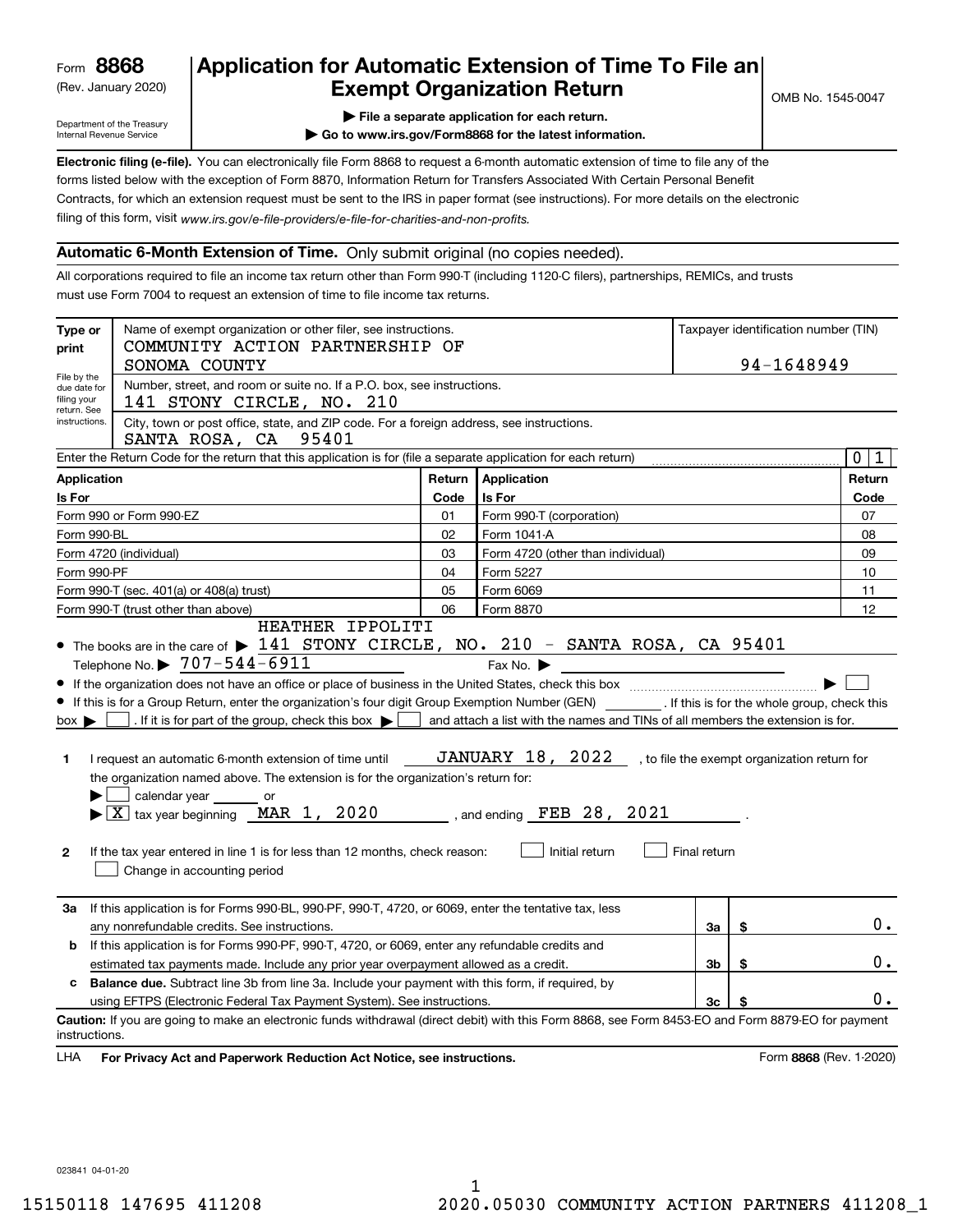|                                                        |                                      | EXTENDED TO JANUARY 18, 2022                                                                                                                               |                                                             | OMB No. 1545-0047                                                                                                |
|--------------------------------------------------------|--------------------------------------|------------------------------------------------------------------------------------------------------------------------------------------------------------|-------------------------------------------------------------|------------------------------------------------------------------------------------------------------------------|
| Form <b>990</b>                                        |                                      | <b>Return of Organization Exempt From Income Tax</b><br>Under section 501(c), 527, or 4947(a)(1) of the Internal Revenue Code (except private foundations) |                                                             |                                                                                                                  |
|                                                        |                                      | Do not enter social security numbers on this form as it may be made public.                                                                                |                                                             |                                                                                                                  |
| Department of the Treasury<br>Internal Revenue Service |                                      | Go to www.irs.gov/Form990 for instructions and the latest information.                                                                                     |                                                             | <b>Open to Public</b><br>Inspection                                                                              |
|                                                        |                                      | MAR 1,<br>2020<br>A For the 2020 calendar year, or tax year beginning                                                                                      | 2021<br>and ending $\,$ FEB $\,$ 28,                        |                                                                                                                  |
| <b>B</b> Check if                                      |                                      | <b>C</b> Name of organization                                                                                                                              | D Employer identification number                            |                                                                                                                  |
| applicable:                                            |                                      | COMMUNITY ACTION PARTNERSHIP OF                                                                                                                            |                                                             |                                                                                                                  |
| Address<br>change                                      |                                      | SONOMA COUNTY                                                                                                                                              |                                                             |                                                                                                                  |
| Name<br>change                                         |                                      | Doing business as                                                                                                                                          | 94-1648949                                                  |                                                                                                                  |
| Initial<br> return                                     |                                      | Number and street (or P.O. box if mail is not delivered to street address)<br>Room/suite                                                                   | E Telephone number                                          |                                                                                                                  |
| Final<br>return/                                       |                                      | 210<br>141 STONY CIRCLE                                                                                                                                    | $707 - 544 - 6911$                                          |                                                                                                                  |
| termin-<br>ated                                        |                                      | City or town, state or province, country, and ZIP or foreign postal code                                                                                   | G Gross receipts \$                                         | 12,762,912.                                                                                                      |
| Amended<br> return                                     |                                      | 95401<br>SANTA ROSA, CA                                                                                                                                    | H(a) Is this a group return                                 |                                                                                                                  |
| Applica-<br>dtion                                      |                                      | F Name and address of principal officer: SUSAN COOPER                                                                                                      | for subordinates?                                           | $\sqrt{}$ Yes $\sqrt{}$ X $\sqrt{}$ No                                                                           |
| pending                                                |                                      | SAME AS C ABOVE                                                                                                                                            | $H(b)$ Are all subordinates included?                       | <b>Yes</b>                                                                                                       |
|                                                        |                                      | Tax-exempt status: $\boxed{\mathbf{X}}$ 501(c)(3)<br>$501(c)$ (<br>$\sqrt{\frac{2}{1}}$ (insert no.)<br>4947(a)(1) or                                      | 527                                                         | If "No," attach a list. See instructions                                                                         |
|                                                        |                                      | J Website: WWW.CAPSONOMA.ORG                                                                                                                               | $H(c)$ Group exemption number $\blacktriangleright$         |                                                                                                                  |
|                                                        |                                      | K Form of organization: X Corporation<br>Trust<br>Association<br>Other $\blacktriangleright$                                                               | L Year of formation: $1967$ M State of legal domicile: $CA$ |                                                                                                                  |
| Part I                                                 | <b>Summary</b>                       |                                                                                                                                                            |                                                             |                                                                                                                  |
| 1.                                                     |                                      | Briefly describe the organization's mission or most significant activities: COMMUNITY ACTION PARTNERSHIP OF                                                |                                                             |                                                                                                                  |
|                                                        |                                      | SONOMA COUNTY CREATES PATHWAYS FOR ECONOMIC SECURITY THAT LASTS FROM                                                                                       |                                                             |                                                                                                                  |
| 2                                                      | Check this box $\blacktriangleright$ | if the organization discontinued its operations or disposed of more than 25% of its net assets.                                                            |                                                             |                                                                                                                  |
| з                                                      |                                      | Number of voting members of the governing body (Part VI, line 1a)                                                                                          | 3                                                           |                                                                                                                  |
| 4                                                      |                                      |                                                                                                                                                            | $\overline{4}$                                              |                                                                                                                  |
| 5                                                      |                                      |                                                                                                                                                            | $\overline{5}$                                              | 217                                                                                                              |
|                                                        |                                      |                                                                                                                                                            | $6\phantom{a}$                                              | 189                                                                                                              |
| Activities & Governance                                |                                      |                                                                                                                                                            | 7a                                                          |                                                                                                                  |
|                                                        |                                      | <b>b</b> Net unrelated business taxable income from Form 990-T, Part I, line 11 <b>manual contract and the UL</b>                                          | 7b                                                          |                                                                                                                  |
|                                                        |                                      |                                                                                                                                                            | <b>Prior Year</b>                                           | <b>Current Year</b>                                                                                              |
| 8                                                      |                                      | Contributions and grants (Part VIII, line 1h)                                                                                                              | 11, 273, 399.                                               | $\overline{12}$ , 311, 611.                                                                                      |
| Revenue<br>9                                           |                                      | Program service revenue (Part VIII, line 2g)                                                                                                               | 314,523.                                                    | 255,695.                                                                                                         |
| 10                                                     |                                      |                                                                                                                                                            | 1,292.                                                      | 2,201.                                                                                                           |
| 11                                                     |                                      | Other revenue (Part VIII, column (A), lines 5, 6d, 8c, 9c, 10c, and 11e)                                                                                   | 119,051.                                                    | 193,405.                                                                                                         |
|                                                        |                                      |                                                                                                                                                            |                                                             |                                                                                                                  |
| 12                                                     |                                      | Total revenue - add lines 8 through 11 (must equal Part VIII, column (A), line 12)                                                                         | 11,708,265.                                                 |                                                                                                                  |
| 13                                                     |                                      | Grants and similar amounts paid (Part IX, column (A), lines 1-3)                                                                                           | 1,069,771.                                                  |                                                                                                                  |
|                                                        |                                      | 14 Benefits paid to or for members (Part IX, column (A), line 4)                                                                                           | 0.                                                          |                                                                                                                  |
| 15                                                     |                                      | Salaries, other compensation, employee benefits (Part IX, column (A), lines 5-10)                                                                          | 7,957,201.                                                  |                                                                                                                  |
|                                                        |                                      |                                                                                                                                                            | 0.                                                          |                                                                                                                  |
|                                                        |                                      | 81,187.<br><b>b</b> Total fundraising expenses (Part IX, column (D), line 25)                                                                              |                                                             |                                                                                                                  |
| 17                                                     |                                      |                                                                                                                                                            | 2,974,812.                                                  |                                                                                                                  |
| 18                                                     |                                      | Total expenses. Add lines 13-17 (must equal Part IX, column (A), line 25)                                                                                  | 12,001,784.                                                 |                                                                                                                  |
| 19                                                     |                                      |                                                                                                                                                            | $\overline{-293}$ , 519.                                    |                                                                                                                  |
|                                                        |                                      |                                                                                                                                                            | <b>Beginning of Current Year</b>                            | <b>End of Year</b>                                                                                               |
| 20                                                     |                                      | Total assets (Part X, line 16)                                                                                                                             | 6,004,275.                                                  |                                                                                                                  |
| 21                                                     |                                      | Total liabilities (Part X, line 26)                                                                                                                        | 4,711,595.                                                  | 12,762,912.<br>2, 248, 111.<br>7,793,901.<br>2,781,609.<br>12,823,621.<br>$-60,709.$<br>7,409,005.<br>5,895,431. |
| Expenses<br>Net Assets or<br>Fund Balances<br>22       |                                      |                                                                                                                                                            | 1,292,680.                                                  | 1,513,574.                                                                                                       |

| Sign            | Signature of officer                                                            |                      | Date                                       |  |  |  |  |  |  |  |  |  |
|-----------------|---------------------------------------------------------------------------------|----------------------|--------------------------------------------|--|--|--|--|--|--|--|--|--|
| Here            | SUSAN COOPER,                                                                   | EXECUTIVE DIRECTOR   |                                            |  |  |  |  |  |  |  |  |  |
|                 | Type or print name and title                                                    |                      |                                            |  |  |  |  |  |  |  |  |  |
|                 | Print/Type preparer's name                                                      | Preparer's signature | Date<br><b>PTIN</b><br>Check               |  |  |  |  |  |  |  |  |  |
| Paid            | JOHN HEMMING, CPA                                                               | JOHN HEMMING, CPA    | P00856805<br>$01/18/22$ self-employed      |  |  |  |  |  |  |  |  |  |
| Preparer        | WIPFLI LLP<br>Firm's name                                                       |                      | $1$ Firm's EIN $\triangleright$ 39-0758449 |  |  |  |  |  |  |  |  |  |
| Use Only        | Firm's address PO BOX 8700                                                      |                      |                                            |  |  |  |  |  |  |  |  |  |
|                 | MADISON, WI 53708-8700<br>Phone no. $608.274.1980$                              |                      |                                            |  |  |  |  |  |  |  |  |  |
|                 | May the IRS discuss this return with the preparer shown above? See instructions |                      | $\mathbf{X}$<br>No<br>Yes                  |  |  |  |  |  |  |  |  |  |
| 032001 12-23-20 | LHA For Paperwork Reduction Act Notice, see the separate instructions.          |                      | Form 990 (2020)                            |  |  |  |  |  |  |  |  |  |

SEE SCHEDULE O FOR ORGANIZATION MISSION STATEMENT CONTINUATION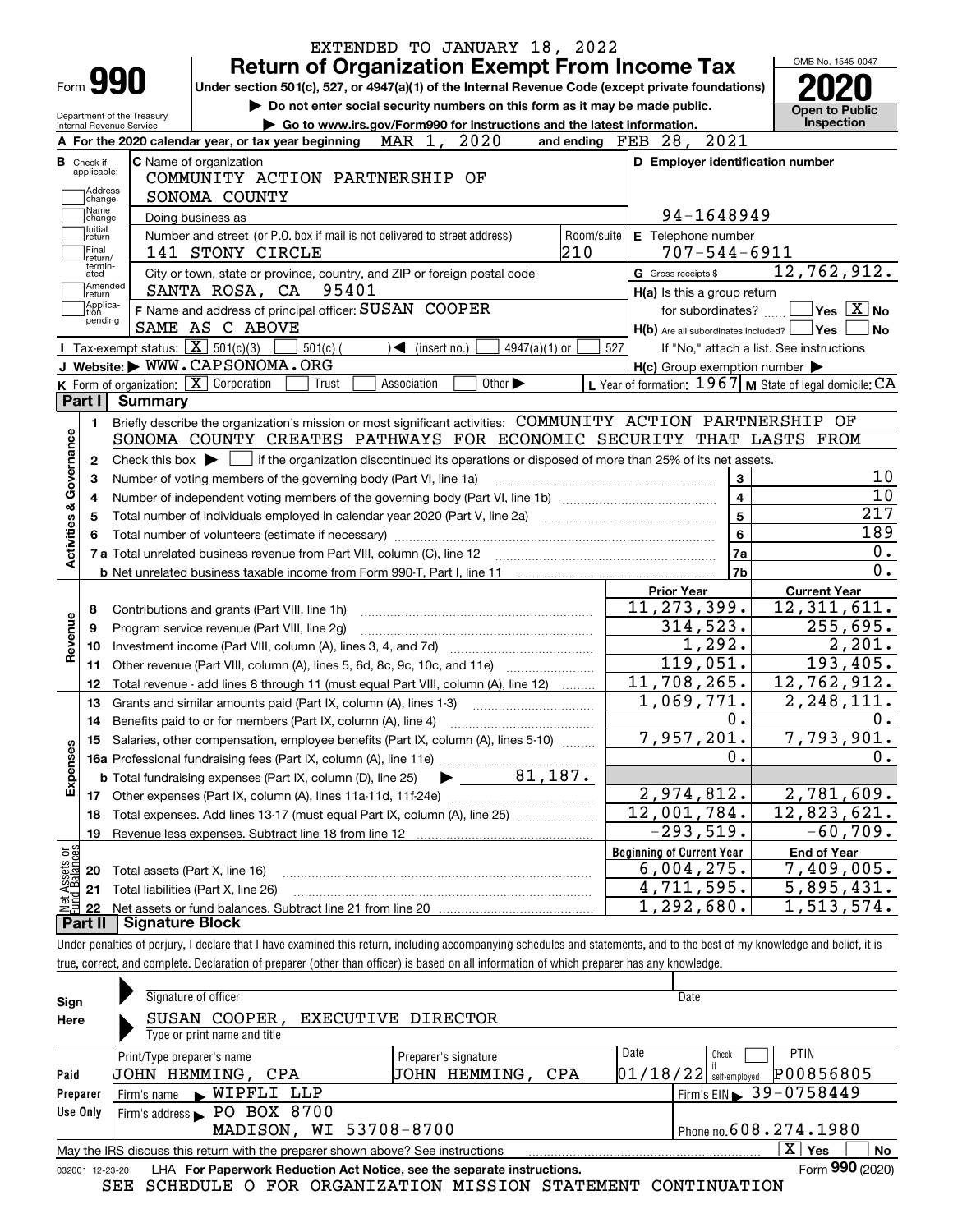|              | 94-1648949<br>SONOMA COUNTY<br>Page 2<br>Form 990 (2020)<br><b>Part III   Statement of Program Service Accomplishments</b>                                                                                  |
|--------------|-------------------------------------------------------------------------------------------------------------------------------------------------------------------------------------------------------------|
|              | $\overline{\mathbf{X}}$                                                                                                                                                                                     |
| 1.           | Briefly describe the organization's mission:                                                                                                                                                                |
|              | COMMUNITY ACTION PARTNERSHIP OF SONOMA COUNTY CREATES PATHWAYS FOR                                                                                                                                          |
|              | ECONOMIC SECURITY THAT LASTS FROM GENERATION TO GENERATION.<br><b>OUR</b>                                                                                                                                   |
|              | VISION - COMMUNITY ACTION PARTNERSHIP OF SONOMA COUNTY STRIVES TO                                                                                                                                           |
|              | ELIMINATE POVERTY AND INVESTS IN FAMILIES THROUGH PARTNERSHIPS,                                                                                                                                             |
| $\mathbf{2}$ | Did the organization undertake any significant program services during the year which were not listed on the                                                                                                |
|              | $]$ Yes $[\overline{\mathrm{X}}]$ No<br>prior Form 990 or 990-EZ?                                                                                                                                           |
|              | If "Yes," describe these new services on Schedule O.                                                                                                                                                        |
| 3            | $\boxed{\phantom{1}}$ Yes $\boxed{\text{X}}$ No<br>Did the organization cease conducting, or make significant changes in how it conducts, any program services?                                             |
|              | If "Yes," describe these changes on Schedule O.                                                                                                                                                             |
| 4            | Describe the organization's program service accomplishments for each of its three largest program services, as measured by expenses.                                                                        |
|              | Section 501(c)(3) and 501(c)(4) organizations are required to report the amount of grants and allocations to others, the total expenses, and                                                                |
|              | revenue, if any, for each program service reported.                                                                                                                                                         |
| 4a           | 5,951,441. including grants of \$ 0. (Revenue \$<br>$\overline{0}$ .<br>$\sqrt{2}$ (Expenses \$ $\sqrt{2}$<br>(Code:                                                                                        |
|              | HEAD START AND EARLY HEAD START                                                                                                                                                                             |
|              |                                                                                                                                                                                                             |
|              | HEAD START/EARLY HEAD START IS A NATIONAL CHILD AND FAMILY DEVELOPMENT                                                                                                                                      |
|              | PROGRAM FOR LOW-INCOME CHILDREN AGES BIRTH TO FIVE YEARS OLD AND THEIR                                                                                                                                      |
|              | FAMILIES, FUNDED BY THE UNITED STATES DEPARTMENT OF HEALTH AND HUMAN                                                                                                                                        |
|              | SERVICES. IN ADDITION TO PROVIDING DEVELOPMENTALLY APPROPRIATE                                                                                                                                              |
|              | PRESCHOOL EXPERIENCES FOR YOUNG CHILDREN, HEAD START/EARLY HEAD START                                                                                                                                       |
|              | PARTNERS WITH COMMUNITY AGENCIES AND RESOURCES TO PROVIDE COMPREHENSIVE                                                                                                                                     |
|              | SERVICES TO THESE CHILDREN AND THEIR FAMILIES IN AREAS SUCH AS SOCIAL,                                                                                                                                      |
|              | HEALTH, DENTAL, NUTRITION, MENTAL HEALTH, AND SPECIAL EDUCATION. TEN                                                                                                                                        |
|              | PERCENT OF ENROLLMENT OPPORTUNITIES ARE FOR CHILDREN WITH DIAGNOSED                                                                                                                                         |
|              | DISABILITIES.                                                                                                                                                                                               |
|              | 0.<br>$2$ , $859$ , $952$ . $\hbox{\scriptsize\begin{array}{c} \text{including grants of $\$$} \end{array}}\, 1$ , $778$ , $311$ . $\hbox{\scriptsize\begin{array}{c} \text{ (Revenue $\$$} \end{array}}\,$ |
| 4b           | $($ Expenses \$ $\overline{\phantom{a}}$<br>(Code:<br>HOUSING AND FINANCIAL STABILITY PROGRAM                                                                                                               |
|              |                                                                                                                                                                                                             |
|              | TO ENCOURAGE SELF-SUFFICIENCY, AS WELL AS HOUSING, FAMILY, AND                                                                                                                                              |
|              | FINANCIAL STABILITY, THE DEPARTMENT OFFERS EDUCATION ON FINANCIAL                                                                                                                                           |
|              | CAPACITY WHILE PROVIDING TEMPORARY HOUSING AND FINANCIAL ASSISTANCE.                                                                                                                                        |
|              | CAPSC PROVIDES THE FOLLOWINGS PROGRAMS: HCA FAMILY FUND - THE FUND IS                                                                                                                                       |
|              | DESIGNED TO ASSIST THOSE WHO ARE HOMELESS OR AT RISK OF BECOMING                                                                                                                                            |
|              | HOMELESS WITH ONCE IN A LIFETIME ASSISTANCE COMBINED WITH FINANCIAL                                                                                                                                         |
|              | COACHING TO EMPOWER THE PARTICIPANT IN CREATING A HOUSEHOLD BUDGET,                                                                                                                                         |
|              | DEVELOP SKILLS NECESSARY TO MANAGE A HOUSEHOLD AND LEARN THE IMPORTANCE                                                                                                                                     |
|              | OF SAVINGS. - H20 HELP TO OTHERS - WATER BILL ASSISTANCE PROGRAM FOR LOW                                                                                                                                    |
|              | INCOME RATE PAYERS OF SANTA ROSA WATER. -PATHWAYS HOUSING - TEMPORARY                                                                                                                                       |
|              | 1,093,605. including grants of \$<br>$0 \cdot$<br>$0 \cdot$ ) (Revenue \$<br>) (Expenses \$                                                                                                                 |
|              | 4c (Code:<br>EDUCATION (SCHOOL READINESS) PROGRAM                                                                                                                                                           |
|              |                                                                                                                                                                                                             |
|              | PROVIDES LEARNING OPPORTUNITIES FOR CHILDREN AND THEIR FAMILIES THAT                                                                                                                                        |
|              | WILL ENHANCE THEIR ABILITY TO ACHIEVE ACADEMIC SUCCESS AND BREAK THE                                                                                                                                        |
|              | CYCLE OF POVERTY. EDUCATION INCLUDES THE FOLLOWING: PASITOS PLAYGROUPS                                                                                                                                      |
|              | PREPARES YOUNG CHILDREN AGED 2 TO 4 YEARS OLD TO BE SUCCESSFUL IN                                                                                                                                           |
|              | SCHOOL WITH ACTIVITIES THAT BUILD LANGUAGE, EARLY LITERACY, FINE MOTOR                                                                                                                                      |
|              | SKILLS AND SOCIAL ABILITY. VIA ESPERANZA CENTRO DE EDUCACION - LOCATED                                                                                                                                      |
|              | AT LEWIS SCHOOL, THE PROJECT PROVIDES OPPORTUNITIES FOR PARENTS AND                                                                                                                                         |
|              | CHILDREN TO SUCCEED THROUGH EARLY CHILDHOOD EDUCATION CLASSES AND                                                                                                                                           |
|              | PLAYGROUPS, PARENT EDUCATION, FINANCIAL LITERACY EDUCATION, COUNSELING                                                                                                                                      |
|              |                                                                                                                                                                                                             |
|              | AND CASE MANAGEMENT.                                                                                                                                                                                        |
|              | 4d Other program services (Describe on Schedule O.)                                                                                                                                                         |
|              | 469,800.) (Revenue \$<br>$0 \cdot$<br>$1,273,351$ . including grants of \$<br>(Expenses \$                                                                                                                  |
|              | 11, 178, 349.<br>Total program service expenses<br>Form 990 (2020)                                                                                                                                          |
|              |                                                                                                                                                                                                             |
|              | SEE SCHEDULE O FOR CONTINUATION(S)                                                                                                                                                                          |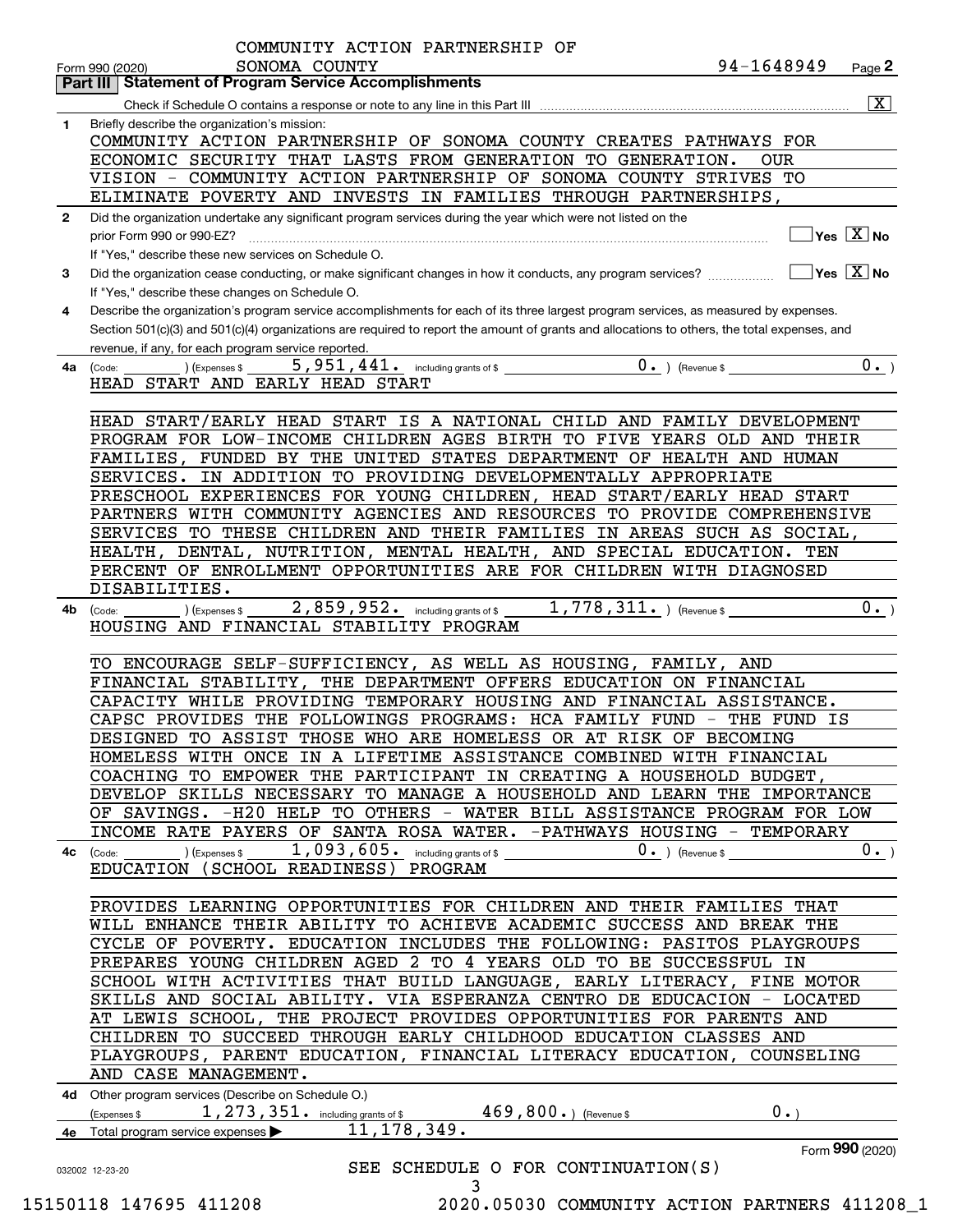|     |                                                                                                                                  |                 | Yes                     | No              |
|-----|----------------------------------------------------------------------------------------------------------------------------------|-----------------|-------------------------|-----------------|
| 1   | Is the organization described in section $501(c)(3)$ or $4947(a)(1)$ (other than a private foundation)?                          |                 |                         |                 |
|     |                                                                                                                                  | 1.              | х                       |                 |
| 2   |                                                                                                                                  | $\mathbf{2}$    | $\overline{\mathbf{x}}$ |                 |
| 3   | Did the organization engage in direct or indirect political campaign activities on behalf of or in opposition to candidates for  |                 |                         |                 |
|     |                                                                                                                                  | 3               |                         | x               |
| 4   | Section 501(c)(3) organizations. Did the organization engage in lobbying activities, or have a section 501(h) election in effect |                 |                         |                 |
|     |                                                                                                                                  | 4               |                         | x               |
| 5   | Is the organization a section 501(c)(4), 501(c)(5), or 501(c)(6) organization that receives membership dues, assessments, or     |                 |                         |                 |
|     |                                                                                                                                  | 5               |                         | x               |
| 6   | Did the organization maintain any donor advised funds or any similar funds or accounts for which donors have the right to        |                 |                         |                 |
|     | provide advice on the distribution or investment of amounts in such funds or accounts? If "Yes," complete Schedule D, Part I     | 6               |                         | x               |
| 7   | Did the organization receive or hold a conservation easement, including easements to preserve open space,                        |                 |                         |                 |
|     |                                                                                                                                  | $\overline{7}$  |                         | x               |
| 8   | Did the organization maintain collections of works of art, historical treasures, or other similar assets? If "Yes," complete     |                 |                         |                 |
|     |                                                                                                                                  | 8               |                         | x               |
| 9   | Did the organization report an amount in Part X, line 21, for escrow or custodial account liability, serve as a custodian for    |                 |                         |                 |
|     | amounts not listed in Part X; or provide credit counseling, debt management, credit repair, or debt negotiation services?        |                 |                         |                 |
|     |                                                                                                                                  | 9               |                         | x               |
| 10  | Did the organization, directly or through a related organization, hold assets in donor-restricted endowments                     |                 |                         |                 |
|     |                                                                                                                                  | 10              |                         | x               |
| 11  | If the organization's answer to any of the following questions is "Yes," then complete Schedule D, Parts VI, VII, VIII, IX, or X |                 |                         |                 |
|     | as applicable.                                                                                                                   |                 |                         |                 |
| а   | Did the organization report an amount for land, buildings, and equipment in Part X, line 10? If "Yes," complete Schedule D.      |                 |                         |                 |
|     |                                                                                                                                  | 11a             | х                       |                 |
|     | Did the organization report an amount for investments - other securities in Part X, line 12, that is 5% or more of its total     |                 |                         | x               |
|     |                                                                                                                                  | 11b             |                         |                 |
| c   | Did the organization report an amount for investments - program related in Part X, line 13, that is 5% or more of its total      | 11c             |                         | x               |
|     | d Did the organization report an amount for other assets in Part X, line 15, that is 5% or more of its total assets reported in  |                 |                         |                 |
|     |                                                                                                                                  | 11d             |                         | x               |
|     |                                                                                                                                  | <b>11e</b>      |                         | $\mathbf X$     |
| f   | Did the organization's separate or consolidated financial statements for the tax year include a footnote that addresses          |                 |                         |                 |
|     | the organization's liability for uncertain tax positions under FIN 48 (ASC 740)? If "Yes," complete Schedule D, Part X           | 11f             | х                       |                 |
|     | 12a Did the organization obtain separate, independent audited financial statements for the tax year? If "Yes," complete          |                 |                         |                 |
|     |                                                                                                                                  | 12a             | x                       |                 |
|     | <b>b</b> Was the organization included in consolidated, independent audited financial statements for the tax year?               |                 |                         |                 |
|     | If "Yes," and if the organization answered "No" to line 12a, then completing Schedule D, Parts XI and XII is optional            | 12 <sub>b</sub> |                         | 47              |
| 13  | Is the organization a school described in section $170(b)(1)(A)(ii)?$ If "Yes," complete Schedule E                              | 13              |                         | X               |
| 14a | Did the organization maintain an office, employees, or agents outside of the United States?                                      | 14a             |                         | X               |
| b   | Did the organization have aggregate revenues or expenses of more than \$10,000 from grantmaking, fundraising, business,          |                 |                         |                 |
|     | investment, and program service activities outside the United States, or aggregate foreign investments valued at \$100,000       |                 |                         |                 |
|     |                                                                                                                                  | 14b             |                         | x               |
| 15  | Did the organization report on Part IX, column (A), line 3, more than \$5,000 of grants or other assistance to or for any        |                 |                         |                 |
|     |                                                                                                                                  | 15              |                         | x               |
| 16  | Did the organization report on Part IX, column (A), line 3, more than \$5,000 of aggregate grants or other assistance to         |                 |                         |                 |
|     |                                                                                                                                  | 16              |                         | x               |
| 17  | Did the organization report a total of more than \$15,000 of expenses for professional fundraising services on Part IX,          |                 |                         |                 |
|     |                                                                                                                                  | 17              |                         | x               |
| 18  | Did the organization report more than \$15,000 total of fundraising event gross income and contributions on Part VIII, lines     |                 |                         |                 |
|     |                                                                                                                                  | 18              |                         | x               |
| 19  | Did the organization report more than \$15,000 of gross income from gaming activities on Part VIII, line 9a? If "Yes."           |                 |                         |                 |
|     |                                                                                                                                  | 19              |                         | X               |
| 20a |                                                                                                                                  | 20a             |                         | X               |
|     | b If "Yes" to line 20a, did the organization attach a copy of its audited financial statements to this return?                   | 20b             |                         |                 |
| 21  | Did the organization report more than \$5,000 of grants or other assistance to any domestic organization or                      |                 |                         |                 |
|     |                                                                                                                                  | 21              | х                       |                 |
|     | 032003 12-23-20                                                                                                                  |                 |                         | Form 990 (2020) |

4

032003 12-23-20

15150118 147695 411208 2020.05030 COMMUNITY ACTION PARTNERS 411208\_1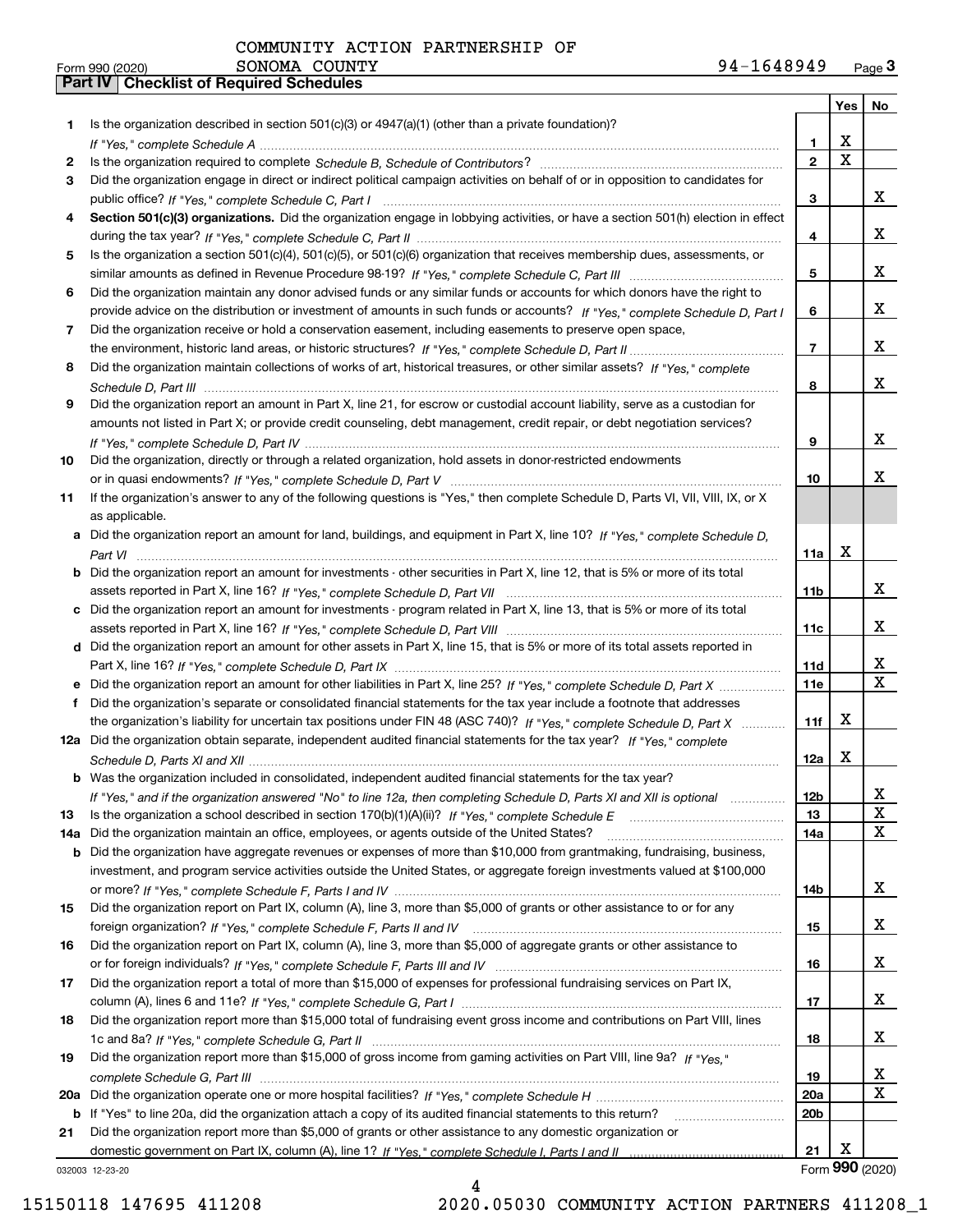*(continued)*

|               |                                                                                                                              |                 | Yes | No                      |
|---------------|------------------------------------------------------------------------------------------------------------------------------|-----------------|-----|-------------------------|
| 22            | Did the organization report more than \$5,000 of grants or other assistance to or for domestic individuals on                |                 |     |                         |
|               |                                                                                                                              | 22              | х   |                         |
| 23            | Did the organization answer "Yes" to Part VII, Section A, line 3, 4, or 5 about compensation of the organization's current   |                 |     |                         |
|               | and former officers, directors, trustees, key employees, and highest compensated employees? If "Yes." complete               |                 |     |                         |
|               |                                                                                                                              | 23              |     | x                       |
|               | 24a Did the organization have a tax-exempt bond issue with an outstanding principal amount of more than \$100,000 as of the  |                 |     |                         |
|               | last day of the year, that was issued after December 31, 2002? If "Yes," answer lines 24b through 24d and complete           |                 |     |                         |
|               |                                                                                                                              | 24a             |     | x                       |
|               | <b>b</b> Did the organization invest any proceeds of tax-exempt bonds beyond a temporary period exception?                   | 24 <sub>b</sub> |     |                         |
|               | c Did the organization maintain an escrow account other than a refunding escrow at any time during the year to defease       |                 |     |                         |
|               |                                                                                                                              | 24c             |     |                         |
|               |                                                                                                                              | 24d             |     |                         |
|               | 25a Section 501(c)(3), 501(c)(4), and 501(c)(29) organizations. Did the organization engage in an excess benefit             |                 |     |                         |
|               |                                                                                                                              | 25a             |     | x                       |
|               | b Is the organization aware that it engaged in an excess benefit transaction with a disqualified person in a prior year, and |                 |     |                         |
|               | that the transaction has not been reported on any of the organization's prior Forms 990 or 990-EZ? If "Yes," complete        |                 |     |                         |
|               |                                                                                                                              |                 |     | x                       |
|               | Schedule L. Part I                                                                                                           | 25b             |     |                         |
| 26            | Did the organization report any amount on Part X, line 5 or 22, for receivables from or payables to any current              |                 |     |                         |
|               | or former officer, director, trustee, key employee, creator or founder, substantial contributor, or 35%                      |                 |     |                         |
|               | controlled entity or family member of any of these persons? If "Yes," complete Schedule L, Part II                           | 26              |     | x                       |
| 27            | Did the organization provide a grant or other assistance to any current or former officer, director, trustee, key employee,  |                 |     |                         |
|               | creator or founder, substantial contributor or employee thereof, a grant selection committee member, or to a 35% controlled  |                 |     |                         |
|               | entity (including an employee thereof) or family member of any of these persons? If "Yes," complete Schedule L, Part III     | 27              |     | x                       |
| 28            | Was the organization a party to a business transaction with one of the following parties (see Schedule L, Part IV            |                 |     |                         |
|               | instructions, for applicable filing thresholds, conditions, and exceptions):                                                 |                 |     |                         |
|               | a A current or former officer, director, trustee, key employee, creator or founder, or substantial contributor? If           |                 |     |                         |
|               |                                                                                                                              | 28a             |     | x                       |
|               |                                                                                                                              | 28 <sub>b</sub> |     | $\overline{\mathtt{x}}$ |
|               | c A 35% controlled entity of one or more individuals and/or organizations described in lines 28a or 28b? If                  |                 |     |                         |
|               |                                                                                                                              | 28c             |     | x                       |
| 29            |                                                                                                                              | 29              | X   |                         |
| 30            | Did the organization receive contributions of art, historical treasures, or other similar assets, or qualified conservation  |                 |     |                         |
|               |                                                                                                                              | 30              |     | x                       |
| 31            | Did the organization liquidate, terminate, or dissolve and cease operations? If "Yes," complete Schedule N, Part I           | 31              |     | $\overline{\mathbf{x}}$ |
| 32            | Did the organization sell, exchange, dispose of, or transfer more than 25% of its net assets? If "Yes," complete             |                 |     |                         |
|               |                                                                                                                              | 32              |     | х                       |
|               | Did the organization own 100% of an entity disregarded as separate from the organization under Regulations                   |                 |     |                         |
|               |                                                                                                                              | 33              |     | x                       |
| 34            | Was the organization related to any tax-exempt or taxable entity? If "Yes," complete Schedule R, Part II, III, or IV, and    |                 |     |                         |
|               |                                                                                                                              | 34              |     | X                       |
|               | 35a Did the organization have a controlled entity within the meaning of section 512(b)(13)?                                  | <b>35a</b>      |     | X                       |
|               | b If "Yes" to line 35a, did the organization receive any payment from or engage in any transaction with a controlled entity  |                 |     |                         |
|               |                                                                                                                              | 35b             |     |                         |
| 36            | Section 501(c)(3) organizations. Did the organization make any transfers to an exempt non-charitable related organization?   |                 |     |                         |
|               |                                                                                                                              | 36              |     | x                       |
| 37            | Did the organization conduct more than 5% of its activities through an entity that is not a related organization             |                 |     |                         |
|               |                                                                                                                              | 37              |     | x                       |
| 38            | Did the organization complete Schedule O and provide explanations in Schedule O for Part VI, lines 11b and 19?               |                 |     |                         |
|               | Note: All Form 990 filers are required to complete Schedule O                                                                | 38              | х   |                         |
| <b>Part V</b> | <b>Statements Regarding Other IRS Filings and Tax Compliance</b>                                                             |                 |     |                         |
|               | Check if Schedule O contains a response or note to any line in this Part V                                                   |                 |     |                         |
|               |                                                                                                                              |                 | Yes | No                      |
|               | 190<br>1a                                                                                                                    |                 |     |                         |
|               | 0<br><b>b</b> Enter the number of Forms W-2G included in line 1a. Enter -0- if not applicable<br>1b                          |                 |     |                         |
|               | c Did the organization comply with backup withholding rules for reportable payments to vendors and reportable gaming         |                 |     |                         |
|               | (gambling) winnings to prize winners?                                                                                        | 1c              |     |                         |
|               | 032004 12-23-20                                                                                                              |                 |     | Form 990 (2020)         |
|               | 5                                                                                                                            |                 |     |                         |

15150118 147695 411208 2020.05030 COMMUNITY ACTION PARTNERS 411208\_1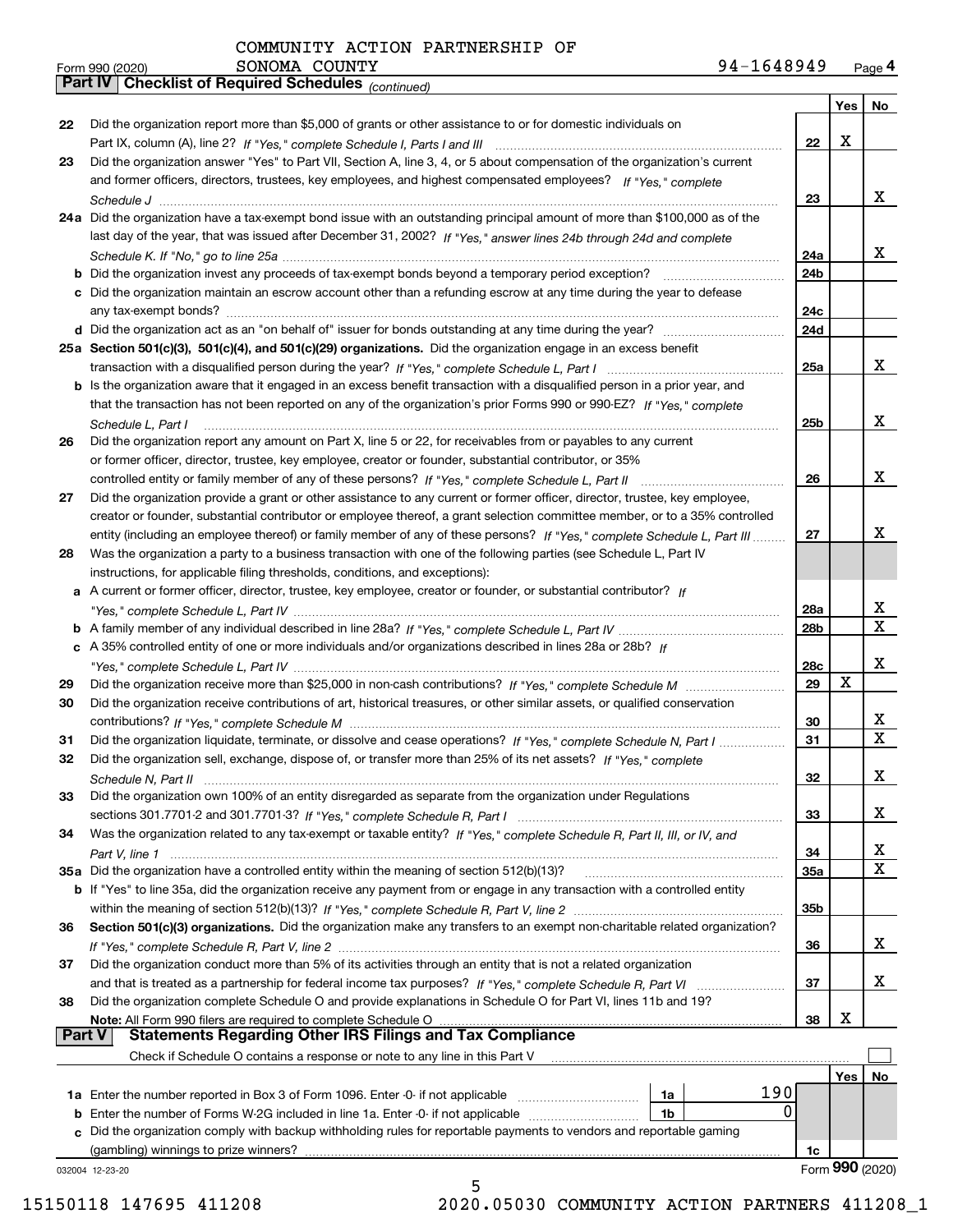| <b>Part V</b><br>Yes<br>2a Enter the number of employees reported on Form W-3, Transmittal of Wage and Tax Statements,<br>217<br>filed for the calendar year ending with or within the year covered by this return<br>2a<br>х<br>2b<br>х<br>3a<br>3a Did the organization have unrelated business gross income of \$1,000 or more during the year?<br>3b<br>4a At any time during the calendar year, did the organization have an interest in, or a signature or other authority over, a<br>4a<br><b>b</b> If "Yes," enter the name of the foreign country $\blacktriangleright$<br>See instructions for filing requirements for FinCEN Form 114, Report of Foreign Bank and Financial Accounts (FBAR).<br>5a Was the organization a party to a prohibited tax shelter transaction at any time during the tax year?<br>5a<br>5b<br>b<br>5c<br>c<br>6a Does the organization have annual gross receipts that are normally greater than \$100,000, and did the organization solicit<br>6a<br><b>b</b> If "Yes," did the organization include with every solicitation an express statement that such contributions or gifts<br>6b<br>were not tax deductible?<br>Organizations that may receive deductible contributions under section 170(c).<br>7<br>Did the organization receive a payment in excess of \$75 made partly as a contribution and partly for goods and services provided to the payor?<br>7a<br>а<br>If "Yes," did the organization notify the donor of the value of the goods or services provided?<br>7b<br>b<br>c Did the organization sell, exchange, or otherwise dispose of tangible personal property for which it was required<br>7c<br>7d  <br>d If "Yes," indicate the number of Forms 8282 filed during the year [11] [11] No. 2010 [12] Henry Manuscover, 1<br>Did the organization receive any funds, directly or indirectly, to pay premiums on a personal benefit contract?<br>7e<br>е<br>7f<br>Did the organization, during the year, pay premiums, directly or indirectly, on a personal benefit contract?<br>f<br>If the organization received a contribution of qualified intellectual property, did the organization file Form 8899 as required?<br>7g<br>g<br>If the organization received a contribution of cars, boats, airplanes, or other vehicles, did the organization file a Form 1098-C?<br>7h<br>h.<br>Sponsoring organizations maintaining donor advised funds. Did a donor advised fund maintained by the<br>8<br>8<br>sponsoring organization have excess business holdings at any time during the year?<br>Sponsoring organizations maintaining donor advised funds.<br>9<br>Did the sponsoring organization make any taxable distributions under section 4966?<br>9а<br>а<br>9b<br>Did the sponsoring organization make a distribution to a donor, donor advisor, or related person?<br>b<br>Section 501(c)(7) organizations. Enter:<br>10<br>10a<br> 10 <sub>b</sub>  <br>Gross receipts, included on Form 990, Part VIII, line 12, for public use of club facilities<br>Section 501(c)(12) organizations. Enter:<br>11<br>11a<br>a<br>b Gross income from other sources (Do not net amounts due or paid to other sources against<br><b>11b</b><br>12a Section 4947(a)(1) non-exempt charitable trusts. Is the organization filing Form 990 in lieu of Form 1041?<br>12a<br>12b<br><b>b</b> If "Yes," enter the amount of tax-exempt interest received or accrued during the year <i>manument</i><br>Section 501(c)(29) qualified nonprofit health insurance issuers.<br>13<br>13a<br>a Is the organization licensed to issue qualified health plans in more than one state?<br>Note: See the instructions for additional information the organization must report on Schedule O.<br><b>b</b> Enter the amount of reserves the organization is required to maintain by the states in which the<br>13b<br>13с<br>Did the organization receive any payments for indoor tanning services during the tax year?<br>14a<br>14a<br>14b<br><b>b</b> If "Yes," has it filed a Form 720 to report these payments? If "No," provide an explanation on Schedule O<br>Is the organization subject to the section 4960 tax on payment(s) of more than \$1,000,000 in remuneration or<br>15<br>15<br>If "Yes," see instructions and file Form 4720, Schedule N. |    | 94-1648949<br>SONOMA COUNTY<br>Form 990 (2020)                                                                  |    |  | $_{\text{Page}}$ 5 |  |  |  |  |  |  |  |
|---------------------------------------------------------------------------------------------------------------------------------------------------------------------------------------------------------------------------------------------------------------------------------------------------------------------------------------------------------------------------------------------------------------------------------------------------------------------------------------------------------------------------------------------------------------------------------------------------------------------------------------------------------------------------------------------------------------------------------------------------------------------------------------------------------------------------------------------------------------------------------------------------------------------------------------------------------------------------------------------------------------------------------------------------------------------------------------------------------------------------------------------------------------------------------------------------------------------------------------------------------------------------------------------------------------------------------------------------------------------------------------------------------------------------------------------------------------------------------------------------------------------------------------------------------------------------------------------------------------------------------------------------------------------------------------------------------------------------------------------------------------------------------------------------------------------------------------------------------------------------------------------------------------------------------------------------------------------------------------------------------------------------------------------------------------------------------------------------------------------------------------------------------------------------------------------------------------------------------------------------------------------------------------------------------------------------------------------------------------------------------------------------------------------------------------------------------------------------------------------------------------------------------------------------------------------------------------------------------------------------------------------------------------------------------------------------------------------------------------------------------------------------------------------------------------------------------------------------------------------------------------------------------------------------------------------------------------------------------------------------------------------------------------------------------------------------------------------------------------------------------------------------------------------------------------------------------------------------------------------------------------------------------------------------------------------------------------------------------------------------------------------------------------------------------------------------------------------------------------------------------------------------------------------------------------------------------------------------------------------------------------------------------------------------------------------------------------------------------------------------------------------------------------------------------------------------------------------------------------------------------------------------------------------------------------------------------------------------------------------------------------------------------------------------------------------------------------------------------------------------------------------------------------------------------------------------------------------------------------------------------------------------------------------------|----|-----------------------------------------------------------------------------------------------------------------|----|--|--------------------|--|--|--|--|--|--|--|
|                                                                                                                                                                                                                                                                                                                                                                                                                                                                                                                                                                                                                                                                                                                                                                                                                                                                                                                                                                                                                                                                                                                                                                                                                                                                                                                                                                                                                                                                                                                                                                                                                                                                                                                                                                                                                                                                                                                                                                                                                                                                                                                                                                                                                                                                                                                                                                                                                                                                                                                                                                                                                                                                                                                                                                                                                                                                                                                                                                                                                                                                                                                                                                                                                                                                                                                                                                                                                                                                                                                                                                                                                                                                                                                                                                                                                                                                                                                                                                                                                                                                                                                                                                                                                                                                                                   |    | Statements Regarding Other IRS Filings and Tax Compliance (continued)                                           |    |  |                    |  |  |  |  |  |  |  |
|                                                                                                                                                                                                                                                                                                                                                                                                                                                                                                                                                                                                                                                                                                                                                                                                                                                                                                                                                                                                                                                                                                                                                                                                                                                                                                                                                                                                                                                                                                                                                                                                                                                                                                                                                                                                                                                                                                                                                                                                                                                                                                                                                                                                                                                                                                                                                                                                                                                                                                                                                                                                                                                                                                                                                                                                                                                                                                                                                                                                                                                                                                                                                                                                                                                                                                                                                                                                                                                                                                                                                                                                                                                                                                                                                                                                                                                                                                                                                                                                                                                                                                                                                                                                                                                                                                   |    |                                                                                                                 |    |  | No                 |  |  |  |  |  |  |  |
|                                                                                                                                                                                                                                                                                                                                                                                                                                                                                                                                                                                                                                                                                                                                                                                                                                                                                                                                                                                                                                                                                                                                                                                                                                                                                                                                                                                                                                                                                                                                                                                                                                                                                                                                                                                                                                                                                                                                                                                                                                                                                                                                                                                                                                                                                                                                                                                                                                                                                                                                                                                                                                                                                                                                                                                                                                                                                                                                                                                                                                                                                                                                                                                                                                                                                                                                                                                                                                                                                                                                                                                                                                                                                                                                                                                                                                                                                                                                                                                                                                                                                                                                                                                                                                                                                                   |    |                                                                                                                 |    |  |                    |  |  |  |  |  |  |  |
|                                                                                                                                                                                                                                                                                                                                                                                                                                                                                                                                                                                                                                                                                                                                                                                                                                                                                                                                                                                                                                                                                                                                                                                                                                                                                                                                                                                                                                                                                                                                                                                                                                                                                                                                                                                                                                                                                                                                                                                                                                                                                                                                                                                                                                                                                                                                                                                                                                                                                                                                                                                                                                                                                                                                                                                                                                                                                                                                                                                                                                                                                                                                                                                                                                                                                                                                                                                                                                                                                                                                                                                                                                                                                                                                                                                                                                                                                                                                                                                                                                                                                                                                                                                                                                                                                                   |    |                                                                                                                 |    |  |                    |  |  |  |  |  |  |  |
|                                                                                                                                                                                                                                                                                                                                                                                                                                                                                                                                                                                                                                                                                                                                                                                                                                                                                                                                                                                                                                                                                                                                                                                                                                                                                                                                                                                                                                                                                                                                                                                                                                                                                                                                                                                                                                                                                                                                                                                                                                                                                                                                                                                                                                                                                                                                                                                                                                                                                                                                                                                                                                                                                                                                                                                                                                                                                                                                                                                                                                                                                                                                                                                                                                                                                                                                                                                                                                                                                                                                                                                                                                                                                                                                                                                                                                                                                                                                                                                                                                                                                                                                                                                                                                                                                                   |    |                                                                                                                 |    |  |                    |  |  |  |  |  |  |  |
|                                                                                                                                                                                                                                                                                                                                                                                                                                                                                                                                                                                                                                                                                                                                                                                                                                                                                                                                                                                                                                                                                                                                                                                                                                                                                                                                                                                                                                                                                                                                                                                                                                                                                                                                                                                                                                                                                                                                                                                                                                                                                                                                                                                                                                                                                                                                                                                                                                                                                                                                                                                                                                                                                                                                                                                                                                                                                                                                                                                                                                                                                                                                                                                                                                                                                                                                                                                                                                                                                                                                                                                                                                                                                                                                                                                                                                                                                                                                                                                                                                                                                                                                                                                                                                                                                                   |    |                                                                                                                 |    |  |                    |  |  |  |  |  |  |  |
|                                                                                                                                                                                                                                                                                                                                                                                                                                                                                                                                                                                                                                                                                                                                                                                                                                                                                                                                                                                                                                                                                                                                                                                                                                                                                                                                                                                                                                                                                                                                                                                                                                                                                                                                                                                                                                                                                                                                                                                                                                                                                                                                                                                                                                                                                                                                                                                                                                                                                                                                                                                                                                                                                                                                                                                                                                                                                                                                                                                                                                                                                                                                                                                                                                                                                                                                                                                                                                                                                                                                                                                                                                                                                                                                                                                                                                                                                                                                                                                                                                                                                                                                                                                                                                                                                                   |    |                                                                                                                 |    |  |                    |  |  |  |  |  |  |  |
|                                                                                                                                                                                                                                                                                                                                                                                                                                                                                                                                                                                                                                                                                                                                                                                                                                                                                                                                                                                                                                                                                                                                                                                                                                                                                                                                                                                                                                                                                                                                                                                                                                                                                                                                                                                                                                                                                                                                                                                                                                                                                                                                                                                                                                                                                                                                                                                                                                                                                                                                                                                                                                                                                                                                                                                                                                                                                                                                                                                                                                                                                                                                                                                                                                                                                                                                                                                                                                                                                                                                                                                                                                                                                                                                                                                                                                                                                                                                                                                                                                                                                                                                                                                                                                                                                                   |    |                                                                                                                 |    |  |                    |  |  |  |  |  |  |  |
|                                                                                                                                                                                                                                                                                                                                                                                                                                                                                                                                                                                                                                                                                                                                                                                                                                                                                                                                                                                                                                                                                                                                                                                                                                                                                                                                                                                                                                                                                                                                                                                                                                                                                                                                                                                                                                                                                                                                                                                                                                                                                                                                                                                                                                                                                                                                                                                                                                                                                                                                                                                                                                                                                                                                                                                                                                                                                                                                                                                                                                                                                                                                                                                                                                                                                                                                                                                                                                                                                                                                                                                                                                                                                                                                                                                                                                                                                                                                                                                                                                                                                                                                                                                                                                                                                                   |    |                                                                                                                 |    |  |                    |  |  |  |  |  |  |  |
|                                                                                                                                                                                                                                                                                                                                                                                                                                                                                                                                                                                                                                                                                                                                                                                                                                                                                                                                                                                                                                                                                                                                                                                                                                                                                                                                                                                                                                                                                                                                                                                                                                                                                                                                                                                                                                                                                                                                                                                                                                                                                                                                                                                                                                                                                                                                                                                                                                                                                                                                                                                                                                                                                                                                                                                                                                                                                                                                                                                                                                                                                                                                                                                                                                                                                                                                                                                                                                                                                                                                                                                                                                                                                                                                                                                                                                                                                                                                                                                                                                                                                                                                                                                                                                                                                                   |    |                                                                                                                 |    |  | х                  |  |  |  |  |  |  |  |
|                                                                                                                                                                                                                                                                                                                                                                                                                                                                                                                                                                                                                                                                                                                                                                                                                                                                                                                                                                                                                                                                                                                                                                                                                                                                                                                                                                                                                                                                                                                                                                                                                                                                                                                                                                                                                                                                                                                                                                                                                                                                                                                                                                                                                                                                                                                                                                                                                                                                                                                                                                                                                                                                                                                                                                                                                                                                                                                                                                                                                                                                                                                                                                                                                                                                                                                                                                                                                                                                                                                                                                                                                                                                                                                                                                                                                                                                                                                                                                                                                                                                                                                                                                                                                                                                                                   |    |                                                                                                                 |    |  |                    |  |  |  |  |  |  |  |
|                                                                                                                                                                                                                                                                                                                                                                                                                                                                                                                                                                                                                                                                                                                                                                                                                                                                                                                                                                                                                                                                                                                                                                                                                                                                                                                                                                                                                                                                                                                                                                                                                                                                                                                                                                                                                                                                                                                                                                                                                                                                                                                                                                                                                                                                                                                                                                                                                                                                                                                                                                                                                                                                                                                                                                                                                                                                                                                                                                                                                                                                                                                                                                                                                                                                                                                                                                                                                                                                                                                                                                                                                                                                                                                                                                                                                                                                                                                                                                                                                                                                                                                                                                                                                                                                                                   |    |                                                                                                                 |    |  |                    |  |  |  |  |  |  |  |
|                                                                                                                                                                                                                                                                                                                                                                                                                                                                                                                                                                                                                                                                                                                                                                                                                                                                                                                                                                                                                                                                                                                                                                                                                                                                                                                                                                                                                                                                                                                                                                                                                                                                                                                                                                                                                                                                                                                                                                                                                                                                                                                                                                                                                                                                                                                                                                                                                                                                                                                                                                                                                                                                                                                                                                                                                                                                                                                                                                                                                                                                                                                                                                                                                                                                                                                                                                                                                                                                                                                                                                                                                                                                                                                                                                                                                                                                                                                                                                                                                                                                                                                                                                                                                                                                                                   |    |                                                                                                                 |    |  | х                  |  |  |  |  |  |  |  |
|                                                                                                                                                                                                                                                                                                                                                                                                                                                                                                                                                                                                                                                                                                                                                                                                                                                                                                                                                                                                                                                                                                                                                                                                                                                                                                                                                                                                                                                                                                                                                                                                                                                                                                                                                                                                                                                                                                                                                                                                                                                                                                                                                                                                                                                                                                                                                                                                                                                                                                                                                                                                                                                                                                                                                                                                                                                                                                                                                                                                                                                                                                                                                                                                                                                                                                                                                                                                                                                                                                                                                                                                                                                                                                                                                                                                                                                                                                                                                                                                                                                                                                                                                                                                                                                                                                   |    |                                                                                                                 |    |  | X                  |  |  |  |  |  |  |  |
|                                                                                                                                                                                                                                                                                                                                                                                                                                                                                                                                                                                                                                                                                                                                                                                                                                                                                                                                                                                                                                                                                                                                                                                                                                                                                                                                                                                                                                                                                                                                                                                                                                                                                                                                                                                                                                                                                                                                                                                                                                                                                                                                                                                                                                                                                                                                                                                                                                                                                                                                                                                                                                                                                                                                                                                                                                                                                                                                                                                                                                                                                                                                                                                                                                                                                                                                                                                                                                                                                                                                                                                                                                                                                                                                                                                                                                                                                                                                                                                                                                                                                                                                                                                                                                                                                                   |    |                                                                                                                 |    |  |                    |  |  |  |  |  |  |  |
|                                                                                                                                                                                                                                                                                                                                                                                                                                                                                                                                                                                                                                                                                                                                                                                                                                                                                                                                                                                                                                                                                                                                                                                                                                                                                                                                                                                                                                                                                                                                                                                                                                                                                                                                                                                                                                                                                                                                                                                                                                                                                                                                                                                                                                                                                                                                                                                                                                                                                                                                                                                                                                                                                                                                                                                                                                                                                                                                                                                                                                                                                                                                                                                                                                                                                                                                                                                                                                                                                                                                                                                                                                                                                                                                                                                                                                                                                                                                                                                                                                                                                                                                                                                                                                                                                                   |    |                                                                                                                 |    |  |                    |  |  |  |  |  |  |  |
|                                                                                                                                                                                                                                                                                                                                                                                                                                                                                                                                                                                                                                                                                                                                                                                                                                                                                                                                                                                                                                                                                                                                                                                                                                                                                                                                                                                                                                                                                                                                                                                                                                                                                                                                                                                                                                                                                                                                                                                                                                                                                                                                                                                                                                                                                                                                                                                                                                                                                                                                                                                                                                                                                                                                                                                                                                                                                                                                                                                                                                                                                                                                                                                                                                                                                                                                                                                                                                                                                                                                                                                                                                                                                                                                                                                                                                                                                                                                                                                                                                                                                                                                                                                                                                                                                                   |    |                                                                                                                 |    |  | х                  |  |  |  |  |  |  |  |
|                                                                                                                                                                                                                                                                                                                                                                                                                                                                                                                                                                                                                                                                                                                                                                                                                                                                                                                                                                                                                                                                                                                                                                                                                                                                                                                                                                                                                                                                                                                                                                                                                                                                                                                                                                                                                                                                                                                                                                                                                                                                                                                                                                                                                                                                                                                                                                                                                                                                                                                                                                                                                                                                                                                                                                                                                                                                                                                                                                                                                                                                                                                                                                                                                                                                                                                                                                                                                                                                                                                                                                                                                                                                                                                                                                                                                                                                                                                                                                                                                                                                                                                                                                                                                                                                                                   |    |                                                                                                                 |    |  |                    |  |  |  |  |  |  |  |
|                                                                                                                                                                                                                                                                                                                                                                                                                                                                                                                                                                                                                                                                                                                                                                                                                                                                                                                                                                                                                                                                                                                                                                                                                                                                                                                                                                                                                                                                                                                                                                                                                                                                                                                                                                                                                                                                                                                                                                                                                                                                                                                                                                                                                                                                                                                                                                                                                                                                                                                                                                                                                                                                                                                                                                                                                                                                                                                                                                                                                                                                                                                                                                                                                                                                                                                                                                                                                                                                                                                                                                                                                                                                                                                                                                                                                                                                                                                                                                                                                                                                                                                                                                                                                                                                                                   |    |                                                                                                                 |    |  |                    |  |  |  |  |  |  |  |
|                                                                                                                                                                                                                                                                                                                                                                                                                                                                                                                                                                                                                                                                                                                                                                                                                                                                                                                                                                                                                                                                                                                                                                                                                                                                                                                                                                                                                                                                                                                                                                                                                                                                                                                                                                                                                                                                                                                                                                                                                                                                                                                                                                                                                                                                                                                                                                                                                                                                                                                                                                                                                                                                                                                                                                                                                                                                                                                                                                                                                                                                                                                                                                                                                                                                                                                                                                                                                                                                                                                                                                                                                                                                                                                                                                                                                                                                                                                                                                                                                                                                                                                                                                                                                                                                                                   |    |                                                                                                                 |    |  |                    |  |  |  |  |  |  |  |
|                                                                                                                                                                                                                                                                                                                                                                                                                                                                                                                                                                                                                                                                                                                                                                                                                                                                                                                                                                                                                                                                                                                                                                                                                                                                                                                                                                                                                                                                                                                                                                                                                                                                                                                                                                                                                                                                                                                                                                                                                                                                                                                                                                                                                                                                                                                                                                                                                                                                                                                                                                                                                                                                                                                                                                                                                                                                                                                                                                                                                                                                                                                                                                                                                                                                                                                                                                                                                                                                                                                                                                                                                                                                                                                                                                                                                                                                                                                                                                                                                                                                                                                                                                                                                                                                                                   |    |                                                                                                                 |    |  | х                  |  |  |  |  |  |  |  |
|                                                                                                                                                                                                                                                                                                                                                                                                                                                                                                                                                                                                                                                                                                                                                                                                                                                                                                                                                                                                                                                                                                                                                                                                                                                                                                                                                                                                                                                                                                                                                                                                                                                                                                                                                                                                                                                                                                                                                                                                                                                                                                                                                                                                                                                                                                                                                                                                                                                                                                                                                                                                                                                                                                                                                                                                                                                                                                                                                                                                                                                                                                                                                                                                                                                                                                                                                                                                                                                                                                                                                                                                                                                                                                                                                                                                                                                                                                                                                                                                                                                                                                                                                                                                                                                                                                   |    |                                                                                                                 |    |  |                    |  |  |  |  |  |  |  |
|                                                                                                                                                                                                                                                                                                                                                                                                                                                                                                                                                                                                                                                                                                                                                                                                                                                                                                                                                                                                                                                                                                                                                                                                                                                                                                                                                                                                                                                                                                                                                                                                                                                                                                                                                                                                                                                                                                                                                                                                                                                                                                                                                                                                                                                                                                                                                                                                                                                                                                                                                                                                                                                                                                                                                                                                                                                                                                                                                                                                                                                                                                                                                                                                                                                                                                                                                                                                                                                                                                                                                                                                                                                                                                                                                                                                                                                                                                                                                                                                                                                                                                                                                                                                                                                                                                   |    |                                                                                                                 |    |  |                    |  |  |  |  |  |  |  |
|                                                                                                                                                                                                                                                                                                                                                                                                                                                                                                                                                                                                                                                                                                                                                                                                                                                                                                                                                                                                                                                                                                                                                                                                                                                                                                                                                                                                                                                                                                                                                                                                                                                                                                                                                                                                                                                                                                                                                                                                                                                                                                                                                                                                                                                                                                                                                                                                                                                                                                                                                                                                                                                                                                                                                                                                                                                                                                                                                                                                                                                                                                                                                                                                                                                                                                                                                                                                                                                                                                                                                                                                                                                                                                                                                                                                                                                                                                                                                                                                                                                                                                                                                                                                                                                                                                   |    |                                                                                                                 |    |  | х                  |  |  |  |  |  |  |  |
|                                                                                                                                                                                                                                                                                                                                                                                                                                                                                                                                                                                                                                                                                                                                                                                                                                                                                                                                                                                                                                                                                                                                                                                                                                                                                                                                                                                                                                                                                                                                                                                                                                                                                                                                                                                                                                                                                                                                                                                                                                                                                                                                                                                                                                                                                                                                                                                                                                                                                                                                                                                                                                                                                                                                                                                                                                                                                                                                                                                                                                                                                                                                                                                                                                                                                                                                                                                                                                                                                                                                                                                                                                                                                                                                                                                                                                                                                                                                                                                                                                                                                                                                                                                                                                                                                                   |    |                                                                                                                 |    |  |                    |  |  |  |  |  |  |  |
|                                                                                                                                                                                                                                                                                                                                                                                                                                                                                                                                                                                                                                                                                                                                                                                                                                                                                                                                                                                                                                                                                                                                                                                                                                                                                                                                                                                                                                                                                                                                                                                                                                                                                                                                                                                                                                                                                                                                                                                                                                                                                                                                                                                                                                                                                                                                                                                                                                                                                                                                                                                                                                                                                                                                                                                                                                                                                                                                                                                                                                                                                                                                                                                                                                                                                                                                                                                                                                                                                                                                                                                                                                                                                                                                                                                                                                                                                                                                                                                                                                                                                                                                                                                                                                                                                                   |    |                                                                                                                 |    |  | х                  |  |  |  |  |  |  |  |
|                                                                                                                                                                                                                                                                                                                                                                                                                                                                                                                                                                                                                                                                                                                                                                                                                                                                                                                                                                                                                                                                                                                                                                                                                                                                                                                                                                                                                                                                                                                                                                                                                                                                                                                                                                                                                                                                                                                                                                                                                                                                                                                                                                                                                                                                                                                                                                                                                                                                                                                                                                                                                                                                                                                                                                                                                                                                                                                                                                                                                                                                                                                                                                                                                                                                                                                                                                                                                                                                                                                                                                                                                                                                                                                                                                                                                                                                                                                                                                                                                                                                                                                                                                                                                                                                                                   |    |                                                                                                                 |    |  | х                  |  |  |  |  |  |  |  |
|                                                                                                                                                                                                                                                                                                                                                                                                                                                                                                                                                                                                                                                                                                                                                                                                                                                                                                                                                                                                                                                                                                                                                                                                                                                                                                                                                                                                                                                                                                                                                                                                                                                                                                                                                                                                                                                                                                                                                                                                                                                                                                                                                                                                                                                                                                                                                                                                                                                                                                                                                                                                                                                                                                                                                                                                                                                                                                                                                                                                                                                                                                                                                                                                                                                                                                                                                                                                                                                                                                                                                                                                                                                                                                                                                                                                                                                                                                                                                                                                                                                                                                                                                                                                                                                                                                   |    |                                                                                                                 |    |  |                    |  |  |  |  |  |  |  |
|                                                                                                                                                                                                                                                                                                                                                                                                                                                                                                                                                                                                                                                                                                                                                                                                                                                                                                                                                                                                                                                                                                                                                                                                                                                                                                                                                                                                                                                                                                                                                                                                                                                                                                                                                                                                                                                                                                                                                                                                                                                                                                                                                                                                                                                                                                                                                                                                                                                                                                                                                                                                                                                                                                                                                                                                                                                                                                                                                                                                                                                                                                                                                                                                                                                                                                                                                                                                                                                                                                                                                                                                                                                                                                                                                                                                                                                                                                                                                                                                                                                                                                                                                                                                                                                                                                   |    |                                                                                                                 |    |  |                    |  |  |  |  |  |  |  |
|                                                                                                                                                                                                                                                                                                                                                                                                                                                                                                                                                                                                                                                                                                                                                                                                                                                                                                                                                                                                                                                                                                                                                                                                                                                                                                                                                                                                                                                                                                                                                                                                                                                                                                                                                                                                                                                                                                                                                                                                                                                                                                                                                                                                                                                                                                                                                                                                                                                                                                                                                                                                                                                                                                                                                                                                                                                                                                                                                                                                                                                                                                                                                                                                                                                                                                                                                                                                                                                                                                                                                                                                                                                                                                                                                                                                                                                                                                                                                                                                                                                                                                                                                                                                                                                                                                   |    |                                                                                                                 |    |  |                    |  |  |  |  |  |  |  |
|                                                                                                                                                                                                                                                                                                                                                                                                                                                                                                                                                                                                                                                                                                                                                                                                                                                                                                                                                                                                                                                                                                                                                                                                                                                                                                                                                                                                                                                                                                                                                                                                                                                                                                                                                                                                                                                                                                                                                                                                                                                                                                                                                                                                                                                                                                                                                                                                                                                                                                                                                                                                                                                                                                                                                                                                                                                                                                                                                                                                                                                                                                                                                                                                                                                                                                                                                                                                                                                                                                                                                                                                                                                                                                                                                                                                                                                                                                                                                                                                                                                                                                                                                                                                                                                                                                   |    |                                                                                                                 |    |  |                    |  |  |  |  |  |  |  |
|                                                                                                                                                                                                                                                                                                                                                                                                                                                                                                                                                                                                                                                                                                                                                                                                                                                                                                                                                                                                                                                                                                                                                                                                                                                                                                                                                                                                                                                                                                                                                                                                                                                                                                                                                                                                                                                                                                                                                                                                                                                                                                                                                                                                                                                                                                                                                                                                                                                                                                                                                                                                                                                                                                                                                                                                                                                                                                                                                                                                                                                                                                                                                                                                                                                                                                                                                                                                                                                                                                                                                                                                                                                                                                                                                                                                                                                                                                                                                                                                                                                                                                                                                                                                                                                                                                   |    |                                                                                                                 |    |  |                    |  |  |  |  |  |  |  |
|                                                                                                                                                                                                                                                                                                                                                                                                                                                                                                                                                                                                                                                                                                                                                                                                                                                                                                                                                                                                                                                                                                                                                                                                                                                                                                                                                                                                                                                                                                                                                                                                                                                                                                                                                                                                                                                                                                                                                                                                                                                                                                                                                                                                                                                                                                                                                                                                                                                                                                                                                                                                                                                                                                                                                                                                                                                                                                                                                                                                                                                                                                                                                                                                                                                                                                                                                                                                                                                                                                                                                                                                                                                                                                                                                                                                                                                                                                                                                                                                                                                                                                                                                                                                                                                                                                   |    |                                                                                                                 |    |  |                    |  |  |  |  |  |  |  |
|                                                                                                                                                                                                                                                                                                                                                                                                                                                                                                                                                                                                                                                                                                                                                                                                                                                                                                                                                                                                                                                                                                                                                                                                                                                                                                                                                                                                                                                                                                                                                                                                                                                                                                                                                                                                                                                                                                                                                                                                                                                                                                                                                                                                                                                                                                                                                                                                                                                                                                                                                                                                                                                                                                                                                                                                                                                                                                                                                                                                                                                                                                                                                                                                                                                                                                                                                                                                                                                                                                                                                                                                                                                                                                                                                                                                                                                                                                                                                                                                                                                                                                                                                                                                                                                                                                   |    |                                                                                                                 |    |  |                    |  |  |  |  |  |  |  |
|                                                                                                                                                                                                                                                                                                                                                                                                                                                                                                                                                                                                                                                                                                                                                                                                                                                                                                                                                                                                                                                                                                                                                                                                                                                                                                                                                                                                                                                                                                                                                                                                                                                                                                                                                                                                                                                                                                                                                                                                                                                                                                                                                                                                                                                                                                                                                                                                                                                                                                                                                                                                                                                                                                                                                                                                                                                                                                                                                                                                                                                                                                                                                                                                                                                                                                                                                                                                                                                                                                                                                                                                                                                                                                                                                                                                                                                                                                                                                                                                                                                                                                                                                                                                                                                                                                   |    |                                                                                                                 |    |  |                    |  |  |  |  |  |  |  |
|                                                                                                                                                                                                                                                                                                                                                                                                                                                                                                                                                                                                                                                                                                                                                                                                                                                                                                                                                                                                                                                                                                                                                                                                                                                                                                                                                                                                                                                                                                                                                                                                                                                                                                                                                                                                                                                                                                                                                                                                                                                                                                                                                                                                                                                                                                                                                                                                                                                                                                                                                                                                                                                                                                                                                                                                                                                                                                                                                                                                                                                                                                                                                                                                                                                                                                                                                                                                                                                                                                                                                                                                                                                                                                                                                                                                                                                                                                                                                                                                                                                                                                                                                                                                                                                                                                   |    |                                                                                                                 |    |  |                    |  |  |  |  |  |  |  |
|                                                                                                                                                                                                                                                                                                                                                                                                                                                                                                                                                                                                                                                                                                                                                                                                                                                                                                                                                                                                                                                                                                                                                                                                                                                                                                                                                                                                                                                                                                                                                                                                                                                                                                                                                                                                                                                                                                                                                                                                                                                                                                                                                                                                                                                                                                                                                                                                                                                                                                                                                                                                                                                                                                                                                                                                                                                                                                                                                                                                                                                                                                                                                                                                                                                                                                                                                                                                                                                                                                                                                                                                                                                                                                                                                                                                                                                                                                                                                                                                                                                                                                                                                                                                                                                                                                   |    |                                                                                                                 |    |  |                    |  |  |  |  |  |  |  |
|                                                                                                                                                                                                                                                                                                                                                                                                                                                                                                                                                                                                                                                                                                                                                                                                                                                                                                                                                                                                                                                                                                                                                                                                                                                                                                                                                                                                                                                                                                                                                                                                                                                                                                                                                                                                                                                                                                                                                                                                                                                                                                                                                                                                                                                                                                                                                                                                                                                                                                                                                                                                                                                                                                                                                                                                                                                                                                                                                                                                                                                                                                                                                                                                                                                                                                                                                                                                                                                                                                                                                                                                                                                                                                                                                                                                                                                                                                                                                                                                                                                                                                                                                                                                                                                                                                   |    |                                                                                                                 |    |  |                    |  |  |  |  |  |  |  |
|                                                                                                                                                                                                                                                                                                                                                                                                                                                                                                                                                                                                                                                                                                                                                                                                                                                                                                                                                                                                                                                                                                                                                                                                                                                                                                                                                                                                                                                                                                                                                                                                                                                                                                                                                                                                                                                                                                                                                                                                                                                                                                                                                                                                                                                                                                                                                                                                                                                                                                                                                                                                                                                                                                                                                                                                                                                                                                                                                                                                                                                                                                                                                                                                                                                                                                                                                                                                                                                                                                                                                                                                                                                                                                                                                                                                                                                                                                                                                                                                                                                                                                                                                                                                                                                                                                   |    |                                                                                                                 |    |  |                    |  |  |  |  |  |  |  |
|                                                                                                                                                                                                                                                                                                                                                                                                                                                                                                                                                                                                                                                                                                                                                                                                                                                                                                                                                                                                                                                                                                                                                                                                                                                                                                                                                                                                                                                                                                                                                                                                                                                                                                                                                                                                                                                                                                                                                                                                                                                                                                                                                                                                                                                                                                                                                                                                                                                                                                                                                                                                                                                                                                                                                                                                                                                                                                                                                                                                                                                                                                                                                                                                                                                                                                                                                                                                                                                                                                                                                                                                                                                                                                                                                                                                                                                                                                                                                                                                                                                                                                                                                                                                                                                                                                   |    |                                                                                                                 |    |  |                    |  |  |  |  |  |  |  |
|                                                                                                                                                                                                                                                                                                                                                                                                                                                                                                                                                                                                                                                                                                                                                                                                                                                                                                                                                                                                                                                                                                                                                                                                                                                                                                                                                                                                                                                                                                                                                                                                                                                                                                                                                                                                                                                                                                                                                                                                                                                                                                                                                                                                                                                                                                                                                                                                                                                                                                                                                                                                                                                                                                                                                                                                                                                                                                                                                                                                                                                                                                                                                                                                                                                                                                                                                                                                                                                                                                                                                                                                                                                                                                                                                                                                                                                                                                                                                                                                                                                                                                                                                                                                                                                                                                   |    |                                                                                                                 |    |  |                    |  |  |  |  |  |  |  |
|                                                                                                                                                                                                                                                                                                                                                                                                                                                                                                                                                                                                                                                                                                                                                                                                                                                                                                                                                                                                                                                                                                                                                                                                                                                                                                                                                                                                                                                                                                                                                                                                                                                                                                                                                                                                                                                                                                                                                                                                                                                                                                                                                                                                                                                                                                                                                                                                                                                                                                                                                                                                                                                                                                                                                                                                                                                                                                                                                                                                                                                                                                                                                                                                                                                                                                                                                                                                                                                                                                                                                                                                                                                                                                                                                                                                                                                                                                                                                                                                                                                                                                                                                                                                                                                                                                   |    |                                                                                                                 |    |  |                    |  |  |  |  |  |  |  |
|                                                                                                                                                                                                                                                                                                                                                                                                                                                                                                                                                                                                                                                                                                                                                                                                                                                                                                                                                                                                                                                                                                                                                                                                                                                                                                                                                                                                                                                                                                                                                                                                                                                                                                                                                                                                                                                                                                                                                                                                                                                                                                                                                                                                                                                                                                                                                                                                                                                                                                                                                                                                                                                                                                                                                                                                                                                                                                                                                                                                                                                                                                                                                                                                                                                                                                                                                                                                                                                                                                                                                                                                                                                                                                                                                                                                                                                                                                                                                                                                                                                                                                                                                                                                                                                                                                   |    |                                                                                                                 |    |  |                    |  |  |  |  |  |  |  |
|                                                                                                                                                                                                                                                                                                                                                                                                                                                                                                                                                                                                                                                                                                                                                                                                                                                                                                                                                                                                                                                                                                                                                                                                                                                                                                                                                                                                                                                                                                                                                                                                                                                                                                                                                                                                                                                                                                                                                                                                                                                                                                                                                                                                                                                                                                                                                                                                                                                                                                                                                                                                                                                                                                                                                                                                                                                                                                                                                                                                                                                                                                                                                                                                                                                                                                                                                                                                                                                                                                                                                                                                                                                                                                                                                                                                                                                                                                                                                                                                                                                                                                                                                                                                                                                                                                   |    |                                                                                                                 |    |  |                    |  |  |  |  |  |  |  |
|                                                                                                                                                                                                                                                                                                                                                                                                                                                                                                                                                                                                                                                                                                                                                                                                                                                                                                                                                                                                                                                                                                                                                                                                                                                                                                                                                                                                                                                                                                                                                                                                                                                                                                                                                                                                                                                                                                                                                                                                                                                                                                                                                                                                                                                                                                                                                                                                                                                                                                                                                                                                                                                                                                                                                                                                                                                                                                                                                                                                                                                                                                                                                                                                                                                                                                                                                                                                                                                                                                                                                                                                                                                                                                                                                                                                                                                                                                                                                                                                                                                                                                                                                                                                                                                                                                   |    |                                                                                                                 |    |  |                    |  |  |  |  |  |  |  |
|                                                                                                                                                                                                                                                                                                                                                                                                                                                                                                                                                                                                                                                                                                                                                                                                                                                                                                                                                                                                                                                                                                                                                                                                                                                                                                                                                                                                                                                                                                                                                                                                                                                                                                                                                                                                                                                                                                                                                                                                                                                                                                                                                                                                                                                                                                                                                                                                                                                                                                                                                                                                                                                                                                                                                                                                                                                                                                                                                                                                                                                                                                                                                                                                                                                                                                                                                                                                                                                                                                                                                                                                                                                                                                                                                                                                                                                                                                                                                                                                                                                                                                                                                                                                                                                                                                   |    |                                                                                                                 |    |  |                    |  |  |  |  |  |  |  |
|                                                                                                                                                                                                                                                                                                                                                                                                                                                                                                                                                                                                                                                                                                                                                                                                                                                                                                                                                                                                                                                                                                                                                                                                                                                                                                                                                                                                                                                                                                                                                                                                                                                                                                                                                                                                                                                                                                                                                                                                                                                                                                                                                                                                                                                                                                                                                                                                                                                                                                                                                                                                                                                                                                                                                                                                                                                                                                                                                                                                                                                                                                                                                                                                                                                                                                                                                                                                                                                                                                                                                                                                                                                                                                                                                                                                                                                                                                                                                                                                                                                                                                                                                                                                                                                                                                   |    |                                                                                                                 |    |  |                    |  |  |  |  |  |  |  |
|                                                                                                                                                                                                                                                                                                                                                                                                                                                                                                                                                                                                                                                                                                                                                                                                                                                                                                                                                                                                                                                                                                                                                                                                                                                                                                                                                                                                                                                                                                                                                                                                                                                                                                                                                                                                                                                                                                                                                                                                                                                                                                                                                                                                                                                                                                                                                                                                                                                                                                                                                                                                                                                                                                                                                                                                                                                                                                                                                                                                                                                                                                                                                                                                                                                                                                                                                                                                                                                                                                                                                                                                                                                                                                                                                                                                                                                                                                                                                                                                                                                                                                                                                                                                                                                                                                   |    |                                                                                                                 |    |  |                    |  |  |  |  |  |  |  |
|                                                                                                                                                                                                                                                                                                                                                                                                                                                                                                                                                                                                                                                                                                                                                                                                                                                                                                                                                                                                                                                                                                                                                                                                                                                                                                                                                                                                                                                                                                                                                                                                                                                                                                                                                                                                                                                                                                                                                                                                                                                                                                                                                                                                                                                                                                                                                                                                                                                                                                                                                                                                                                                                                                                                                                                                                                                                                                                                                                                                                                                                                                                                                                                                                                                                                                                                                                                                                                                                                                                                                                                                                                                                                                                                                                                                                                                                                                                                                                                                                                                                                                                                                                                                                                                                                                   |    |                                                                                                                 |    |  | х                  |  |  |  |  |  |  |  |
|                                                                                                                                                                                                                                                                                                                                                                                                                                                                                                                                                                                                                                                                                                                                                                                                                                                                                                                                                                                                                                                                                                                                                                                                                                                                                                                                                                                                                                                                                                                                                                                                                                                                                                                                                                                                                                                                                                                                                                                                                                                                                                                                                                                                                                                                                                                                                                                                                                                                                                                                                                                                                                                                                                                                                                                                                                                                                                                                                                                                                                                                                                                                                                                                                                                                                                                                                                                                                                                                                                                                                                                                                                                                                                                                                                                                                                                                                                                                                                                                                                                                                                                                                                                                                                                                                                   |    |                                                                                                                 |    |  |                    |  |  |  |  |  |  |  |
|                                                                                                                                                                                                                                                                                                                                                                                                                                                                                                                                                                                                                                                                                                                                                                                                                                                                                                                                                                                                                                                                                                                                                                                                                                                                                                                                                                                                                                                                                                                                                                                                                                                                                                                                                                                                                                                                                                                                                                                                                                                                                                                                                                                                                                                                                                                                                                                                                                                                                                                                                                                                                                                                                                                                                                                                                                                                                                                                                                                                                                                                                                                                                                                                                                                                                                                                                                                                                                                                                                                                                                                                                                                                                                                                                                                                                                                                                                                                                                                                                                                                                                                                                                                                                                                                                                   |    |                                                                                                                 |    |  |                    |  |  |  |  |  |  |  |
|                                                                                                                                                                                                                                                                                                                                                                                                                                                                                                                                                                                                                                                                                                                                                                                                                                                                                                                                                                                                                                                                                                                                                                                                                                                                                                                                                                                                                                                                                                                                                                                                                                                                                                                                                                                                                                                                                                                                                                                                                                                                                                                                                                                                                                                                                                                                                                                                                                                                                                                                                                                                                                                                                                                                                                                                                                                                                                                                                                                                                                                                                                                                                                                                                                                                                                                                                                                                                                                                                                                                                                                                                                                                                                                                                                                                                                                                                                                                                                                                                                                                                                                                                                                                                                                                                                   |    |                                                                                                                 |    |  | x                  |  |  |  |  |  |  |  |
|                                                                                                                                                                                                                                                                                                                                                                                                                                                                                                                                                                                                                                                                                                                                                                                                                                                                                                                                                                                                                                                                                                                                                                                                                                                                                                                                                                                                                                                                                                                                                                                                                                                                                                                                                                                                                                                                                                                                                                                                                                                                                                                                                                                                                                                                                                                                                                                                                                                                                                                                                                                                                                                                                                                                                                                                                                                                                                                                                                                                                                                                                                                                                                                                                                                                                                                                                                                                                                                                                                                                                                                                                                                                                                                                                                                                                                                                                                                                                                                                                                                                                                                                                                                                                                                                                                   |    |                                                                                                                 |    |  |                    |  |  |  |  |  |  |  |
|                                                                                                                                                                                                                                                                                                                                                                                                                                                                                                                                                                                                                                                                                                                                                                                                                                                                                                                                                                                                                                                                                                                                                                                                                                                                                                                                                                                                                                                                                                                                                                                                                                                                                                                                                                                                                                                                                                                                                                                                                                                                                                                                                                                                                                                                                                                                                                                                                                                                                                                                                                                                                                                                                                                                                                                                                                                                                                                                                                                                                                                                                                                                                                                                                                                                                                                                                                                                                                                                                                                                                                                                                                                                                                                                                                                                                                                                                                                                                                                                                                                                                                                                                                                                                                                                                                   | 16 | Is the organization an educational institution subject to the section 4968 excise tax on net investment income? | 16 |  | х                  |  |  |  |  |  |  |  |
| If "Yes," complete Form 4720, Schedule O.                                                                                                                                                                                                                                                                                                                                                                                                                                                                                                                                                                                                                                                                                                                                                                                                                                                                                                                                                                                                                                                                                                                                                                                                                                                                                                                                                                                                                                                                                                                                                                                                                                                                                                                                                                                                                                                                                                                                                                                                                                                                                                                                                                                                                                                                                                                                                                                                                                                                                                                                                                                                                                                                                                                                                                                                                                                                                                                                                                                                                                                                                                                                                                                                                                                                                                                                                                                                                                                                                                                                                                                                                                                                                                                                                                                                                                                                                                                                                                                                                                                                                                                                                                                                                                                         |    |                                                                                                                 |    |  |                    |  |  |  |  |  |  |  |

Form (2020) **990**

032005 12-23-20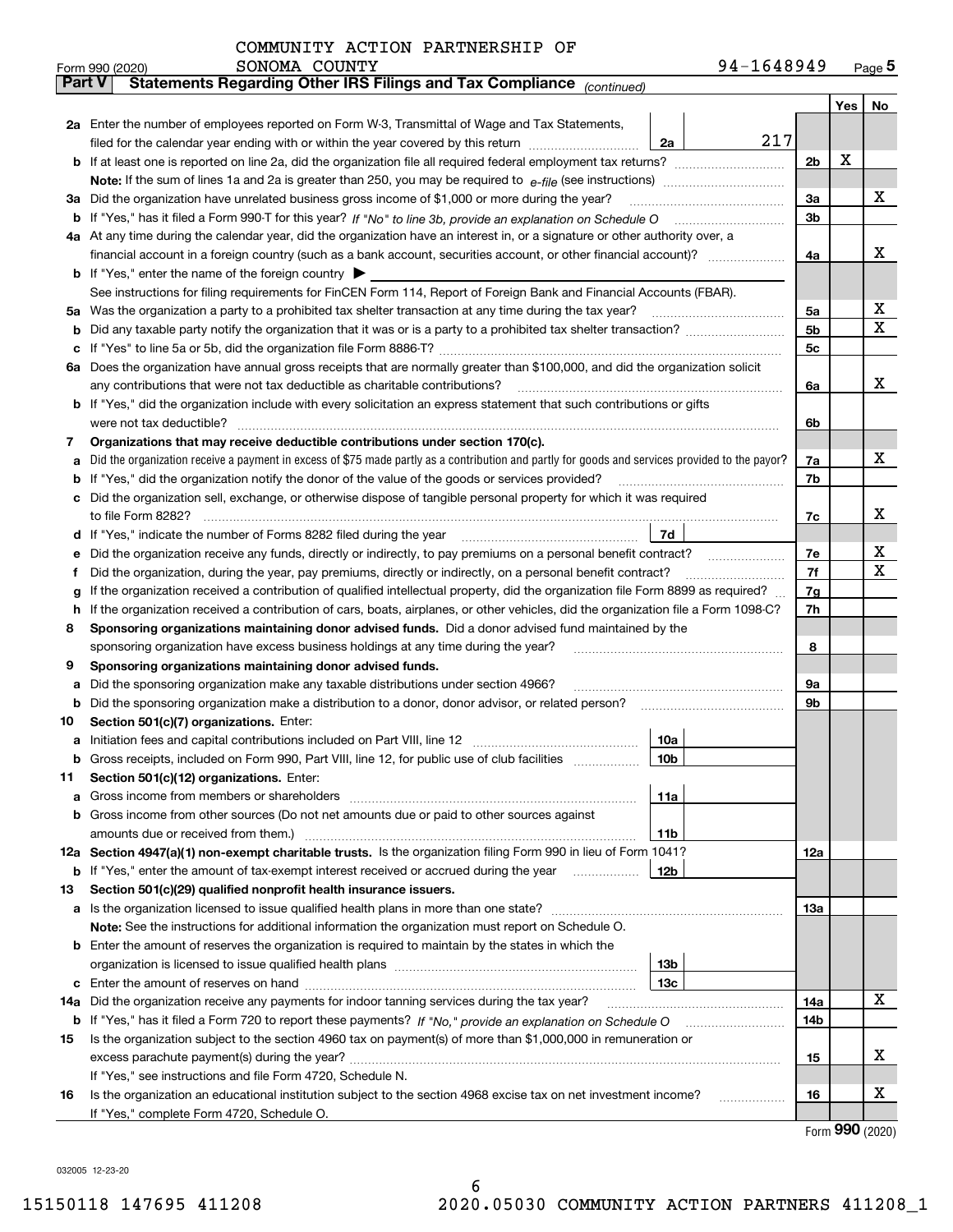*For each "Yes" response to lines 2 through 7b below, and for a "No" response to line 8a, 8b, or 10b below, describe the circumstances, processes, or changes on Schedule O. See instructions.* Form 990 (2020) **SONOMA COUNTY**<br>**Part VI Governance, Management, and Disclosure** For each "Yes" response to lines 2 through 7b below, and for a "No" response

|     | Check if Schedule O contains a response or note to any line in this Part VI                                                                                           |    |  |                 |             | $\overline{\mathbf{X}}$ |  |  |  |  |  |  |
|-----|-----------------------------------------------------------------------------------------------------------------------------------------------------------------------|----|--|-----------------|-------------|-------------------------|--|--|--|--|--|--|
|     | Section A. Governing Body and Management                                                                                                                              |    |  |                 |             |                         |  |  |  |  |  |  |
|     |                                                                                                                                                                       |    |  |                 | Yes         | No                      |  |  |  |  |  |  |
|     | <b>1a</b> Enter the number of voting members of the governing body at the end of the tax year<br>.                                                                    | 1a |  | 10              |             |                         |  |  |  |  |  |  |
|     | If there are material differences in voting rights among members of the governing body, or if the governing                                                           |    |  |                 |             |                         |  |  |  |  |  |  |
|     | body delegated broad authority to an executive committee or similar committee, explain on Schedule O.                                                                 |    |  |                 |             |                         |  |  |  |  |  |  |
| b   | Enter the number of voting members included on line 1a, above, who are independent                                                                                    | 1b |  | 10              |             |                         |  |  |  |  |  |  |
| 2   | Did any officer, director, trustee, or key employee have a family relationship or a business relationship with any other                                              |    |  |                 |             |                         |  |  |  |  |  |  |
|     | officer, director, trustee, or key employee?                                                                                                                          |    |  | $\mathbf{2}$    |             | х                       |  |  |  |  |  |  |
| 3   | Did the organization delegate control over management duties customarily performed by or under the direct supervision                                                 |    |  |                 |             |                         |  |  |  |  |  |  |
|     | of officers, directors, trustees, or key employees to a management company or other person?                                                                           |    |  |                 |             |                         |  |  |  |  |  |  |
| 4   | Did the organization make any significant changes to its governing documents since the prior Form 990 was filed?                                                      |    |  |                 |             |                         |  |  |  |  |  |  |
| 5   | Did the organization become aware during the year of a significant diversion of the organization's assets?                                                            |    |  |                 |             |                         |  |  |  |  |  |  |
| 6   | Did the organization have members or stockholders?                                                                                                                    |    |  |                 |             |                         |  |  |  |  |  |  |
| 7a  | Did the organization have members, stockholders, or other persons who had the power to elect or appoint one or                                                        |    |  |                 |             |                         |  |  |  |  |  |  |
|     | more members of the governing body?                                                                                                                                   |    |  | 7a              |             | x                       |  |  |  |  |  |  |
|     | <b>b</b> Are any governance decisions of the organization reserved to (or subject to approval by) members, stockholders, or                                           |    |  |                 |             |                         |  |  |  |  |  |  |
|     | persons other than the governing body?                                                                                                                                |    |  | 7b              |             | x.                      |  |  |  |  |  |  |
| 8   | Did the organization contemporaneously document the meetings held or written actions undertaken during the year by the following:                                     |    |  |                 |             |                         |  |  |  |  |  |  |
| a   |                                                                                                                                                                       |    |  | 8a              | х           |                         |  |  |  |  |  |  |
| b   | Each committee with authority to act on behalf of the governing body?                                                                                                 |    |  | 8b              | $\mathbf X$ |                         |  |  |  |  |  |  |
| 9   | Is there any officer, director, trustee, or key employee listed in Part VII, Section A, who cannot be reached at the                                                  |    |  |                 |             |                         |  |  |  |  |  |  |
|     |                                                                                                                                                                       |    |  | 9               |             | X.                      |  |  |  |  |  |  |
|     | Section B. Policies <sub>(This Section B requests information about policies not required by the Internal Revenue Code.)</sub>                                        |    |  |                 |             |                         |  |  |  |  |  |  |
|     |                                                                                                                                                                       |    |  | 10a             | Yes         | No<br>X                 |  |  |  |  |  |  |
|     | <b>b</b> If "Yes," did the organization have written policies and procedures governing the activities of such chapters, affiliates,                                   |    |  |                 |             |                         |  |  |  |  |  |  |
|     | and branches to ensure their operations are consistent with the organization's exempt purposes?                                                                       |    |  | 10 <sub>b</sub> |             |                         |  |  |  |  |  |  |
| 11a | Has the organization provided a complete copy of this Form 990 to all members of its governing body before filing the form?                                           |    |  | 11a             | $\mathbf X$ |                         |  |  |  |  |  |  |
| b   | Describe in Schedule O the process, if any, used by the organization to review this Form 990.                                                                         |    |  |                 |             |                         |  |  |  |  |  |  |
| 12a |                                                                                                                                                                       |    |  |                 |             |                         |  |  |  |  |  |  |
| b   | Were officers, directors, or trustees, and key employees required to disclose annually interests that could give rise to conflicts?                                   |    |  |                 |             |                         |  |  |  |  |  |  |
| с   | Did the organization regularly and consistently monitor and enforce compliance with the policy? If "Yes," describe                                                    |    |  |                 |             |                         |  |  |  |  |  |  |
|     | in Schedule O how this was done manufactured and the state of the state of the state of the state of the state                                                        |    |  | 12c             | X           |                         |  |  |  |  |  |  |
| 13  | Did the organization have a written whistleblower policy?                                                                                                             |    |  | 13              | X           |                         |  |  |  |  |  |  |
| 14  | Did the organization have a written document retention and destruction policy?                                                                                        |    |  | 14              | $\mathbf X$ |                         |  |  |  |  |  |  |
| 15  | Did the process for determining compensation of the following persons include a review and approval by independent                                                    |    |  |                 |             |                         |  |  |  |  |  |  |
|     | persons, comparability data, and contemporaneous substantiation of the deliberation and decision?                                                                     |    |  |                 |             |                         |  |  |  |  |  |  |
| a   | The organization's CEO, Executive Director, or top management official manufactured content of the organization's CEO, Executive Director, or top management official |    |  | 15a             | х           |                         |  |  |  |  |  |  |
| b   | Other officers or key employees of the organization                                                                                                                   |    |  | 15b             |             | Χ                       |  |  |  |  |  |  |
|     | If "Yes" to line 15a or 15b, describe the process in Schedule O (see instructions).                                                                                   |    |  |                 |             |                         |  |  |  |  |  |  |
|     | 16a Did the organization invest in, contribute assets to, or participate in a joint venture or similar arrangement with a                                             |    |  |                 |             |                         |  |  |  |  |  |  |
|     | taxable entity during the year?                                                                                                                                       |    |  | 16a             |             | х                       |  |  |  |  |  |  |
|     | <b>b</b> If "Yes," did the organization follow a written policy or procedure requiring the organization to evaluate its participation                                 |    |  |                 |             |                         |  |  |  |  |  |  |
|     | in joint venture arrangements under applicable federal tax law, and take steps to safeguard the organization's                                                        |    |  |                 |             |                         |  |  |  |  |  |  |
|     | exempt status with respect to such arrangements?<br><b>Section C. Disclosure</b>                                                                                      |    |  | <b>16b</b>      |             |                         |  |  |  |  |  |  |
|     | List the states with which a copy of this Form 990 is required to be filed $\blacktriangleright$ CA                                                                   |    |  |                 |             |                         |  |  |  |  |  |  |
| 17  | Section 6104 requires an organization to make its Forms 1023 (1024 or 1024-A, if applicable), 990, and 990-T (Section 501(c)(3)s only) available                      |    |  |                 |             |                         |  |  |  |  |  |  |
| 18  | for public inspection. Indicate how you made these available. Check all that apply.                                                                                   |    |  |                 |             |                         |  |  |  |  |  |  |
|     | $\lfloor x \rfloor$ Upon request<br>Own website<br>Another's website<br>Other (explain on Schedule O)                                                                 |    |  |                 |             |                         |  |  |  |  |  |  |
| 19  | Describe on Schedule O whether (and if so, how) the organization made its governing documents, conflict of interest policy, and financial                             |    |  |                 |             |                         |  |  |  |  |  |  |
|     | statements available to the public during the tax year.                                                                                                               |    |  |                 |             |                         |  |  |  |  |  |  |
| 20  | State the name, address, and telephone number of the person who possesses the organization's books and records                                                        |    |  |                 |             |                         |  |  |  |  |  |  |
|     | HEATHER IPPOLITI - 707-544-6911                                                                                                                                       |    |  |                 |             |                         |  |  |  |  |  |  |
|     | STONY CIRCLE, NO. 210, SANTA ROSA,<br>95401<br>141<br>CA                                                                                                              |    |  |                 |             |                         |  |  |  |  |  |  |
|     | 032006 12-23-20                                                                                                                                                       |    |  |                 |             | Form 990 (2020)         |  |  |  |  |  |  |
|     | 7                                                                                                                                                                     |    |  |                 |             |                         |  |  |  |  |  |  |

15150118 147695 411208 2020.05030 COMMUNITY ACTION PARTNERS 411208\_1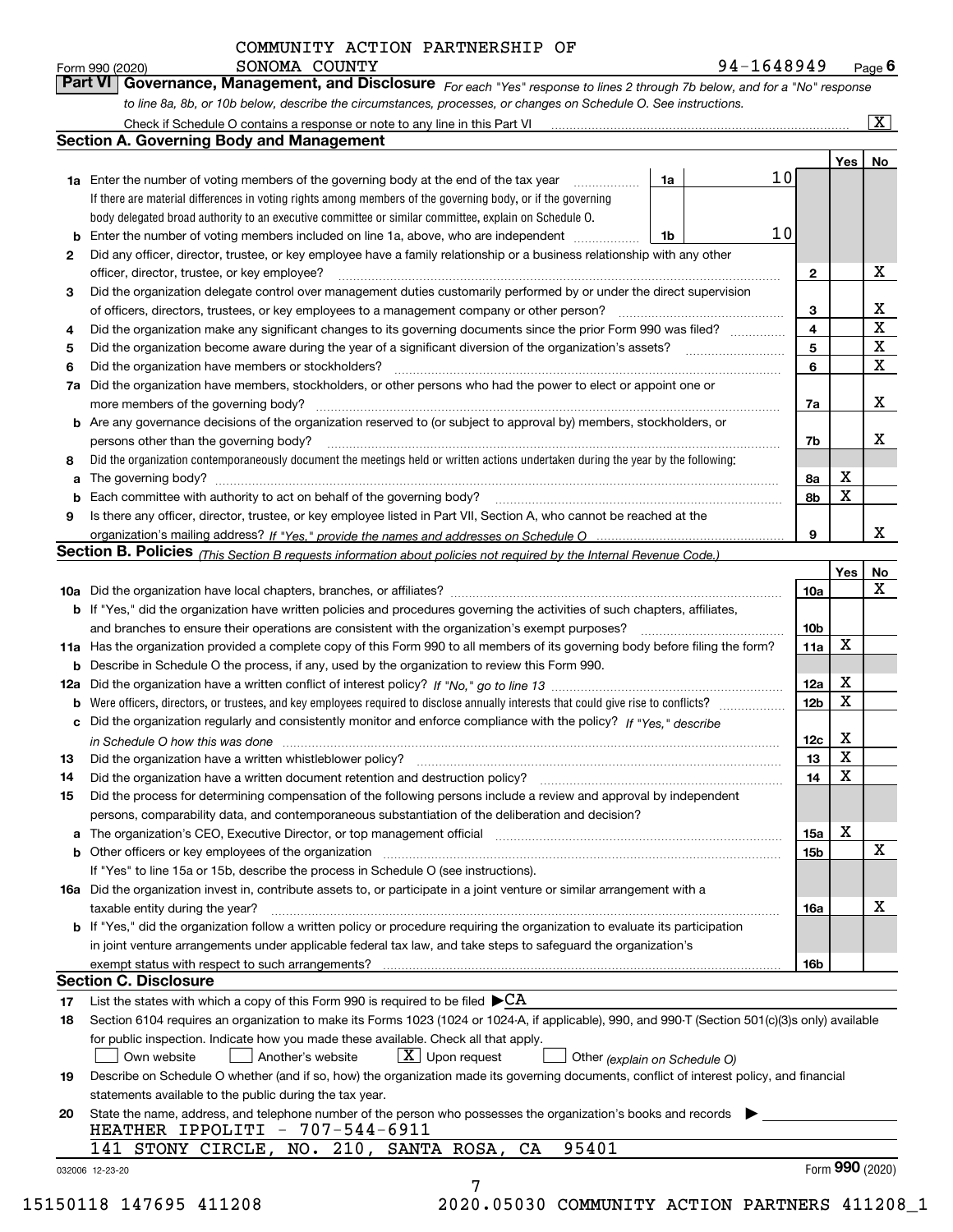|  |  | COMMUNITY ACTION PARTNERSHIP OF |  |
|--|--|---------------------------------|--|
|--|--|---------------------------------|--|

 $\mathcal{L}^{\text{max}}$ 

### Form 990 (2020) SONOMA COUNTY 9 4-1 6 4 8 9 4 9 <sub>Page</sub> **7Part VII Compensation of Officers, Directors, Trustees, Key Employees, Highest Compensated**

#### **Employees, and Independent Contractors**

Check if Schedule O contains a response or note to any line in this Part VII

**Section A. Officers, Directors, Trustees, Key Employees, and Highest Compensated Employees**

**1a**  Complete this table for all persons required to be listed. Report compensation for the calendar year ending with or within the organization's tax year. **•** List all of the organization's current officers, directors, trustees (whether individuals or organizations), regardless of amount of compensation.

 $\bullet$  List all of the organization's  $\,$ current key employees, if any. See instructions for definition of "key employee." Enter -0- in columns (D), (E), and (F) if no compensation was paid.

**•** List the organization's five current highest compensated employees (other than an officer, director, trustee, or key employee) who received reportable compensation (Box 5 of Form W-2 and/or Box 7 of Form 1099-MISC) of more than \$100,000 from the organization and any related organizations.

**•** List all of the organization's former officers, key employees, and highest compensated employees who received more than \$100,000 of reportable compensation from the organization and any related organizations.

**former directors or trustees**  ¥ List all of the organization's that received, in the capacity as a former director or trustee of the organization, more than \$10,000 of reportable compensation from the organization and any related organizations.

See instructions for the order in which to list the persons above.

Check this box if neither the organization nor any related organization compensated any current officer, director, or trustee.  $\mathcal{L}^{\text{max}}$ 

| (A)                            | (B)                    |                               |                                                                  |                         | (C)          |                                  |        | (D)             | (E)             | (F)                          |
|--------------------------------|------------------------|-------------------------------|------------------------------------------------------------------|-------------------------|--------------|----------------------------------|--------|-----------------|-----------------|------------------------------|
| Name and title                 | Average                |                               | (do not check more than one                                      |                         | Position     |                                  |        | Reportable      | Reportable      | Estimated                    |
|                                | hours per              |                               | box, unless person is both an<br>officer and a director/trustee) |                         |              |                                  |        | compensation    | compensation    | amount of                    |
|                                | week                   |                               |                                                                  |                         |              |                                  |        | from            | from related    | other                        |
|                                | (list any              |                               |                                                                  |                         |              |                                  |        | the             | organizations   | compensation                 |
|                                | hours for              |                               |                                                                  |                         |              |                                  |        | organization    | (W-2/1099-MISC) | from the                     |
|                                | related                |                               |                                                                  |                         |              |                                  |        | (W-2/1099-MISC) |                 | organization                 |
|                                | organizations<br>below |                               |                                                                  |                         |              |                                  |        |                 |                 | and related<br>organizations |
|                                | line)                  | ndividual trustee or director | nstitutional trustee                                             | Officer                 | Key employee | Highest compensated<br> employee | Former |                 |                 |                              |
| (1)<br>RUPINDER MALHI          | 40.00                  |                               |                                                                  |                         |              |                                  |        |                 |                 |                              |
| CFO                            |                        |                               |                                                                  | $\overline{\text{X}}$   |              |                                  |        | 130,993.        | 0.              | 9,769.                       |
| SUSAN COOPER<br>(2)            | 40.00                  |                               |                                                                  |                         |              |                                  |        |                 |                 |                              |
| EXECUTIVE DIRECTOR             |                        |                               |                                                                  | $\overline{\text{X}}$   |              |                                  |        | 129,323.        | $\mathbf 0$ .   | 4,589.                       |
| JOHNATHAN NOLEN<br>(3)         | 5.00                   |                               |                                                                  |                         |              |                                  |        |                 |                 |                              |
| PRESIDENT                      |                        | $\mathbf x$                   |                                                                  | $\bar{\mathbf{X}}$      |              |                                  |        | 0.              | $\mathbf 0$ .   | $0_{.}$                      |
| DENISE RAGOZZINO<br>(4)        | 1.00                   |                               |                                                                  |                         |              |                                  |        |                 |                 |                              |
| VICE-PRESIDENT (THRU NOVEMBER) |                        | $\mathbf X$                   |                                                                  | $\bar{\mathbf{X}}$      |              |                                  |        | 0.              | $\mathbf 0$ .   | $\mathbf 0$ .                |
| <b>ALLISON SPITZER</b><br>(5)  | 1.00                   |                               |                                                                  |                         |              |                                  |        |                 |                 |                              |
| VICE-PRESIDENT                 |                        | $\mathbf X$                   |                                                                  | $\overline{\textbf{X}}$ |              |                                  |        | 0.              | 0.              | $\mathbf 0$ .                |
| <b>JAMIE PADILLA</b><br>(6)    | 1.00                   |                               |                                                                  |                         |              |                                  |        |                 |                 |                              |
| SECRETARY                      |                        | $\mathbf X$                   |                                                                  | $\overline{\textbf{X}}$ |              |                                  |        | 0.              | $\mathbf 0$ .   | $\mathbf 0$ .                |
| TODD SHEFFIELD<br>(7)          | 1.00                   |                               |                                                                  |                         |              |                                  |        |                 |                 |                              |
| TREASURER (THRU MARCH)         |                        | $\mathbf X$                   |                                                                  | $\overline{\textbf{X}}$ |              |                                  |        | $\mathbf 0$ .   | $\mathbf 0$ .   | $0_{.}$                      |
| BETZY CHAVEZ<br>(8)            | 1.00                   |                               |                                                                  |                         |              |                                  |        |                 |                 |                              |
| <b>BOARD MEMBER</b>            |                        | $\rm X$                       |                                                                  |                         |              |                                  |        | $\mathbf 0$ .   | $\mathbf 0$ .   | $0_{.}$                      |
| JOEY HEJNOWICZ<br>(9)          | 1.00                   |                               |                                                                  |                         |              |                                  |        |                 |                 |                              |
| <b>BOARD MEMBER</b>            |                        | $\mathbf X$                   |                                                                  |                         |              |                                  |        | 0.              | $\mathbf 0$ .   | $\mathbf 0$ .                |
| (10) RICHARD HORRELL           | 1.00                   |                               |                                                                  |                         |              |                                  |        |                 |                 |                              |
| <b>BOARD MEMBER</b>            |                        | $\overline{\textbf{X}}$       |                                                                  |                         |              |                                  |        | $\mathbf 0$ .   | $\mathbf 0$ .   | $\mathbf 0$ .                |
| (11) JEREMY JOHNSON            | 1.00                   |                               |                                                                  |                         |              |                                  |        |                 |                 |                              |
| <b>BOARD MEMBER</b>            |                        | $\mathbf X$                   |                                                                  |                         |              |                                  |        | $\mathbf 0$ .   | $\mathbf 0$ .   | $\mathbf 0$ .                |
| (12) SHAUN MORAN               | 1.00                   |                               |                                                                  |                         |              |                                  |        |                 |                 |                              |
| <b>BOARD MEMBER</b>            |                        | X                             |                                                                  |                         |              |                                  |        | 0.              | 0.              | $\mathbf 0$ .                |
| (13) TIM SERGENT               | 1.00                   |                               |                                                                  |                         |              |                                  |        |                 |                 |                              |
| BOARD MEMBER                   |                        | $\mathbf X$                   |                                                                  |                         |              |                                  |        | 0.              | 0.              | $\mathbf 0$ .                |
| (14) SUSY VALLE                | 1.00                   |                               |                                                                  |                         |              |                                  |        |                 |                 |                              |
| <b>BOARD MEMBER</b>            |                        | $\mathbf X$                   |                                                                  |                         |              |                                  |        | 0.              | 0.              | 0.                           |
|                                |                        |                               |                                                                  |                         |              |                                  |        |                 |                 |                              |
|                                |                        |                               |                                                                  |                         |              |                                  |        |                 |                 |                              |
|                                |                        |                               |                                                                  |                         |              |                                  |        |                 |                 |                              |
|                                |                        |                               |                                                                  |                         |              |                                  |        |                 |                 |                              |
|                                |                        |                               |                                                                  |                         |              |                                  |        |                 |                 |                              |
|                                |                        |                               |                                                                  |                         |              |                                  |        |                 |                 |                              |

032007 12-23-20

Form (2020) **990**

8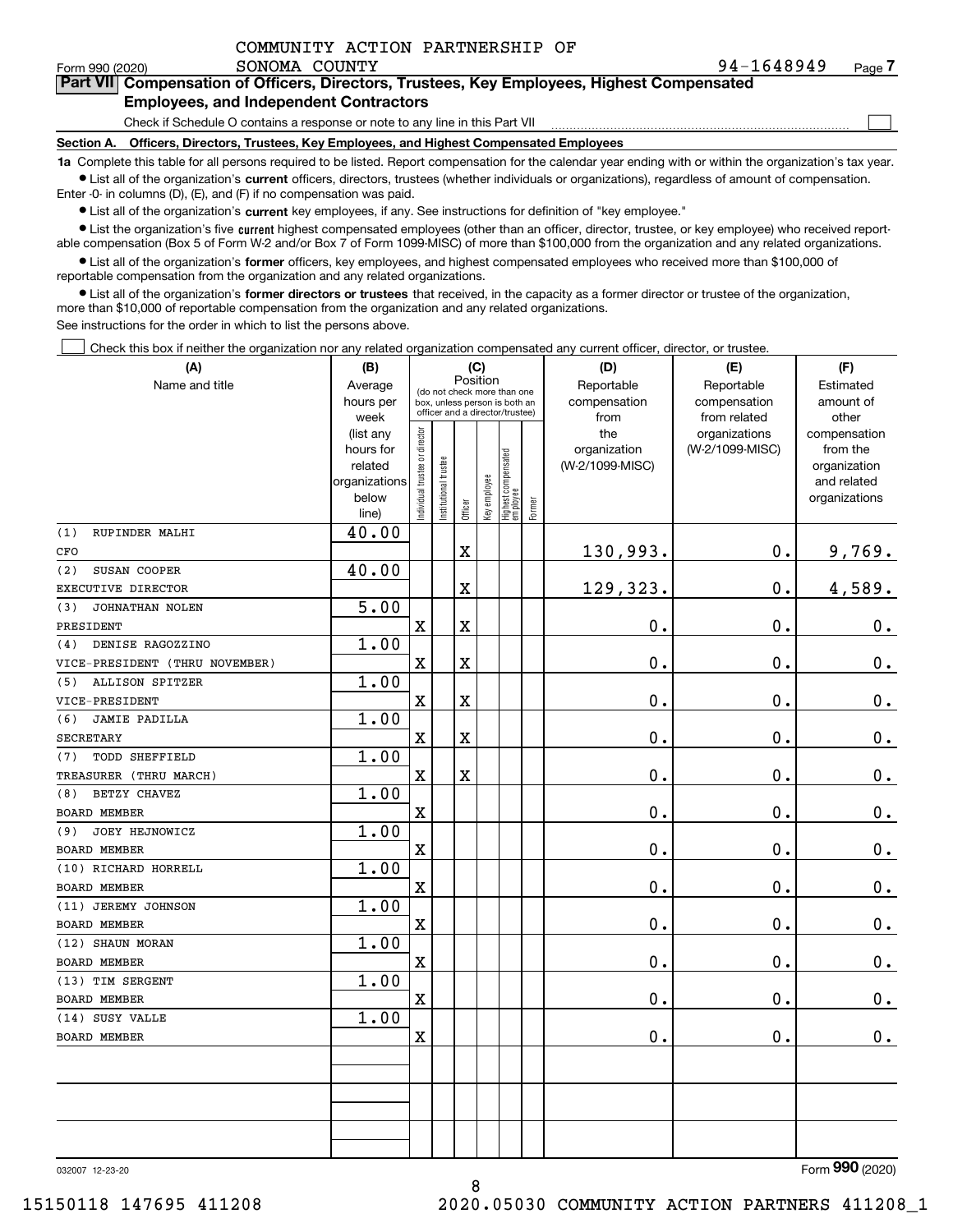| COMMUNITY ACTION PARTNERSHIP OF                                                                                                                                          |                                                                                                                                       |                                |                        |         |                 |                                                                                                 |        |                                                |                                                  |                                      |                               |                                                                                   |
|--------------------------------------------------------------------------------------------------------------------------------------------------------------------------|---------------------------------------------------------------------------------------------------------------------------------------|--------------------------------|------------------------|---------|-----------------|-------------------------------------------------------------------------------------------------|--------|------------------------------------------------|--------------------------------------------------|--------------------------------------|-------------------------------|-----------------------------------------------------------------------------------|
| SONOMA COUNTY<br>Form 990 (2020)<br><b>Part VII</b>                                                                                                                      |                                                                                                                                       |                                |                        |         |                 |                                                                                                 |        |                                                | 94-1648949                                       |                                      |                               | Page 8                                                                            |
| (A)<br>Name and title                                                                                                                                                    | Section A. Officers, Directors, Trustees, Key Employees, and Highest Compensated Employees (continued)<br>(B)<br>Average<br>hours per |                                |                        |         | (C)<br>Position | (do not check more than one<br>box, unless person is both an<br>officer and a director/trustee) |        | (D)<br>Reportable<br>compensation              | (E)<br>Reportable<br>compensation                |                                      | (F)<br>Estimated<br>amount of |                                                                                   |
|                                                                                                                                                                          | week<br>(list any<br>hours for<br>related<br>organizations<br>below<br>line)                                                          | Individual trustee or director | In stitutional trustee | Officer | Key employee    | Highest compensated<br>  employee                                                               | Former | from<br>the<br>organization<br>(W-2/1099-MISC) | from related<br>organizations<br>(W-2/1099-MISC) |                                      |                               | other<br>compensation<br>from the<br>organization<br>and related<br>organizations |
|                                                                                                                                                                          |                                                                                                                                       |                                |                        |         |                 |                                                                                                 |        |                                                |                                                  |                                      |                               |                                                                                   |
|                                                                                                                                                                          |                                                                                                                                       |                                |                        |         |                 |                                                                                                 |        |                                                |                                                  |                                      |                               |                                                                                   |
|                                                                                                                                                                          |                                                                                                                                       |                                |                        |         |                 |                                                                                                 |        |                                                |                                                  |                                      |                               |                                                                                   |
|                                                                                                                                                                          |                                                                                                                                       |                                |                        |         |                 |                                                                                                 |        |                                                |                                                  |                                      |                               |                                                                                   |
| 1b Subtotal                                                                                                                                                              |                                                                                                                                       |                                |                        |         |                 |                                                                                                 |        | 260, 316.<br>$\mathbf 0$ .                     |                                                  | $0$ .<br>$\overline{\mathfrak{0}}$ . |                               | 14,358.<br>0.                                                                     |
| d $Total (add lines 1b and 1c)$ .                                                                                                                                        |                                                                                                                                       |                                |                        |         |                 |                                                                                                 |        | 260, 316.                                      |                                                  | $\overline{\mathfrak{o}}$ .          |                               | 14,358.                                                                           |
| Total number of individuals (including but not limited to those listed above) who received more than \$100,000 of reportable<br>2<br>compensation from the organization  |                                                                                                                                       |                                |                        |         |                 |                                                                                                 |        |                                                |                                                  |                                      |                               | 2                                                                                 |
| Did the organization list any former officer, director, trustee, key employee, or highest compensated employee on<br>з                                                   |                                                                                                                                       |                                |                        |         |                 |                                                                                                 |        |                                                |                                                  |                                      | Yes                           | <b>No</b>                                                                         |
| line 1a? If "Yes," complete Schedule J for such individual manumental contents and the new manumental complete                                                           |                                                                                                                                       |                                |                        |         |                 |                                                                                                 |        |                                                |                                                  |                                      | з                             | $\mathbf X$                                                                       |
| For any individual listed on line 1a, is the sum of reportable compensation and other compensation from the organization<br>4                                            |                                                                                                                                       |                                |                        |         |                 |                                                                                                 |        |                                                |                                                  |                                      | 4                             | x                                                                                 |
| Did any person listed on line 1a receive or accrue compensation from any unrelated organization or individual for services<br>5                                          |                                                                                                                                       |                                |                        |         |                 |                                                                                                 |        |                                                |                                                  |                                      |                               |                                                                                   |
| <b>Section B. Independent Contractors</b>                                                                                                                                |                                                                                                                                       |                                |                        |         |                 |                                                                                                 |        |                                                |                                                  |                                      | 5                             | X                                                                                 |
| Complete this table for your five highest compensated independent contractors that received more than \$100,000 of compensation from<br>1                                |                                                                                                                                       |                                |                        |         |                 |                                                                                                 |        |                                                |                                                  |                                      |                               |                                                                                   |
| the organization. Report compensation for the calendar year ending with or within the organization's tax year.<br>(A)<br>Name and business address                       |                                                                                                                                       |                                |                        |         |                 |                                                                                                 |        | (B)<br>Description of services                 |                                                  |                                      | (C)<br>Compensation           |                                                                                   |
| PRIME65, 245 KENTUCKY STREET, SUITE A,<br>PETALUMA, CA 94952                                                                                                             |                                                                                                                                       |                                |                        |         |                 |                                                                                                 |        | IT SERVICES                                    |                                                  |                                      |                               | 203,529.                                                                          |
|                                                                                                                                                                          |                                                                                                                                       |                                |                        |         |                 |                                                                                                 |        |                                                |                                                  |                                      |                               |                                                                                   |
|                                                                                                                                                                          |                                                                                                                                       |                                |                        |         |                 |                                                                                                 |        |                                                |                                                  |                                      |                               |                                                                                   |
| Total number of independent contractors (including but not limited to those listed above) who received more than<br>2<br>\$100,000 of compensation from the organization |                                                                                                                                       |                                |                        |         | 1               |                                                                                                 |        |                                                |                                                  |                                      |                               |                                                                                   |
|                                                                                                                                                                          |                                                                                                                                       |                                |                        |         |                 |                                                                                                 |        |                                                |                                                  |                                      |                               | Form 990 (2020)                                                                   |

032008 12-23-20

9 15150118 147695 411208 2020.05030 COMMUNITY ACTION PARTNERS 411208\_1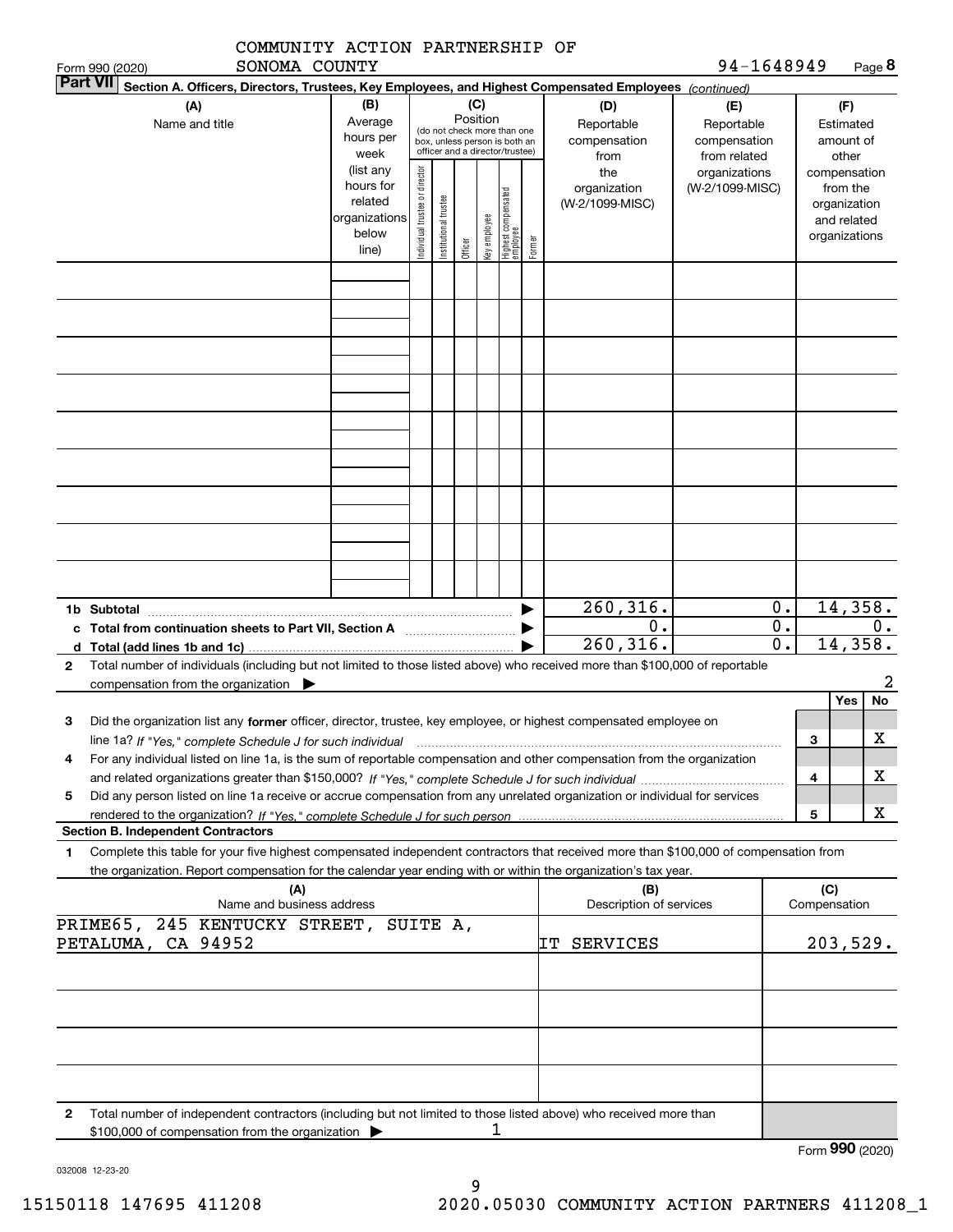|  | COMMUNITY ACTION PARTNERSHIP OF |  |
|--|---------------------------------|--|
|  |                                 |  |

|                                                           |    |           | SONOMA COUNTY<br>Form 990 (2020)                                                                                                                                                     |                      |                      |                                              | 94-1648949                                        | Page 9                                                          |
|-----------------------------------------------------------|----|-----------|--------------------------------------------------------------------------------------------------------------------------------------------------------------------------------------|----------------------|----------------------|----------------------------------------------|---------------------------------------------------|-----------------------------------------------------------------|
| <b>Part VIII</b>                                          |    |           | <b>Statement of Revenue</b>                                                                                                                                                          |                      |                      |                                              |                                                   |                                                                 |
|                                                           |    |           | Check if Schedule O contains a response or note to any line in this Part VIII                                                                                                        |                      |                      |                                              |                                                   |                                                                 |
|                                                           |    |           |                                                                                                                                                                                      |                      | (A)<br>Total revenue | (B)<br>Related or exempt<br>function revenue | $\overline{(C)}$<br>Unrelated<br>business revenue | (D)<br>Revenue excluded<br>from tax under<br>sections 512 - 514 |
|                                                           |    |           | 1a<br>1 a Federated campaigns                                                                                                                                                        |                      |                      |                                              |                                                   |                                                                 |
|                                                           |    |           | 1 <sub>b</sub><br><b>b</b> Membership dues<br>$\ldots \ldots \ldots \ldots \ldots$                                                                                                   |                      |                      |                                              |                                                   |                                                                 |
|                                                           |    |           | 1 <sub>c</sub><br>c Fundraising events                                                                                                                                               |                      |                      |                                              |                                                   |                                                                 |
|                                                           |    |           | 1 <sub>d</sub><br>d Related organizations<br>$\overline{\phantom{a}}$                                                                                                                |                      |                      |                                              |                                                   |                                                                 |
|                                                           |    |           | e Government grants (contributions)<br>1e                                                                                                                                            | 9, 342, 118.         |                      |                                              |                                                   |                                                                 |
|                                                           |    |           | f All other contributions, gifts, grants, and                                                                                                                                        |                      |                      |                                              |                                                   |                                                                 |
| Contributions, Gifts, Grants<br>and Other Similar Amounts |    |           | similar amounts not included above<br>1f                                                                                                                                             | 2,969,493.           |                      |                                              |                                                   |                                                                 |
|                                                           |    |           | $1g$ \$<br>g Noncash contributions included in lines 1a-1f                                                                                                                           | 44,941.              |                      |                                              |                                                   |                                                                 |
|                                                           |    |           |                                                                                                                                                                                      |                      | 12, 311, 611.        |                                              |                                                   |                                                                 |
|                                                           |    |           |                                                                                                                                                                                      | <b>Business Code</b> |                      |                                              |                                                   |                                                                 |
|                                                           |    | 2 a       | RENTAL INCOME                                                                                                                                                                        |                      | 236,330.             | 236,330.                                     |                                                   |                                                                 |
|                                                           |    |           | PROGRAM SERVICE REVENUE                                                                                                                                                              |                      | 19,365.              | 19,365.                                      |                                                   |                                                                 |
| Program Service<br>Revenue                                |    | с         |                                                                                                                                                                                      |                      |                      |                                              |                                                   |                                                                 |
|                                                           |    | d         |                                                                                                                                                                                      |                      |                      |                                              |                                                   |                                                                 |
|                                                           |    | е         |                                                                                                                                                                                      |                      |                      |                                              |                                                   |                                                                 |
|                                                           |    |           | f All other program service revenue                                                                                                                                                  |                      | 255,695.             |                                              |                                                   |                                                                 |
|                                                           | 3  |           | Investment income (including dividends, interest, and                                                                                                                                |                      |                      |                                              |                                                   |                                                                 |
|                                                           |    |           |                                                                                                                                                                                      |                      | 2,201.               |                                              |                                                   | 2,201.                                                          |
|                                                           | 4  |           | Income from investment of tax-exempt bond proceeds                                                                                                                                   |                      |                      |                                              |                                                   |                                                                 |
|                                                           | 5  |           |                                                                                                                                                                                      |                      |                      |                                              |                                                   |                                                                 |
|                                                           |    |           | (i) Real                                                                                                                                                                             | (ii) Personal        |                      |                                              |                                                   |                                                                 |
|                                                           |    | 6а        | Gross rents<br>6а                                                                                                                                                                    |                      |                      |                                              |                                                   |                                                                 |
|                                                           |    |           | 6b<br><b>b</b> Less: rental expenses                                                                                                                                                 |                      |                      |                                              |                                                   |                                                                 |
|                                                           |    |           | 6c<br>Rental income or (loss)                                                                                                                                                        |                      |                      |                                              |                                                   |                                                                 |
|                                                           |    |           | d Net rental income or (loss)                                                                                                                                                        |                      |                      |                                              |                                                   |                                                                 |
|                                                           |    |           | (i) Securities<br><b>7 a</b> Gross amount from sales of                                                                                                                              | (ii) Other           |                      |                                              |                                                   |                                                                 |
|                                                           |    |           | assets other than inventory<br>7a                                                                                                                                                    |                      |                      |                                              |                                                   |                                                                 |
|                                                           |    |           | <b>b</b> Less: cost or other basis                                                                                                                                                   |                      |                      |                                              |                                                   |                                                                 |
|                                                           |    |           | 7b<br>and sales expenses                                                                                                                                                             |                      |                      |                                              |                                                   |                                                                 |
| evenue                                                    |    |           | 7c<br>c Gain or (loss)                                                                                                                                                               |                      |                      |                                              |                                                   |                                                                 |
| č                                                         |    |           |                                                                                                                                                                                      |                      |                      |                                              |                                                   |                                                                 |
| Other                                                     |    |           | 8 a Gross income from fundraising events (not<br>including \$<br>and the contract of the contract of the contract of the contract of the contract of the contract of the contract of |                      |                      |                                              |                                                   |                                                                 |
|                                                           |    |           | contributions reported on line 1c). See                                                                                                                                              |                      |                      |                                              |                                                   |                                                                 |
|                                                           |    |           | 8a                                                                                                                                                                                   | 5,000.               |                      |                                              |                                                   |                                                                 |
|                                                           |    |           | 8b<br><b>b</b> Less: direct expenses                                                                                                                                                 | $\mathbf{0}$ .       |                      |                                              |                                                   |                                                                 |
|                                                           |    |           | c Net income or (loss) from fundraising events                                                                                                                                       |                      | 5,000.               |                                              |                                                   | 5,000.                                                          |
|                                                           |    |           | 9 a Gross income from gaming activities. See                                                                                                                                         |                      |                      |                                              |                                                   |                                                                 |
|                                                           |    |           | 9а                                                                                                                                                                                   |                      |                      |                                              |                                                   |                                                                 |
|                                                           |    |           | 9 <sub>b</sub><br><b>b</b> Less: direct expenses <b>manually</b>                                                                                                                     |                      |                      |                                              |                                                   |                                                                 |
|                                                           |    |           | c Net income or (loss) from gaming activities                                                                                                                                        |                      |                      |                                              |                                                   |                                                                 |
|                                                           |    |           | 10 a Gross sales of inventory, less returns                                                                                                                                          |                      |                      |                                              |                                                   |                                                                 |
|                                                           |    |           | 10a                                                                                                                                                                                  |                      |                      |                                              |                                                   |                                                                 |
|                                                           |    |           | 10b<br><b>b</b> Less: cost of goods sold                                                                                                                                             |                      |                      |                                              |                                                   |                                                                 |
|                                                           |    |           | c Net income or (loss) from sales of inventory                                                                                                                                       | <b>Business Code</b> |                      |                                              |                                                   |                                                                 |
|                                                           |    |           | CONTRACT REVENUE                                                                                                                                                                     | 900099               | 173,184.             | 173,184.                                     |                                                   |                                                                 |
|                                                           |    | 11 a<br>b | OTHER INCOME                                                                                                                                                                         | 900099               | 8,434.               | 8,434.                                       |                                                   |                                                                 |
|                                                           |    |           | C MISCELLANEOUS REVENUE                                                                                                                                                              | 900099               | 6,787.               | 6,787.                                       |                                                   |                                                                 |
| Miscellaneous<br>Revenue                                  |    |           |                                                                                                                                                                                      |                      |                      |                                              |                                                   |                                                                 |
|                                                           |    |           |                                                                                                                                                                                      |                      | 188,405.             |                                              |                                                   |                                                                 |
|                                                           | 12 |           | Total revenue. See instructions                                                                                                                                                      |                      | 12,762,912.          | 444,100.                                     | 0.                                                | 7,201.                                                          |
| 032009 12-23-20                                           |    |           |                                                                                                                                                                                      |                      |                      |                                              |                                                   | Form 990 (2020)                                                 |

10

032009 12-23-20

15150118 147695 411208 2020.05030 COMMUNITY ACTION PARTNERS 411208\_1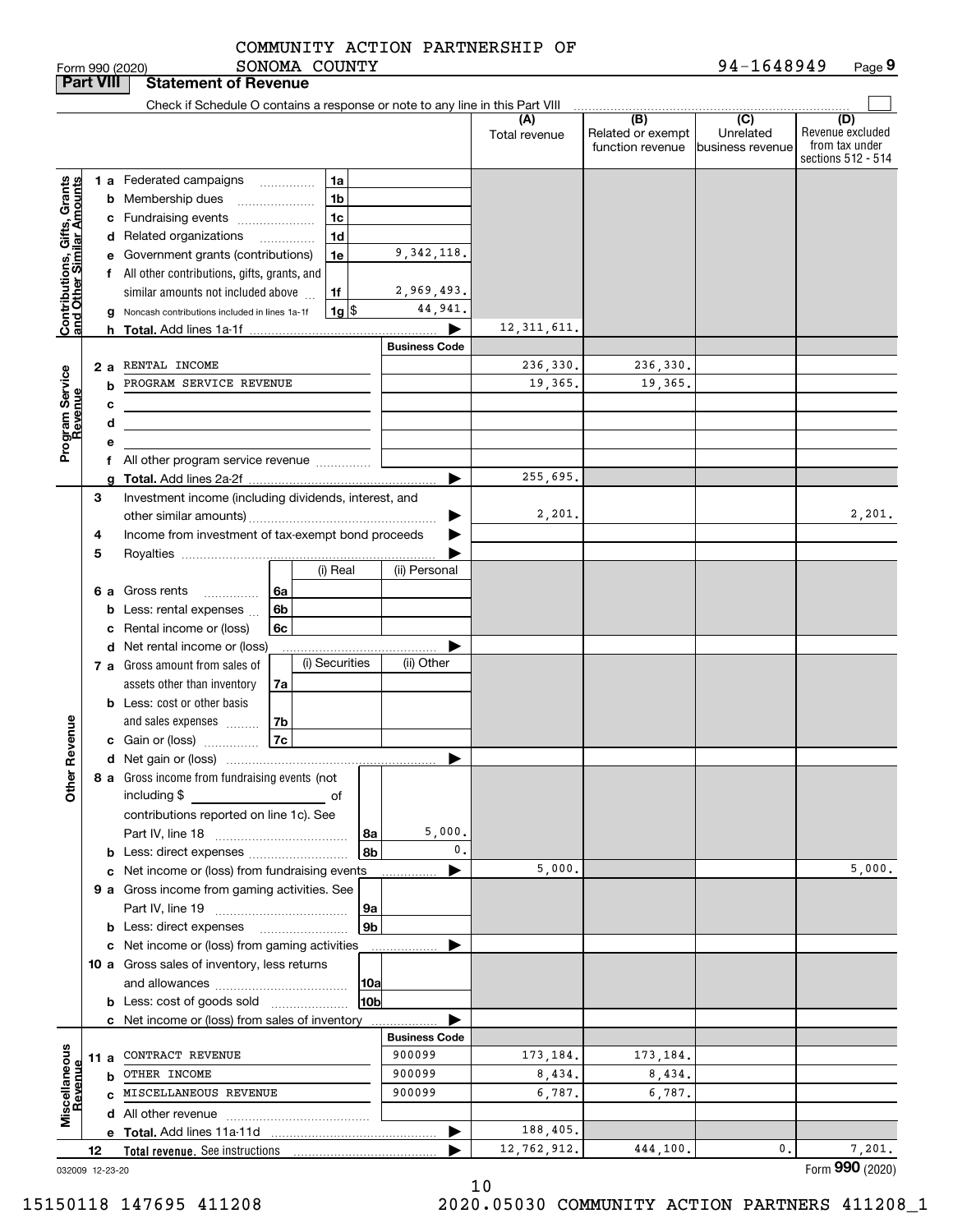#### Form 990 (2020) Page **Part IX Statement of Functional Expenses** SONOMA COUNTY 94-1648949 COMMUNITY ACTION PARTNERSHIP OF

**10**

|              | Section 501(c)(3) and 501(c)(4) organizations must complete all columns. All other organizations must complete column (A).                                 |                       |                                    |                                           |                                |
|--------------|------------------------------------------------------------------------------------------------------------------------------------------------------------|-----------------------|------------------------------------|-------------------------------------------|--------------------------------|
|              | Check if Schedule O contains a response or note to any line in this Part IX                                                                                |                       |                                    |                                           |                                |
|              | Do not include amounts reported on lines 6b,<br>7b, 8b, 9b, and 10b of Part VIII.                                                                          | (A)<br>Total expenses | (B)<br>Program service<br>expenses | (C)<br>Management and<br>general expenses | (D)<br>Fundraising<br>expenses |
| 1.           | Grants and other assistance to domestic organizations                                                                                                      |                       |                                    |                                           |                                |
|              | and domestic governments. See Part IV, line 21                                                                                                             | 670,050.              | 670,050.                           |                                           |                                |
| $\mathbf{2}$ | Grants and other assistance to domestic                                                                                                                    |                       |                                    |                                           |                                |
|              | individuals. See Part IV, line 22                                                                                                                          | 1,578,061.            | 1,578,061.                         |                                           |                                |
| 3            | Grants and other assistance to foreign                                                                                                                     |                       |                                    |                                           |                                |
|              | organizations, foreign governments, and foreign                                                                                                            |                       |                                    |                                           |                                |
|              | individuals. See Part IV, lines 15 and 16                                                                                                                  |                       |                                    |                                           |                                |
| 4            | Benefits paid to or for members                                                                                                                            |                       |                                    |                                           |                                |
| 5            | Compensation of current officers, directors,                                                                                                               |                       |                                    |                                           |                                |
|              | trustees, and key employees                                                                                                                                | 279,933.              | 244,581.                           | 33,078.                                   | 2, 274.                        |
| 6            | Compensation not included above to disqualified<br>persons (as defined under section 4958(f)(1)) and                                                       |                       |                                    |                                           |                                |
|              | persons described in section 4958(c)(3)(B)                                                                                                                 |                       |                                    |                                           |                                |
| 7            |                                                                                                                                                            | 6,046,299.            | 5, 262, 812.                       | 733,813.                                  | 49,674.                        |
| 8            | Pension plan accruals and contributions (include                                                                                                           |                       |                                    |                                           |                                |
|              | section 401(k) and 403(b) employer contributions)                                                                                                          | 147,271.              | 134,934.                           | 11,317.                                   |                                |
| 9            |                                                                                                                                                            | 812,059.              | 744,039.                           | 62,398.                                   | $\frac{1,020}{5,622}$          |
| 10           |                                                                                                                                                            | 508,339.              | 444,203.                           | 60, 158.                                  | 3,978.                         |
| 11           | Fees for services (nonemployees):                                                                                                                          |                       |                                    |                                           |                                |
| a            |                                                                                                                                                            |                       |                                    |                                           |                                |
| b            |                                                                                                                                                            | 1,931.                | 1,931.                             |                                           |                                |
| с            |                                                                                                                                                            | 29,955.               | 29,955.                            |                                           |                                |
| d            |                                                                                                                                                            |                       |                                    |                                           |                                |
| е            | Professional fundraising services. See Part IV, line 17                                                                                                    |                       |                                    |                                           |                                |
| f            | Investment management fees                                                                                                                                 |                       |                                    |                                           |                                |
| a            | Other. (If line 11g amount exceeds 10% of line 25,                                                                                                         |                       |                                    |                                           |                                |
|              | column (A) amount, list line 11g expenses on Sch O.)                                                                                                       | 120,267.              | 84,710.                            | 35,394.                                   | 163.                           |
| 12           |                                                                                                                                                            | 341,999.              | 296,777.                           | 41,817.                                   | 3,405.                         |
| 13<br>14     |                                                                                                                                                            | 658,414.              | 593,973.                           | 62,899.                                   | 1,542.                         |
| 15           |                                                                                                                                                            |                       |                                    |                                           |                                |
| 16           |                                                                                                                                                            | 703, 171.             | 643,871.                           | 54,090.                                   | $\overline{5,210}$ .           |
| 17           |                                                                                                                                                            | 34,464.               | 29,309.                            | 5,155.                                    |                                |
| 18           | Payments of travel or entertainment expenses                                                                                                               |                       |                                    |                                           |                                |
|              | for any federal, state, or local public officials                                                                                                          |                       |                                    |                                           |                                |
| 19           | Conferences, conventions, and meetings                                                                                                                     | 19,800.               | 12,272.                            | 7,528.                                    |                                |
| 20           | Interest                                                                                                                                                   | 96, 755.              | 79,712.                            | 17,043.                                   |                                |
| 21           |                                                                                                                                                            |                       |                                    |                                           |                                |
| 22           | Depreciation, depletion, and amortization                                                                                                                  | 239,942.<br>102, 349. | 118,300.<br>78,003.                | 121,642.<br>24,231.                       | 115.                           |
| 23<br>24     | Insurance<br>Other expenses. Itemize expenses not covered                                                                                                  |                       |                                    |                                           |                                |
|              | above (List miscellaneous expenses on line 24e. If<br>line 24e amount exceeds 10% of line 25, column (A)<br>amount, list line 24e expenses on Schedule O.) |                       |                                    |                                           |                                |
| a            | INDIRECT/ADMIN EXPENSES                                                                                                                                    | 253,477.              |                                    | 253,477.                                  |                                |
| b            | EMPLOYEE DEVELOPMENT                                                                                                                                       | 49,723.               | 49,499.                            | 139.                                      | 85.                            |
| c            | IN-KIND EXPENSES                                                                                                                                           | 44,941.               | 27,617.                            | 17,324.                                   |                                |
| d            | BUILDING MAINTENANCE &                                                                                                                                     | 43,497.               | 42,177.                            | 1,320.                                    |                                |
| е            | All other expenses                                                                                                                                         | 40,924.               | 11,563.                            | 21, 262.                                  | 8,099.                         |
| 25           | Total functional expenses. Add lines 1 through 24e                                                                                                         | 12,823,621.           | 11, 178, 349.                      | 1,564,085.                                | 81,187.                        |
| 26           | Joint costs. Complete this line only if the organization                                                                                                   |                       |                                    |                                           |                                |
|              | reported in column (B) joint costs from a combined                                                                                                         |                       |                                    |                                           |                                |
|              | educational campaign and fundraising solicitation.                                                                                                         |                       |                                    |                                           |                                |
|              | Check here<br>if following SOP 98-2 (ASC 958-720)                                                                                                          |                       |                                    |                                           |                                |

032010 12-23-20

11 15150118 147695 411208 2020.05030 COMMUNITY ACTION PARTNERS 411208\_1

Form (2020) **990**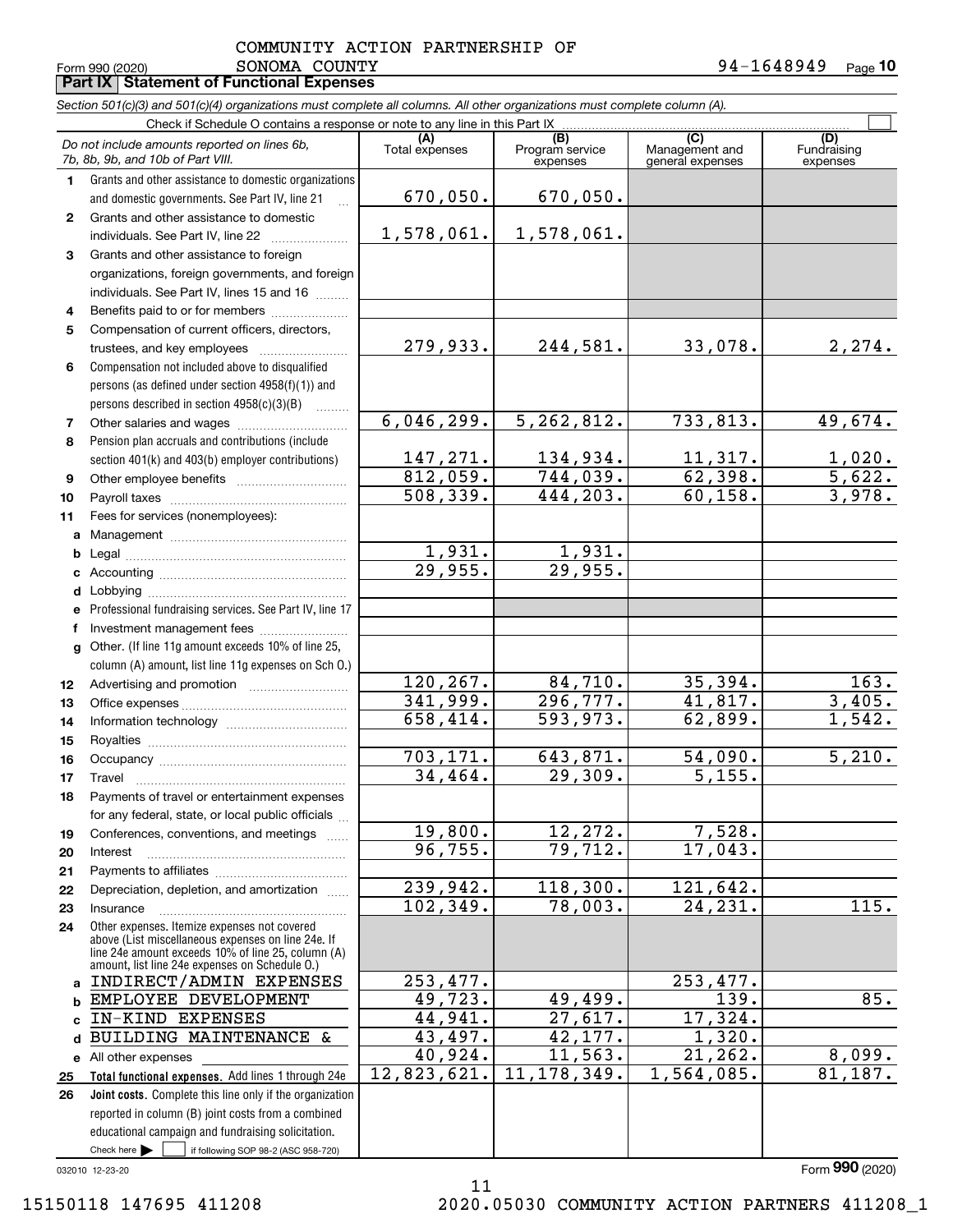Form 990 (2020) Page **11**

|                             | Part X       | <b>Balance Sheet</b>                                                                                                                                                                                                          |                          |                  |                                |
|-----------------------------|--------------|-------------------------------------------------------------------------------------------------------------------------------------------------------------------------------------------------------------------------------|--------------------------|------------------|--------------------------------|
|                             |              |                                                                                                                                                                                                                               |                          |                  |                                |
|                             |              |                                                                                                                                                                                                                               | (A)<br>Beginning of year |                  | (B)<br>End of year             |
|                             | 1            |                                                                                                                                                                                                                               | 1,491,249.               | $\mathbf{1}$     | 2,462,140.                     |
|                             | $\mathbf{2}$ |                                                                                                                                                                                                                               |                          | $\mathbf{2}$     |                                |
|                             | З            |                                                                                                                                                                                                                               | 894,895.                 | 3                | 1,406,551.                     |
|                             | 4            |                                                                                                                                                                                                                               | 0.                       | 4                | 24, 733.                       |
|                             | 5            | Loans and other receivables from any current or former officer, director,                                                                                                                                                     |                          |                  |                                |
|                             |              | trustee, key employee, creator or founder, substantial contributor, or 35%                                                                                                                                                    |                          |                  |                                |
|                             |              | controlled entity or family member of any of these persons                                                                                                                                                                    |                          | 5                |                                |
|                             | 6            | Loans and other receivables from other disqualified persons (as defined                                                                                                                                                       |                          |                  |                                |
|                             |              | under section $4958(f)(1)$ , and persons described in section $4958(c)(3)(B)$<br>$\ldots$                                                                                                                                     |                          | 6                |                                |
|                             | 7            |                                                                                                                                                                                                                               |                          | $\overline{7}$   |                                |
| Assets                      | 8            |                                                                                                                                                                                                                               |                          | 8                |                                |
|                             | 9            | Prepaid expenses and deferred charges                                                                                                                                                                                         | 154,289.                 | $\boldsymbol{9}$ | 161, 513.                      |
|                             |              | <b>10a</b> Land, buildings, and equipment: cost or other                                                                                                                                                                      |                          |                  |                                |
|                             |              | 7,146,867.<br>basis. Complete Part VI of Schedule D  10a                                                                                                                                                                      |                          |                  |                                |
|                             | b            | 3,794,075.<br><u>  1</u> 0b  <br>Less: accumulated depreciation                                                                                                                                                               | 3,461,608.               | 10 <sub>c</sub>  | 3, 352, 792.                   |
|                             | 11           |                                                                                                                                                                                                                               |                          | 11               |                                |
|                             | 12           |                                                                                                                                                                                                                               |                          | 12               |                                |
|                             | 13           |                                                                                                                                                                                                                               |                          | 13               |                                |
|                             | 14           |                                                                                                                                                                                                                               | 2, 234.                  | 14               | $\overline{1,276}$ .           |
|                             | 15           |                                                                                                                                                                                                                               | 0.                       | 15               | 0.                             |
|                             | 16           |                                                                                                                                                                                                                               | 6,004,275.               | 16               | 7,409,005.                     |
|                             | 17           |                                                                                                                                                                                                                               | 1,459,547.               | 17               | 1,627,402.                     |
|                             | 18           |                                                                                                                                                                                                                               |                          | 18               |                                |
|                             | 19           | Deferred revenue material contracts and contracts are all the material contracts and contracts are all the contracts of the contracts of the contracts of the contracts of the contracts of the contracts of the contracts of | 1,083,055.               | 19               | 613,309.                       |
|                             | 20           |                                                                                                                                                                                                                               |                          | 20               |                                |
|                             | 21           | Escrow or custodial account liability. Complete Part IV of Schedule D<br>1.1.1.1.1.1.1.1.1.1                                                                                                                                  |                          | 21               |                                |
|                             | 22           | Loans and other payables to any current or former officer, director,                                                                                                                                                          |                          |                  |                                |
| Liabilities                 |              | trustee, key employee, creator or founder, substantial contributor, or 35%                                                                                                                                                    |                          |                  |                                |
|                             |              | controlled entity or family member of any of these persons                                                                                                                                                                    |                          | 22               |                                |
|                             | 23           | Secured mortgages and notes payable to unrelated third parties                                                                                                                                                                | 2,168,993.               | 23               | 2, 162, 182.                   |
|                             | 24           | Unsecured notes and loans payable to unrelated third parties                                                                                                                                                                  | 0.                       | 24               | 1,492,538.                     |
|                             | 25           | Other liabilities (including federal income tax, payables to related third                                                                                                                                                    |                          |                  |                                |
|                             |              | parties, and other liabilities not included on lines 17-24). Complete Part X                                                                                                                                                  |                          |                  |                                |
|                             |              | of Schedule D                                                                                                                                                                                                                 |                          | 25               |                                |
|                             | 26           | Total liabilities. Add lines 17 through 25                                                                                                                                                                                    | 4,711,595.               | 26               | 5,895,431.                     |
|                             |              | Organizations that follow FASB ASC 958, check here $\blacktriangleright \boxed{X}$                                                                                                                                            |                          |                  |                                |
|                             |              | and complete lines 27, 28, 32, and 33.                                                                                                                                                                                        |                          |                  |                                |
|                             | 27           | Net assets without donor restrictions                                                                                                                                                                                         | 968,325.<br>324,355.     | 27               | <u>1,132,269.</u><br>381, 305. |
|                             | 28           | Net assets with donor restrictions                                                                                                                                                                                            |                          | 28               |                                |
|                             |              | Organizations that do not follow FASB ASC 958, check here $\blacktriangleright$                                                                                                                                               |                          |                  |                                |
| Net Assets or Fund Balances |              | and complete lines 29 through 33.                                                                                                                                                                                             |                          |                  |                                |
|                             | 29           |                                                                                                                                                                                                                               |                          | 29               |                                |
|                             | 30           | Paid-in or capital surplus, or land, building, or equipment fund                                                                                                                                                              |                          | 30               |                                |
|                             | 31           | Retained earnings, endowment, accumulated income, or other funds<br>.                                                                                                                                                         | 1,292,680.               | 31               | 1,513,574.                     |
|                             | 32           | Total net assets or fund balances                                                                                                                                                                                             | 6,004,275.               | 32<br>33         | 7,409,005.                     |
|                             | 33           |                                                                                                                                                                                                                               |                          |                  |                                |

Form (2020) **990**

032011 12-23-20

 $\overline{\phantom{0}}$ 

 $\overline{\phantom{0}}$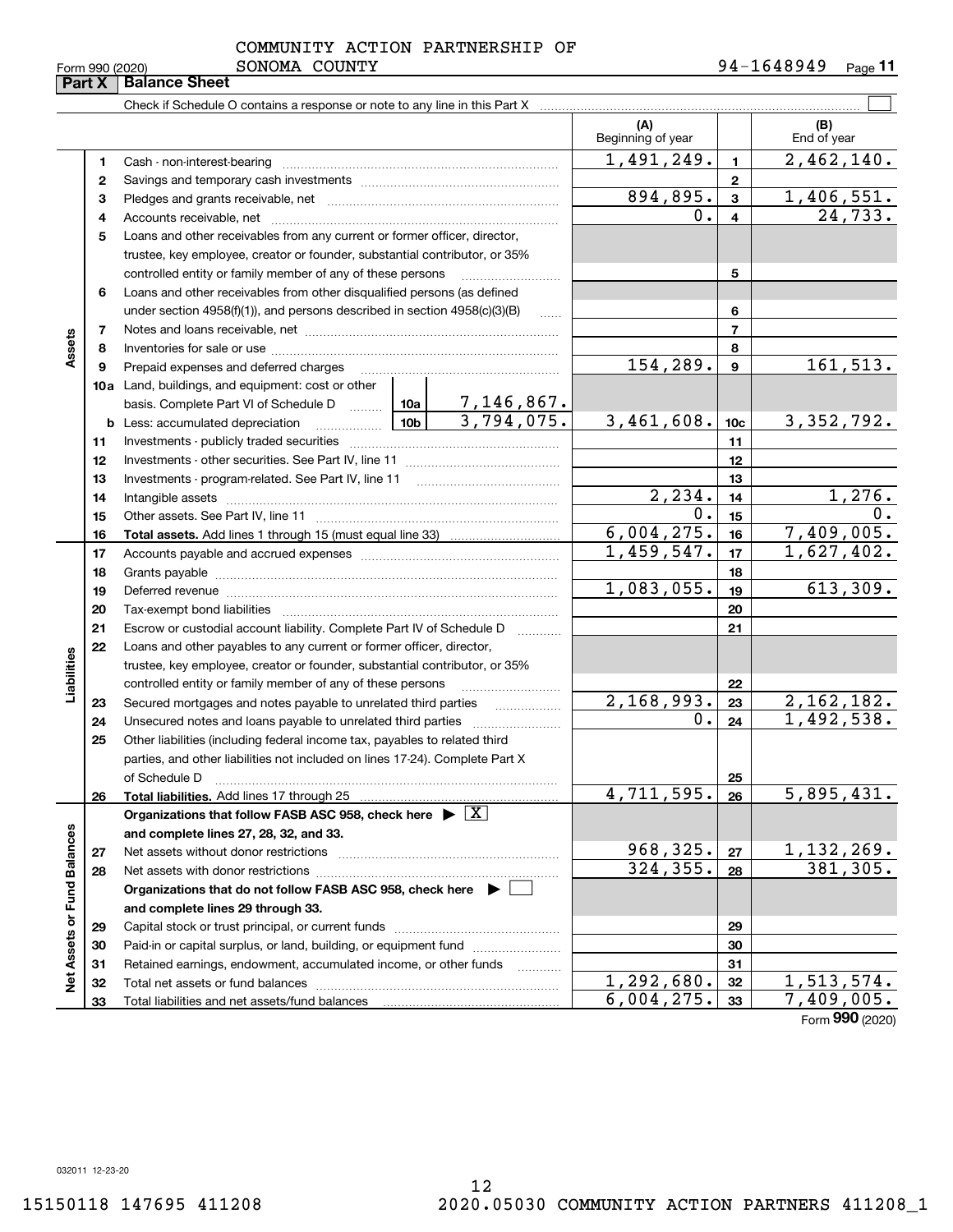|               |  | COMMUNITY ACTION PARTNERSHIP OF |  |
|---------------|--|---------------------------------|--|
| SONOMA COUNTY |  |                                 |  |

|    | SONOMA COUNTY<br>Form 990 (2020)                                                                                                |                  | 94-1648949     |          | Page $12$  |  |  |
|----|---------------------------------------------------------------------------------------------------------------------------------|------------------|----------------|----------|------------|--|--|
|    | <b>Part XI   Reconciliation of Net Assets</b>                                                                                   |                  |                |          |            |  |  |
|    |                                                                                                                                 |                  |                |          |            |  |  |
|    |                                                                                                                                 |                  |                |          |            |  |  |
| 1  |                                                                                                                                 | $\mathbf{1}$     | 12,762,912.    |          |            |  |  |
| 2  | Total expenses (must equal Part IX, column (A), line 25)                                                                        | $\overline{2}$   | 12,823,621.    |          | $-60,709.$ |  |  |
| з  | $\overline{\mathbf{3}}$<br>Revenue less expenses. Subtract line 2 from line 1                                                   |                  |                |          |            |  |  |
| 4  |                                                                                                                                 | $\overline{4}$   | 1,292,680.     |          |            |  |  |
| 5  | Net unrealized gains (losses) on investments                                                                                    | 5                |                |          |            |  |  |
| 6  |                                                                                                                                 | 6                |                |          |            |  |  |
| 7  | Investment expenses                                                                                                             | $\overline{7}$   |                |          |            |  |  |
| 8  |                                                                                                                                 | 8                |                | 281,603. |            |  |  |
| 9  | Other changes in net assets or fund balances (explain on Schedule O)                                                            | $\mathbf{9}$     |                |          | 0.         |  |  |
| 10 | Net assets or fund balances at end of year. Combine lines 3 through 9 (must equal Part X, line 32,                              |                  |                |          |            |  |  |
|    |                                                                                                                                 | 10 <sup>10</sup> | 1,513,574.     |          |            |  |  |
|    | Part XII Financial Statements and Reporting                                                                                     |                  |                |          |            |  |  |
|    |                                                                                                                                 |                  |                |          |            |  |  |
|    |                                                                                                                                 |                  |                | Yes      | No         |  |  |
| 1  | $\boxed{\text{X}}$ Accrual<br>Accounting method used to prepare the Form 990: <u>June</u> Cash<br>Other                         |                  |                |          |            |  |  |
|    | If the organization changed its method of accounting from a prior year or checked "Other," explain in Schedule O.               |                  |                |          |            |  |  |
|    | 2a Were the organization's financial statements compiled or reviewed by an independent accountant?                              |                  | 2a             |          | X          |  |  |
|    | If "Yes," check a box below to indicate whether the financial statements for the year were compiled or reviewed on a            |                  |                |          |            |  |  |
|    | separate basis, consolidated basis, or both:                                                                                    |                  |                |          |            |  |  |
|    | Separate basis<br>Both consolidated and separate basis<br>Consolidated basis                                                    |                  |                |          |            |  |  |
|    | <b>b</b> Were the organization's financial statements audited by an independent accountant?                                     |                  | 2 <sub>b</sub> | X        |            |  |  |
|    | If "Yes," check a box below to indicate whether the financial statements for the year were audited on a separate basis,         |                  |                |          |            |  |  |
|    | consolidated basis, or both:                                                                                                    |                  |                |          |            |  |  |
|    | $\boxed{\textbf{X}}$ Separate basis<br>Consolidated basis<br>Both consolidated and separate basis                               |                  |                |          |            |  |  |
|    | c If "Yes" to line 2a or 2b, does the organization have a committee that assumes responsibility for oversight of the audit,     |                  |                |          |            |  |  |
|    |                                                                                                                                 |                  | 2c             | X        |            |  |  |
|    | If the organization changed either its oversight process or selection process during the tax year, explain on Schedule O.       |                  |                |          |            |  |  |
|    | 3a As a result of a federal award, was the organization required to undergo an audit or audits as set forth in the Single Audit |                  |                |          |            |  |  |
|    |                                                                                                                                 |                  | За             | X        |            |  |  |
|    | b If "Yes," did the organization undergo the required audit or audits? If the organization did not undergo the required audit   |                  |                |          |            |  |  |
|    |                                                                                                                                 |                  | 3b             | x<br>000 |            |  |  |

Form (2020) **990**

032012 12-23-20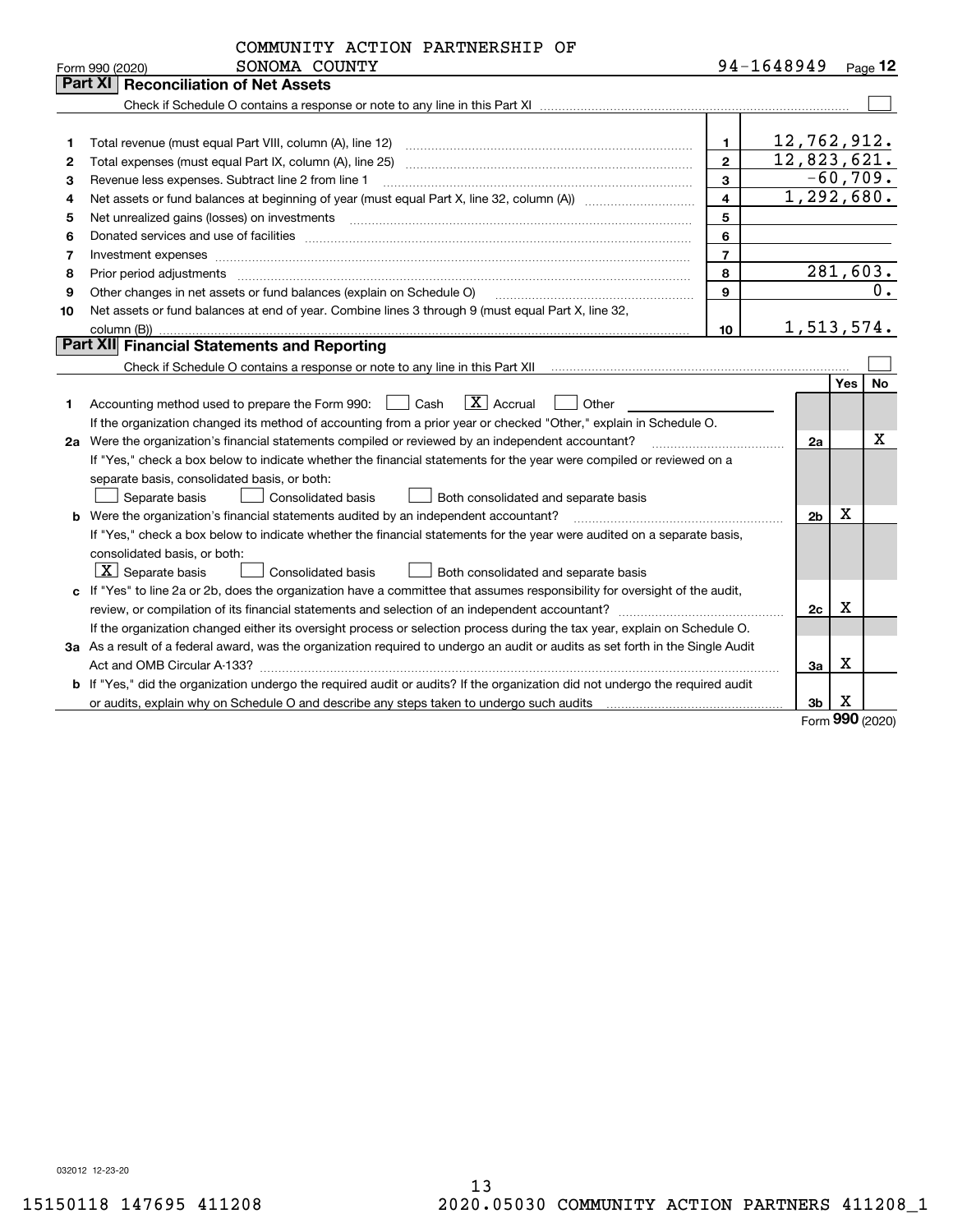|                              |                     | <b>SCHEDULE A</b><br>(Form 990 or 990-EZ)<br>Department of the Treasury<br>Internal Revenue Service                                                                                                                                                                            |  | <b>Public Charity Status and Public Support</b><br>Complete if the organization is a section 501(c)(3) organization or a section<br>4947(a)(1) nonexempt charitable trust.<br>Attach to Form 990 or Form 990-EZ.    |                                                                                                                                                                                                                                                                                                                                                                                                                                                                                                                                                                                                                                                                                                                                                                                                                                                                                                                                                                                                                                                                                                                                                                                                                                                                                                                                                                                                                                                                                                                                                                                                                                                                                                                                                                                                                                                                                                                                             |                                    |                                       |                                                      |  | OMB No. 1545-0047<br><b>Open to Public</b><br>Inspection |  |
|------------------------------|---------------------|--------------------------------------------------------------------------------------------------------------------------------------------------------------------------------------------------------------------------------------------------------------------------------|--|---------------------------------------------------------------------------------------------------------------------------------------------------------------------------------------------------------------------|---------------------------------------------------------------------------------------------------------------------------------------------------------------------------------------------------------------------------------------------------------------------------------------------------------------------------------------------------------------------------------------------------------------------------------------------------------------------------------------------------------------------------------------------------------------------------------------------------------------------------------------------------------------------------------------------------------------------------------------------------------------------------------------------------------------------------------------------------------------------------------------------------------------------------------------------------------------------------------------------------------------------------------------------------------------------------------------------------------------------------------------------------------------------------------------------------------------------------------------------------------------------------------------------------------------------------------------------------------------------------------------------------------------------------------------------------------------------------------------------------------------------------------------------------------------------------------------------------------------------------------------------------------------------------------------------------------------------------------------------------------------------------------------------------------------------------------------------------------------------------------------------------------------------------------------------|------------------------------------|---------------------------------------|------------------------------------------------------|--|----------------------------------------------------------|--|
|                              |                     | Name of the organization                                                                                                                                                                                                                                                       |  |                                                                                                                                                                                                                     | Go to www.irs.gov/Form990 for instructions and the latest information.<br>COMMUNITY ACTION PARTNERSHIP OF                                                                                                                                                                                                                                                                                                                                                                                                                                                                                                                                                                                                                                                                                                                                                                                                                                                                                                                                                                                                                                                                                                                                                                                                                                                                                                                                                                                                                                                                                                                                                                                                                                                                                                                                                                                                                                   |                                    |                                       |                                                      |  | <b>Employer identification number</b>                    |  |
|                              |                     |                                                                                                                                                                                                                                                                                |  | SONOMA COUNTY                                                                                                                                                                                                       |                                                                                                                                                                                                                                                                                                                                                                                                                                                                                                                                                                                                                                                                                                                                                                                                                                                                                                                                                                                                                                                                                                                                                                                                                                                                                                                                                                                                                                                                                                                                                                                                                                                                                                                                                                                                                                                                                                                                             |                                    |                                       |                                                      |  | 94-1648949                                               |  |
|                              | Part I              |                                                                                                                                                                                                                                                                                |  |                                                                                                                                                                                                                     | Reason for Public Charity Status. (All organizations must complete this part.) See instructions.                                                                                                                                                                                                                                                                                                                                                                                                                                                                                                                                                                                                                                                                                                                                                                                                                                                                                                                                                                                                                                                                                                                                                                                                                                                                                                                                                                                                                                                                                                                                                                                                                                                                                                                                                                                                                                            |                                    |                                       |                                                      |  |                                                          |  |
| 1<br>2<br>3<br>4             |                     | city, and state:                                                                                                                                                                                                                                                               |  |                                                                                                                                                                                                                     | The organization is not a private foundation because it is: (For lines 1 through 12, check only one box.)<br>A church, convention of churches, or association of churches described in section 170(b)(1)(A)(i).<br>A school described in section 170(b)(1)(A)(ii). (Attach Schedule E (Form 990 or 990-EZ).)<br>A hospital or a cooperative hospital service organization described in section 170(b)(1)(A)(iii).<br>A medical research organization operated in conjunction with a hospital described in section 170(b)(1)(A)(iii). Enter the hospital's name,                                                                                                                                                                                                                                                                                                                                                                                                                                                                                                                                                                                                                                                                                                                                                                                                                                                                                                                                                                                                                                                                                                                                                                                                                                                                                                                                                                             |                                    |                                       |                                                      |  |                                                          |  |
| 5                            |                     |                                                                                                                                                                                                                                                                                |  |                                                                                                                                                                                                                     | An organization operated for the benefit of a college or university owned or operated by a governmental unit described in                                                                                                                                                                                                                                                                                                                                                                                                                                                                                                                                                                                                                                                                                                                                                                                                                                                                                                                                                                                                                                                                                                                                                                                                                                                                                                                                                                                                                                                                                                                                                                                                                                                                                                                                                                                                                   |                                    |                                       |                                                      |  |                                                          |  |
| 6<br>7<br>8                  | $\lfloor x \rfloor$ |                                                                                                                                                                                                                                                                                |  | section 170(b)(1)(A)(iv). (Complete Part II.)<br>section 170(b)(1)(A)(vi). (Complete Part II.)                                                                                                                      | A federal, state, or local government or governmental unit described in section 170(b)(1)(A)(v).<br>An organization that normally receives a substantial part of its support from a governmental unit or from the general public described in<br>A community trust described in section 170(b)(1)(A)(vi). (Complete Part II.)                                                                                                                                                                                                                                                                                                                                                                                                                                                                                                                                                                                                                                                                                                                                                                                                                                                                                                                                                                                                                                                                                                                                                                                                                                                                                                                                                                                                                                                                                                                                                                                                               |                                    |                                       |                                                      |  |                                                          |  |
| 9                            |                     | An agricultural research organization described in section 170(b)(1)(A)(ix) operated in conjunction with a land-grant college<br>or university or a non-land-grant college of agriculture (see instructions). Enter the name, city, and state of the college or<br>university: |  |                                                                                                                                                                                                                     |                                                                                                                                                                                                                                                                                                                                                                                                                                                                                                                                                                                                                                                                                                                                                                                                                                                                                                                                                                                                                                                                                                                                                                                                                                                                                                                                                                                                                                                                                                                                                                                                                                                                                                                                                                                                                                                                                                                                             |                                    |                                       |                                                      |  |                                                          |  |
| 10                           |                     |                                                                                                                                                                                                                                                                                |  | See section 509(a)(2). (Complete Part III.)                                                                                                                                                                         | An organization that normally receives (1) more than 33 1/3% of its support from contributions, membership fees, and gross receipts from<br>activities related to its exempt functions, subject to certain exceptions; and (2) no more than 33 1/3% of its support from gross investment<br>income and unrelated business taxable income (less section 511 tax) from businesses acquired by the organization after June 30, 1975.                                                                                                                                                                                                                                                                                                                                                                                                                                                                                                                                                                                                                                                                                                                                                                                                                                                                                                                                                                                                                                                                                                                                                                                                                                                                                                                                                                                                                                                                                                           |                                    |                                       |                                                      |  |                                                          |  |
| 11<br>12<br>a<br>b<br>d<br>е |                     | Enter the number of supported organizations<br>(i) Name of supported<br>organization                                                                                                                                                                                           |  | organization. You must complete Part IV, Sections A and B.<br>organization(s). You must complete Part IV, Sections A and C.<br>g Provide the following information about the supported organization(s).<br>(ii) EIN | An organization organized and operated exclusively to test for public safety. See section 509(a)(4).<br>An organization organized and operated exclusively for the benefit of, to perform the functions of, or to carry out the purposes of one or<br>more publicly supported organizations described in section 509(a)(1) or section 509(a)(2). See section 509(a)(3). Check the box in<br>lines 12a through 12d that describes the type of supporting organization and complete lines 12e, 12f, and 12g.<br>Type I. A supporting organization operated, supervised, or controlled by its supported organization(s), typically by giving<br>the supported organization(s) the power to regularly appoint or elect a majority of the directors or trustees of the supporting<br>Type II. A supporting organization supervised or controlled in connection with its supported organization(s), by having<br>control or management of the supporting organization vested in the same persons that control or manage the supported<br>Type III functionally integrated. A supporting organization operated in connection with, and functionally integrated with,<br>its supported organization(s) (see instructions). You must complete Part IV, Sections A, D, and E.<br>Type III non-functionally integrated. A supporting organization operated in connection with its supported organization(s)<br>that is not functionally integrated. The organization generally must satisfy a distribution requirement and an attentiveness<br>requirement (see instructions). You must complete Part IV, Sections A and D, and Part V.<br>Check this box if the organization received a written determination from the IRS that it is a Type I, Type II, Type III<br>functionally integrated, or Type III non-functionally integrated supporting organization.<br>(iii) Type of organization<br>(described on lines 1-10<br>above (see instructions)) | in your governing document?<br>Yes | (iv) Is the organization listed<br>No | (v) Amount of monetary<br>support (see instructions) |  | (vi) Amount of other<br>support (see instructions)       |  |
| Total                        |                     |                                                                                                                                                                                                                                                                                |  |                                                                                                                                                                                                                     | U.H.A. For Dangrwork Reduction Act Notice, see the Instructions for Form 990 or 990-F7 022021 01:05:21 Schedule A (Form 990 or 990-F7) 2020                                                                                                                                                                                                                                                                                                                                                                                                                                                                                                                                                                                                                                                                                                                                                                                                                                                                                                                                                                                                                                                                                                                                                                                                                                                                                                                                                                                                                                                                                                                                                                                                                                                                                                                                                                                                 |                                    |                                       |                                                      |  |                                                          |  |

032021 01-25-21 **For Paperwork Reduction Act Notice, see the Instructions for Form 990 or 990-EZ. Schedule A (Form 990 or 990-EZ) 2020 LHA For Paperwork Reduction Act Notice, see the Instructions for I** orm 990<br>14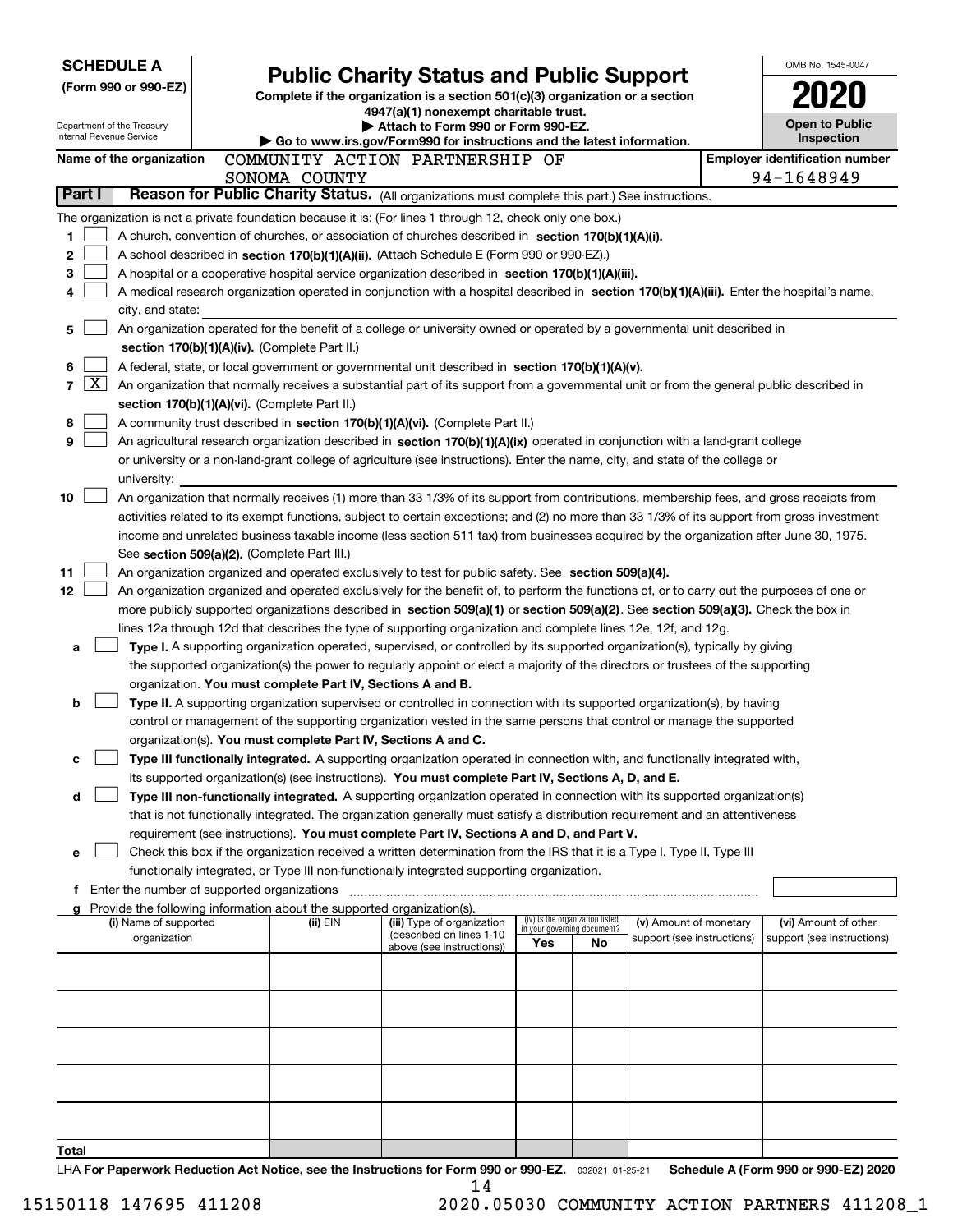|  | Schedule A (Form 990 or 990-EZ) 2020 SONOMA COUNTY |  |  | 94-1648949 $_{Page 2}$ |  |
|--|----------------------------------------------------|--|--|------------------------|--|
|--|----------------------------------------------------|--|--|------------------------|--|

(Complete only if you checked the box on line 5, 7, or 8 of Part I or if the organization failed to qualify under Part III. If the organization fails to qualify under the tests listed below, please complete Part III.) **Part II Support Schedule for Organizations Described in Sections 170(b)(1)(A)(iv) and 170(b)(1)(A)(vi)**

| Calendar year (or fiscal year beginning in) $\blacktriangleright$<br>(a) 2016<br>(b) 2017<br>$(c)$ 2018<br>$(d)$ 2019<br>(e) 2020<br>(f) Total<br><b>1</b> Gifts, grants, contributions, and<br>membership fees received. (Do not<br>9780519.10216436.10778709.11219558.12352251.54347473.<br>include any "unusual grants.")<br>2 Tax revenues levied for the organ-<br>ization's benefit and either paid to<br>or expended on its behalf<br>3 The value of services or facilities<br>furnished by a governmental unit to<br>the organization without charge<br>9780519.10216436.10778709.11219558.12352251.54347473.<br>4 Total. Add lines 1 through 3<br>5 The portion of total contributions<br>by each person (other than a<br>governmental unit or publicly<br>supported organization) included<br>on line 1 that exceeds 2% of the<br>amount shown on line 11,<br>column (f)<br>54347473.<br>6 Public support. Subtract line 5 from line 4.<br><b>Section B. Total Support</b><br>Calendar year (or fiscal year beginning in)<br>(a) 2016<br>(b) 2017<br>$(c)$ 2018<br>$(d)$ 2019<br>(e) 2020<br>(f) Total<br>9780519.10216436.10778709.11219558.12352251.54347473.<br><b>7</b> Amounts from line 4<br>8 Gross income from interest,<br>dividends, payments received on<br>securities loans, rents, royalties,<br>267,512.<br>238,531.<br>259,799.<br>261,590.<br>1277849.<br>250, 417.<br>and income from similar sources<br>9 Net income from unrelated business<br>activities, whether or not the<br>business is regularly carried on<br>10 Other income. Do not include gain<br>or loss from the sale of capital |
|----------------------------------------------------------------------------------------------------------------------------------------------------------------------------------------------------------------------------------------------------------------------------------------------------------------------------------------------------------------------------------------------------------------------------------------------------------------------------------------------------------------------------------------------------------------------------------------------------------------------------------------------------------------------------------------------------------------------------------------------------------------------------------------------------------------------------------------------------------------------------------------------------------------------------------------------------------------------------------------------------------------------------------------------------------------------------------------------------------------------------------------------------------------------------------------------------------------------------------------------------------------------------------------------------------------------------------------------------------------------------------------------------------------------------------------------------------------------------------------------------------------------------------------------------------------------------------------------------------------------------|
|                                                                                                                                                                                                                                                                                                                                                                                                                                                                                                                                                                                                                                                                                                                                                                                                                                                                                                                                                                                                                                                                                                                                                                                                                                                                                                                                                                                                                                                                                                                                                                                                                            |
|                                                                                                                                                                                                                                                                                                                                                                                                                                                                                                                                                                                                                                                                                                                                                                                                                                                                                                                                                                                                                                                                                                                                                                                                                                                                                                                                                                                                                                                                                                                                                                                                                            |
|                                                                                                                                                                                                                                                                                                                                                                                                                                                                                                                                                                                                                                                                                                                                                                                                                                                                                                                                                                                                                                                                                                                                                                                                                                                                                                                                                                                                                                                                                                                                                                                                                            |
|                                                                                                                                                                                                                                                                                                                                                                                                                                                                                                                                                                                                                                                                                                                                                                                                                                                                                                                                                                                                                                                                                                                                                                                                                                                                                                                                                                                                                                                                                                                                                                                                                            |
|                                                                                                                                                                                                                                                                                                                                                                                                                                                                                                                                                                                                                                                                                                                                                                                                                                                                                                                                                                                                                                                                                                                                                                                                                                                                                                                                                                                                                                                                                                                                                                                                                            |
|                                                                                                                                                                                                                                                                                                                                                                                                                                                                                                                                                                                                                                                                                                                                                                                                                                                                                                                                                                                                                                                                                                                                                                                                                                                                                                                                                                                                                                                                                                                                                                                                                            |
|                                                                                                                                                                                                                                                                                                                                                                                                                                                                                                                                                                                                                                                                                                                                                                                                                                                                                                                                                                                                                                                                                                                                                                                                                                                                                                                                                                                                                                                                                                                                                                                                                            |
|                                                                                                                                                                                                                                                                                                                                                                                                                                                                                                                                                                                                                                                                                                                                                                                                                                                                                                                                                                                                                                                                                                                                                                                                                                                                                                                                                                                                                                                                                                                                                                                                                            |
|                                                                                                                                                                                                                                                                                                                                                                                                                                                                                                                                                                                                                                                                                                                                                                                                                                                                                                                                                                                                                                                                                                                                                                                                                                                                                                                                                                                                                                                                                                                                                                                                                            |
|                                                                                                                                                                                                                                                                                                                                                                                                                                                                                                                                                                                                                                                                                                                                                                                                                                                                                                                                                                                                                                                                                                                                                                                                                                                                                                                                                                                                                                                                                                                                                                                                                            |
|                                                                                                                                                                                                                                                                                                                                                                                                                                                                                                                                                                                                                                                                                                                                                                                                                                                                                                                                                                                                                                                                                                                                                                                                                                                                                                                                                                                                                                                                                                                                                                                                                            |
|                                                                                                                                                                                                                                                                                                                                                                                                                                                                                                                                                                                                                                                                                                                                                                                                                                                                                                                                                                                                                                                                                                                                                                                                                                                                                                                                                                                                                                                                                                                                                                                                                            |
|                                                                                                                                                                                                                                                                                                                                                                                                                                                                                                                                                                                                                                                                                                                                                                                                                                                                                                                                                                                                                                                                                                                                                                                                                                                                                                                                                                                                                                                                                                                                                                                                                            |
|                                                                                                                                                                                                                                                                                                                                                                                                                                                                                                                                                                                                                                                                                                                                                                                                                                                                                                                                                                                                                                                                                                                                                                                                                                                                                                                                                                                                                                                                                                                                                                                                                            |
|                                                                                                                                                                                                                                                                                                                                                                                                                                                                                                                                                                                                                                                                                                                                                                                                                                                                                                                                                                                                                                                                                                                                                                                                                                                                                                                                                                                                                                                                                                                                                                                                                            |
|                                                                                                                                                                                                                                                                                                                                                                                                                                                                                                                                                                                                                                                                                                                                                                                                                                                                                                                                                                                                                                                                                                                                                                                                                                                                                                                                                                                                                                                                                                                                                                                                                            |
|                                                                                                                                                                                                                                                                                                                                                                                                                                                                                                                                                                                                                                                                                                                                                                                                                                                                                                                                                                                                                                                                                                                                                                                                                                                                                                                                                                                                                                                                                                                                                                                                                            |
|                                                                                                                                                                                                                                                                                                                                                                                                                                                                                                                                                                                                                                                                                                                                                                                                                                                                                                                                                                                                                                                                                                                                                                                                                                                                                                                                                                                                                                                                                                                                                                                                                            |
|                                                                                                                                                                                                                                                                                                                                                                                                                                                                                                                                                                                                                                                                                                                                                                                                                                                                                                                                                                                                                                                                                                                                                                                                                                                                                                                                                                                                                                                                                                                                                                                                                            |
|                                                                                                                                                                                                                                                                                                                                                                                                                                                                                                                                                                                                                                                                                                                                                                                                                                                                                                                                                                                                                                                                                                                                                                                                                                                                                                                                                                                                                                                                                                                                                                                                                            |
|                                                                                                                                                                                                                                                                                                                                                                                                                                                                                                                                                                                                                                                                                                                                                                                                                                                                                                                                                                                                                                                                                                                                                                                                                                                                                                                                                                                                                                                                                                                                                                                                                            |
|                                                                                                                                                                                                                                                                                                                                                                                                                                                                                                                                                                                                                                                                                                                                                                                                                                                                                                                                                                                                                                                                                                                                                                                                                                                                                                                                                                                                                                                                                                                                                                                                                            |
|                                                                                                                                                                                                                                                                                                                                                                                                                                                                                                                                                                                                                                                                                                                                                                                                                                                                                                                                                                                                                                                                                                                                                                                                                                                                                                                                                                                                                                                                                                                                                                                                                            |
|                                                                                                                                                                                                                                                                                                                                                                                                                                                                                                                                                                                                                                                                                                                                                                                                                                                                                                                                                                                                                                                                                                                                                                                                                                                                                                                                                                                                                                                                                                                                                                                                                            |
|                                                                                                                                                                                                                                                                                                                                                                                                                                                                                                                                                                                                                                                                                                                                                                                                                                                                                                                                                                                                                                                                                                                                                                                                                                                                                                                                                                                                                                                                                                                                                                                                                            |
|                                                                                                                                                                                                                                                                                                                                                                                                                                                                                                                                                                                                                                                                                                                                                                                                                                                                                                                                                                                                                                                                                                                                                                                                                                                                                                                                                                                                                                                                                                                                                                                                                            |
|                                                                                                                                                                                                                                                                                                                                                                                                                                                                                                                                                                                                                                                                                                                                                                                                                                                                                                                                                                                                                                                                                                                                                                                                                                                                                                                                                                                                                                                                                                                                                                                                                            |
|                                                                                                                                                                                                                                                                                                                                                                                                                                                                                                                                                                                                                                                                                                                                                                                                                                                                                                                                                                                                                                                                                                                                                                                                                                                                                                                                                                                                                                                                                                                                                                                                                            |
|                                                                                                                                                                                                                                                                                                                                                                                                                                                                                                                                                                                                                                                                                                                                                                                                                                                                                                                                                                                                                                                                                                                                                                                                                                                                                                                                                                                                                                                                                                                                                                                                                            |
|                                                                                                                                                                                                                                                                                                                                                                                                                                                                                                                                                                                                                                                                                                                                                                                                                                                                                                                                                                                                                                                                                                                                                                                                                                                                                                                                                                                                                                                                                                                                                                                                                            |
|                                                                                                                                                                                                                                                                                                                                                                                                                                                                                                                                                                                                                                                                                                                                                                                                                                                                                                                                                                                                                                                                                                                                                                                                                                                                                                                                                                                                                                                                                                                                                                                                                            |
| assets (Explain in Part VI.)                                                                                                                                                                                                                                                                                                                                                                                                                                                                                                                                                                                                                                                                                                                                                                                                                                                                                                                                                                                                                                                                                                                                                                                                                                                                                                                                                                                                                                                                                                                                                                                               |
| 55625322.<br>11 Total support. Add lines 7 through 10                                                                                                                                                                                                                                                                                                                                                                                                                                                                                                                                                                                                                                                                                                                                                                                                                                                                                                                                                                                                                                                                                                                                                                                                                                                                                                                                                                                                                                                                                                                                                                      |
| 1,935,070.<br>12                                                                                                                                                                                                                                                                                                                                                                                                                                                                                                                                                                                                                                                                                                                                                                                                                                                                                                                                                                                                                                                                                                                                                                                                                                                                                                                                                                                                                                                                                                                                                                                                           |
| <b>12</b> Gross receipts from related activities, etc. (see instructions)<br>13 First 5 years. If the Form 990 is for the organization's first, second, third, fourth, or fifth tax year as a section 501(c)(3)                                                                                                                                                                                                                                                                                                                                                                                                                                                                                                                                                                                                                                                                                                                                                                                                                                                                                                                                                                                                                                                                                                                                                                                                                                                                                                                                                                                                            |
|                                                                                                                                                                                                                                                                                                                                                                                                                                                                                                                                                                                                                                                                                                                                                                                                                                                                                                                                                                                                                                                                                                                                                                                                                                                                                                                                                                                                                                                                                                                                                                                                                            |
| organization, check this box and <b>stop here</b> www.communically.communications.communications.communications.communi<br><b>Section C. Computation of Public Support Percentage</b>                                                                                                                                                                                                                                                                                                                                                                                                                                                                                                                                                                                                                                                                                                                                                                                                                                                                                                                                                                                                                                                                                                                                                                                                                                                                                                                                                                                                                                      |
| 97.70<br>14<br>%                                                                                                                                                                                                                                                                                                                                                                                                                                                                                                                                                                                                                                                                                                                                                                                                                                                                                                                                                                                                                                                                                                                                                                                                                                                                                                                                                                                                                                                                                                                                                                                                           |
| 93.12<br>15<br>%                                                                                                                                                                                                                                                                                                                                                                                                                                                                                                                                                                                                                                                                                                                                                                                                                                                                                                                                                                                                                                                                                                                                                                                                                                                                                                                                                                                                                                                                                                                                                                                                           |
| 16a 33 1/3% support test - 2020. If the organization did not check the box on line 13, and line 14 is 33 1/3% or more, check this box and                                                                                                                                                                                                                                                                                                                                                                                                                                                                                                                                                                                                                                                                                                                                                                                                                                                                                                                                                                                                                                                                                                                                                                                                                                                                                                                                                                                                                                                                                  |
| $\blacktriangleright$ $\boxed{\text{X}}$                                                                                                                                                                                                                                                                                                                                                                                                                                                                                                                                                                                                                                                                                                                                                                                                                                                                                                                                                                                                                                                                                                                                                                                                                                                                                                                                                                                                                                                                                                                                                                                   |
| stop here. The organization qualifies as a publicly supported organization                                                                                                                                                                                                                                                                                                                                                                                                                                                                                                                                                                                                                                                                                                                                                                                                                                                                                                                                                                                                                                                                                                                                                                                                                                                                                                                                                                                                                                                                                                                                                 |
| b 33 1/3% support test - 2019. If the organization did not check a box on line 13 or 16a, and line 15 is 33 1/3% or more, check this box                                                                                                                                                                                                                                                                                                                                                                                                                                                                                                                                                                                                                                                                                                                                                                                                                                                                                                                                                                                                                                                                                                                                                                                                                                                                                                                                                                                                                                                                                   |
| and stop here. The organization qualifies as a publicly supported organization                                                                                                                                                                                                                                                                                                                                                                                                                                                                                                                                                                                                                                                                                                                                                                                                                                                                                                                                                                                                                                                                                                                                                                                                                                                                                                                                                                                                                                                                                                                                             |
| 17a 10% -facts-and-circumstances test - 2020. If the organization did not check a box on line 13, 16a, or 16b, and line 14 is 10% or more,                                                                                                                                                                                                                                                                                                                                                                                                                                                                                                                                                                                                                                                                                                                                                                                                                                                                                                                                                                                                                                                                                                                                                                                                                                                                                                                                                                                                                                                                                 |
| and if the organization meets the facts-and-circumstances test, check this box and stop here. Explain in Part VI how the organization                                                                                                                                                                                                                                                                                                                                                                                                                                                                                                                                                                                                                                                                                                                                                                                                                                                                                                                                                                                                                                                                                                                                                                                                                                                                                                                                                                                                                                                                                      |
| meets the facts-and-circumstances test. The organization qualifies as a publicly supported organization                                                                                                                                                                                                                                                                                                                                                                                                                                                                                                                                                                                                                                                                                                                                                                                                                                                                                                                                                                                                                                                                                                                                                                                                                                                                                                                                                                                                                                                                                                                    |
| <b>b 10% -facts-and-circumstances test - 2019.</b> If the organization did not check a box on line 13, 16a, 16b, or 17a, and line 15 is 10% or                                                                                                                                                                                                                                                                                                                                                                                                                                                                                                                                                                                                                                                                                                                                                                                                                                                                                                                                                                                                                                                                                                                                                                                                                                                                                                                                                                                                                                                                             |
| more, and if the organization meets the facts-and-circumstances test, check this box and stop here. Explain in Part VI how the                                                                                                                                                                                                                                                                                                                                                                                                                                                                                                                                                                                                                                                                                                                                                                                                                                                                                                                                                                                                                                                                                                                                                                                                                                                                                                                                                                                                                                                                                             |
|                                                                                                                                                                                                                                                                                                                                                                                                                                                                                                                                                                                                                                                                                                                                                                                                                                                                                                                                                                                                                                                                                                                                                                                                                                                                                                                                                                                                                                                                                                                                                                                                                            |
| organization meets the facts-and-circumstances test. The organization qualifies as a publicly supported organization<br>18 Private foundation. If the organization did not check a box on line 13, 16a, 16b, 17a, or 17b, check this box and see instructions                                                                                                                                                                                                                                                                                                                                                                                                                                                                                                                                                                                                                                                                                                                                                                                                                                                                                                                                                                                                                                                                                                                                                                                                                                                                                                                                                              |

**Schedule A (Form 990 or 990-EZ) 2020**

032022 01-25-21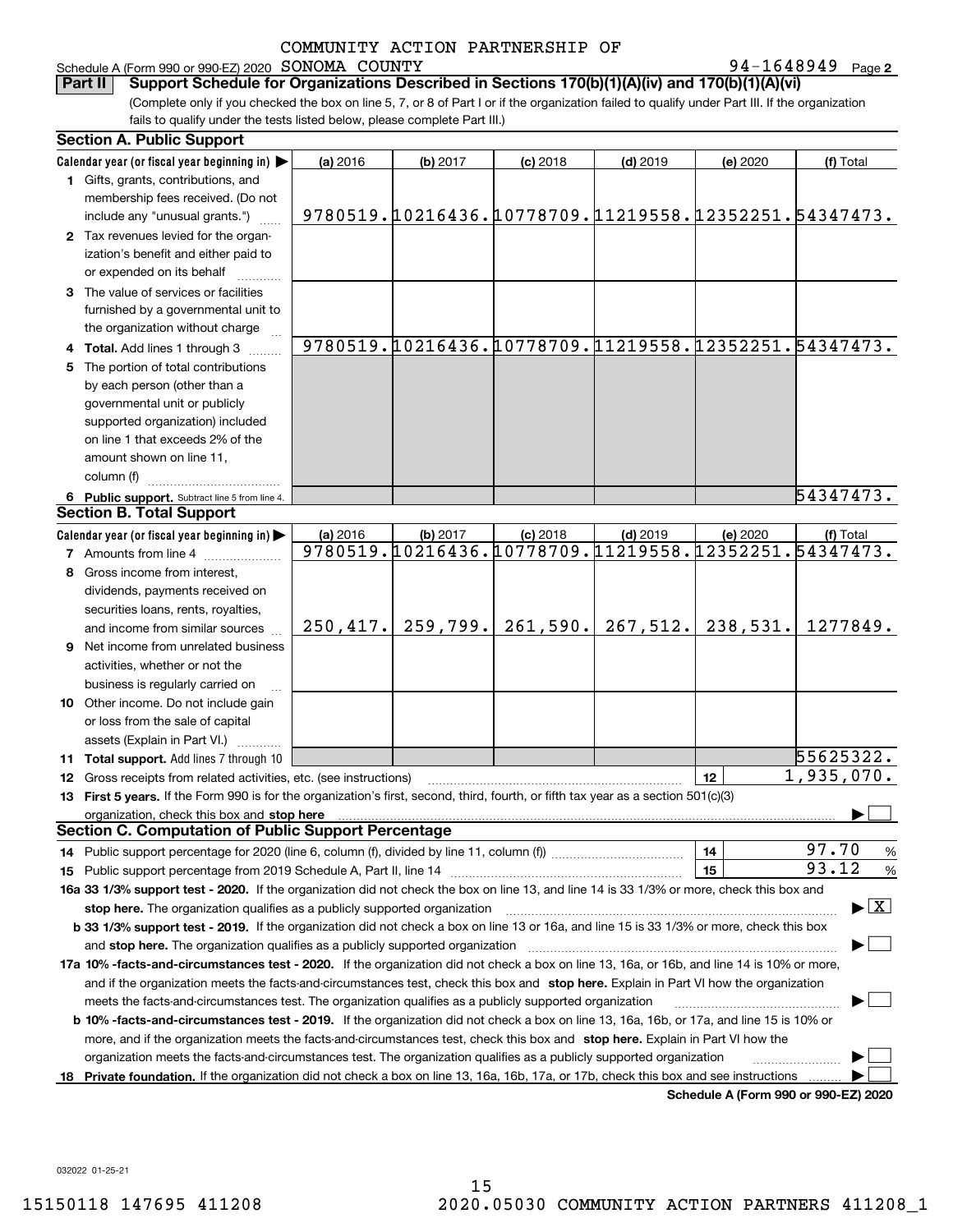#### **Part III Support Schedule for Organizations Described in Section 509(a)(2)**

(Complete only if you checked the box on line 10 of Part I or if the organization failed to qualify under Part II. If the organization fails to qualify under the tests listed below, please complete Part II.)

|    | <b>Section A. Public Support</b>                                                                                                                                                         |          |          |            |            |          |                                      |  |  |
|----|------------------------------------------------------------------------------------------------------------------------------------------------------------------------------------------|----------|----------|------------|------------|----------|--------------------------------------|--|--|
|    | Calendar year (or fiscal year beginning in) $\blacktriangleright$                                                                                                                        | (a) 2016 | (b) 2017 | $(c)$ 2018 | $(d)$ 2019 | (e) 2020 | (f) Total                            |  |  |
|    | 1 Gifts, grants, contributions, and                                                                                                                                                      |          |          |            |            |          |                                      |  |  |
|    | membership fees received. (Do not                                                                                                                                                        |          |          |            |            |          |                                      |  |  |
|    | include any "unusual grants.")                                                                                                                                                           |          |          |            |            |          |                                      |  |  |
|    | 2 Gross receipts from admissions,<br>merchandise sold or services per-<br>formed, or facilities furnished in<br>any activity that is related to the<br>organization's tax-exempt purpose |          |          |            |            |          |                                      |  |  |
|    | 3 Gross receipts from activities that<br>are not an unrelated trade or bus-<br>iness under section 513                                                                                   |          |          |            |            |          |                                      |  |  |
|    | 4 Tax revenues levied for the organ-<br>ization's benefit and either paid to                                                                                                             |          |          |            |            |          |                                      |  |  |
|    | or expended on its behalf<br>.                                                                                                                                                           |          |          |            |            |          |                                      |  |  |
|    | 5 The value of services or facilities<br>furnished by a governmental unit to<br>the organization without charge                                                                          |          |          |            |            |          |                                      |  |  |
|    | <b>6 Total.</b> Add lines 1 through 5                                                                                                                                                    |          |          |            |            |          |                                      |  |  |
|    | 7a Amounts included on lines 1, 2, and<br>3 received from disqualified persons                                                                                                           |          |          |            |            |          |                                      |  |  |
|    | <b>b</b> Amounts included on lines 2 and 3 received                                                                                                                                      |          |          |            |            |          |                                      |  |  |
|    | from other than disqualified persons that<br>exceed the greater of \$5,000 or 1% of the<br>amount on line 13 for the year                                                                |          |          |            |            |          |                                      |  |  |
|    | c Add lines 7a and 7b                                                                                                                                                                    |          |          |            |            |          |                                      |  |  |
|    | 8 Public support. (Subtract line 7c from line 6.)                                                                                                                                        |          |          |            |            |          |                                      |  |  |
|    | <b>Section B. Total Support</b>                                                                                                                                                          |          |          |            |            |          |                                      |  |  |
|    | Calendar year (or fiscal year beginning in) $\blacktriangleright$                                                                                                                        | (a) 2016 | (b) 2017 | $(c)$ 2018 | $(d)$ 2019 | (e) 2020 | (f) Total                            |  |  |
|    | 9 Amounts from line 6                                                                                                                                                                    |          |          |            |            |          |                                      |  |  |
|    | 10a Gross income from interest,<br>dividends, payments received on<br>securities loans, rents, royalties,<br>and income from similar sources                                             |          |          |            |            |          |                                      |  |  |
|    | <b>b</b> Unrelated business taxable income                                                                                                                                               |          |          |            |            |          |                                      |  |  |
|    | (less section 511 taxes) from businesses<br>acquired after June 30, 1975<br>1.1.1.1.1.1.1.1.1.1                                                                                          |          |          |            |            |          |                                      |  |  |
|    | c Add lines 10a and 10b                                                                                                                                                                  |          |          |            |            |          |                                      |  |  |
|    | <b>11</b> Net income from unrelated business<br>activities not included in line 10b.<br>whether or not the business is<br>regularly carried on                                           |          |          |            |            |          |                                      |  |  |
|    | <b>12</b> Other income. Do not include gain<br>or loss from the sale of capital<br>assets (Explain in Part VI.)                                                                          |          |          |            |            |          |                                      |  |  |
|    | <b>13 Total support.</b> (Add lines 9, 10c, 11, and 12.)                                                                                                                                 |          |          |            |            |          |                                      |  |  |
|    | 14 First 5 years. If the Form 990 is for the organization's first, second, third, fourth, or fifth tax year as a section 501(c)(3) organization,                                         |          |          |            |            |          |                                      |  |  |
|    |                                                                                                                                                                                          |          |          |            |            |          |                                      |  |  |
|    | <b>Section C. Computation of Public Support Percentage</b>                                                                                                                               |          |          |            |            |          |                                      |  |  |
|    |                                                                                                                                                                                          |          |          |            |            | 15       | %                                    |  |  |
|    | 16 Public support percentage from 2019 Schedule A, Part III, line 15                                                                                                                     |          |          |            |            | 16       | %                                    |  |  |
|    | <b>Section D. Computation of Investment Income Percentage</b>                                                                                                                            |          |          |            |            |          |                                      |  |  |
|    | 17 Investment income percentage for 2020 (line 10c, column (f), divided by line 13, column (f))                                                                                          |          |          |            |            | 17       | %                                    |  |  |
|    | 18 Investment income percentage from 2019 Schedule A, Part III, line 17                                                                                                                  |          |          |            |            | 18       | %                                    |  |  |
|    | 19a 33 1/3% support tests - 2020. If the organization did not check the box on line 14, and line 15 is more than 33 1/3%, and line 17 is not                                             |          |          |            |            |          |                                      |  |  |
|    | more than 33 1/3%, check this box and stop here. The organization qualifies as a publicly supported organization                                                                         |          |          |            |            |          |                                      |  |  |
|    | b 33 1/3% support tests - 2019. If the organization did not check a box on line 14 or line 19a, and line 16 is more than 33 1/3%, and                                                    |          |          |            |            |          |                                      |  |  |
|    | line 18 is not more than 33 1/3%, check this box and stop here. The organization qualifies as a publicly supported organization                                                          |          |          |            |            |          |                                      |  |  |
| 20 | Private foundation. If the organization did not check a box on line 14, 19a, or 19b, check this box and see instructions<br>032023 01-25-21                                              |          |          |            |            |          | Schedule A (Form 990 or 990-EZ) 2020 |  |  |
|    |                                                                                                                                                                                          |          |          |            |            |          |                                      |  |  |

16

15150118 147695 411208 2020.05030 COMMUNITY ACTION PARTNERS 411208\_1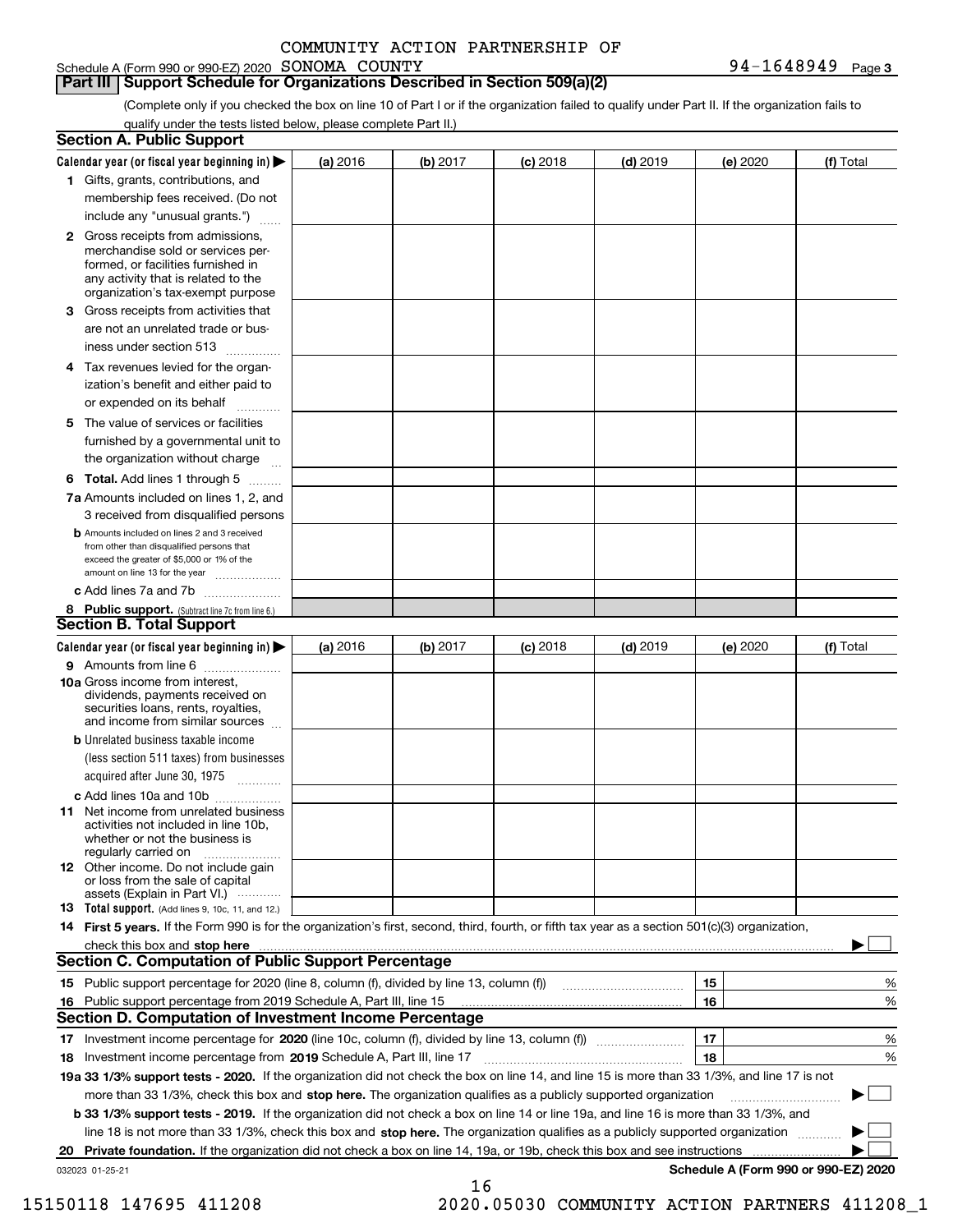#### Schedule A (Form 990 or 990-EZ) 2020 Page SONOMA COUNTY 94-1648949 **Part IV Supporting Organizations**

(Complete only if you checked a box in line 12 on Part I. If you checked box 12a, Part I, complete Sections A and B. If you checked box 12b, Part I, complete Sections A and C. If you checked box 12c, Part I, complete Sections A, D, and E. If you checked box 12d, Part I, complete Sections A and D, and complete Part V.)

#### **Section A. All Supporting Organizations**

- **1** Are all of the organization's supported organizations listed by name in the organization's governing documents? If "No," describe in **Part VI** how the supported organizations are designated. If designated by *class or purpose, describe the designation. If historic and continuing relationship, explain.*
- **2** Did the organization have any supported organization that does not have an IRS determination of status under section 509(a)(1) or (2)? If "Yes," explain in Part VI how the organization determined that the supported *organization was described in section 509(a)(1) or (2).*
- **3a** Did the organization have a supported organization described in section 501(c)(4), (5), or (6)? If "Yes," answer *lines 3b and 3c below.*
- **b** Did the organization confirm that each supported organization qualified under section 501(c)(4), (5), or (6) and satisfied the public support tests under section 509(a)(2)? If "Yes," describe in **Part VI** when and how the *organization made the determination.*
- **c**Did the organization ensure that all support to such organizations was used exclusively for section 170(c)(2)(B) purposes? If "Yes," explain in **Part VI** what controls the organization put in place to ensure such use.
- **4a***If* Was any supported organization not organized in the United States ("foreign supported organization")? *"Yes," and if you checked box 12a or 12b in Part I, answer lines 4b and 4c below.*
- **b** Did the organization have ultimate control and discretion in deciding whether to make grants to the foreign supported organization? If "Yes," describe in **Part VI** how the organization had such control and discretion *despite being controlled or supervised by or in connection with its supported organizations.*
- **c** Did the organization support any foreign supported organization that does not have an IRS determination under sections 501(c)(3) and 509(a)(1) or (2)? If "Yes," explain in **Part VI** what controls the organization used *to ensure that all support to the foreign supported organization was used exclusively for section 170(c)(2)(B) purposes.*
- **5a** Did the organization add, substitute, or remove any supported organizations during the tax year? If "Yes," answer lines 5b and 5c below (if applicable). Also, provide detail in **Part VI,** including (i) the names and EIN *numbers of the supported organizations added, substituted, or removed; (ii) the reasons for each such action; (iii) the authority under the organization's organizing document authorizing such action; and (iv) how the action was accomplished (such as by amendment to the organizing document).*
- **b** Type I or Type II only. Was any added or substituted supported organization part of a class already designated in the organization's organizing document?
- **cSubstitutions only.**  Was the substitution the result of an event beyond the organization's control?
- **6** Did the organization provide support (whether in the form of grants or the provision of services or facilities) to **Part VI.** *If "Yes," provide detail in* support or benefit one or more of the filing organization's supported organizations? anyone other than (i) its supported organizations, (ii) individuals that are part of the charitable class benefited by one or more of its supported organizations, or (iii) other supporting organizations that also
- **7**Did the organization provide a grant, loan, compensation, or other similar payment to a substantial contributor *If "Yes," complete Part I of Schedule L (Form 990 or 990-EZ).* regard to a substantial contributor? (as defined in section 4958(c)(3)(C)), a family member of a substantial contributor, or a 35% controlled entity with
- **8** Did the organization make a loan to a disqualified person (as defined in section 4958) not described in line 7? *If "Yes," complete Part I of Schedule L (Form 990 or 990-EZ).*
- **9a** Was the organization controlled directly or indirectly at any time during the tax year by one or more in section 509(a)(1) or (2))? If "Yes," *provide detail in* <code>Part VI.</code> disqualified persons, as defined in section 4946 (other than foundation managers and organizations described
- **b** Did one or more disqualified persons (as defined in line 9a) hold a controlling interest in any entity in which the supporting organization had an interest? If "Yes," provide detail in P**art VI**.
- **c**Did a disqualified person (as defined in line 9a) have an ownership interest in, or derive any personal benefit from, assets in which the supporting organization also had an interest? If "Yes," provide detail in P**art VI.**
- **10a** Was the organization subject to the excess business holdings rules of section 4943 because of section supporting organizations)? If "Yes," answer line 10b below. 4943(f) (regarding certain Type II supporting organizations, and all Type III non-functionally integrated
- **b** Did the organization have any excess business holdings in the tax year? (Use Schedule C, Form 4720, to *determine whether the organization had excess business holdings.)*

032024 01-25-21

**3a3b3c4a4b4c5a 5b5c6789a 9b9c10a10b**

**YesNo**

**1**

**2**

15150118 147695 411208 2020.05030 COMMUNITY ACTION PARTNERS 411208\_1

17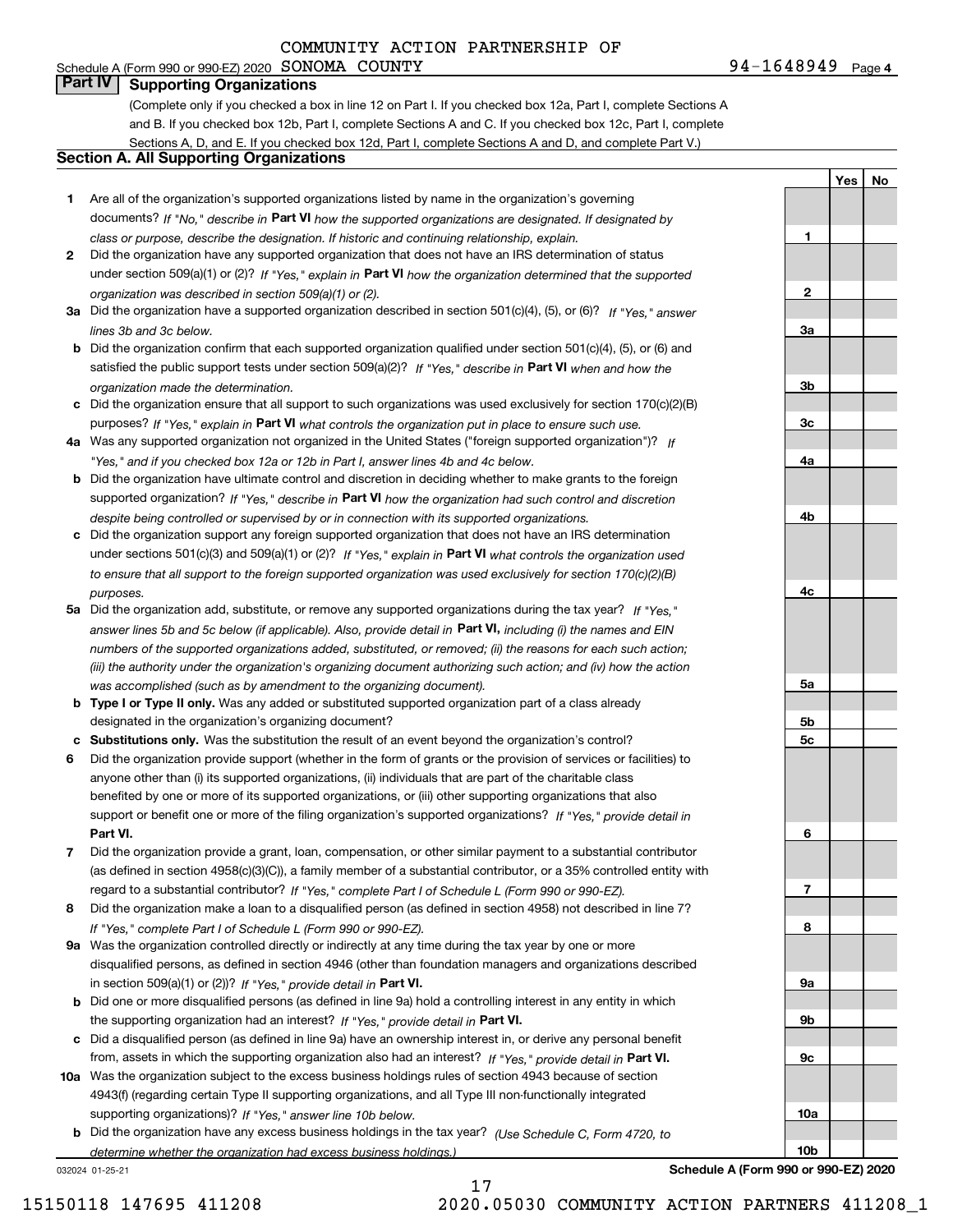|              | Schedule A (Form 990 or 990-EZ) 2020 SONOMA COUNTY                                                                                                                                                                                                                                                                                                                                                                                                                                                                                                                                                                                                   | 94-1648949      |            | Page 5    |
|--------------|------------------------------------------------------------------------------------------------------------------------------------------------------------------------------------------------------------------------------------------------------------------------------------------------------------------------------------------------------------------------------------------------------------------------------------------------------------------------------------------------------------------------------------------------------------------------------------------------------------------------------------------------------|-----------------|------------|-----------|
|              | <b>Supporting Organizations (continued)</b><br>Part IV                                                                                                                                                                                                                                                                                                                                                                                                                                                                                                                                                                                               |                 |            |           |
|              |                                                                                                                                                                                                                                                                                                                                                                                                                                                                                                                                                                                                                                                      |                 | Yes        | <b>No</b> |
| 11           | Has the organization accepted a gift or contribution from any of the following persons?                                                                                                                                                                                                                                                                                                                                                                                                                                                                                                                                                              |                 |            |           |
|              | a A person who directly or indirectly controls, either alone or together with persons described in lines 11b and                                                                                                                                                                                                                                                                                                                                                                                                                                                                                                                                     |                 |            |           |
|              | 11c below, the governing body of a supported organization?                                                                                                                                                                                                                                                                                                                                                                                                                                                                                                                                                                                           | 11a             |            |           |
|              | <b>b</b> A family member of a person described in line 11a above?                                                                                                                                                                                                                                                                                                                                                                                                                                                                                                                                                                                    | 11 <sub>b</sub> |            |           |
|              | c A 35% controlled entity of a person described in line 11a or 11b above? If "Yes" to line 11a, 11b, or 11c, provide                                                                                                                                                                                                                                                                                                                                                                                                                                                                                                                                 |                 |            |           |
|              | detail in Part VI.                                                                                                                                                                                                                                                                                                                                                                                                                                                                                                                                                                                                                                   | 11c             |            |           |
|              | <b>Section B. Type I Supporting Organizations</b>                                                                                                                                                                                                                                                                                                                                                                                                                                                                                                                                                                                                    |                 |            |           |
|              |                                                                                                                                                                                                                                                                                                                                                                                                                                                                                                                                                                                                                                                      |                 | <b>Yes</b> | <b>No</b> |
| 1            | Did the governing body, members of the governing body, officers acting in their official capacity, or membership of one or<br>more supported organizations have the power to regularly appoint or elect at least a majority of the organization's officers,<br>directors, or trustees at all times during the tax year? If "No," describe in Part VI how the supported organization(s)<br>effectively operated, supervised, or controlled the organization's activities. If the organization had more than one supported<br>organization, describe how the powers to appoint and/or remove officers, directors, or trustees were allocated among the |                 |            |           |
| $\mathbf{2}$ | supported organizations and what conditions or restrictions, if any, applied to such powers during the tax year.<br>Did the organization operate for the benefit of any supported organization other than the supported                                                                                                                                                                                                                                                                                                                                                                                                                              | 1               |            |           |
|              | organization(s) that operated, supervised, or controlled the supporting organization? If "Yes," explain in                                                                                                                                                                                                                                                                                                                                                                                                                                                                                                                                           |                 |            |           |
|              | Part VI how providing such benefit carried out the purposes of the supported organization(s) that operated,                                                                                                                                                                                                                                                                                                                                                                                                                                                                                                                                          |                 |            |           |
|              | supervised, or controlled the supporting organization.                                                                                                                                                                                                                                                                                                                                                                                                                                                                                                                                                                                               | $\mathbf{2}$    |            |           |
|              | <b>Section C. Type II Supporting Organizations</b>                                                                                                                                                                                                                                                                                                                                                                                                                                                                                                                                                                                                   |                 |            |           |
|              |                                                                                                                                                                                                                                                                                                                                                                                                                                                                                                                                                                                                                                                      |                 | Yes        | <b>No</b> |
| 1            | Were a majority of the organization's directors or trustees during the tax year also a majority of the directors                                                                                                                                                                                                                                                                                                                                                                                                                                                                                                                                     |                 |            |           |
|              | or trustees of each of the organization's supported organization(s)? If "No." describe in Part VI how control                                                                                                                                                                                                                                                                                                                                                                                                                                                                                                                                        |                 |            |           |
|              | or management of the supporting organization was vested in the same persons that controlled or managed                                                                                                                                                                                                                                                                                                                                                                                                                                                                                                                                               |                 |            |           |
|              | the supported organization(s).                                                                                                                                                                                                                                                                                                                                                                                                                                                                                                                                                                                                                       | 1               |            |           |
|              | <b>Section D. All Type III Supporting Organizations</b>                                                                                                                                                                                                                                                                                                                                                                                                                                                                                                                                                                                              |                 |            |           |
|              |                                                                                                                                                                                                                                                                                                                                                                                                                                                                                                                                                                                                                                                      |                 | Yes        | No        |
| 1            | Did the organization provide to each of its supported organizations, by the last day of the fifth month of the                                                                                                                                                                                                                                                                                                                                                                                                                                                                                                                                       |                 |            |           |
|              | organization's tax year, (i) a written notice describing the type and amount of support provided during the prior tax                                                                                                                                                                                                                                                                                                                                                                                                                                                                                                                                |                 |            |           |

|              | Did the organization provide to each of its supported organizations, by the last day of the fifth month of the         |   |  |
|--------------|------------------------------------------------------------------------------------------------------------------------|---|--|
|              | organization's tax year, (i) a written notice describing the type and amount of support provided during the prior tax  |   |  |
|              | year, (ii) a copy of the Form 990 that was most recently filed as of the date of notification, and (iii) copies of the |   |  |
|              | organization's governing documents in effect on the date of notification, to the extent not previously provided?       |   |  |
| $\mathbf{2}$ | Were any of the organization's officers, directors, or trustees either (i) appointed or elected by the supported       |   |  |
|              | organization(s) or (ii) serving on the governing body of a supported organization? If "No," explain in Part VI how     |   |  |
|              | the organization maintained a close and continuous working relationship with the supported organization(s).            | 2 |  |
| 3            | By reason of the relationship described in line 2, above, did the organization's supported organizations have a        |   |  |
|              | significant voice in the organization's investment policies and in directing the use of the organization's             |   |  |
|              | income or assets at all times during the tax year? If "Yes," describe in Part VI the role the organization's           |   |  |
|              | supported organizations played in this regard                                                                          |   |  |

## *supported organizations played in this regard.* **Section E. Type III Functionally Integrated Supporting Organizations**

| Check the box next to the method that the organization used to satisfy the Integral Part Test during the year (see instructions). |  |
|-----------------------------------------------------------------------------------------------------------------------------------|--|
|                                                                                                                                   |  |

**alinupy** The organization satisfied the Activities Test. Complete line 2 below.

|  |  |  |  |  |  | <b>b</b> $\Box$ The organization is the parent of each of its supported organizations. Complete line 3 below. |  |
|--|--|--|--|--|--|---------------------------------------------------------------------------------------------------------------|--|
|--|--|--|--|--|--|---------------------------------------------------------------------------------------------------------------|--|

|  |  |  | The organization supported a governmental entity. Describe in Part VI how you supported a governmental entity (see instructions) |  |  |  |  |  |  |
|--|--|--|----------------------------------------------------------------------------------------------------------------------------------|--|--|--|--|--|--|
|--|--|--|----------------------------------------------------------------------------------------------------------------------------------|--|--|--|--|--|--|

18

| 2 Activities Test. Answer lines 2a and 2b below. | Yes | No |
|--------------------------------------------------|-----|----|
|                                                  |     |    |

| a Did substantially all of the organization's activities during the tax year directly further the exempt purposes of         |
|------------------------------------------------------------------------------------------------------------------------------|
| the supported organization(s) to which the organization was responsive? If "Yes," then in Part VI identify                   |
| those supported organizations and explain how these activities directly furthered their exempt purposes,                     |
| how the organization was responsive to those supported organizations, and how the organization determined                    |
| that these activities constituted substantially all of its activities.                                                       |
| <b>b</b> Did the activities described in line 2a, above, constitute activities that, but for the organization's involvement, |

| these activities but for the organization's involvement.                                                             |
|----------------------------------------------------------------------------------------------------------------------|
| <b>Part VI</b> the reasons for the organization's position that its supported organization(s) would have engaged in  |
| one or more of the organization's supported organization(s) would have been engaged in? If "Yes," explain in         |
| . Did the activities described in line 2a, above, constitute activities that, but for the organization's involvement |

**3** Parent of Supported Organizations. Answer lines 3a and 3b below.

**a** Did the organization have the power to regularly appoint or elect a majority of the officers, directors, or trustees of each of the supported organizations? If "Yes" or "No" provide details in P**art VI.** 

**b** Did the organization exercise a substantial degree of direction over the policies, programs, and activities of each of its supported organizations? If "Yes," describe in Part VI the role played by the organization in this regard.

032025 01-25-21

**Schedule A (Form 990 or 990-EZ) 2020**

**2a**

**2b**

**3a**

**3b**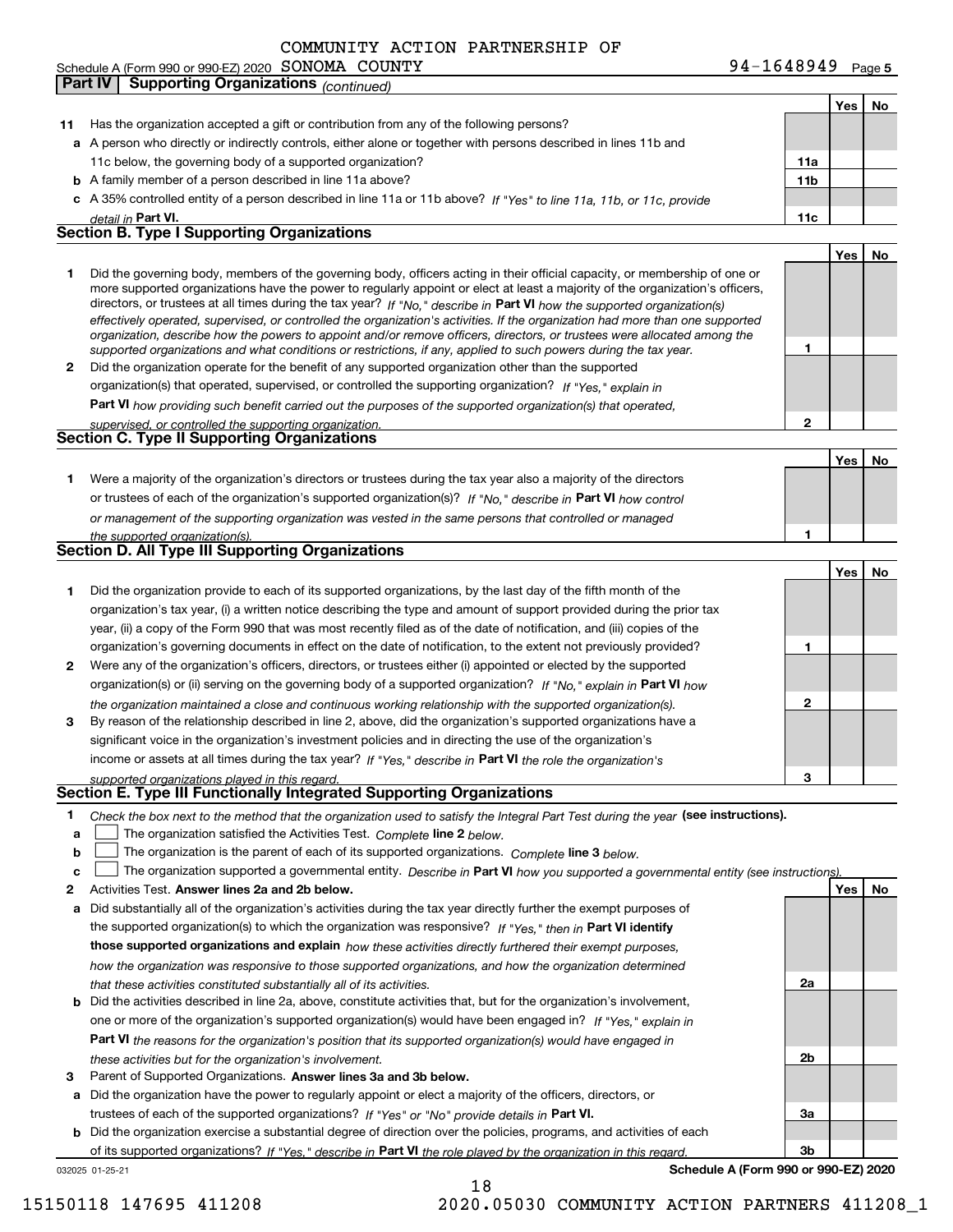#### **1Part VI** Check here if the organization satisfied the Integral Part Test as a qualifying trust on Nov. 20, 1970 ( *explain in* Part **VI**). See instructions. **Section A - Adjusted Net Income 123** Other gross income (see instructions) **456** Portion of operating expenses paid or incurred for production or **7** Other expenses (see instructions) **8** Adjusted Net Income (subtract lines 5, 6, and 7 from line 4) **8 8 1234567Section B - Minimum Asset Amount 1**Aggregate fair market value of all non-exempt-use assets (see **2**Acquisition indebtedness applicable to non-exempt-use assets **3** Subtract line 2 from line 1d. **4**Cash deemed held for exempt use. Enter 0.015 of line 3 (for greater amount, **5** Net value of non-exempt-use assets (subtract line 4 from line 3) **678a** Average monthly value of securities **b** Average monthly cash balances **c**Fair market value of other non-exempt-use assets **dTotal**  (add lines 1a, 1b, and 1c) **eDiscount** claimed for blockage or other factors **1a1b1c1d2345678**(explain in detail in Part VI): **Minimum Asset Amount**  (add line 7 to line 6) **Section C - Distributable Amount 12**Enter 0.85 of line 1. **3456123456Distributable Amount.** Subtract line 5 from line 4, unless subject to Schedule A (Form 990 or 990-EZ) 2020 Page SONOMA COUNTY 94-1648949 All other Type III non-functionally integrated supporting organizations must complete Sections A through E. (B) Current Year (optional)(A) Prior Year Net short-term capital gain Recoveries of prior-year distributions Add lines 1 through 3. Depreciation and depletion collection of gross income or for management, conservation, or maintenance of property held for production of income (see instructions) (B) Current Year (optional)(A) Prior Year instructions for short tax year or assets held for part of year): see instructions). Multiply line 5 by 0.035. Recoveries of prior-year distributions Current Year Adjusted net income for prior year (from Section A, line 8, column A) Minimum asset amount for prior year (from Section B, line 8, column A) Enter greater of line 2 or line 3. Income tax imposed in prior year emergency temporary reduction (see instructions). **Part V Type III Non-Functionally Integrated 509(a)(3) Supporting Organizations**   $\mathcal{L}^{\text{max}}$

**7**Check here if the current year is the organization's first as a non-functionally integrated Type III supporting organization (see instructions). $\mathcal{L}^{\text{max}}$ 

**Schedule A (Form 990 or 990-EZ) 2020**

032026 01-25-21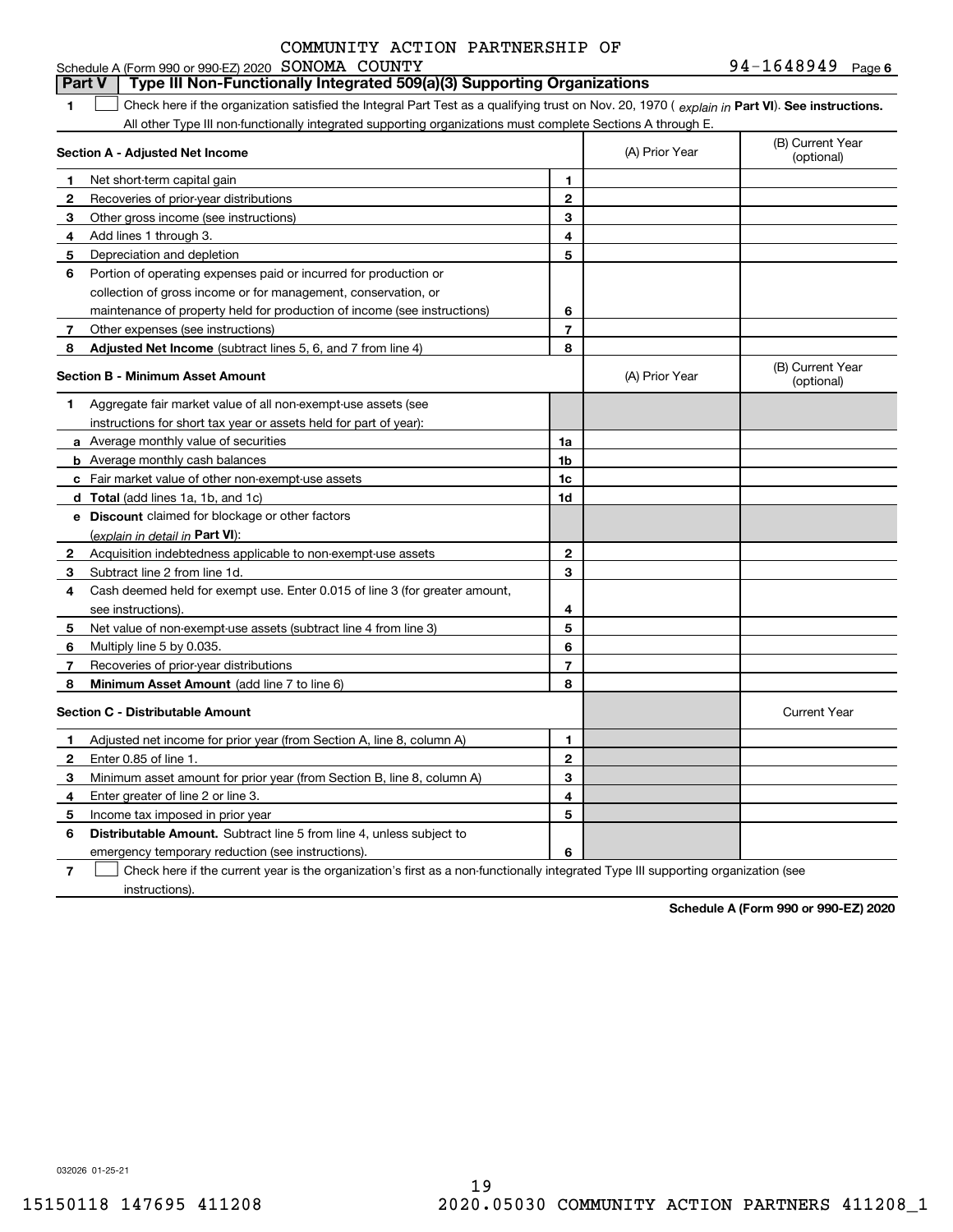|                          | connioniti notton thulluphill of |                       |  |
|--------------------------|----------------------------------|-----------------------|--|
| 90-EZ)2020 SONOMA COUNTY |                                  | $94 - 1648949$ Page 7 |  |

|                   | Schedule A (Form 990 or 990-EZ) 2020 SONOMA COUNTY<br>Type III Non-Functionally Integrated 509(a)(3) Supporting Organizations<br><b>Part V</b>                |                             |                                       |    | 94-1648949<br>Page 7                    |
|-------------------|---------------------------------------------------------------------------------------------------------------------------------------------------------------|-----------------------------|---------------------------------------|----|-----------------------------------------|
|                   |                                                                                                                                                               |                             | (continued)                           |    |                                         |
|                   | <b>Section D - Distributions</b>                                                                                                                              |                             |                                       |    | <b>Current Year</b>                     |
| 1<br>$\mathbf{2}$ | Amounts paid to supported organizations to accomplish exempt purposes<br>Amounts paid to perform activity that directly furthers exempt purposes of supported |                             |                                       | 1  |                                         |
|                   |                                                                                                                                                               |                             |                                       | 2  |                                         |
| 3                 | organizations, in excess of income from activity<br>Administrative expenses paid to accomplish exempt purposes of supported organizations                     |                             |                                       | 3  |                                         |
| 4                 | Amounts paid to acquire exempt-use assets                                                                                                                     |                             | 4                                     |    |                                         |
| 5                 | Qualified set-aside amounts (prior IRS approval required - provide details in Part VI)                                                                        |                             |                                       | 5  |                                         |
| 6                 | Other distributions ( <i>describe in</i> Part VI). See instructions.                                                                                          |                             |                                       | 6  |                                         |
| 7                 | Total annual distributions. Add lines 1 through 6.                                                                                                            |                             |                                       | 7  |                                         |
| 8                 | Distributions to attentive supported organizations to which the organization is responsive                                                                    |                             |                                       |    |                                         |
|                   | (provide details in Part VI). See instructions.                                                                                                               |                             |                                       | 8  |                                         |
| 9                 | Distributable amount for 2020 from Section C, line 6                                                                                                          |                             |                                       | 9  |                                         |
| 10                | Line 8 amount divided by line 9 amount                                                                                                                        |                             |                                       | 10 |                                         |
|                   |                                                                                                                                                               | (i)                         | (ii)                                  |    | (iii)                                   |
|                   | <b>Section E - Distribution Allocations</b> (see instructions)                                                                                                | <b>Excess Distributions</b> | <b>Underdistributions</b><br>Pre-2020 |    | <b>Distributable</b><br>Amount for 2020 |
| 1                 | Distributable amount for 2020 from Section C, line 6                                                                                                          |                             |                                       |    |                                         |
| 2                 | Underdistributions, if any, for years prior to 2020 (reason-                                                                                                  |                             |                                       |    |                                         |
|                   | able cause required - explain in Part VI). See instructions.                                                                                                  |                             |                                       |    |                                         |
| 3                 | Excess distributions carryover, if any, to 2020                                                                                                               |                             |                                       |    |                                         |
|                   | a From 2015                                                                                                                                                   |                             |                                       |    |                                         |
|                   | <b>b</b> From $2016$                                                                                                                                          |                             |                                       |    |                                         |
|                   | $c$ From 2017                                                                                                                                                 |                             |                                       |    |                                         |
|                   | <b>d</b> From 2018                                                                                                                                            |                             |                                       |    |                                         |
|                   | e From 2019                                                                                                                                                   |                             |                                       |    |                                         |
|                   | f Total of lines 3a through 3e                                                                                                                                |                             |                                       |    |                                         |
|                   | g Applied to underdistributions of prior years                                                                                                                |                             |                                       |    |                                         |
|                   | h Applied to 2020 distributable amount                                                                                                                        |                             |                                       |    |                                         |
|                   | Carryover from 2015 not applied (see instructions)                                                                                                            |                             |                                       |    |                                         |
|                   | Remainder. Subtract lines 3g, 3h, and 3i from line 3f.                                                                                                        |                             |                                       |    |                                         |
| 4                 | Distributions for 2020 from Section D,                                                                                                                        |                             |                                       |    |                                         |
|                   | \$<br>line $7:$                                                                                                                                               |                             |                                       |    |                                         |
|                   | a Applied to underdistributions of prior years                                                                                                                |                             |                                       |    |                                         |
|                   | <b>b</b> Applied to 2020 distributable amount                                                                                                                 |                             |                                       |    |                                         |
|                   | <b>c</b> Remainder. Subtract lines 4a and 4b from line 4.                                                                                                     |                             |                                       |    |                                         |
| 5                 | Remaining underdistributions for years prior to 2020, if                                                                                                      |                             |                                       |    |                                         |
|                   | any. Subtract lines 3g and 4a from line 2. For result greater                                                                                                 |                             |                                       |    |                                         |
|                   | than zero, explain in Part VI. See instructions.                                                                                                              |                             |                                       |    |                                         |
| 6                 | Remaining underdistributions for 2020. Subtract lines 3h                                                                                                      |                             |                                       |    |                                         |
|                   | and 4b from line 1. For result greater than zero, explain in                                                                                                  |                             |                                       |    |                                         |
|                   | Part VI. See instructions.                                                                                                                                    |                             |                                       |    |                                         |
| 7                 | Excess distributions carryover to 2021. Add lines 3j<br>and 4c.                                                                                               |                             |                                       |    |                                         |
| 8                 | Breakdown of line 7:                                                                                                                                          |                             |                                       |    |                                         |
|                   | a Excess from 2016                                                                                                                                            |                             |                                       |    |                                         |
|                   | <b>b</b> Excess from 2017                                                                                                                                     |                             |                                       |    |                                         |
|                   | c Excess from 2018                                                                                                                                            |                             |                                       |    |                                         |
|                   | d Excess from 2019                                                                                                                                            |                             |                                       |    |                                         |
|                   | e Excess from 2020                                                                                                                                            |                             |                                       |    |                                         |
|                   |                                                                                                                                                               |                             |                                       |    |                                         |

**Schedule A (Form 990 or 990-EZ) 2020**

032027 01-25-21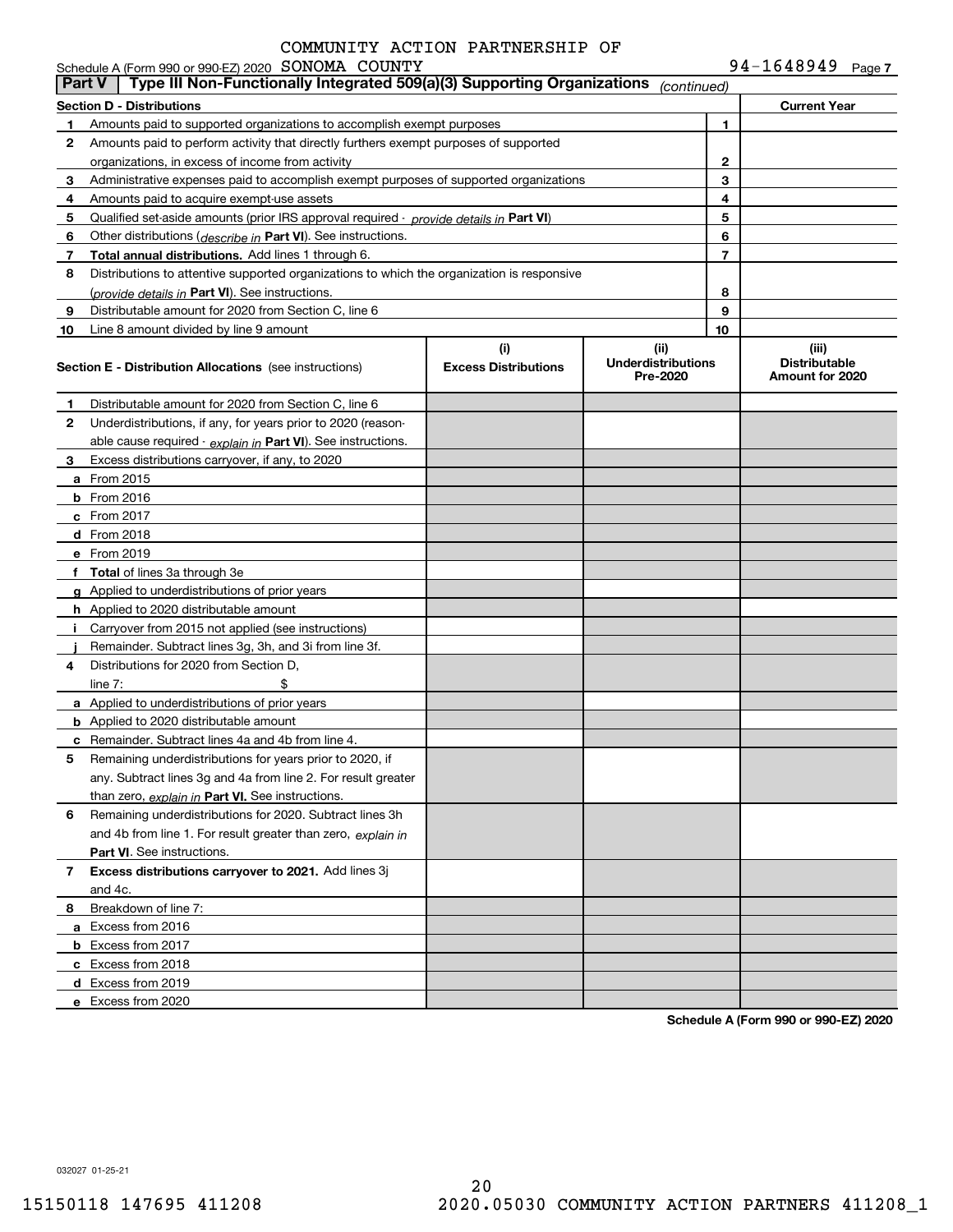|                 |                                                    | COMMUNITY ACTION PARTNERSHIP OF |    |                                                                                                                                                                                                                                                                                                                                                                                                                                                                                                                                                                      |  |
|-----------------|----------------------------------------------------|---------------------------------|----|----------------------------------------------------------------------------------------------------------------------------------------------------------------------------------------------------------------------------------------------------------------------------------------------------------------------------------------------------------------------------------------------------------------------------------------------------------------------------------------------------------------------------------------------------------------------|--|
|                 | Schedule A (Form 990 or 990-EZ) 2020 SONOMA COUNTY |                                 |    | 94-1648949 Page 8                                                                                                                                                                                                                                                                                                                                                                                                                                                                                                                                                    |  |
| <b>Part VI</b>  | (See instructions.)                                |                                 |    | Supplemental Information. Provide the explanations required by Part II, line 10; Part II, line 17a or 17b; Part III, line 12;<br>Part IV, Section A, lines 1, 2, 3b, 3c, 4b, 4c, 5a, 6, 9a, 9b, 9c, 11a, 11b, and 11c; Part IV, Section B, lines 1 and 2; Part IV, Section C,<br>line 1; Part IV, Section D, lines 2 and 3; Part IV, Section E, lines 1c, 2a, 2b, 3a, and 3b; Part V, line 1; Part V, Section B, line 1e; Part V,<br>Section D, lines 5, 6, and 8; and Part V, Section E, lines 2, 5, and 6. Also complete this part for any additional information. |  |
|                 |                                                    |                                 |    |                                                                                                                                                                                                                                                                                                                                                                                                                                                                                                                                                                      |  |
|                 |                                                    |                                 |    |                                                                                                                                                                                                                                                                                                                                                                                                                                                                                                                                                                      |  |
|                 |                                                    |                                 |    |                                                                                                                                                                                                                                                                                                                                                                                                                                                                                                                                                                      |  |
|                 |                                                    |                                 |    |                                                                                                                                                                                                                                                                                                                                                                                                                                                                                                                                                                      |  |
|                 |                                                    |                                 |    |                                                                                                                                                                                                                                                                                                                                                                                                                                                                                                                                                                      |  |
|                 |                                                    |                                 |    |                                                                                                                                                                                                                                                                                                                                                                                                                                                                                                                                                                      |  |
|                 |                                                    |                                 |    |                                                                                                                                                                                                                                                                                                                                                                                                                                                                                                                                                                      |  |
|                 |                                                    |                                 |    |                                                                                                                                                                                                                                                                                                                                                                                                                                                                                                                                                                      |  |
|                 |                                                    |                                 |    |                                                                                                                                                                                                                                                                                                                                                                                                                                                                                                                                                                      |  |
|                 |                                                    |                                 |    |                                                                                                                                                                                                                                                                                                                                                                                                                                                                                                                                                                      |  |
|                 |                                                    |                                 |    |                                                                                                                                                                                                                                                                                                                                                                                                                                                                                                                                                                      |  |
|                 |                                                    |                                 |    |                                                                                                                                                                                                                                                                                                                                                                                                                                                                                                                                                                      |  |
|                 |                                                    |                                 |    |                                                                                                                                                                                                                                                                                                                                                                                                                                                                                                                                                                      |  |
|                 |                                                    |                                 |    |                                                                                                                                                                                                                                                                                                                                                                                                                                                                                                                                                                      |  |
|                 |                                                    |                                 |    |                                                                                                                                                                                                                                                                                                                                                                                                                                                                                                                                                                      |  |
|                 |                                                    |                                 |    |                                                                                                                                                                                                                                                                                                                                                                                                                                                                                                                                                                      |  |
|                 |                                                    |                                 |    |                                                                                                                                                                                                                                                                                                                                                                                                                                                                                                                                                                      |  |
|                 |                                                    |                                 |    |                                                                                                                                                                                                                                                                                                                                                                                                                                                                                                                                                                      |  |
|                 |                                                    |                                 |    |                                                                                                                                                                                                                                                                                                                                                                                                                                                                                                                                                                      |  |
|                 |                                                    |                                 |    |                                                                                                                                                                                                                                                                                                                                                                                                                                                                                                                                                                      |  |
|                 |                                                    |                                 |    |                                                                                                                                                                                                                                                                                                                                                                                                                                                                                                                                                                      |  |
|                 |                                                    |                                 |    |                                                                                                                                                                                                                                                                                                                                                                                                                                                                                                                                                                      |  |
|                 |                                                    |                                 |    |                                                                                                                                                                                                                                                                                                                                                                                                                                                                                                                                                                      |  |
|                 |                                                    |                                 |    |                                                                                                                                                                                                                                                                                                                                                                                                                                                                                                                                                                      |  |
|                 |                                                    |                                 |    |                                                                                                                                                                                                                                                                                                                                                                                                                                                                                                                                                                      |  |
|                 |                                                    |                                 |    |                                                                                                                                                                                                                                                                                                                                                                                                                                                                                                                                                                      |  |
|                 |                                                    |                                 |    |                                                                                                                                                                                                                                                                                                                                                                                                                                                                                                                                                                      |  |
|                 |                                                    |                                 |    |                                                                                                                                                                                                                                                                                                                                                                                                                                                                                                                                                                      |  |
|                 |                                                    |                                 |    |                                                                                                                                                                                                                                                                                                                                                                                                                                                                                                                                                                      |  |
| 032028 01-25-21 |                                                    |                                 | 21 | Schedule A (Form 990 or 990-EZ) 2020                                                                                                                                                                                                                                                                                                                                                                                                                                                                                                                                 |  |
|                 |                                                    |                                 |    |                                                                                                                                                                                                                                                                                                                                                                                                                                                                                                                                                                      |  |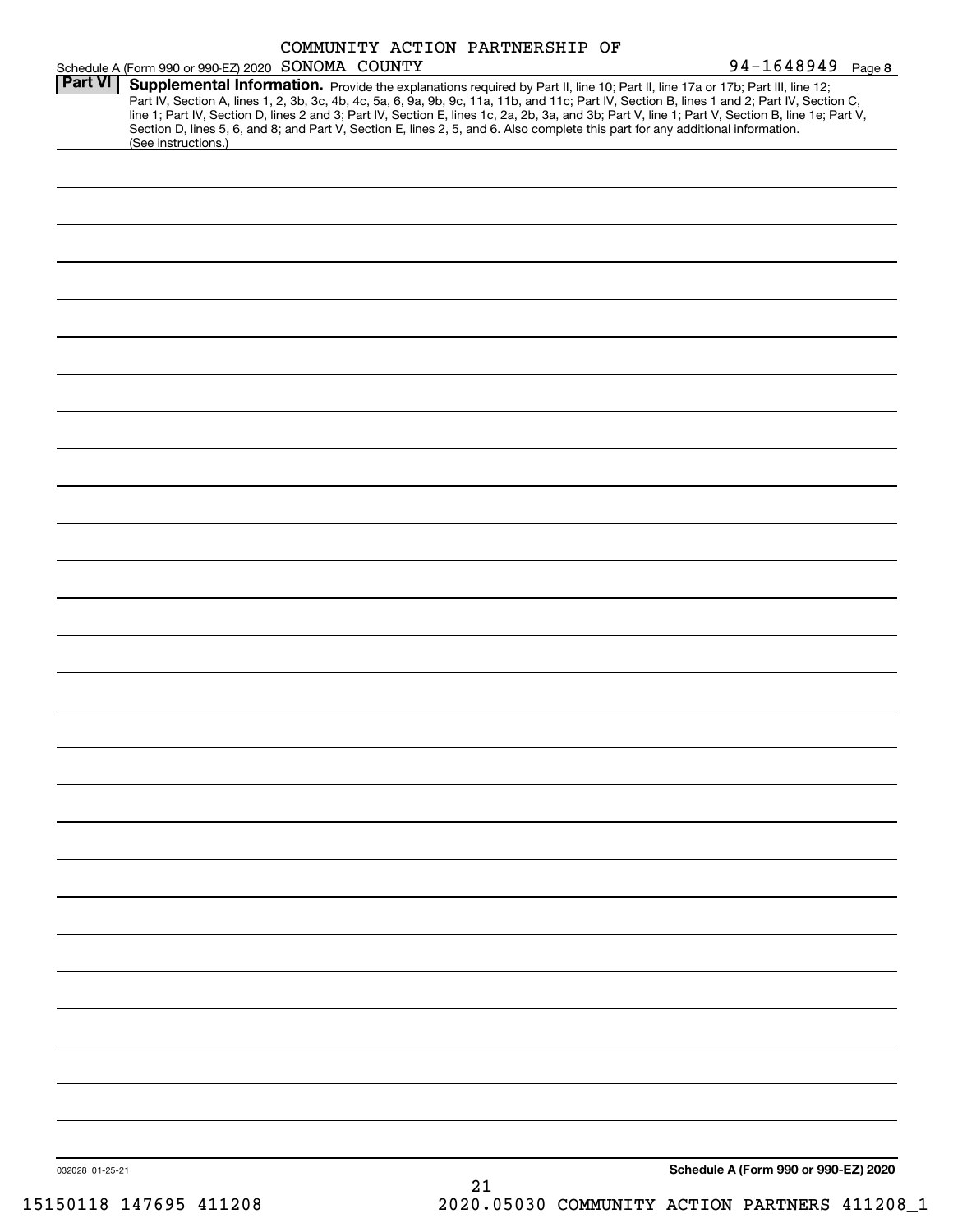Department of the Treasury Internal Revenue Service **(Form 990, 990-EZ, or 990-PF)**

### **Schedule B Schedule of Contributors**

**| Attach to Form 990, Form 990-EZ, or Form 990-PF. | Go to www.irs.gov/Form990 for the latest information.** OMB No. 1545-0047

# **2020**

**Employer identification number**

| Name of the organization |        |  |
|--------------------------|--------|--|
|                          | $\sim$ |  |

| <b>Natile Of the Organization</b>     | COMMUNITY ACTION PARTNERSHIP OF                                                                                                           | Employer luentification nun |
|---------------------------------------|-------------------------------------------------------------------------------------------------------------------------------------------|-----------------------------|
|                                       | SONOMA COUNTY                                                                                                                             | 94-1648949                  |
| <b>Organization type (check one):</b> |                                                                                                                                           |                             |
| Filers of:                            | Section:                                                                                                                                  |                             |
| Form 990 or 990-EZ                    | $\boxed{\text{X}}$ 501(c)( 3) (enter number) organization                                                                                 |                             |
|                                       | 4947(a)(1) nonexempt charitable trust not treated as a private foundation                                                                 |                             |
|                                       | 527 political organization                                                                                                                |                             |
| Form 990-PF                           | 501(c)(3) exempt private foundation                                                                                                       |                             |
|                                       | 4947(a)(1) nonexempt charitable trust treated as a private foundation                                                                     |                             |
|                                       | 501(c)(3) taxable private foundation                                                                                                      |                             |
|                                       |                                                                                                                                           |                             |
|                                       | Check if your organization is covered by the General Rule or a Special Rule.                                                              |                             |
|                                       | Note: Only a section 501(c)(7), (8), or (10) organization can check boxes for both the General Rule and a Special Rule. See instructions. |                             |

#### **General Rule**

 $\mathcal{L}^{\text{max}}$ 

For an organization filing Form 990, 990-EZ, or 990-PF that received, during the year, contributions totaling \$5,000 or more (in money or property) from any one contributor. Complete Parts I and II. See instructions for determining a contributor's total contributions.

#### **Special Rules**

| $\boxed{X}$ For an organization described in section 501(c)(3) filing Form 990 or 990-EZ that met the 33 1/3% support test of the regulations under   |
|-------------------------------------------------------------------------------------------------------------------------------------------------------|
| sections 509(a)(1) and 170(b)(1)(A)(vi), that checked Schedule A (Form 990 or 990-EZ), Part II, line 13, 16a, or 16b, and that received from          |
| any one contributor, during the year, total contributions of the greater of (1) \$5,000; or (2) 2% of the amount on (i) Form 990, Part VIII, line 1h; |
| or (ii) Form 990-EZ, line 1. Complete Parts I and II.                                                                                                 |

For an organization described in section 501(c)(7), (8), or (10) filing Form 990 or 990-EZ that received from any one contributor, during the year, total contributions of more than \$1,000 exclusively for religious, charitable, scientific, literary, or educational purposes, or for the prevention of cruelty to children or animals. Complete Parts I (entering "N/A" in column (b) instead of the contributor name and address), II, and III.  $\mathcal{L}^{\text{max}}$ 

purpose. Don't complete any of the parts unless the **General Rule** applies to this organization because it received *nonexclusively* year, contributions <sub>exclusively</sub> for religious, charitable, etc., purposes, but no such contributions totaled more than \$1,000. If this box is checked, enter here the total contributions that were received during the year for an  $\;$ exclusively religious, charitable, etc., For an organization described in section 501(c)(7), (8), or (10) filing Form 990 or 990-EZ that received from any one contributor, during the religious, charitable, etc., contributions totaling \$5,000 or more during the year  $\Box$ — $\Box$   $\Box$  $\mathcal{L}^{\text{max}}$ 

**Caution:**  An organization that isn't covered by the General Rule and/or the Special Rules doesn't file Schedule B (Form 990, 990-EZ, or 990-PF),  **must** but it answer "No" on Part IV, line 2, of its Form 990; or check the box on line H of its Form 990-EZ or on its Form 990-PF, Part I, line 2, to certify that it doesn't meet the filing requirements of Schedule B (Form 990, 990-EZ, or 990-PF).

**For Paperwork Reduction Act Notice, see the instructions for Form 990, 990-EZ, or 990-PF. Schedule B (Form 990, 990-EZ, or 990-PF) (2020)** LHA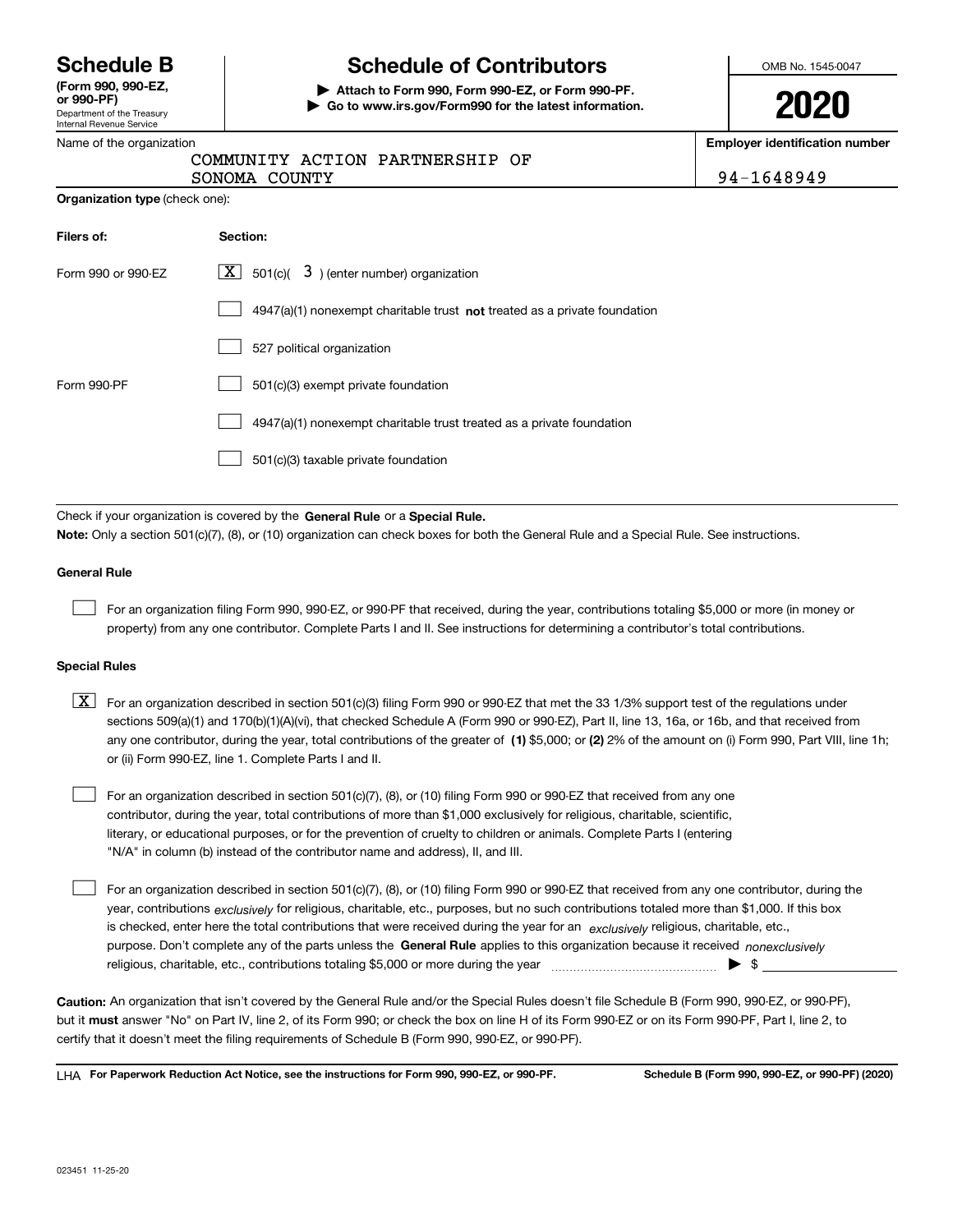#### Schedule B (Form 990, 990-EZ, or 990-PF) (2020) **Page 2** Page 2

|                | Schedule B (Form 990, 990-EZ, or 990-PF) (2020)                                                                      |                                   | Page 2                                                                                                                   |
|----------------|----------------------------------------------------------------------------------------------------------------------|-----------------------------------|--------------------------------------------------------------------------------------------------------------------------|
|                | Name of organization                                                                                                 |                                   | <b>Employer identification number</b>                                                                                    |
|                | COMMUNITY ACTION PARTNERSHIP OF<br>SONOMA COUNTY                                                                     |                                   | 94-1648949                                                                                                               |
| Part I         | Contributors (see instructions). Use duplicate copies of Part I if additional space is needed.                       |                                   |                                                                                                                          |
| (a)<br>No.     | (b)<br>Name, address, and ZIP + 4                                                                                    | (c)<br><b>Total contributions</b> | (d)<br>Type of contribution                                                                                              |
| 1              | U.S. DEPARTMENT OF HEALTH AND HUMAN<br><b>SERVICES</b><br>200 INDEPENDENCE AVE., S.W.<br>WASHINGTON, DC 20201        | 7,438,813.<br>\$                  | $\mathbf{X}$<br>Person<br>Payroll<br>Noncash<br>(Complete Part II for<br>noncash contributions.)                         |
| (a)<br>No.     | (b)                                                                                                                  | (c)<br><b>Total contributions</b> | (d)                                                                                                                      |
| $\overline{a}$ | Name, address, and ZIP + 4<br>DEPARTMENT OF TREASURY<br>U.S.<br>1500 PENNSYLVANIA AVE., N.W.<br>WASHINGTON, DC 20005 | 1,062,185.<br>$$\mathbb{S}$$      | Type of contribution<br>$\mathbf{X}$<br>Person<br>Payroll<br>Noncash<br>(Complete Part II for<br>noncash contributions.) |
| (a)<br>No.     | (b)<br>Name, address, and ZIP + 4                                                                                    | (c)<br><b>Total contributions</b> | (d)<br>Type of contribution                                                                                              |
|                |                                                                                                                      | \$                                | Person<br>Payroll<br>Noncash<br>(Complete Part II for<br>noncash contributions.)                                         |
| (a)<br>No.     | (b)<br>Name, address, and ZIP + 4                                                                                    | (c)<br><b>Total contributions</b> | (d)<br>Type of contribution                                                                                              |
|                |                                                                                                                      | \$                                | Person<br>Payroll<br>Noncash<br>(Complete Part II for<br>noncash contributions.)                                         |
| (a)<br>No.     | (b)<br>Name, address, and ZIP + 4                                                                                    | (c)<br><b>Total contributions</b> | (d)<br>Type of contribution                                                                                              |
|                |                                                                                                                      | \$                                | Person<br>Payroll<br>Noncash<br>(Complete Part II for<br>noncash contributions.)                                         |
| (a)<br>No.     | (b)<br>Name, address, and ZIP + 4                                                                                    | (c)<br><b>Total contributions</b> | (d)<br>Type of contribution                                                                                              |
|                |                                                                                                                      | \$                                | Person<br>Payroll<br>Noncash<br>(Complete Part II for<br>noncash contributions.)                                         |

023452 11-25-20 **Schedule B (Form 990, 990-EZ, or 990-PF) (2020)**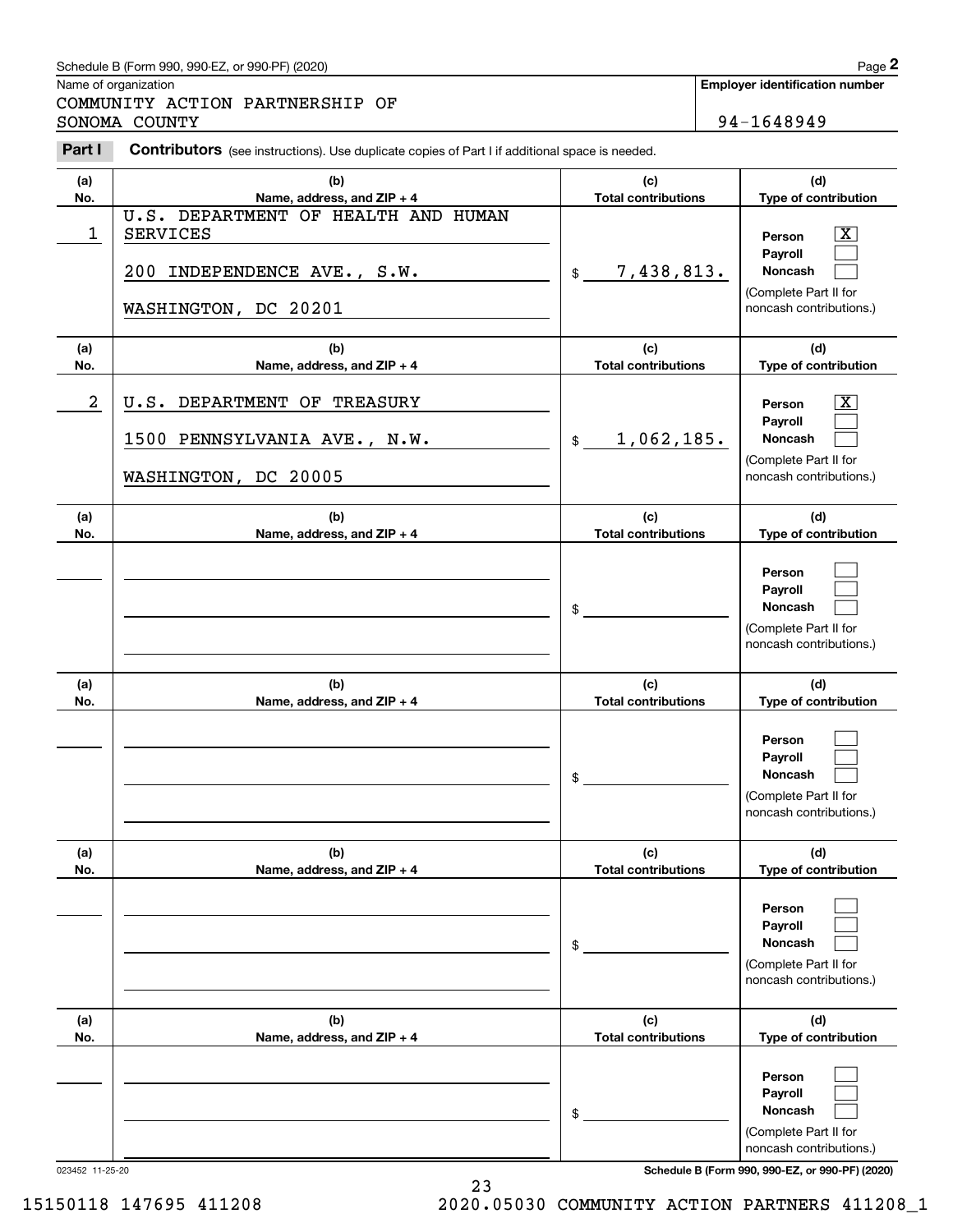|                              | COMMUNITY ACTION PARTNERSHIP OF<br>SONOMA COUNTY                                                    |                                                 | 94-1648949           |
|------------------------------|-----------------------------------------------------------------------------------------------------|-------------------------------------------------|----------------------|
| Part II                      | Noncash Property (see instructions). Use duplicate copies of Part II if additional space is needed. |                                                 |                      |
| (a)<br>No.<br>from<br>Part I | (b)<br>Description of noncash property given                                                        | (c)<br>FMV (or estimate)<br>(See instructions.) | (d)<br>Date received |
|                              |                                                                                                     | \$                                              |                      |
| (a)<br>No.<br>from<br>Part I | (b)<br>Description of noncash property given                                                        | (c)<br>FMV (or estimate)<br>(See instructions.) | (d)<br>Date received |
|                              |                                                                                                     | \$                                              |                      |
| (a)<br>No.<br>from<br>Part I | (b)<br>Description of noncash property given                                                        | (c)<br>FMV (or estimate)<br>(See instructions.) | (d)<br>Date received |
|                              |                                                                                                     | \$                                              |                      |
| (a)<br>No.<br>from<br>Part I | (b)<br>Description of noncash property given                                                        | (c)<br>FMV (or estimate)<br>(See instructions.) | (d)<br>Date received |
|                              |                                                                                                     | \$                                              |                      |
| (a)<br>No.<br>from<br>Part I | (b)<br>Description of noncash property given                                                        | (c)<br>FMV (or estimate)<br>(See instructions.) | (d)<br>Date received |
|                              |                                                                                                     | \$                                              |                      |
| (a)<br>No.<br>from<br>Part I | (b)<br>Description of noncash property given                                                        | (c)<br>FMV (or estimate)<br>(See instructions.) | (d)<br>Date received |
|                              |                                                                                                     |                                                 |                      |

24

15150118 147695 411208 2020.05030 COMMUNITY ACTION PARTNERS 411208\_1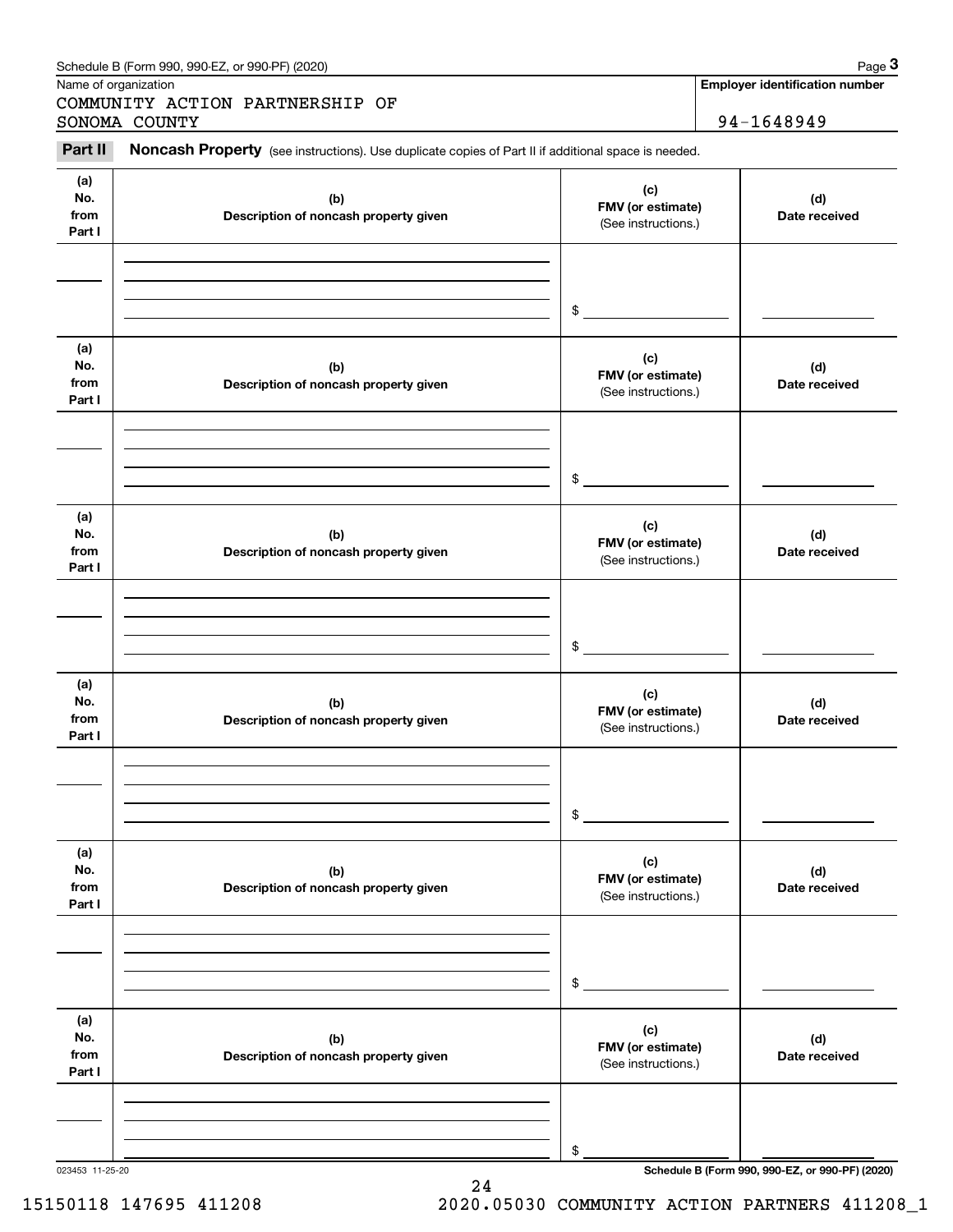|                           | Schedule B (Form 990, 990-EZ, or 990-PF) (2020)                                                            |                      | Page 4                                                                                                                                                                        |  |  |  |  |
|---------------------------|------------------------------------------------------------------------------------------------------------|----------------------|-------------------------------------------------------------------------------------------------------------------------------------------------------------------------------|--|--|--|--|
|                           | Name of organization                                                                                       |                      | <b>Employer identification number</b>                                                                                                                                         |  |  |  |  |
|                           | COMMUNITY ACTION PARTNERSHIP OF                                                                            |                      |                                                                                                                                                                               |  |  |  |  |
| Part III                  | SONOMA COUNTY                                                                                              |                      | 94-1648949<br>Exclusively religious, charitable, etc., contributions to organizations described in section 501(c)(7), (8), or (10) that total more than \$1,000 for the year  |  |  |  |  |
|                           | from any one contributor. Complete columns (a) through (e) and the following line entry. For organizations |                      | completing Part III, enter the total of exclusively religious, charitable, etc., contributions of $$1,000$ or less for the year. (Enter this info. once.) $\triangleright$ \$ |  |  |  |  |
| (a) No.                   | Use duplicate copies of Part III if additional space is needed.                                            |                      |                                                                                                                                                                               |  |  |  |  |
| from<br>Part I            | (b) Purpose of gift                                                                                        | (c) Use of gift      | (d) Description of how gift is held                                                                                                                                           |  |  |  |  |
|                           |                                                                                                            |                      |                                                                                                                                                                               |  |  |  |  |
|                           |                                                                                                            |                      |                                                                                                                                                                               |  |  |  |  |
|                           |                                                                                                            |                      |                                                                                                                                                                               |  |  |  |  |
|                           |                                                                                                            | (e) Transfer of gift |                                                                                                                                                                               |  |  |  |  |
|                           | Transferee's name, address, and $ZIP + 4$                                                                  |                      | Relationship of transferor to transferee                                                                                                                                      |  |  |  |  |
|                           |                                                                                                            |                      |                                                                                                                                                                               |  |  |  |  |
|                           |                                                                                                            |                      |                                                                                                                                                                               |  |  |  |  |
|                           |                                                                                                            |                      |                                                                                                                                                                               |  |  |  |  |
| (a) No.<br>from           | (b) Purpose of gift                                                                                        | (c) Use of gift      | (d) Description of how gift is held                                                                                                                                           |  |  |  |  |
| Part I                    |                                                                                                            |                      |                                                                                                                                                                               |  |  |  |  |
|                           |                                                                                                            |                      |                                                                                                                                                                               |  |  |  |  |
|                           |                                                                                                            |                      |                                                                                                                                                                               |  |  |  |  |
|                           |                                                                                                            |                      |                                                                                                                                                                               |  |  |  |  |
|                           | (e) Transfer of gift                                                                                       |                      |                                                                                                                                                                               |  |  |  |  |
|                           | Transferee's name, address, and $ZIP + 4$                                                                  |                      | Relationship of transferor to transferee                                                                                                                                      |  |  |  |  |
|                           |                                                                                                            |                      |                                                                                                                                                                               |  |  |  |  |
|                           |                                                                                                            |                      |                                                                                                                                                                               |  |  |  |  |
|                           |                                                                                                            |                      |                                                                                                                                                                               |  |  |  |  |
| (a) No.<br>from<br>Part I | (b) Purpose of gift                                                                                        | (c) Use of gift      | (d) Description of how gift is held                                                                                                                                           |  |  |  |  |
|                           |                                                                                                            |                      |                                                                                                                                                                               |  |  |  |  |
|                           |                                                                                                            |                      |                                                                                                                                                                               |  |  |  |  |
|                           |                                                                                                            |                      |                                                                                                                                                                               |  |  |  |  |
|                           |                                                                                                            | (e) Transfer of gift |                                                                                                                                                                               |  |  |  |  |
|                           |                                                                                                            |                      |                                                                                                                                                                               |  |  |  |  |
|                           | Transferee's name, address, and ZIP + 4                                                                    |                      | Relationship of transferor to transferee                                                                                                                                      |  |  |  |  |
|                           |                                                                                                            |                      |                                                                                                                                                                               |  |  |  |  |
|                           |                                                                                                            |                      |                                                                                                                                                                               |  |  |  |  |
|                           |                                                                                                            |                      |                                                                                                                                                                               |  |  |  |  |
| (a) No.<br>from<br>Part I | (b) Purpose of gift                                                                                        | (c) Use of gift      | (d) Description of how gift is held                                                                                                                                           |  |  |  |  |
|                           |                                                                                                            |                      |                                                                                                                                                                               |  |  |  |  |
|                           |                                                                                                            |                      |                                                                                                                                                                               |  |  |  |  |
|                           |                                                                                                            |                      |                                                                                                                                                                               |  |  |  |  |
|                           | (e) Transfer of gift                                                                                       |                      |                                                                                                                                                                               |  |  |  |  |
|                           |                                                                                                            |                      |                                                                                                                                                                               |  |  |  |  |
|                           | Transferee's name, address, and ZIP + 4                                                                    |                      | Relationship of transferor to transferee                                                                                                                                      |  |  |  |  |
|                           |                                                                                                            |                      |                                                                                                                                                                               |  |  |  |  |
|                           |                                                                                                            |                      |                                                                                                                                                                               |  |  |  |  |
|                           |                                                                                                            |                      |                                                                                                                                                                               |  |  |  |  |

25

**Schedule B (Form 990, 990-EZ, or 990-PF) (2020)**

15150118 147695 411208 2020.05030 COMMUNITY ACTION PARTNERS 411208\_1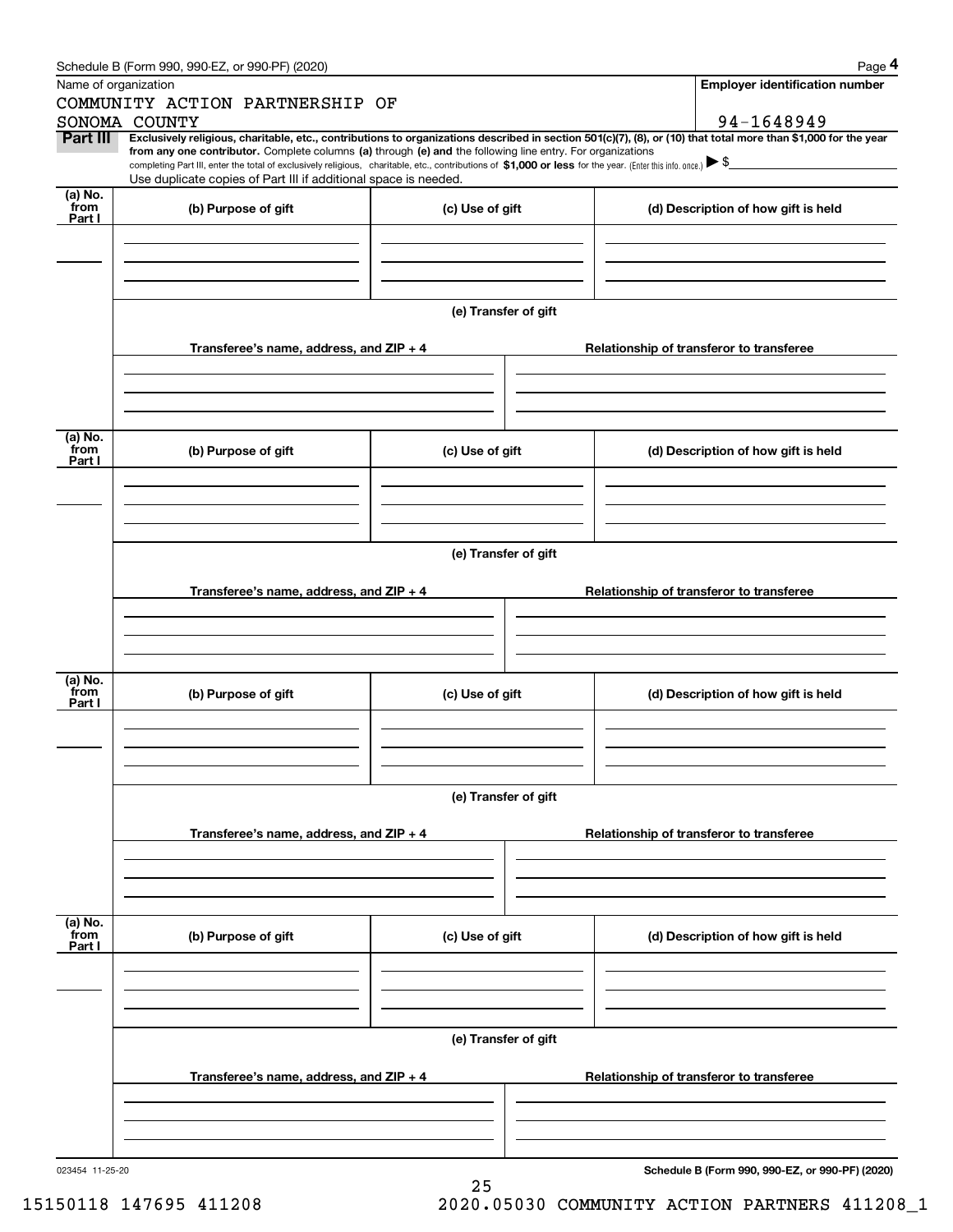|         | <b>SCHEDULE D</b>                                      |                                                                                                        | <b>Supplemental Financial Statements</b>                                                                                                                                                                                                            |                          | OMB No. 1545-0047                          |
|---------|--------------------------------------------------------|--------------------------------------------------------------------------------------------------------|-----------------------------------------------------------------------------------------------------------------------------------------------------------------------------------------------------------------------------------------------------|--------------------------|--------------------------------------------|
|         | (Form 990)                                             |                                                                                                        | Complete if the organization answered "Yes" on Form 990,<br>Part IV, line 6, 7, 8, 9, 10, 11a, 11b, 11c, 11d, 11e, 11f, 12a, or 12b.                                                                                                                |                          |                                            |
|         | Department of the Treasury<br>Internal Revenue Service |                                                                                                        | Attach to Form 990.<br>Go to www.irs.gov/Form990 for instructions and the latest information.                                                                                                                                                       |                          | <b>Open to Public</b><br><b>Inspection</b> |
|         | Name of the organization                               | <b>Employer identification number</b>                                                                  |                                                                                                                                                                                                                                                     |                          |                                            |
|         |                                                        | SONOMA COUNTY                                                                                          |                                                                                                                                                                                                                                                     |                          | 94-1648949                                 |
| Part I  |                                                        |                                                                                                        | Organizations Maintaining Donor Advised Funds or Other Similar Funds or Accounts. Complete if the                                                                                                                                                   |                          |                                            |
|         |                                                        | organization answered "Yes" on Form 990, Part IV, line 6.                                              |                                                                                                                                                                                                                                                     |                          |                                            |
|         |                                                        |                                                                                                        | (a) Donor advised funds                                                                                                                                                                                                                             |                          | (b) Funds and other accounts               |
| 1       |                                                        |                                                                                                        |                                                                                                                                                                                                                                                     |                          |                                            |
| 2<br>З  |                                                        | Aggregate value of contributions to (during year)                                                      |                                                                                                                                                                                                                                                     |                          |                                            |
| 4       |                                                        |                                                                                                        |                                                                                                                                                                                                                                                     |                          |                                            |
| 5       |                                                        |                                                                                                        | Did the organization inform all donors and donor advisors in writing that the assets held in donor advised funds                                                                                                                                    |                          |                                            |
|         |                                                        |                                                                                                        |                                                                                                                                                                                                                                                     |                          | Yes<br>No                                  |
| 6       |                                                        |                                                                                                        | Did the organization inform all grantees, donors, and donor advisors in writing that grant funds can be used only                                                                                                                                   |                          |                                            |
|         |                                                        |                                                                                                        | for charitable purposes and not for the benefit of the donor or donor advisor, or for any other purpose conferring                                                                                                                                  |                          |                                            |
|         |                                                        |                                                                                                        |                                                                                                                                                                                                                                                     |                          | Yes<br>No                                  |
| Part II |                                                        |                                                                                                        | Conservation Easements. Complete if the organization answered "Yes" on Form 990, Part IV, line 7.                                                                                                                                                   |                          |                                            |
| 1       |                                                        | Purpose(s) of conservation easements held by the organization (check all that apply).                  |                                                                                                                                                                                                                                                     |                          |                                            |
|         |                                                        | Preservation of land for public use (for example, recreation or education)                             | Preservation of a historically important land area                                                                                                                                                                                                  |                          |                                            |
|         |                                                        | Protection of natural habitat                                                                          | Preservation of a certified historic structure                                                                                                                                                                                                      |                          |                                            |
| 2       |                                                        | Preservation of open space                                                                             | Complete lines 2a through 2d if the organization held a qualified conservation contribution in the form of a conservation easement on the last                                                                                                      |                          |                                            |
|         | day of the tax year.                                   |                                                                                                        |                                                                                                                                                                                                                                                     |                          | Held at the End of the Tax Year            |
| а       |                                                        |                                                                                                        |                                                                                                                                                                                                                                                     | 2a                       |                                            |
| b       |                                                        | Total acreage restricted by conservation easements                                                     |                                                                                                                                                                                                                                                     | 2b                       |                                            |
| с       |                                                        |                                                                                                        |                                                                                                                                                                                                                                                     | 2c                       |                                            |
|         |                                                        |                                                                                                        | d Number of conservation easements included in (c) acquired after 7/25/06, and not on a historic structure                                                                                                                                          |                          |                                            |
|         |                                                        |                                                                                                        |                                                                                                                                                                                                                                                     | 2d                       |                                            |
| 3       |                                                        |                                                                                                        | Number of conservation easements modified, transferred, released, extinguished, or terminated by the organization during the tax                                                                                                                    |                          |                                            |
|         | $\gamma$ ear $\blacktriangleright$                     |                                                                                                        |                                                                                                                                                                                                                                                     |                          |                                            |
| 4       |                                                        | Number of states where property subject to conservation easement is located $\blacktriangleright$      |                                                                                                                                                                                                                                                     |                          |                                            |
| 5       |                                                        | Does the organization have a written policy regarding the periodic monitoring, inspection, handling of |                                                                                                                                                                                                                                                     |                          |                                            |
|         |                                                        | violations, and enforcement of the conservation easements it holds?                                    |                                                                                                                                                                                                                                                     |                          | <b>Yes</b><br>No                           |
| 6       |                                                        |                                                                                                        | Staff and volunteer hours devoted to monitoring, inspecting, handling of violations, and enforcing conservation easements during the year                                                                                                           |                          |                                            |
| 7       | ▶                                                      |                                                                                                        | Amount of expenses incurred in monitoring, inspecting, handling of violations, and enforcing conservation easements during the year                                                                                                                 |                          |                                            |
|         | $\blacktriangleright$ \$                               |                                                                                                        |                                                                                                                                                                                                                                                     |                          |                                            |
| 8       |                                                        |                                                                                                        | Does each conservation easement reported on line 2(d) above satisfy the requirements of section 170(h)(4)(B)(i)                                                                                                                                     |                          |                                            |
|         |                                                        |                                                                                                        |                                                                                                                                                                                                                                                     |                          | Yes<br>No                                  |
| 9       |                                                        |                                                                                                        | In Part XIII, describe how the organization reports conservation easements in its revenue and expense statement and                                                                                                                                 |                          |                                            |
|         |                                                        |                                                                                                        | balance sheet, and include, if applicable, the text of the footnote to the organization's financial statements that describes the                                                                                                                   |                          |                                            |
|         |                                                        | organization's accounting for conservation easements.                                                  |                                                                                                                                                                                                                                                     |                          |                                            |
|         | Part III                                               |                                                                                                        | Organizations Maintaining Collections of Art, Historical Treasures, or Other Similar Assets.                                                                                                                                                        |                          |                                            |
|         |                                                        | Complete if the organization answered "Yes" on Form 990, Part IV, line 8.                              |                                                                                                                                                                                                                                                     |                          |                                            |
|         |                                                        |                                                                                                        | 1a If the organization elected, as permitted under FASB ASC 958, not to report in its revenue statement and balance sheet works                                                                                                                     |                          |                                            |
|         |                                                        |                                                                                                        | of art, historical treasures, or other similar assets held for public exhibition, education, or research in furtherance of public<br>service, provide in Part XIII the text of the footnote to its financial statements that describes these items. |                          |                                            |
|         |                                                        |                                                                                                        | <b>b</b> If the organization elected, as permitted under FASB ASC 958, to report in its revenue statement and balance sheet works of                                                                                                                |                          |                                            |
|         |                                                        |                                                                                                        | art, historical treasures, or other similar assets held for public exhibition, education, or research in furtherance of public service,                                                                                                             |                          |                                            |
|         |                                                        | provide the following amounts relating to these items:                                                 |                                                                                                                                                                                                                                                     |                          |                                            |
|         |                                                        |                                                                                                        |                                                                                                                                                                                                                                                     | - \$                     |                                            |
|         |                                                        | (ii) Assets included in Form 990, Part X                                                               |                                                                                                                                                                                                                                                     | $\blacktriangleright$ \$ |                                            |
| 2       |                                                        |                                                                                                        | If the organization received or held works of art, historical treasures, or other similar assets for financial gain, provide                                                                                                                        |                          |                                            |
|         |                                                        | the following amounts required to be reported under FASB ASC 958 relating to these items:              |                                                                                                                                                                                                                                                     |                          |                                            |
| а       |                                                        |                                                                                                        |                                                                                                                                                                                                                                                     | - \$                     |                                            |
|         |                                                        |                                                                                                        |                                                                                                                                                                                                                                                     | $\blacktriangleright$ s  |                                            |
|         |                                                        | LHA For Paperwork Reduction Act Notice, see the Instructions for Form 990.                             |                                                                                                                                                                                                                                                     |                          | Schedule D (Form 990) 2020                 |
|         | 032051 12-01-20                                        |                                                                                                        | つよ                                                                                                                                                                                                                                                  |                          |                                            |

| 26 |                  |
|----|------------------|
|    | A AEACA GOMMATIN |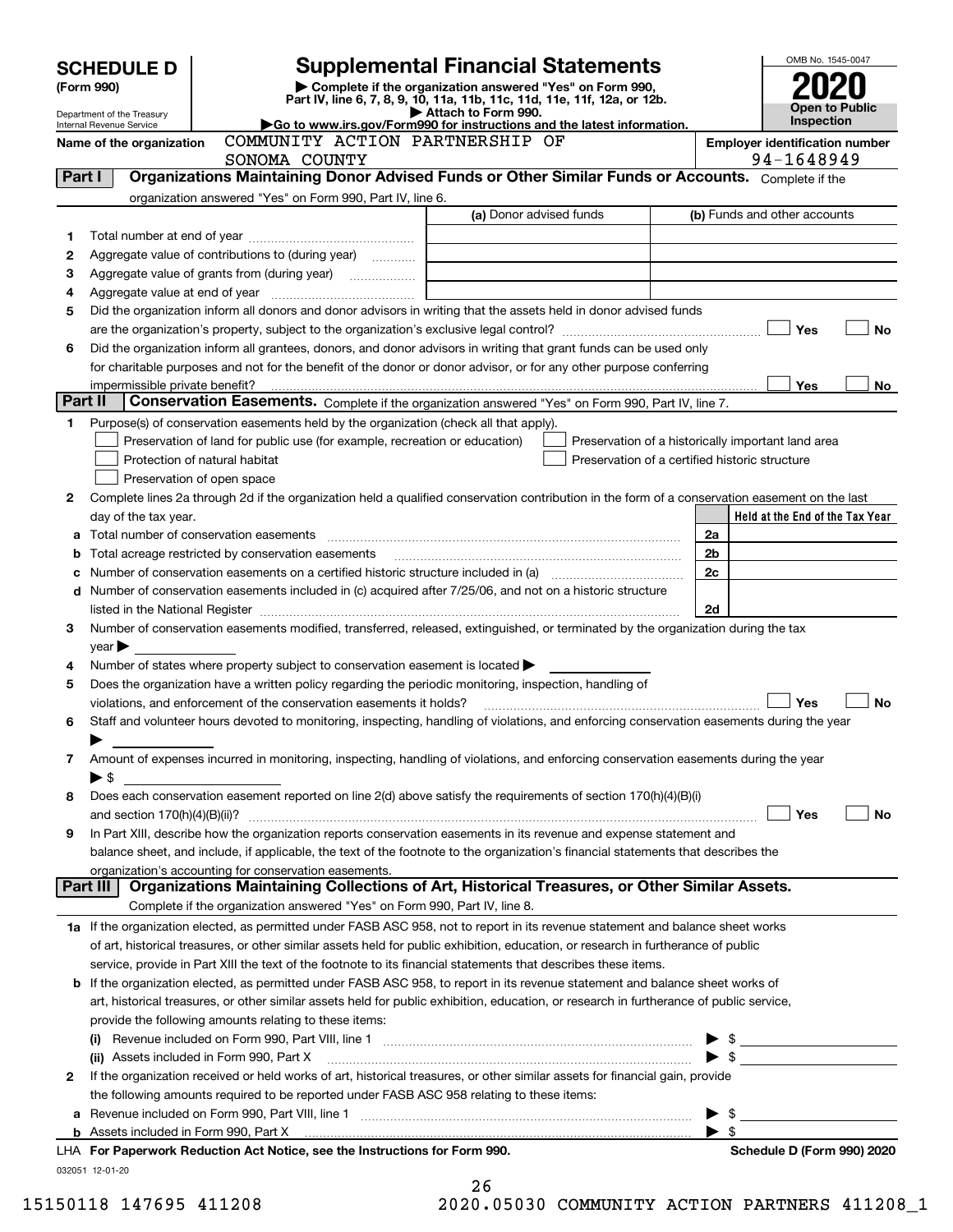| 94-1648949 Page 2<br>SONOMA COUNTY<br>Schedule D (Form 990) 2020<br>Part III<br>Organizations Maintaining Collections of Art, Historical Treasures, or Other Similar Assets (continued)<br>Using the organization's acquisition, accession, and other records, check any of the following that make significant use of its<br>З<br>collection items (check all that apply):<br>Public exhibition<br>Loan or exchange program<br>a<br>d<br>Other and the control of the control of the control of the control of the control of the control of the control of the control of the control of the control of the control of the control of the control of the control of th<br>Scholarly research<br>b<br>е<br>Preservation for future generations<br>c<br>Provide a description of the organization's collections and explain how they further the organization's exempt purpose in Part XIII.<br>During the year, did the organization solicit or receive donations of art, historical treasures, or other similar assets<br>5<br>Yes<br>No<br>Part IV<br>Escrow and Custodial Arrangements. Complete if the organization answered "Yes" on Form 990, Part IV, line 9, or<br>reported an amount on Form 990, Part X, line 21.<br>1a Is the organization an agent, trustee, custodian or other intermediary for contributions or other assets not included<br>Yes<br>No<br>b If "Yes," explain the arrangement in Part XIII and complete the following table:<br>Amount<br>1c<br>c<br>1d<br>Distributions during the year measurement contains and all the state of the state of the state of the state of<br>1e<br>1f<br>2a Did the organization include an amount on Form 990, Part X, line 21, for escrow or custodial account liability?<br>Yes<br>No<br><b>b</b> If "Yes," explain the arrangement in Part XIII. Check here if the explanation has been provided on Part XIII<br><b>Part V</b><br>Endowment Funds. Complete if the organization answered "Yes" on Form 990, Part IV, line 10.<br>(d) Three years back   (e) Four years back<br>(a) Current year<br>(b) Prior year<br>(c) Two years back<br>Beginning of year balance<br>1a<br>Net investment earnings, gains, and losses<br>Grants or scholarships<br>e Other expenditures for facilities<br>End of year balance<br>Provide the estimated percentage of the current year end balance (line 1g, column (a)) held as:<br>2<br>Board designated or quasi-endowment ><br>℅<br>%<br>%<br>The percentages on lines 2a, 2b, and 2c should equal 100%.<br>3a Are there endowment funds not in the possession of the organization that are held and administered for the organization<br>Yes<br>No<br>by:<br>3a(i)<br>(i)<br>3a(ii)<br>(ii)<br>3b<br>Describe in Part XIII the intended uses of the organization's endowment funds.<br>Land, Buildings, and Equipment.<br><b>Part VI</b><br>Complete if the organization answered "Yes" on Form 990, Part IV, line 11a. See Form 990, Part X, line 10.<br>Description of property<br>(a) Cost or other<br>(b) Cost or other<br>(c) Accumulated<br>(d) Book value<br>basis (investment)<br>basis (other)<br>depreciation<br>554,706.<br>554,706.<br>$\overline{5,027,257}$ .<br>2,735,918.<br>2, 291, 339.<br>$\overline{1,058}$ , 450.<br>635,334.<br>423,116.<br>422,823.<br>466,454.<br>43,631.<br>40,000.<br>40,000.<br>$\overline{3}$ , 352, 792. |  | COMMUNITY ACTION PARTNERSHIP OF |  |  |  |  |
|-----------------------------------------------------------------------------------------------------------------------------------------------------------------------------------------------------------------------------------------------------------------------------------------------------------------------------------------------------------------------------------------------------------------------------------------------------------------------------------------------------------------------------------------------------------------------------------------------------------------------------------------------------------------------------------------------------------------------------------------------------------------------------------------------------------------------------------------------------------------------------------------------------------------------------------------------------------------------------------------------------------------------------------------------------------------------------------------------------------------------------------------------------------------------------------------------------------------------------------------------------------------------------------------------------------------------------------------------------------------------------------------------------------------------------------------------------------------------------------------------------------------------------------------------------------------------------------------------------------------------------------------------------------------------------------------------------------------------------------------------------------------------------------------------------------------------------------------------------------------------------------------------------------------------------------------------------------------------------------------------------------------------------------------------------------------------------------------------------------------------------------------------------------------------------------------------------------------------------------------------------------------------------------------------------------------------------------------------------------------------------------------------------------------------------------------------------------------------------------------------------------------------------------------------------------------------------------------------------------------------------------------------------------------------------------------------------------------------------------------------------------------------------------------------------------------------------------------------------------------------------------------------------------------------------------------------------------------------------------------------------------------------------------------------------------------------------------------------------------------------------------------------------------------------------------------------------------------------------------------------------------------------------------------------------------------------------------------------------------------|--|---------------------------------|--|--|--|--|
|                                                                                                                                                                                                                                                                                                                                                                                                                                                                                                                                                                                                                                                                                                                                                                                                                                                                                                                                                                                                                                                                                                                                                                                                                                                                                                                                                                                                                                                                                                                                                                                                                                                                                                                                                                                                                                                                                                                                                                                                                                                                                                                                                                                                                                                                                                                                                                                                                                                                                                                                                                                                                                                                                                                                                                                                                                                                                                                                                                                                                                                                                                                                                                                                                                                                                                                                                                 |  |                                 |  |  |  |  |
|                                                                                                                                                                                                                                                                                                                                                                                                                                                                                                                                                                                                                                                                                                                                                                                                                                                                                                                                                                                                                                                                                                                                                                                                                                                                                                                                                                                                                                                                                                                                                                                                                                                                                                                                                                                                                                                                                                                                                                                                                                                                                                                                                                                                                                                                                                                                                                                                                                                                                                                                                                                                                                                                                                                                                                                                                                                                                                                                                                                                                                                                                                                                                                                                                                                                                                                                                                 |  |                                 |  |  |  |  |
|                                                                                                                                                                                                                                                                                                                                                                                                                                                                                                                                                                                                                                                                                                                                                                                                                                                                                                                                                                                                                                                                                                                                                                                                                                                                                                                                                                                                                                                                                                                                                                                                                                                                                                                                                                                                                                                                                                                                                                                                                                                                                                                                                                                                                                                                                                                                                                                                                                                                                                                                                                                                                                                                                                                                                                                                                                                                                                                                                                                                                                                                                                                                                                                                                                                                                                                                                                 |  |                                 |  |  |  |  |
|                                                                                                                                                                                                                                                                                                                                                                                                                                                                                                                                                                                                                                                                                                                                                                                                                                                                                                                                                                                                                                                                                                                                                                                                                                                                                                                                                                                                                                                                                                                                                                                                                                                                                                                                                                                                                                                                                                                                                                                                                                                                                                                                                                                                                                                                                                                                                                                                                                                                                                                                                                                                                                                                                                                                                                                                                                                                                                                                                                                                                                                                                                                                                                                                                                                                                                                                                                 |  |                                 |  |  |  |  |
|                                                                                                                                                                                                                                                                                                                                                                                                                                                                                                                                                                                                                                                                                                                                                                                                                                                                                                                                                                                                                                                                                                                                                                                                                                                                                                                                                                                                                                                                                                                                                                                                                                                                                                                                                                                                                                                                                                                                                                                                                                                                                                                                                                                                                                                                                                                                                                                                                                                                                                                                                                                                                                                                                                                                                                                                                                                                                                                                                                                                                                                                                                                                                                                                                                                                                                                                                                 |  |                                 |  |  |  |  |
|                                                                                                                                                                                                                                                                                                                                                                                                                                                                                                                                                                                                                                                                                                                                                                                                                                                                                                                                                                                                                                                                                                                                                                                                                                                                                                                                                                                                                                                                                                                                                                                                                                                                                                                                                                                                                                                                                                                                                                                                                                                                                                                                                                                                                                                                                                                                                                                                                                                                                                                                                                                                                                                                                                                                                                                                                                                                                                                                                                                                                                                                                                                                                                                                                                                                                                                                                                 |  |                                 |  |  |  |  |
|                                                                                                                                                                                                                                                                                                                                                                                                                                                                                                                                                                                                                                                                                                                                                                                                                                                                                                                                                                                                                                                                                                                                                                                                                                                                                                                                                                                                                                                                                                                                                                                                                                                                                                                                                                                                                                                                                                                                                                                                                                                                                                                                                                                                                                                                                                                                                                                                                                                                                                                                                                                                                                                                                                                                                                                                                                                                                                                                                                                                                                                                                                                                                                                                                                                                                                                                                                 |  |                                 |  |  |  |  |
|                                                                                                                                                                                                                                                                                                                                                                                                                                                                                                                                                                                                                                                                                                                                                                                                                                                                                                                                                                                                                                                                                                                                                                                                                                                                                                                                                                                                                                                                                                                                                                                                                                                                                                                                                                                                                                                                                                                                                                                                                                                                                                                                                                                                                                                                                                                                                                                                                                                                                                                                                                                                                                                                                                                                                                                                                                                                                                                                                                                                                                                                                                                                                                                                                                                                                                                                                                 |  |                                 |  |  |  |  |
|                                                                                                                                                                                                                                                                                                                                                                                                                                                                                                                                                                                                                                                                                                                                                                                                                                                                                                                                                                                                                                                                                                                                                                                                                                                                                                                                                                                                                                                                                                                                                                                                                                                                                                                                                                                                                                                                                                                                                                                                                                                                                                                                                                                                                                                                                                                                                                                                                                                                                                                                                                                                                                                                                                                                                                                                                                                                                                                                                                                                                                                                                                                                                                                                                                                                                                                                                                 |  |                                 |  |  |  |  |
|                                                                                                                                                                                                                                                                                                                                                                                                                                                                                                                                                                                                                                                                                                                                                                                                                                                                                                                                                                                                                                                                                                                                                                                                                                                                                                                                                                                                                                                                                                                                                                                                                                                                                                                                                                                                                                                                                                                                                                                                                                                                                                                                                                                                                                                                                                                                                                                                                                                                                                                                                                                                                                                                                                                                                                                                                                                                                                                                                                                                                                                                                                                                                                                                                                                                                                                                                                 |  |                                 |  |  |  |  |
|                                                                                                                                                                                                                                                                                                                                                                                                                                                                                                                                                                                                                                                                                                                                                                                                                                                                                                                                                                                                                                                                                                                                                                                                                                                                                                                                                                                                                                                                                                                                                                                                                                                                                                                                                                                                                                                                                                                                                                                                                                                                                                                                                                                                                                                                                                                                                                                                                                                                                                                                                                                                                                                                                                                                                                                                                                                                                                                                                                                                                                                                                                                                                                                                                                                                                                                                                                 |  |                                 |  |  |  |  |
|                                                                                                                                                                                                                                                                                                                                                                                                                                                                                                                                                                                                                                                                                                                                                                                                                                                                                                                                                                                                                                                                                                                                                                                                                                                                                                                                                                                                                                                                                                                                                                                                                                                                                                                                                                                                                                                                                                                                                                                                                                                                                                                                                                                                                                                                                                                                                                                                                                                                                                                                                                                                                                                                                                                                                                                                                                                                                                                                                                                                                                                                                                                                                                                                                                                                                                                                                                 |  |                                 |  |  |  |  |
|                                                                                                                                                                                                                                                                                                                                                                                                                                                                                                                                                                                                                                                                                                                                                                                                                                                                                                                                                                                                                                                                                                                                                                                                                                                                                                                                                                                                                                                                                                                                                                                                                                                                                                                                                                                                                                                                                                                                                                                                                                                                                                                                                                                                                                                                                                                                                                                                                                                                                                                                                                                                                                                                                                                                                                                                                                                                                                                                                                                                                                                                                                                                                                                                                                                                                                                                                                 |  |                                 |  |  |  |  |
|                                                                                                                                                                                                                                                                                                                                                                                                                                                                                                                                                                                                                                                                                                                                                                                                                                                                                                                                                                                                                                                                                                                                                                                                                                                                                                                                                                                                                                                                                                                                                                                                                                                                                                                                                                                                                                                                                                                                                                                                                                                                                                                                                                                                                                                                                                                                                                                                                                                                                                                                                                                                                                                                                                                                                                                                                                                                                                                                                                                                                                                                                                                                                                                                                                                                                                                                                                 |  |                                 |  |  |  |  |
|                                                                                                                                                                                                                                                                                                                                                                                                                                                                                                                                                                                                                                                                                                                                                                                                                                                                                                                                                                                                                                                                                                                                                                                                                                                                                                                                                                                                                                                                                                                                                                                                                                                                                                                                                                                                                                                                                                                                                                                                                                                                                                                                                                                                                                                                                                                                                                                                                                                                                                                                                                                                                                                                                                                                                                                                                                                                                                                                                                                                                                                                                                                                                                                                                                                                                                                                                                 |  |                                 |  |  |  |  |
|                                                                                                                                                                                                                                                                                                                                                                                                                                                                                                                                                                                                                                                                                                                                                                                                                                                                                                                                                                                                                                                                                                                                                                                                                                                                                                                                                                                                                                                                                                                                                                                                                                                                                                                                                                                                                                                                                                                                                                                                                                                                                                                                                                                                                                                                                                                                                                                                                                                                                                                                                                                                                                                                                                                                                                                                                                                                                                                                                                                                                                                                                                                                                                                                                                                                                                                                                                 |  |                                 |  |  |  |  |
|                                                                                                                                                                                                                                                                                                                                                                                                                                                                                                                                                                                                                                                                                                                                                                                                                                                                                                                                                                                                                                                                                                                                                                                                                                                                                                                                                                                                                                                                                                                                                                                                                                                                                                                                                                                                                                                                                                                                                                                                                                                                                                                                                                                                                                                                                                                                                                                                                                                                                                                                                                                                                                                                                                                                                                                                                                                                                                                                                                                                                                                                                                                                                                                                                                                                                                                                                                 |  |                                 |  |  |  |  |
|                                                                                                                                                                                                                                                                                                                                                                                                                                                                                                                                                                                                                                                                                                                                                                                                                                                                                                                                                                                                                                                                                                                                                                                                                                                                                                                                                                                                                                                                                                                                                                                                                                                                                                                                                                                                                                                                                                                                                                                                                                                                                                                                                                                                                                                                                                                                                                                                                                                                                                                                                                                                                                                                                                                                                                                                                                                                                                                                                                                                                                                                                                                                                                                                                                                                                                                                                                 |  |                                 |  |  |  |  |
|                                                                                                                                                                                                                                                                                                                                                                                                                                                                                                                                                                                                                                                                                                                                                                                                                                                                                                                                                                                                                                                                                                                                                                                                                                                                                                                                                                                                                                                                                                                                                                                                                                                                                                                                                                                                                                                                                                                                                                                                                                                                                                                                                                                                                                                                                                                                                                                                                                                                                                                                                                                                                                                                                                                                                                                                                                                                                                                                                                                                                                                                                                                                                                                                                                                                                                                                                                 |  |                                 |  |  |  |  |
|                                                                                                                                                                                                                                                                                                                                                                                                                                                                                                                                                                                                                                                                                                                                                                                                                                                                                                                                                                                                                                                                                                                                                                                                                                                                                                                                                                                                                                                                                                                                                                                                                                                                                                                                                                                                                                                                                                                                                                                                                                                                                                                                                                                                                                                                                                                                                                                                                                                                                                                                                                                                                                                                                                                                                                                                                                                                                                                                                                                                                                                                                                                                                                                                                                                                                                                                                                 |  |                                 |  |  |  |  |
|                                                                                                                                                                                                                                                                                                                                                                                                                                                                                                                                                                                                                                                                                                                                                                                                                                                                                                                                                                                                                                                                                                                                                                                                                                                                                                                                                                                                                                                                                                                                                                                                                                                                                                                                                                                                                                                                                                                                                                                                                                                                                                                                                                                                                                                                                                                                                                                                                                                                                                                                                                                                                                                                                                                                                                                                                                                                                                                                                                                                                                                                                                                                                                                                                                                                                                                                                                 |  |                                 |  |  |  |  |
|                                                                                                                                                                                                                                                                                                                                                                                                                                                                                                                                                                                                                                                                                                                                                                                                                                                                                                                                                                                                                                                                                                                                                                                                                                                                                                                                                                                                                                                                                                                                                                                                                                                                                                                                                                                                                                                                                                                                                                                                                                                                                                                                                                                                                                                                                                                                                                                                                                                                                                                                                                                                                                                                                                                                                                                                                                                                                                                                                                                                                                                                                                                                                                                                                                                                                                                                                                 |  |                                 |  |  |  |  |
|                                                                                                                                                                                                                                                                                                                                                                                                                                                                                                                                                                                                                                                                                                                                                                                                                                                                                                                                                                                                                                                                                                                                                                                                                                                                                                                                                                                                                                                                                                                                                                                                                                                                                                                                                                                                                                                                                                                                                                                                                                                                                                                                                                                                                                                                                                                                                                                                                                                                                                                                                                                                                                                                                                                                                                                                                                                                                                                                                                                                                                                                                                                                                                                                                                                                                                                                                                 |  |                                 |  |  |  |  |
|                                                                                                                                                                                                                                                                                                                                                                                                                                                                                                                                                                                                                                                                                                                                                                                                                                                                                                                                                                                                                                                                                                                                                                                                                                                                                                                                                                                                                                                                                                                                                                                                                                                                                                                                                                                                                                                                                                                                                                                                                                                                                                                                                                                                                                                                                                                                                                                                                                                                                                                                                                                                                                                                                                                                                                                                                                                                                                                                                                                                                                                                                                                                                                                                                                                                                                                                                                 |  |                                 |  |  |  |  |
|                                                                                                                                                                                                                                                                                                                                                                                                                                                                                                                                                                                                                                                                                                                                                                                                                                                                                                                                                                                                                                                                                                                                                                                                                                                                                                                                                                                                                                                                                                                                                                                                                                                                                                                                                                                                                                                                                                                                                                                                                                                                                                                                                                                                                                                                                                                                                                                                                                                                                                                                                                                                                                                                                                                                                                                                                                                                                                                                                                                                                                                                                                                                                                                                                                                                                                                                                                 |  |                                 |  |  |  |  |
|                                                                                                                                                                                                                                                                                                                                                                                                                                                                                                                                                                                                                                                                                                                                                                                                                                                                                                                                                                                                                                                                                                                                                                                                                                                                                                                                                                                                                                                                                                                                                                                                                                                                                                                                                                                                                                                                                                                                                                                                                                                                                                                                                                                                                                                                                                                                                                                                                                                                                                                                                                                                                                                                                                                                                                                                                                                                                                                                                                                                                                                                                                                                                                                                                                                                                                                                                                 |  |                                 |  |  |  |  |
|                                                                                                                                                                                                                                                                                                                                                                                                                                                                                                                                                                                                                                                                                                                                                                                                                                                                                                                                                                                                                                                                                                                                                                                                                                                                                                                                                                                                                                                                                                                                                                                                                                                                                                                                                                                                                                                                                                                                                                                                                                                                                                                                                                                                                                                                                                                                                                                                                                                                                                                                                                                                                                                                                                                                                                                                                                                                                                                                                                                                                                                                                                                                                                                                                                                                                                                                                                 |  |                                 |  |  |  |  |
|                                                                                                                                                                                                                                                                                                                                                                                                                                                                                                                                                                                                                                                                                                                                                                                                                                                                                                                                                                                                                                                                                                                                                                                                                                                                                                                                                                                                                                                                                                                                                                                                                                                                                                                                                                                                                                                                                                                                                                                                                                                                                                                                                                                                                                                                                                                                                                                                                                                                                                                                                                                                                                                                                                                                                                                                                                                                                                                                                                                                                                                                                                                                                                                                                                                                                                                                                                 |  |                                 |  |  |  |  |
|                                                                                                                                                                                                                                                                                                                                                                                                                                                                                                                                                                                                                                                                                                                                                                                                                                                                                                                                                                                                                                                                                                                                                                                                                                                                                                                                                                                                                                                                                                                                                                                                                                                                                                                                                                                                                                                                                                                                                                                                                                                                                                                                                                                                                                                                                                                                                                                                                                                                                                                                                                                                                                                                                                                                                                                                                                                                                                                                                                                                                                                                                                                                                                                                                                                                                                                                                                 |  |                                 |  |  |  |  |
|                                                                                                                                                                                                                                                                                                                                                                                                                                                                                                                                                                                                                                                                                                                                                                                                                                                                                                                                                                                                                                                                                                                                                                                                                                                                                                                                                                                                                                                                                                                                                                                                                                                                                                                                                                                                                                                                                                                                                                                                                                                                                                                                                                                                                                                                                                                                                                                                                                                                                                                                                                                                                                                                                                                                                                                                                                                                                                                                                                                                                                                                                                                                                                                                                                                                                                                                                                 |  |                                 |  |  |  |  |
|                                                                                                                                                                                                                                                                                                                                                                                                                                                                                                                                                                                                                                                                                                                                                                                                                                                                                                                                                                                                                                                                                                                                                                                                                                                                                                                                                                                                                                                                                                                                                                                                                                                                                                                                                                                                                                                                                                                                                                                                                                                                                                                                                                                                                                                                                                                                                                                                                                                                                                                                                                                                                                                                                                                                                                                                                                                                                                                                                                                                                                                                                                                                                                                                                                                                                                                                                                 |  |                                 |  |  |  |  |
|                                                                                                                                                                                                                                                                                                                                                                                                                                                                                                                                                                                                                                                                                                                                                                                                                                                                                                                                                                                                                                                                                                                                                                                                                                                                                                                                                                                                                                                                                                                                                                                                                                                                                                                                                                                                                                                                                                                                                                                                                                                                                                                                                                                                                                                                                                                                                                                                                                                                                                                                                                                                                                                                                                                                                                                                                                                                                                                                                                                                                                                                                                                                                                                                                                                                                                                                                                 |  |                                 |  |  |  |  |
|                                                                                                                                                                                                                                                                                                                                                                                                                                                                                                                                                                                                                                                                                                                                                                                                                                                                                                                                                                                                                                                                                                                                                                                                                                                                                                                                                                                                                                                                                                                                                                                                                                                                                                                                                                                                                                                                                                                                                                                                                                                                                                                                                                                                                                                                                                                                                                                                                                                                                                                                                                                                                                                                                                                                                                                                                                                                                                                                                                                                                                                                                                                                                                                                                                                                                                                                                                 |  |                                 |  |  |  |  |
|                                                                                                                                                                                                                                                                                                                                                                                                                                                                                                                                                                                                                                                                                                                                                                                                                                                                                                                                                                                                                                                                                                                                                                                                                                                                                                                                                                                                                                                                                                                                                                                                                                                                                                                                                                                                                                                                                                                                                                                                                                                                                                                                                                                                                                                                                                                                                                                                                                                                                                                                                                                                                                                                                                                                                                                                                                                                                                                                                                                                                                                                                                                                                                                                                                                                                                                                                                 |  |                                 |  |  |  |  |
|                                                                                                                                                                                                                                                                                                                                                                                                                                                                                                                                                                                                                                                                                                                                                                                                                                                                                                                                                                                                                                                                                                                                                                                                                                                                                                                                                                                                                                                                                                                                                                                                                                                                                                                                                                                                                                                                                                                                                                                                                                                                                                                                                                                                                                                                                                                                                                                                                                                                                                                                                                                                                                                                                                                                                                                                                                                                                                                                                                                                                                                                                                                                                                                                                                                                                                                                                                 |  |                                 |  |  |  |  |
|                                                                                                                                                                                                                                                                                                                                                                                                                                                                                                                                                                                                                                                                                                                                                                                                                                                                                                                                                                                                                                                                                                                                                                                                                                                                                                                                                                                                                                                                                                                                                                                                                                                                                                                                                                                                                                                                                                                                                                                                                                                                                                                                                                                                                                                                                                                                                                                                                                                                                                                                                                                                                                                                                                                                                                                                                                                                                                                                                                                                                                                                                                                                                                                                                                                                                                                                                                 |  |                                 |  |  |  |  |
|                                                                                                                                                                                                                                                                                                                                                                                                                                                                                                                                                                                                                                                                                                                                                                                                                                                                                                                                                                                                                                                                                                                                                                                                                                                                                                                                                                                                                                                                                                                                                                                                                                                                                                                                                                                                                                                                                                                                                                                                                                                                                                                                                                                                                                                                                                                                                                                                                                                                                                                                                                                                                                                                                                                                                                                                                                                                                                                                                                                                                                                                                                                                                                                                                                                                                                                                                                 |  |                                 |  |  |  |  |
|                                                                                                                                                                                                                                                                                                                                                                                                                                                                                                                                                                                                                                                                                                                                                                                                                                                                                                                                                                                                                                                                                                                                                                                                                                                                                                                                                                                                                                                                                                                                                                                                                                                                                                                                                                                                                                                                                                                                                                                                                                                                                                                                                                                                                                                                                                                                                                                                                                                                                                                                                                                                                                                                                                                                                                                                                                                                                                                                                                                                                                                                                                                                                                                                                                                                                                                                                                 |  |                                 |  |  |  |  |
|                                                                                                                                                                                                                                                                                                                                                                                                                                                                                                                                                                                                                                                                                                                                                                                                                                                                                                                                                                                                                                                                                                                                                                                                                                                                                                                                                                                                                                                                                                                                                                                                                                                                                                                                                                                                                                                                                                                                                                                                                                                                                                                                                                                                                                                                                                                                                                                                                                                                                                                                                                                                                                                                                                                                                                                                                                                                                                                                                                                                                                                                                                                                                                                                                                                                                                                                                                 |  |                                 |  |  |  |  |
|                                                                                                                                                                                                                                                                                                                                                                                                                                                                                                                                                                                                                                                                                                                                                                                                                                                                                                                                                                                                                                                                                                                                                                                                                                                                                                                                                                                                                                                                                                                                                                                                                                                                                                                                                                                                                                                                                                                                                                                                                                                                                                                                                                                                                                                                                                                                                                                                                                                                                                                                                                                                                                                                                                                                                                                                                                                                                                                                                                                                                                                                                                                                                                                                                                                                                                                                                                 |  |                                 |  |  |  |  |
|                                                                                                                                                                                                                                                                                                                                                                                                                                                                                                                                                                                                                                                                                                                                                                                                                                                                                                                                                                                                                                                                                                                                                                                                                                                                                                                                                                                                                                                                                                                                                                                                                                                                                                                                                                                                                                                                                                                                                                                                                                                                                                                                                                                                                                                                                                                                                                                                                                                                                                                                                                                                                                                                                                                                                                                                                                                                                                                                                                                                                                                                                                                                                                                                                                                                                                                                                                 |  |                                 |  |  |  |  |
|                                                                                                                                                                                                                                                                                                                                                                                                                                                                                                                                                                                                                                                                                                                                                                                                                                                                                                                                                                                                                                                                                                                                                                                                                                                                                                                                                                                                                                                                                                                                                                                                                                                                                                                                                                                                                                                                                                                                                                                                                                                                                                                                                                                                                                                                                                                                                                                                                                                                                                                                                                                                                                                                                                                                                                                                                                                                                                                                                                                                                                                                                                                                                                                                                                                                                                                                                                 |  |                                 |  |  |  |  |
|                                                                                                                                                                                                                                                                                                                                                                                                                                                                                                                                                                                                                                                                                                                                                                                                                                                                                                                                                                                                                                                                                                                                                                                                                                                                                                                                                                                                                                                                                                                                                                                                                                                                                                                                                                                                                                                                                                                                                                                                                                                                                                                                                                                                                                                                                                                                                                                                                                                                                                                                                                                                                                                                                                                                                                                                                                                                                                                                                                                                                                                                                                                                                                                                                                                                                                                                                                 |  |                                 |  |  |  |  |
|                                                                                                                                                                                                                                                                                                                                                                                                                                                                                                                                                                                                                                                                                                                                                                                                                                                                                                                                                                                                                                                                                                                                                                                                                                                                                                                                                                                                                                                                                                                                                                                                                                                                                                                                                                                                                                                                                                                                                                                                                                                                                                                                                                                                                                                                                                                                                                                                                                                                                                                                                                                                                                                                                                                                                                                                                                                                                                                                                                                                                                                                                                                                                                                                                                                                                                                                                                 |  |                                 |  |  |  |  |
|                                                                                                                                                                                                                                                                                                                                                                                                                                                                                                                                                                                                                                                                                                                                                                                                                                                                                                                                                                                                                                                                                                                                                                                                                                                                                                                                                                                                                                                                                                                                                                                                                                                                                                                                                                                                                                                                                                                                                                                                                                                                                                                                                                                                                                                                                                                                                                                                                                                                                                                                                                                                                                                                                                                                                                                                                                                                                                                                                                                                                                                                                                                                                                                                                                                                                                                                                                 |  |                                 |  |  |  |  |
|                                                                                                                                                                                                                                                                                                                                                                                                                                                                                                                                                                                                                                                                                                                                                                                                                                                                                                                                                                                                                                                                                                                                                                                                                                                                                                                                                                                                                                                                                                                                                                                                                                                                                                                                                                                                                                                                                                                                                                                                                                                                                                                                                                                                                                                                                                                                                                                                                                                                                                                                                                                                                                                                                                                                                                                                                                                                                                                                                                                                                                                                                                                                                                                                                                                                                                                                                                 |  |                                 |  |  |  |  |
|                                                                                                                                                                                                                                                                                                                                                                                                                                                                                                                                                                                                                                                                                                                                                                                                                                                                                                                                                                                                                                                                                                                                                                                                                                                                                                                                                                                                                                                                                                                                                                                                                                                                                                                                                                                                                                                                                                                                                                                                                                                                                                                                                                                                                                                                                                                                                                                                                                                                                                                                                                                                                                                                                                                                                                                                                                                                                                                                                                                                                                                                                                                                                                                                                                                                                                                                                                 |  |                                 |  |  |  |  |
|                                                                                                                                                                                                                                                                                                                                                                                                                                                                                                                                                                                                                                                                                                                                                                                                                                                                                                                                                                                                                                                                                                                                                                                                                                                                                                                                                                                                                                                                                                                                                                                                                                                                                                                                                                                                                                                                                                                                                                                                                                                                                                                                                                                                                                                                                                                                                                                                                                                                                                                                                                                                                                                                                                                                                                                                                                                                                                                                                                                                                                                                                                                                                                                                                                                                                                                                                                 |  |                                 |  |  |  |  |
|                                                                                                                                                                                                                                                                                                                                                                                                                                                                                                                                                                                                                                                                                                                                                                                                                                                                                                                                                                                                                                                                                                                                                                                                                                                                                                                                                                                                                                                                                                                                                                                                                                                                                                                                                                                                                                                                                                                                                                                                                                                                                                                                                                                                                                                                                                                                                                                                                                                                                                                                                                                                                                                                                                                                                                                                                                                                                                                                                                                                                                                                                                                                                                                                                                                                                                                                                                 |  |                                 |  |  |  |  |
|                                                                                                                                                                                                                                                                                                                                                                                                                                                                                                                                                                                                                                                                                                                                                                                                                                                                                                                                                                                                                                                                                                                                                                                                                                                                                                                                                                                                                                                                                                                                                                                                                                                                                                                                                                                                                                                                                                                                                                                                                                                                                                                                                                                                                                                                                                                                                                                                                                                                                                                                                                                                                                                                                                                                                                                                                                                                                                                                                                                                                                                                                                                                                                                                                                                                                                                                                                 |  |                                 |  |  |  |  |
|                                                                                                                                                                                                                                                                                                                                                                                                                                                                                                                                                                                                                                                                                                                                                                                                                                                                                                                                                                                                                                                                                                                                                                                                                                                                                                                                                                                                                                                                                                                                                                                                                                                                                                                                                                                                                                                                                                                                                                                                                                                                                                                                                                                                                                                                                                                                                                                                                                                                                                                                                                                                                                                                                                                                                                                                                                                                                                                                                                                                                                                                                                                                                                                                                                                                                                                                                                 |  |                                 |  |  |  |  |
|                                                                                                                                                                                                                                                                                                                                                                                                                                                                                                                                                                                                                                                                                                                                                                                                                                                                                                                                                                                                                                                                                                                                                                                                                                                                                                                                                                                                                                                                                                                                                                                                                                                                                                                                                                                                                                                                                                                                                                                                                                                                                                                                                                                                                                                                                                                                                                                                                                                                                                                                                                                                                                                                                                                                                                                                                                                                                                                                                                                                                                                                                                                                                                                                                                                                                                                                                                 |  |                                 |  |  |  |  |
|                                                                                                                                                                                                                                                                                                                                                                                                                                                                                                                                                                                                                                                                                                                                                                                                                                                                                                                                                                                                                                                                                                                                                                                                                                                                                                                                                                                                                                                                                                                                                                                                                                                                                                                                                                                                                                                                                                                                                                                                                                                                                                                                                                                                                                                                                                                                                                                                                                                                                                                                                                                                                                                                                                                                                                                                                                                                                                                                                                                                                                                                                                                                                                                                                                                                                                                                                                 |  |                                 |  |  |  |  |
|                                                                                                                                                                                                                                                                                                                                                                                                                                                                                                                                                                                                                                                                                                                                                                                                                                                                                                                                                                                                                                                                                                                                                                                                                                                                                                                                                                                                                                                                                                                                                                                                                                                                                                                                                                                                                                                                                                                                                                                                                                                                                                                                                                                                                                                                                                                                                                                                                                                                                                                                                                                                                                                                                                                                                                                                                                                                                                                                                                                                                                                                                                                                                                                                                                                                                                                                                                 |  |                                 |  |  |  |  |

**Schedule D (Form 990) 2020**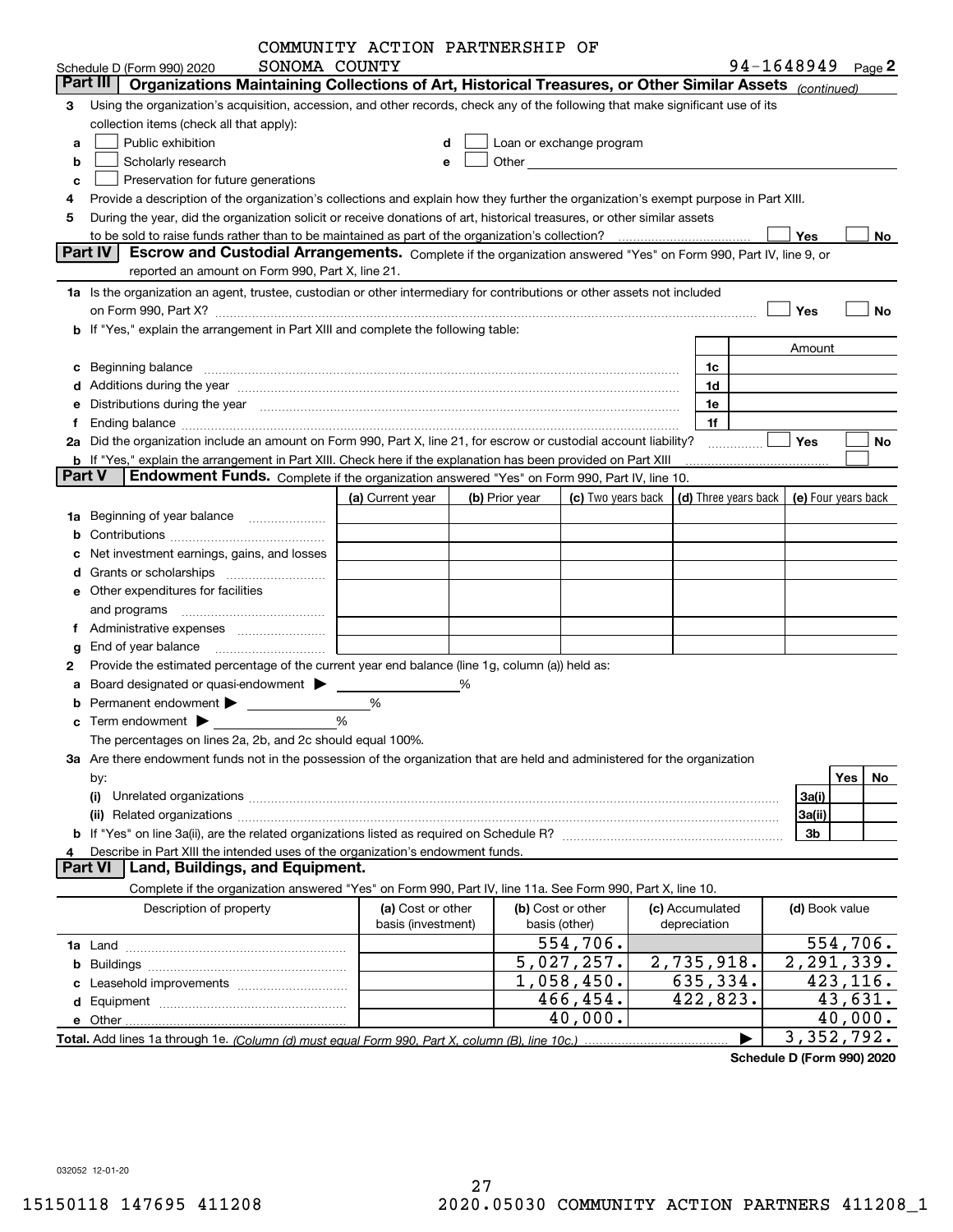|               | COMMUNITY ACTION PARTNERSHIP OF |  |
|---------------|---------------------------------|--|
| SONOMA COUNTY |                                 |  |

| Schedule D (Form 990) 2020<br>Part VII Investments - Other Securities. |  |
|------------------------------------------------------------------------|--|
|                                                                        |  |

Complete if the organization answered "Yes" on Form 990, Part IV, line 11b. See Form 990, Part X, line 12.

| (a) Description of security or category (including name of security)       | (b) Book value | (c) Method of valuation: Cost or end-of-year market value |
|----------------------------------------------------------------------------|----------------|-----------------------------------------------------------|
| (1) Financial derivatives                                                  |                |                                                           |
| (2) Closely held equity interests                                          |                |                                                           |
| $(3)$ Other                                                                |                |                                                           |
| (A)                                                                        |                |                                                           |
| (B)                                                                        |                |                                                           |
| (C)                                                                        |                |                                                           |
| (D)                                                                        |                |                                                           |
| (E)                                                                        |                |                                                           |
| (F)                                                                        |                |                                                           |
| (G)                                                                        |                |                                                           |
| (H)                                                                        |                |                                                           |
| <b>Total.</b> (Col. (b) must equal Form 990, Part X, col. (B) line $12$ .) |                |                                                           |

#### **Part VIII Investments - Program Related.**

Complete if the organization answered "Yes" on Form 990, Part IV, line 11c. See Form 990, Part X, line 13.

| (a) Description of investment                                    | (b) Book value | (c) Method of valuation: Cost or end-of-year market value |
|------------------------------------------------------------------|----------------|-----------------------------------------------------------|
| (1)                                                              |                |                                                           |
| (2)                                                              |                |                                                           |
| $\frac{1}{2}$                                                    |                |                                                           |
| (4)                                                              |                |                                                           |
| $\left(5\right)$                                                 |                |                                                           |
| (6)                                                              |                |                                                           |
| (7)                                                              |                |                                                           |
| (8)                                                              |                |                                                           |
| (9)                                                              |                |                                                           |
| Total. (Col. (b) must equal Form 990, Part X, col. (B) line 13.) |                |                                                           |

#### **Part IX Other Assets.**

Complete if the organization answered "Yes" on Form 990, Part IV, line 11d. See Form 990, Part X, line 15.

| (a) Description                                                                                                   | (b) Book value |
|-------------------------------------------------------------------------------------------------------------------|----------------|
| (1)                                                                                                               |                |
| (2)                                                                                                               |                |
| $\frac{1}{2}$                                                                                                     |                |
| (4)                                                                                                               |                |
| (5)                                                                                                               |                |
| (6)                                                                                                               |                |
| (7)                                                                                                               |                |
| (8)                                                                                                               |                |
| (9)                                                                                                               |                |
|                                                                                                                   |                |
| <b>Part X</b> Other Liabilities.                                                                                  |                |
| Complete if the organization answered "Yes" on Form 990, Part IV, line 11e or 11f. See Form 990, Part X, line 25. |                |

| 1.  | (a) Description of liability | (b) Book value |
|-----|------------------------------|----------------|
| (1) | Federal income taxes         |                |
| (2) |                              |                |
| (3) |                              |                |
| (4) |                              |                |
| (5) |                              |                |
| (6) |                              |                |
| (7) |                              |                |
| (8) |                              |                |
| (9) |                              |                |
|     |                              |                |

*(Column (b) must equal Form 990, Part X, col. (B) line 25.)* 

**2.**Liability for uncertain tax positions. In Part XIII, provide the text of the footnote to the organization's financial statements that reports the organization's liability for uncertain tax positions under FASB ASC 740. Check here if the text of the footnote has been provided in Part XIII

**Schedule D (Form 990) 2020**  $\boxed{\text{X}}$ 

032053 12-01-20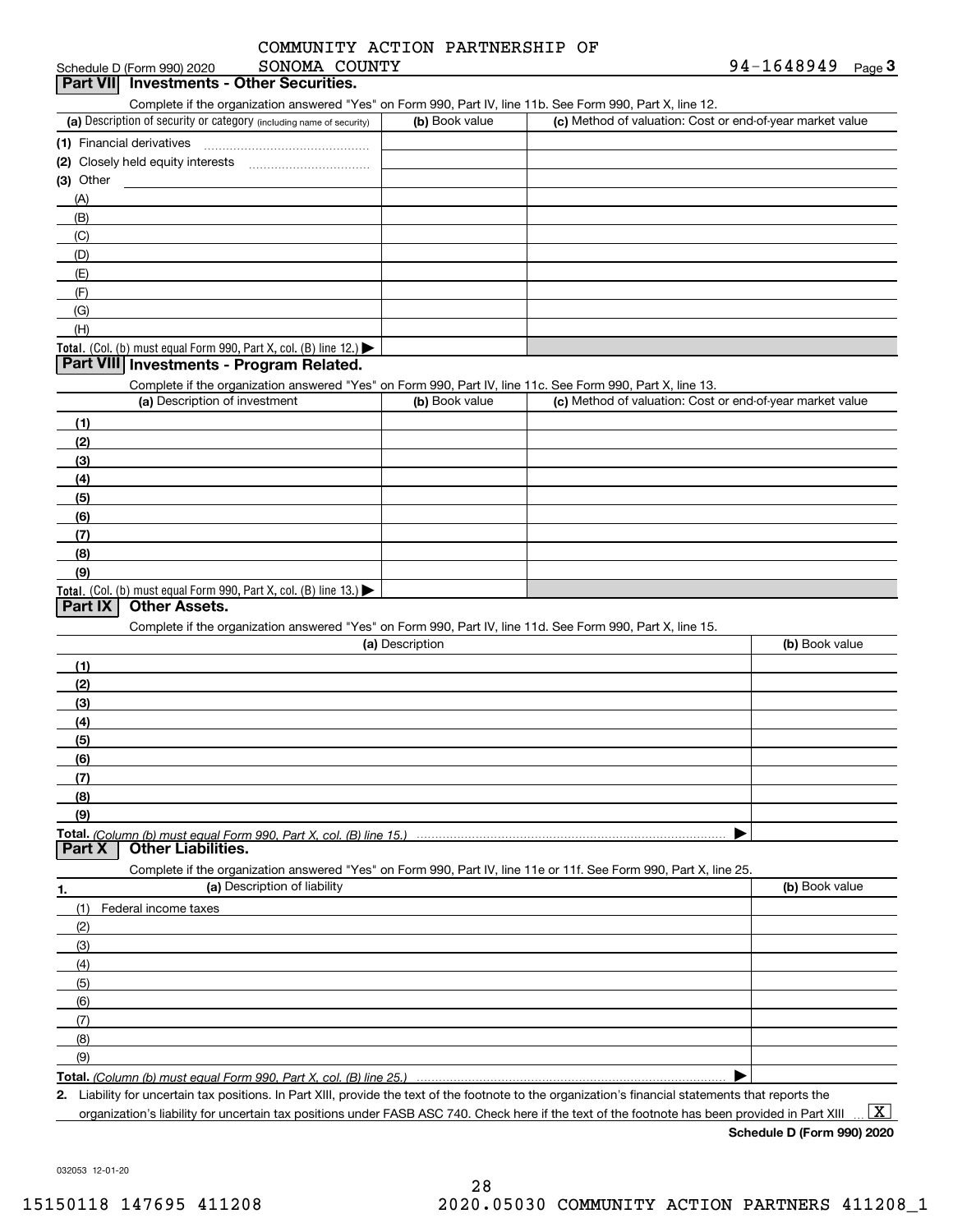|   | COMMUNITY ACTION PARTNERSHIP OF                                                                                          |                |              |                |                          |  |  |  |  |
|---|--------------------------------------------------------------------------------------------------------------------------|----------------|--------------|----------------|--------------------------|--|--|--|--|
|   | SONOMA COUNTY<br>Schedule D (Form 990) 2020                                                                              |                |              |                | 94-1648949 Page 4        |  |  |  |  |
|   | Reconciliation of Revenue per Audited Financial Statements With Revenue per Return.<br>Part XI                           |                |              |                |                          |  |  |  |  |
|   | Complete if the organization answered "Yes" on Form 990, Part IV, line 12a.                                              |                |              |                |                          |  |  |  |  |
| 1 | Total revenue, gains, and other support per audited financial statements                                                 |                |              | $\mathbf{1}$   | 12,554,875.              |  |  |  |  |
| 2 | Amounts included on line 1 but not on Form 990, Part VIII, line 12:                                                      |                |              |                |                          |  |  |  |  |
| a | Net unrealized gains (losses) on investments [11] matter contracts and the unrealized gains (losses) on investments      | 2a             |              |                |                          |  |  |  |  |
| b |                                                                                                                          | 2 <sub>b</sub> | 45,440.      |                |                          |  |  |  |  |
| с |                                                                                                                          | 2c             |              |                |                          |  |  |  |  |
| d | Other (Describe in Part XIII.)                                                                                           | 2d             | $-253, 477.$ |                |                          |  |  |  |  |
| е | Add lines 2a through 2d                                                                                                  |                |              | 2e             | $-208,037.$              |  |  |  |  |
| 3 |                                                                                                                          |                |              | $\overline{3}$ | $\overline{12,762,912.}$ |  |  |  |  |
| 4 | Amounts included on Form 990, Part VIII, line 12, but not on line 1:                                                     |                |              |                |                          |  |  |  |  |
| a |                                                                                                                          | 4a             |              |                |                          |  |  |  |  |
| b |                                                                                                                          | 4b             |              |                |                          |  |  |  |  |
|   | Add lines 4a and 4b                                                                                                      |                |              | 4с             | $0 \cdot$                |  |  |  |  |
| 5 |                                                                                                                          |                |              | 12,762,912.    |                          |  |  |  |  |
|   | Part XII   Reconciliation of Expenses per Audited Financial Statements With Expenses per Return.                         |                |              |                |                          |  |  |  |  |
|   | Complete if the organization answered "Yes" on Form 990, Part IV, line 12a.                                              |                |              |                |                          |  |  |  |  |
| 1 |                                                                                                                          |                |              | $\blacksquare$ | 12,615,584.              |  |  |  |  |
| 2 | Amounts included on line 1 but not on Form 990, Part IX, line 25:                                                        |                |              |                |                          |  |  |  |  |
| a |                                                                                                                          | 2a             | 45,440.      |                |                          |  |  |  |  |
| b |                                                                                                                          | 2 <sub>b</sub> |              |                |                          |  |  |  |  |
|   |                                                                                                                          | 2c             |              |                |                          |  |  |  |  |
| d |                                                                                                                          | 2d             |              |                |                          |  |  |  |  |
| е | Add lines 2a through 2d <b>must be a constructed as the constant of the constant of the constant of the construction</b> |                |              | 2е             | 45,440.                  |  |  |  |  |
| 3 |                                                                                                                          |                |              | 3              | 12,570,144.              |  |  |  |  |
| 4 | Amounts included on Form 990, Part IX, line 25, but not on line 1:                                                       |                |              |                |                          |  |  |  |  |
| a |                                                                                                                          | 4a             |              |                |                          |  |  |  |  |
| b |                                                                                                                          | 4 <sub>h</sub> | 253,477.     |                |                          |  |  |  |  |
|   | Add lines 4a and 4b                                                                                                      |                |              | 4c             | 253,477.                 |  |  |  |  |
|   |                                                                                                                          |                |              | 5              | 12,823,621.              |  |  |  |  |
|   | Part XIII Supplemental Information.                                                                                      |                |              |                |                          |  |  |  |  |

Provide the descriptions required for Part II, lines 3, 5, and 9; Part III, lines 1a and 4; Part IV, lines 1b and 2b; Part V, line 4; Part X, line 2; Part XI, lines 2d and 4b; and Part XII, lines 2d and 4b. Also complete this part to provide any additional information.

#### PART X, LINE 2:

| CAPSC IS REQUIRED TO ASSESS WHETHER IT IS MORE LIKELY THAN NOT THAT A TAX  |
|----------------------------------------------------------------------------|
| POSITION WILL BE SUSTAINED UPON EXAMINATION ON THE TECHNICAL MERITS OF THE |
| POSITION ASSUMING THE TAXING AUTHORITY HAS FULL KNOWLEDGE OF ALL           |
| INFORMATION. IF THE TAX POSITION DOES NOT MEET THE MORE LIKELY THAN NOT    |
| RECOGNITION THRESHOLD, THE BENEFIT OF THAT POSITION IS NOT RECOGNIZED IN   |
| THE FINANCIAL STATEMENTS. CAPSC HAS DETERMINED THERE ARE NO AMOUNTS TO     |
| RECORD AS ASSETS OR LIABILITIES RELATED TO UNCERTAIN TAX POSITIONS.        |
|                                                                            |

29

#### PART XI, LINE 2D - OTHER ADJUSTMENTS:

INDIRECT REVENUE/EXPENSE

032054 12-01-20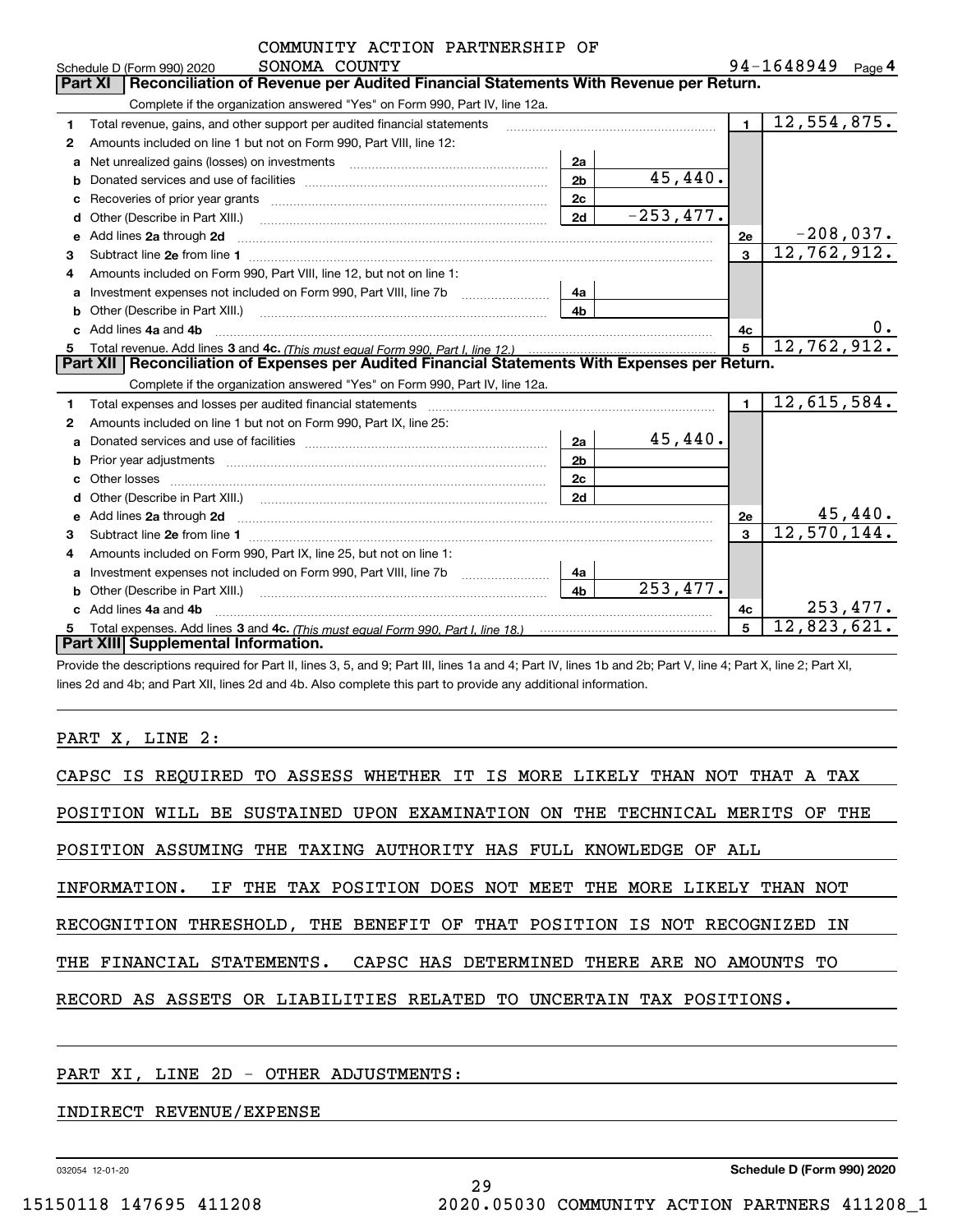|                                                                                                   | COMMUNITY ACTION PARTNERSHIP OF |                                                              |                   |  |
|---------------------------------------------------------------------------------------------------|---------------------------------|--------------------------------------------------------------|-------------------|--|
| Schedule D (Form 990) 2020   SONOMA COUI<br><b>Part XIII</b> Supplemental Information (continued) | SONOMA COUNTY                   | <u> 1989 - Andrea State Barbara, Amerikaansk politiker (</u> | 94-1648949 Page 5 |  |
|                                                                                                   |                                 |                                                              |                   |  |
| PART XII, LINE 4B - OTHER ADJUSTMENTS:                                                            |                                 |                                                              |                   |  |
| INDIRECT REVENUE/EXPENSE                                                                          |                                 |                                                              |                   |  |
|                                                                                                   |                                 |                                                              |                   |  |
|                                                                                                   |                                 |                                                              |                   |  |
|                                                                                                   |                                 |                                                              |                   |  |
|                                                                                                   |                                 |                                                              |                   |  |
|                                                                                                   |                                 |                                                              |                   |  |
|                                                                                                   |                                 |                                                              |                   |  |
|                                                                                                   |                                 |                                                              |                   |  |
|                                                                                                   |                                 |                                                              |                   |  |
|                                                                                                   |                                 |                                                              |                   |  |
|                                                                                                   |                                 |                                                              |                   |  |
|                                                                                                   |                                 |                                                              |                   |  |
|                                                                                                   |                                 |                                                              |                   |  |
|                                                                                                   |                                 |                                                              |                   |  |
|                                                                                                   |                                 |                                                              |                   |  |
|                                                                                                   |                                 |                                                              |                   |  |
|                                                                                                   |                                 |                                                              |                   |  |
|                                                                                                   |                                 |                                                              |                   |  |
|                                                                                                   |                                 |                                                              |                   |  |
|                                                                                                   |                                 |                                                              |                   |  |
|                                                                                                   |                                 |                                                              |                   |  |
|                                                                                                   |                                 |                                                              |                   |  |
|                                                                                                   |                                 |                                                              |                   |  |
|                                                                                                   |                                 |                                                              |                   |  |
|                                                                                                   |                                 |                                                              |                   |  |
|                                                                                                   |                                 |                                                              |                   |  |
|                                                                                                   |                                 |                                                              |                   |  |
|                                                                                                   |                                 |                                                              |                   |  |
|                                                                                                   |                                 |                                                              |                   |  |
|                                                                                                   |                                 |                                                              |                   |  |
|                                                                                                   |                                 |                                                              |                   |  |
|                                                                                                   |                                 |                                                              |                   |  |
|                                                                                                   |                                 |                                                              |                   |  |
|                                                                                                   |                                 |                                                              |                   |  |
|                                                                                                   |                                 |                                                              |                   |  |
|                                                                                                   |                                 |                                                              |                   |  |
|                                                                                                   |                                 |                                                              |                   |  |
|                                                                                                   |                                 |                                                              |                   |  |

**Schedule D (Form 990) 2020**

032055 12-01-20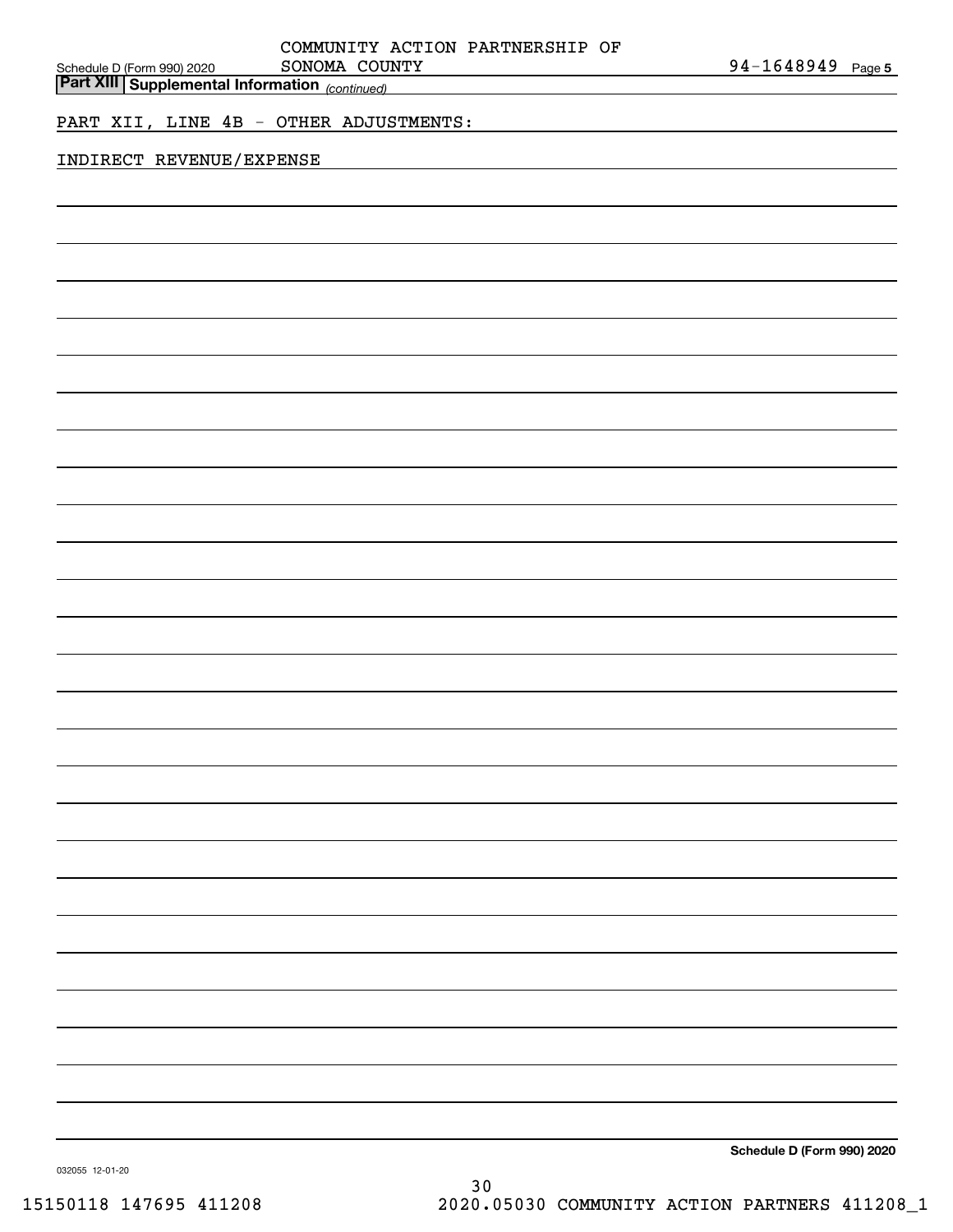| <b>SCHEDULE I</b><br><b>Grants and Other Assistance to Organizations,</b><br>(Form 990)<br>Governments, and Individuals in the United States                                                                                                                                                                             |                                                                                                                                                                                                                                                                                                                                                |                                                                                  |          |    | OMB No. 1545-0047 |  |                                       |
|--------------------------------------------------------------------------------------------------------------------------------------------------------------------------------------------------------------------------------------------------------------------------------------------------------------------------|------------------------------------------------------------------------------------------------------------------------------------------------------------------------------------------------------------------------------------------------------------------------------------------------------------------------------------------------|----------------------------------------------------------------------------------|----------|----|-------------------|--|---------------------------------------|
|                                                                                                                                                                                                                                                                                                                          |                                                                                                                                                                                                                                                                                                                                                | Complete if the organization answered "Yes" on Form 990, Part IV, line 21 or 22. |          |    |                   |  |                                       |
| Department of the Treasury<br>Internal Revenue Service                                                                                                                                                                                                                                                                   |                                                                                                                                                                                                                                                                                                                                                | <b>Open to Public</b><br>Inspection                                              |          |    |                   |  |                                       |
| COMMUNITY ACTION PARTNERSHIP OF<br>Name of the organization<br>SONOMA COUNTY                                                                                                                                                                                                                                             | <b>Employer identification number</b><br>94-1648949                                                                                                                                                                                                                                                                                            |                                                                                  |          |    |                   |  |                                       |
| Part I<br><b>General Information on Grants and Assistance</b>                                                                                                                                                                                                                                                            |                                                                                                                                                                                                                                                                                                                                                |                                                                                  |          |    |                   |  |                                       |
| Does the organization maintain records to substantiate the amount of the grants or assistance, the grantees' eligibility for the grants or assistance, and the selection<br>$\mathbf 1$<br>Describe in Part IV the organization's procedures for monitoring the use of grant funds in the United States.<br>$\mathbf{2}$ |                                                                                                                                                                                                                                                                                                                                                |                                                                                  |          |    |                   |  | $X$ No<br>Yes                         |
| Part II<br>Grants and Other Assistance to Domestic Organizations and Domestic Governments. Complete if the organization answered "Yes" on Form 990, Part IV, line 21, for any                                                                                                                                            |                                                                                                                                                                                                                                                                                                                                                |                                                                                  |          |    |                   |  |                                       |
|                                                                                                                                                                                                                                                                                                                          |                                                                                                                                                                                                                                                                                                                                                |                                                                                  |          |    |                   |  |                                       |
| 1 (a) Name and address of organization<br>or government                                                                                                                                                                                                                                                                  | recipient that received more than \$5,000. Part II can be duplicated if additional space is needed.<br>(f) Method of<br>(c) IRC section<br>(d) Amount of<br>$(b)$ EIN<br>(e) Amount of<br>(g) Description of<br>valuation (book,<br>noncash assistance<br>(if applicable)<br>cash grant<br>non-cash<br>FMV, appraisal,<br>assistance<br>other) |                                                                                  |          |    |                   |  | (h) Purpose of grant<br>or assistance |
| CATHOLIC CHARITIES OF THE DIOCESE<br>OF SANTA ROSA - PO BOX 4900 -<br>SANTA ROSA, CA 95402                                                                                                                                                                                                                               | 94-2479393 $501(C)(3)$                                                                                                                                                                                                                                                                                                                         |                                                                                  | 163,986. | 0. |                   |  | CARES ACT RENTAL<br>ASSISTANCE        |
| CORAZON RESOURCE CENTER<br>PO BOX 1004<br>HEALDSBURG, CA 95448                                                                                                                                                                                                                                                           | $27-3044487$ 501(C)(3)                                                                                                                                                                                                                                                                                                                         |                                                                                  | 315,044. | 0. |                   |  | CARES ACT RENTAL<br>ASSISTANCE        |
| LA LUZ CENTER<br>17560 GREGER STREET<br>SONOMA, CA 95476                                                                                                                                                                                                                                                                 | $68 - 0228235$ 501(C)(3)                                                                                                                                                                                                                                                                                                                       |                                                                                  | 191,020. | 0. |                   |  | CARES ACT RENTAL<br>ASSISTANCE        |
|                                                                                                                                                                                                                                                                                                                          |                                                                                                                                                                                                                                                                                                                                                |                                                                                  |          |    |                   |  |                                       |
|                                                                                                                                                                                                                                                                                                                          |                                                                                                                                                                                                                                                                                                                                                |                                                                                  |          |    |                   |  |                                       |
|                                                                                                                                                                                                                                                                                                                          |                                                                                                                                                                                                                                                                                                                                                |                                                                                  |          |    |                   |  |                                       |
| $\mathbf{2}$                                                                                                                                                                                                                                                                                                             |                                                                                                                                                                                                                                                                                                                                                |                                                                                  |          |    |                   |  |                                       |
| 3 Enter total number of other organizations listed in the line 1 table                                                                                                                                                                                                                                                   |                                                                                                                                                                                                                                                                                                                                                |                                                                                  |          |    |                   |  |                                       |

**For Paperwork Reduction Act Notice, see the Instructions for Form 990. Schedule I (Form 990) 2020** LHA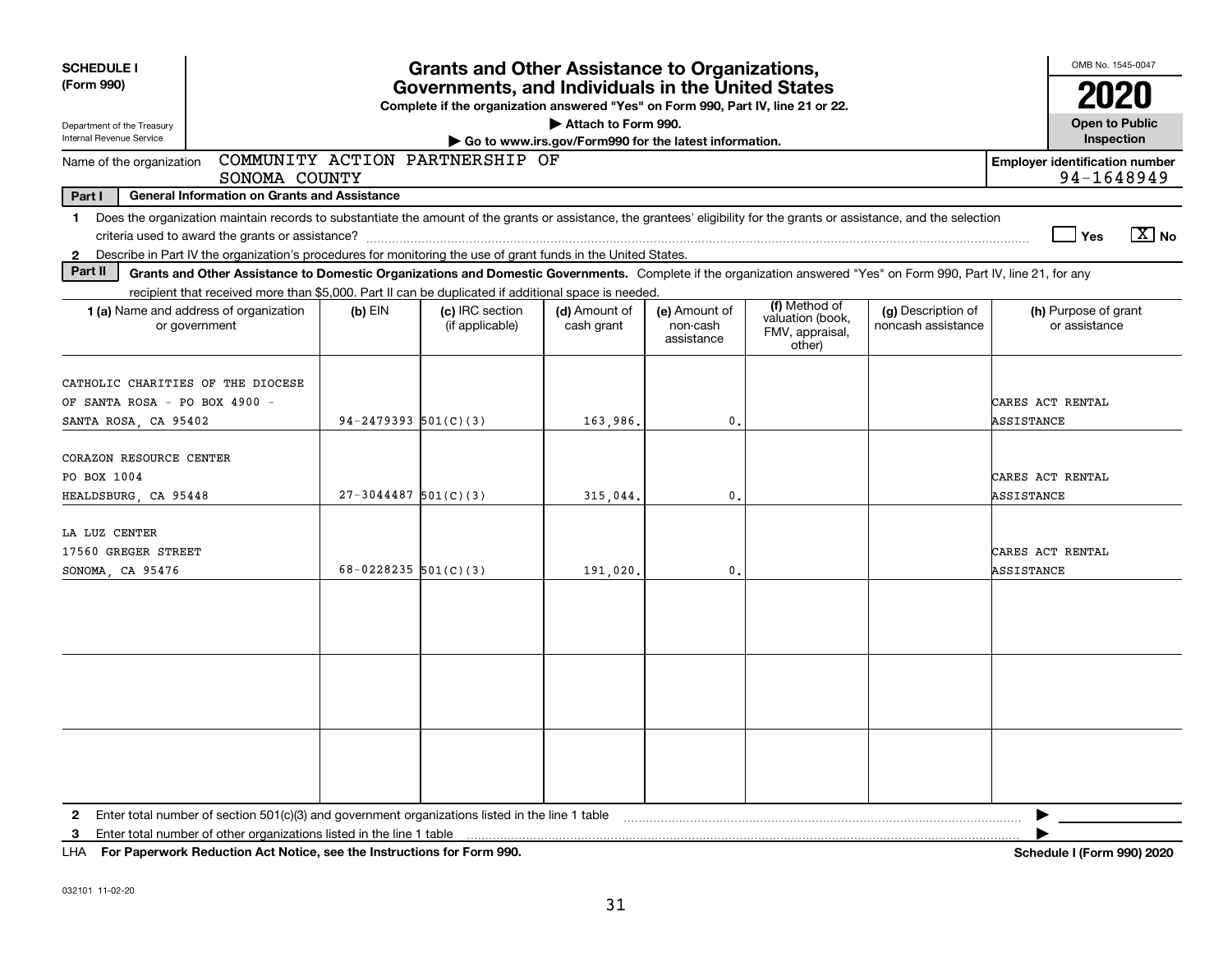Schedule I (Form 990) 2020 SONOMA COUNTY SCHEDULE 1 SONOMA COUNTY SONOMA COUNTY

**2**

**Part III | Grants and Other Assistance to Domestic Individuals. Complete if the organization answered "Yes" on Form 990, Part IV, line 22.** Part III can be duplicated if additional space is needed.

| (a) Type of grant or assistance      | (b) Number of<br>recipients | (c) Amount of<br>cash grant | (d) Amount of non-<br>cash assistance | (e) Method of valuation<br>(book, FMV, appraisal, other) | (f) Description of noncash assistance |
|--------------------------------------|-----------------------------|-----------------------------|---------------------------------------|----------------------------------------------------------|---------------------------------------|
|                                      |                             |                             |                                       |                                                          |                                       |
| DEPOSIT, RENTAL, MORTGAGE ASSISTANCE | 1192                        | 1, 144, 148.                | $\mathbf{0}$ .                        |                                                          |                                       |
|                                      |                             |                             |                                       |                                                          |                                       |
| EMERGENCY DISASTER RELIEF ASSISTANCE | 324                         | 433, 913.                   | $\mathbf{0}$ .                        |                                                          |                                       |
|                                      |                             |                             |                                       |                                                          |                                       |
|                                      |                             |                             |                                       |                                                          |                                       |
|                                      |                             |                             |                                       |                                                          |                                       |
|                                      |                             |                             |                                       |                                                          |                                       |
|                                      |                             |                             |                                       |                                                          |                                       |
|                                      |                             |                             |                                       |                                                          |                                       |

Part IV | Supplemental Information. Provide the information required in Part I, line 2; Part III, column (b); and any other additional information.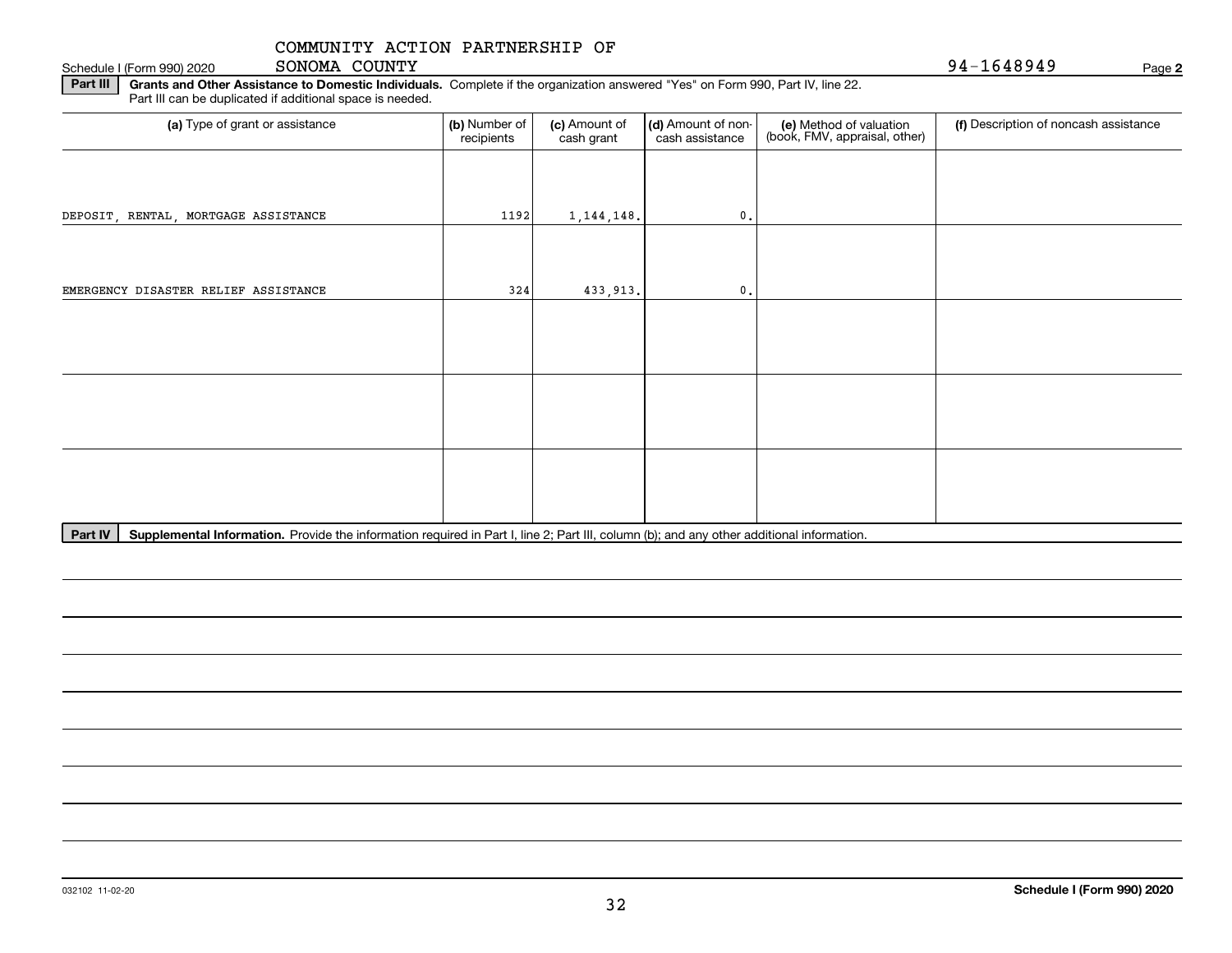| <b>SCHEDULE M</b> |  |
|-------------------|--|
| (Form 990)        |  |

### **Noncash Contributions**

OMB No. 1545-0047

| Department of the Treasury |
|----------------------------|
| Internal Revenue Service   |

**Complete if the organizations answered "Yes" on Form 990, Part IV, lines 29 or 30.** <sup>J</sup>**2020 Attach to Form 990.** J

**Open to Public Inspection**

Method of determining

|  |  | Name of the organization |
|--|--|--------------------------|
|  |  |                          |

 **Go to www.irs.gov/Form990 for instructions and the latest information.** J COMMUNITY ACTION PARTNERSHIP OF

**Employer identification number**

| 1648949 |
|---------|
|         |

| <b>Part I</b> | <b>Types of Property</b> |            |                  |                      |                  |
|---------------|--------------------------|------------|------------------|----------------------|------------------|
|               |                          | (a)        | (b)              | (C                   | (d)              |
|               |                          | Check if   | Number of        | Noncash contribution | Method of de     |
|               |                          | applicable | contributions or | amounts reported on  | noncash contribi |

SONOMA COUNTY

|    |                             |                                                                                                                                |             | applicable   contributions or | amounts reported on<br>litems contributed Form 990, Part VIII, line 1g | noncash contribution amounts |
|----|-----------------------------|--------------------------------------------------------------------------------------------------------------------------------|-------------|-------------------------------|------------------------------------------------------------------------|------------------------------|
| 1  |                             |                                                                                                                                |             |                               |                                                                        |                              |
| 2  |                             |                                                                                                                                |             |                               |                                                                        |                              |
| З  |                             |                                                                                                                                |             |                               |                                                                        |                              |
| 4  |                             |                                                                                                                                |             |                               |                                                                        |                              |
| 5  |                             | Clothing and household goods                                                                                                   |             |                               |                                                                        |                              |
| 6  |                             |                                                                                                                                |             |                               |                                                                        |                              |
| 7  |                             |                                                                                                                                |             |                               |                                                                        |                              |
| 8  |                             |                                                                                                                                |             |                               |                                                                        |                              |
| 9  |                             | Securities - Publicly traded                                                                                                   |             |                               |                                                                        |                              |
| 10 |                             | Securities - Closely held stock                                                                                                |             |                               |                                                                        |                              |
| 11 |                             | Securities - Partnership, LLC, or                                                                                              |             |                               |                                                                        |                              |
|    | trust interests             |                                                                                                                                |             |                               |                                                                        |                              |
| 12 |                             |                                                                                                                                |             |                               |                                                                        |                              |
| 13 |                             | Qualified conservation contribution -                                                                                          |             |                               |                                                                        |                              |
|    |                             |                                                                                                                                |             |                               |                                                                        |                              |
| 14 |                             | Qualified conservation contribution - Other                                                                                    |             |                               |                                                                        |                              |
| 15 |                             | Real estate - Residential                                                                                                      |             |                               |                                                                        |                              |
| 16 |                             | Real estate - Commercial                                                                                                       |             |                               |                                                                        |                              |
| 17 |                             |                                                                                                                                |             |                               |                                                                        |                              |
| 18 |                             |                                                                                                                                |             |                               |                                                                        |                              |
| 19 |                             |                                                                                                                                |             |                               |                                                                        |                              |
| 20 |                             | Drugs and medical supplies                                                                                                     |             |                               |                                                                        |                              |
| 21 |                             |                                                                                                                                |             |                               |                                                                        |                              |
| 22 |                             |                                                                                                                                |             |                               |                                                                        |                              |
| 23 |                             |                                                                                                                                |             |                               |                                                                        |                              |
| 24 |                             |                                                                                                                                |             |                               |                                                                        |                              |
| 25 | Other $\blacktriangleright$ | $($ SAMSUNG TABLE $)$                                                                                                          | $\mathbf X$ | 60                            | 41,700.                                                                |                              |
| 26 | Other $\blacktriangleright$ | (SUPPLIES                                                                                                                      | x           | $\overline{32}$               | 3,241.                                                                 |                              |
| 27 | Other<br>▶                  | $\overline{a}$                                                                                                                 |             |                               |                                                                        |                              |
| 28 | Other                       |                                                                                                                                |             |                               |                                                                        |                              |
| 29 |                             | Number of Forms 8283 received by the organization during the tax year for contributions                                        |             |                               |                                                                        |                              |
|    |                             | for which the organization completed Form 8283, Part V, Donee Acknowledgement                                                  |             |                               | 29<br>1.1.1.1.1.1.1.1.1.1                                              |                              |
|    |                             |                                                                                                                                |             |                               |                                                                        | Yes<br>No                    |
|    |                             | 30a During the year, did the organization receive by contribution any property reported in Part I, lines 1 through 28, that it |             |                               |                                                                        |                              |
|    |                             | must hold for at loget three years from the date of the initial contribution, and which isn't required to be used for          |             |                               |                                                                        |                              |

|     | $\Box$ $\Lambda$ . Ear Denormark Daduction Act Nation, and the Instructions for Earm 000.                             | <b>Cohodule M (Earm 000) 2020</b> |  |
|-----|-----------------------------------------------------------------------------------------------------------------------|-----------------------------------|--|
|     | describe in Part II.                                                                                                  |                                   |  |
| 33  | If the organization didn't report an amount in column (c) for a type of property for which column (a) is checked,     |                                   |  |
|     | <b>b</b> If "Yes," describe in Part II.                                                                               |                                   |  |
|     | contributions?                                                                                                        | 32a                               |  |
| 32a | Does the organization hire or use third parties or related organizations to solicit, process, or sell noncash         |                                   |  |
| 31  | Does the organization have a gift acceptance policy that requires the review of any nonstandard contributions?        | -31                               |  |
|     | <b>b</b> If "Yes," describe the arrangement in Part II.                                                               |                                   |  |
|     | exempt purposes for the entire holding period?                                                                        | 30a                               |  |
|     | must hold for at least three years from the date of the initial contribution, and which isn't required to be used for |                                   |  |

**For Paperwork Reduction Act Notice, see the Instructions for Form 990. Schedule M (Form 990) 2020** LHA

032141 11-23-20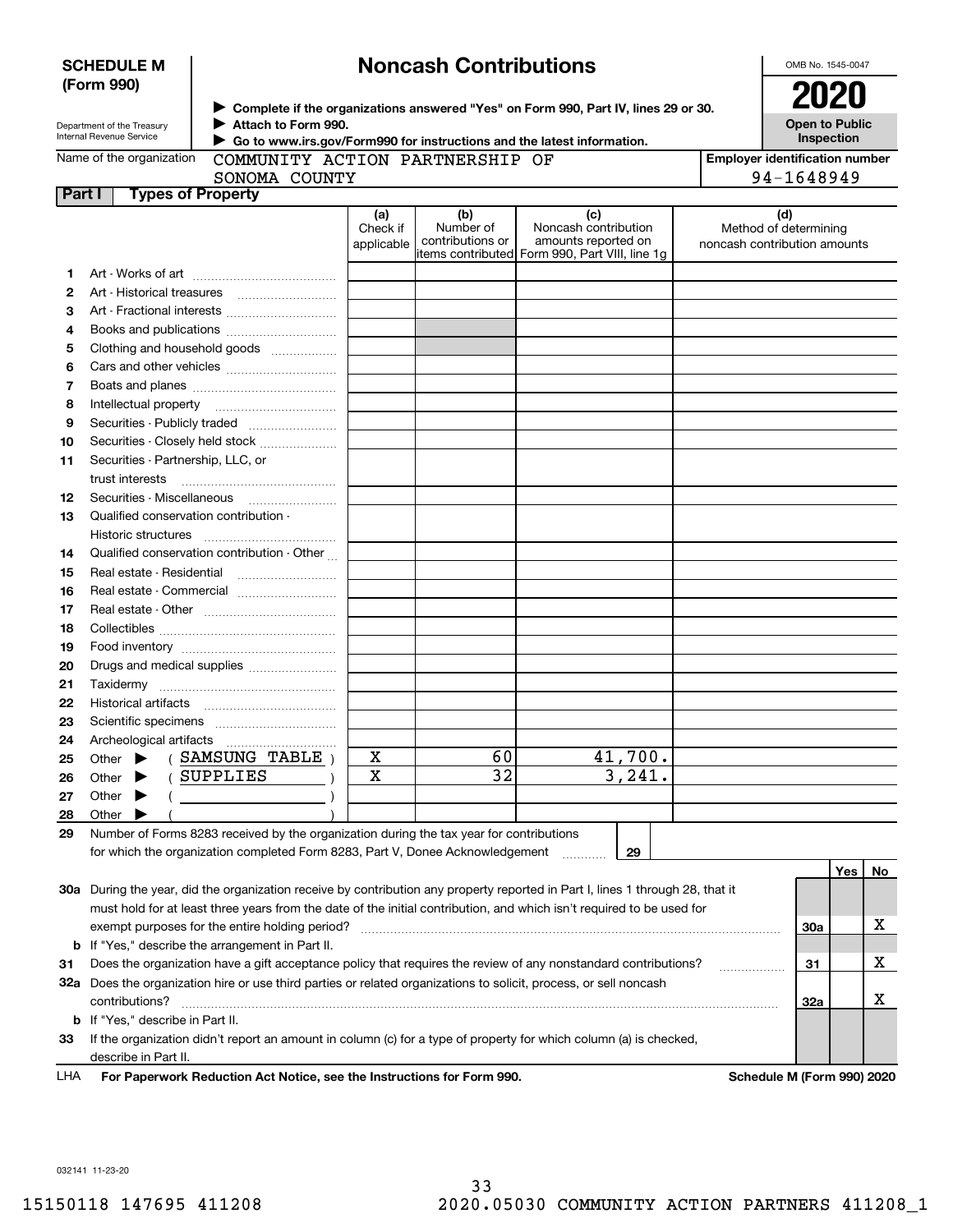#### COMMUNITY ACTION PARTNERSHIP OF SONOMA COUNTY

**2**

Schedule M (Form 990) 2020 SONOMA COUNTY<br>**Part II** Supplemental Information, Provide the information required by Part I lines 30b 32b and 33 and whether the organ Part II | Supplemental Information. Provide the information required by Part I, lines 30b, 32b, and 33, and whether the organization is reporting in Part I, column (b), the number of contributions, the number of items received, or a combination of both. Also complete this part for any additional information.

#### SCHEDULE M, PART I, COLUMN (B):

#### AN AVERAGE AMOUNT OF \$100 PER CONTRIBUTION IS USED TO DETERMINE NUMBER

OF CONTRIBUTIONS FOR SUPPLIES.

**Schedule M (Form 990) 2020**

032142 11-23-20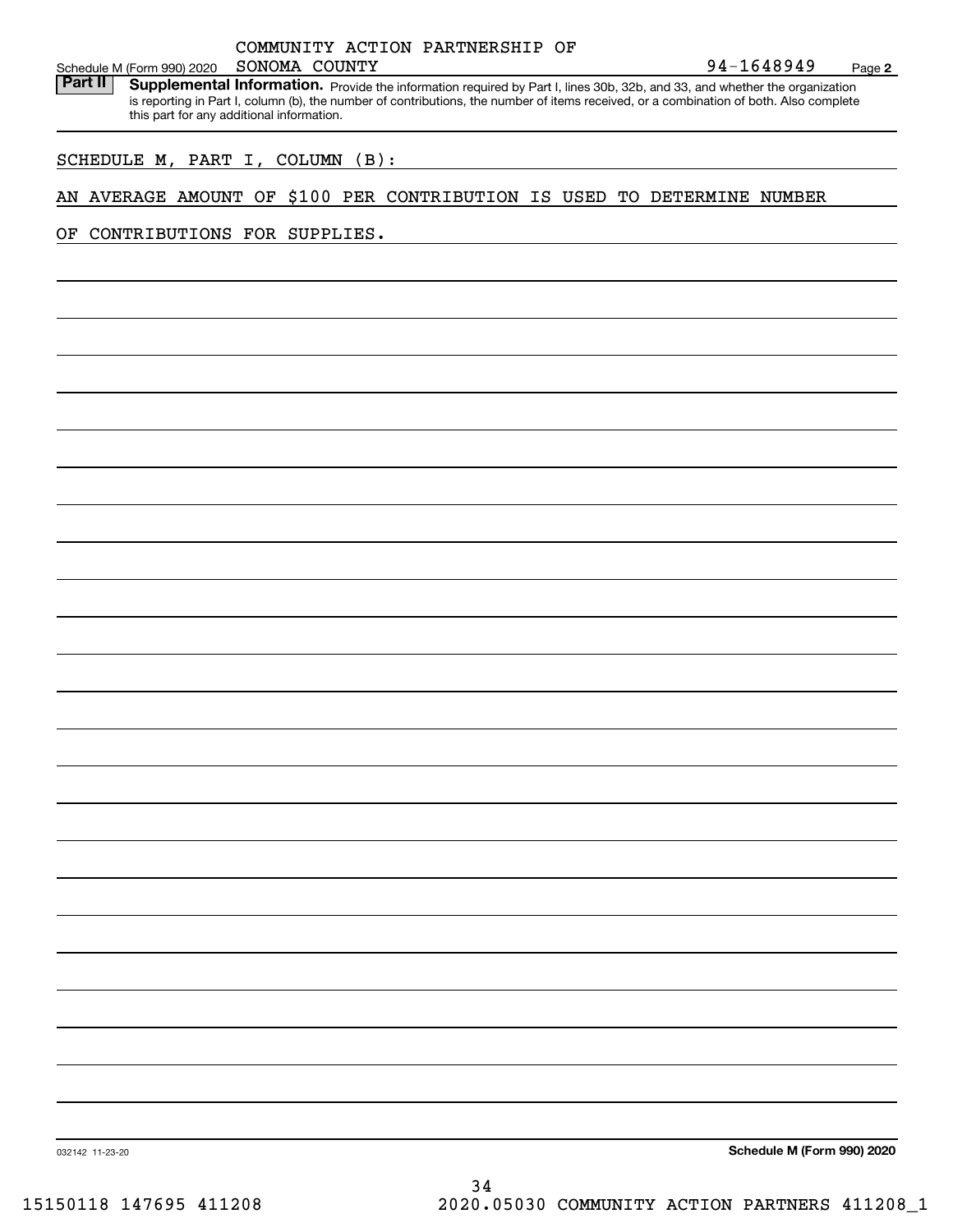**SCHEDULE O Supplemental Information to Form 990 or 990-EZ**

Internal Revenue Service

Department of the Treasury **(Form 990 or 990-EZ)**

Name of the organization

**Complete to provide information for responses to specific questions on Form 990 or 990-EZ or to provide any additional information. | Attach to Form 990 or 990-EZ. | Go to www.irs.gov/Form990 for the latest information.**

COMMUNITY ACTION PARTNERSHIP OF

**Employer identification number** SONOMA COUNTY 34-1648949

OMB No. 1545-0047

**2020**

**Open to Public Inspection**

#### FORM 990, PART I, LINE 1, DESCRIPTION OF ORGANIZATION MISSION:

GENERATION TO GENERATION.

FORM 990, PART III, LINE 1, DESCRIPTION OF ORGANIZATION MISSION:

ADVOCACY AND HIGH-IMPACT PROGRAMS.

FORM 990, PART III, LINE 4B, PROGRAM SERVICE ACCOMPLISHMENTS:

AND LOW-INCOME SHELTER, TEMPORARY AND PERMANENT SUPPORT HOUSING

PROVIDING A CONTINUUM OF CARE IN WHICH PARTICIPANTS ARE PROVIDED WITH

STRENGTHS BASED CASE MANAGEMENT, TRAUMA INFORMED SERVICES AND PEER

SUPPORTIVE ENVIRONMENTS. -VOLUNTEER INCOME TAX ASSISTANCE (VITA)

FREE, QUALITY TAX RETURN PREPARATION TO INDIVIDUALS, FAMILIES, AND

SENIORS. OUR PREPARERS ARE VOLUNTEERS CERTIFIED BY THE IRS. -SEASON OF

SHARING PROGRAM SONOMA COUNTY - A PROGRAM SUPPORTED BY THE SAN

FRANCISCO CHRONICLE'S ANNUAL GIVING DRIVE AND ADMINISTERED BY CAPSC. IT

PROVIDES SUPPORT TO SONOMA COUNTY INDIVIDUALS NEEDING ASSISTANCE FOR

RENT, DEPOSIT, UNEXPECTED CRITICAL FAMILY NEEDS COSTS THAT AFFECT

HEALTH OR LIVELIHOOD PROVIDED IN THE FORM OF GRANTS THAT ARE PAID

DIRECTLY TO THE SUPPLIER OF SERVICES, SUCH AS A LANDLORD.

FORM 990, PART III, LINE 4D, OTHER PROGRAM SERVICES:

COMMUNITY ENGAGEMENT / YOUTH PROGRAMS

### PROVIDES OPPORTUNITIES FOR COMMUNITY AND CIVIC ENGAGEMENT AMONG

LOW-INCOME YOUTH, FAMILIES AND RESIDENTS IN ORDER TO ACHIEVE ACADEMIC,

032211 11-20-20 LHA For Paperwork Reduction Act Notice, see the Instructions for Form 990 or 990-EZ. Schedule O (Form 990 or 990-EZ) 2020

35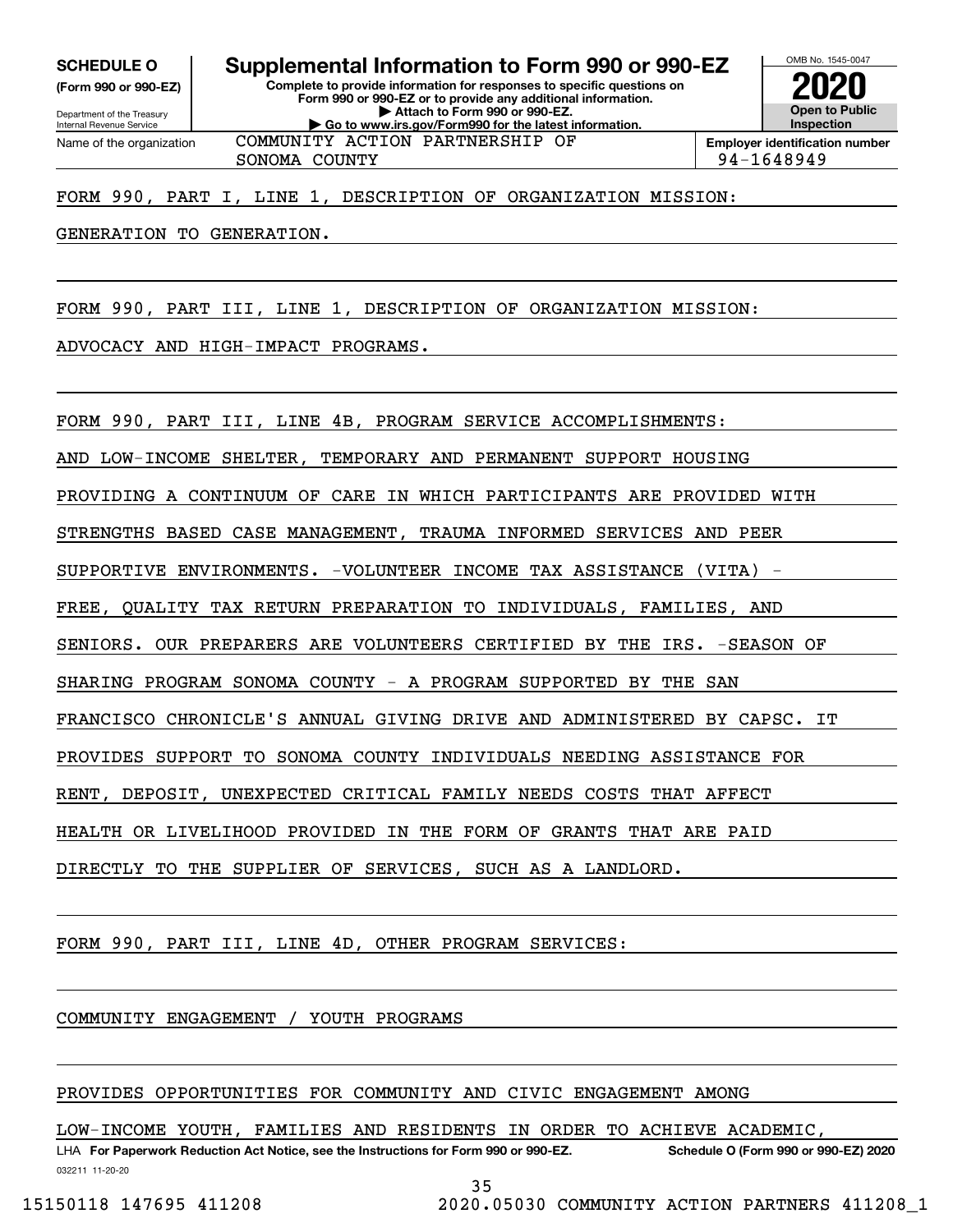| Schedule O (Form 990 or 990-EZ) 2020                                      | Page 2                                              |
|---------------------------------------------------------------------------|-----------------------------------------------------|
| Name of the organization COMMUNITY ACTION PARTNERSHIP OF<br>SONOMA COUNTY | <b>Employer identification number</b><br>94-1648949 |
| SOCIAL, AND ECONOMIC SUCCESS. COMMUNITY ENGAGEMENT AND YOUTH PROGRAM      |                                                     |
| INCLUDES THE FOLLOWING: PADRES UNIDOS A SIXTEEN WEEK SPANISH LANGUAGE     |                                                     |
| PARENT TRAINING PROGRAM DESIGNED SPECIFICALLY FOR THE PARENTS OF          |                                                     |

STRONG-WILLED AND OUT-OF-CONTROL TEENAGERS.

EXPENSES \$ 584,172. INCLUDING GRANTS OF \$ 0. REVENUE \$ 0.

#### DISASTER RELIEF

THE DISASTER RELIEF PROGRAM WAS DEVELOPED AFTER THE 2017 TUBBS FIRE AND

HAS CONTINUED TO ASSIST THE COMMUNITY THROUGH SUBSEQUENT DISASTERS AND

CRISES. FINANCIAL ASSISTANCE IS PROVIDED FOR RENT, DEPOSIT, MORTGAGE,

ESSENTIAL NEEDS, AND UNINSURED OR UNDERINSURED REBUILDING COSTS

ASSOCIATED WITH THE FIRES.

EXPENSES \$ 474,665. INCLUDING GRANTS OF \$ 469,800. REVENUE \$ 0.

#### HEALTH AND WELLNESS

| IN ORDER FOR SONOMA COUNTY TO BE THE HEALTHIEST COUNTY IN CALIFORNIA,   |
|-------------------------------------------------------------------------|
| HEALTH AND WELLNESS PROVIDES ACCESS TO MEDICAL AND DENTAL SERVICES IN   |
| ORDER TO FOSTER HEALTH EQUITY. HEALTH AND WELLNESS INCLUDES THE         |
| FOLLOWING: -COMMUNITY & SCHOOL HEALTH PROVIDES VITAL SCHOOL-BASED       |
| HEALTH SERVICES IN THE ROSELAND SCHOOL DISTRICT, INCLUDING VISION,      |
| HEARING AND VACCINATION SCREENING, AS WELL AS ENSURING THAT ALL         |
| STUDENTS HAVE ACCESS TO HEALTH CARE. GIVE KIDS A SMILE DAY! AN ANNUAL   |
| EVENT THAT TAKES PLACE DURING THE FIRST WEEKEND IN FEBRUARY, TO PROVIDE |
| FREE DENTAL SERVICES TO UNDERPRIVILEGED CHILDREN IN SONOMA COUNTY       |
| BETWEEN THE AGES OF 0 TO 18.                                            |
| EXPENSES \$ 214,514. INCLUDING GRANTS OF \$ 0. REVENUE \$ 0.            |
| Schedule O (Form 990 or 990-EZ) 2020<br>032212 11-20-20                 |

36

15150118 147695 411208 2020.05030 COMMUNITY ACTION PARTNERS 411208\_1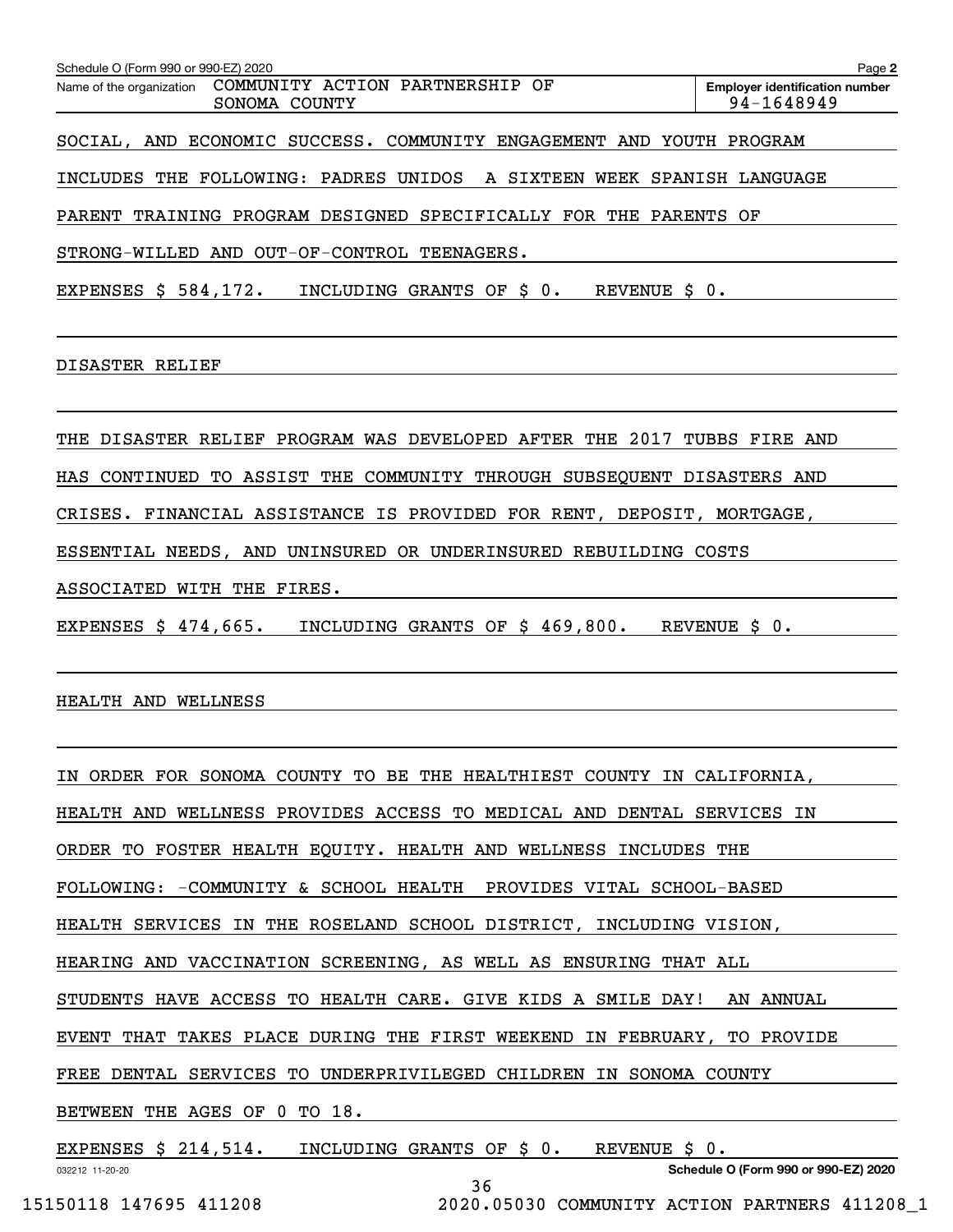| Schedule O (Form 990 or 990-EZ) 2020<br>Page 2 |               |  |                                 |  |                                       |  |  |
|------------------------------------------------|---------------|--|---------------------------------|--|---------------------------------------|--|--|
| Name of the organization                       |               |  | COMMUNITY ACTION PARTNERSHIP OF |  | <b>Employer identification number</b> |  |  |
|                                                | SONOMA COUNTY |  |                                 |  | 94-1648949                            |  |  |

FORM 990, PART VI, SECTION B, LINE 11B:

COPIES OF THE FORM 990 ARE EMAILED TO THE BOARD EXECUTIVE COMMITTEE FOR

REVIEW PRIOR TO FILING THE RETURN.

FORM 990, PART VI, SECTION B, LINE 12C:

BOARD GOVERNANCE COMMITTEE (OF THE BOARD OF DIRECTORS) ANNUALLY REVIEWS THE

CONFLICT OF INTEREST POLICY FOR NECESSARY UPDATING AND INVESTIGATING ANY

POSSIBLE OR POTENTIAL COMPLIANCE PROBLEMS.

FORM 990, PART VI, SECTION B, LINE 15A:

EACH YEAR THE AGENCY'S BOARD OF DIRECTORS SHALL CONDUCT A REVIEW AND

EVALUATE THE EXECUTIVE DIRECTOR'S JOB PERFORMANCE AND SALARY, AND SHALL SET

THE EXECUTIVE DIRECTOR'S COMPETENCIES, GOALS AND OBJECTIVES FOR THE COMING

YEAR ("PERFORMANCE STANDARDS").

FORM 990, PART VI, SECTION C, LINE 19:

GOVERNING DOCUMENTS, CONFLICT OF INTEREST POLICY, AND FINANCIAL STATEMENTS ARE AVILABLE ON THE AGENCY'S WEBSITE.

032212 11-20-20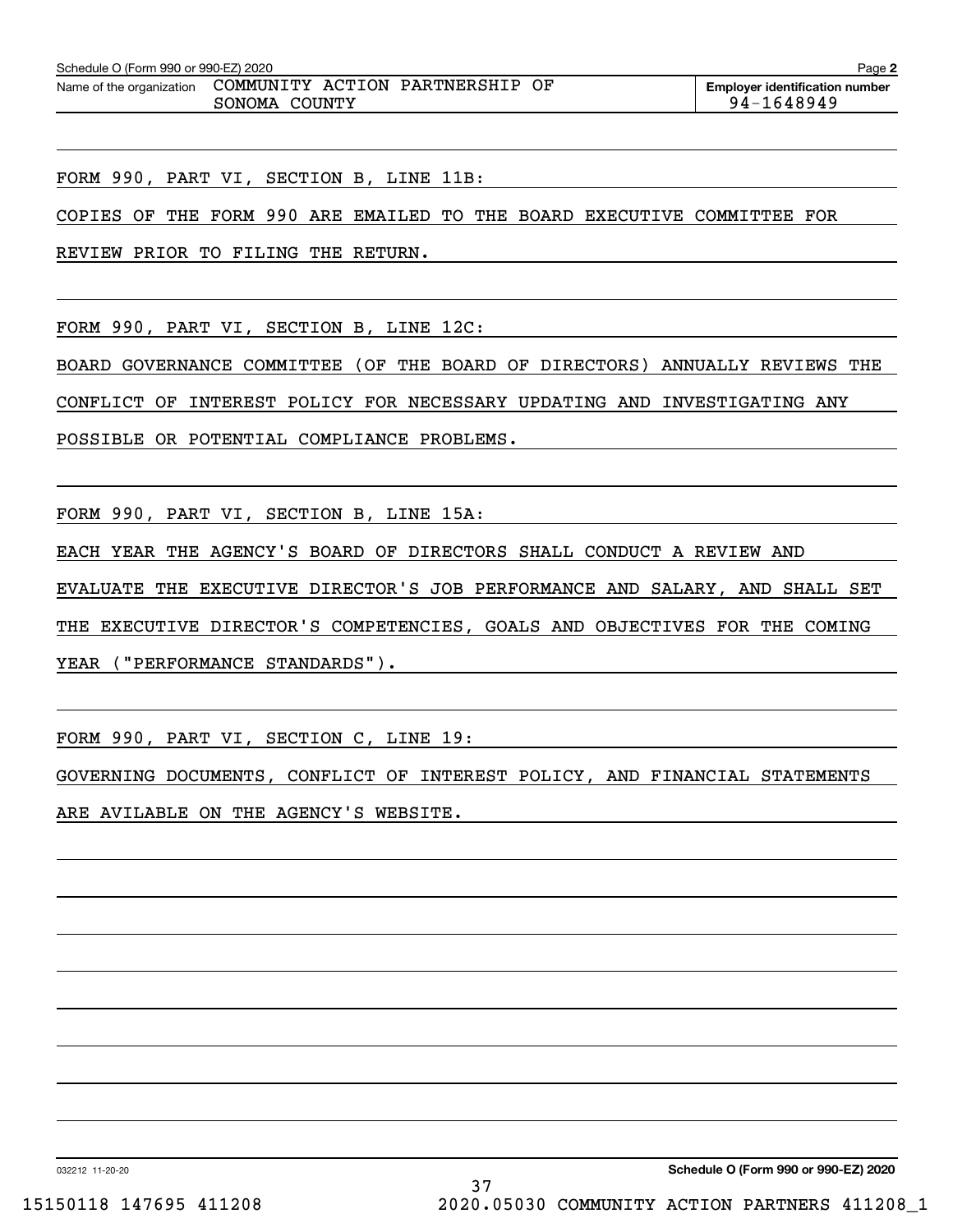## **TAX RETURN FILING INSTRUCTIONS**

CALIFORNIA FORM 199

#### **FOR THE YEAR ENDING**

February 28, 2021

#### **Prepared For:**

Community Action Partnership of Sonoma County 141 Stony Circle No. 210 Santa Rosa, CA 95401

#### **Prepared By:**

Wipfli LLP PO Box 8700 Madison, WI 53708-8700

#### **To be Signed and Dated By:**

Not applicable

#### **Amount of Tax:**

| Total Tax                    |  |
|------------------------------|--|
| Less: payments and credits   |  |
| Plus: other amount           |  |
| Plus: interest and penalties |  |
| No payment is required       |  |
|                              |  |

#### **Overpayment:**

| Credited to your estimated tax |  |
|--------------------------------|--|
| Other amount                   |  |
| Refunded to you                |  |

#### **Make Check Payable To:**

#### Not applicable

#### **Mail Tax Return and Check (if applicable) To:**

This return has qualified for electronic filing. Please review the return for completeness and accuracy. We will then transmit your return electronically to the FTB. Do not mail the paper copy of the return to the FTB.

#### **Return Must be Mailed On or Before:**

Not applicable

#### **Special Instructions:**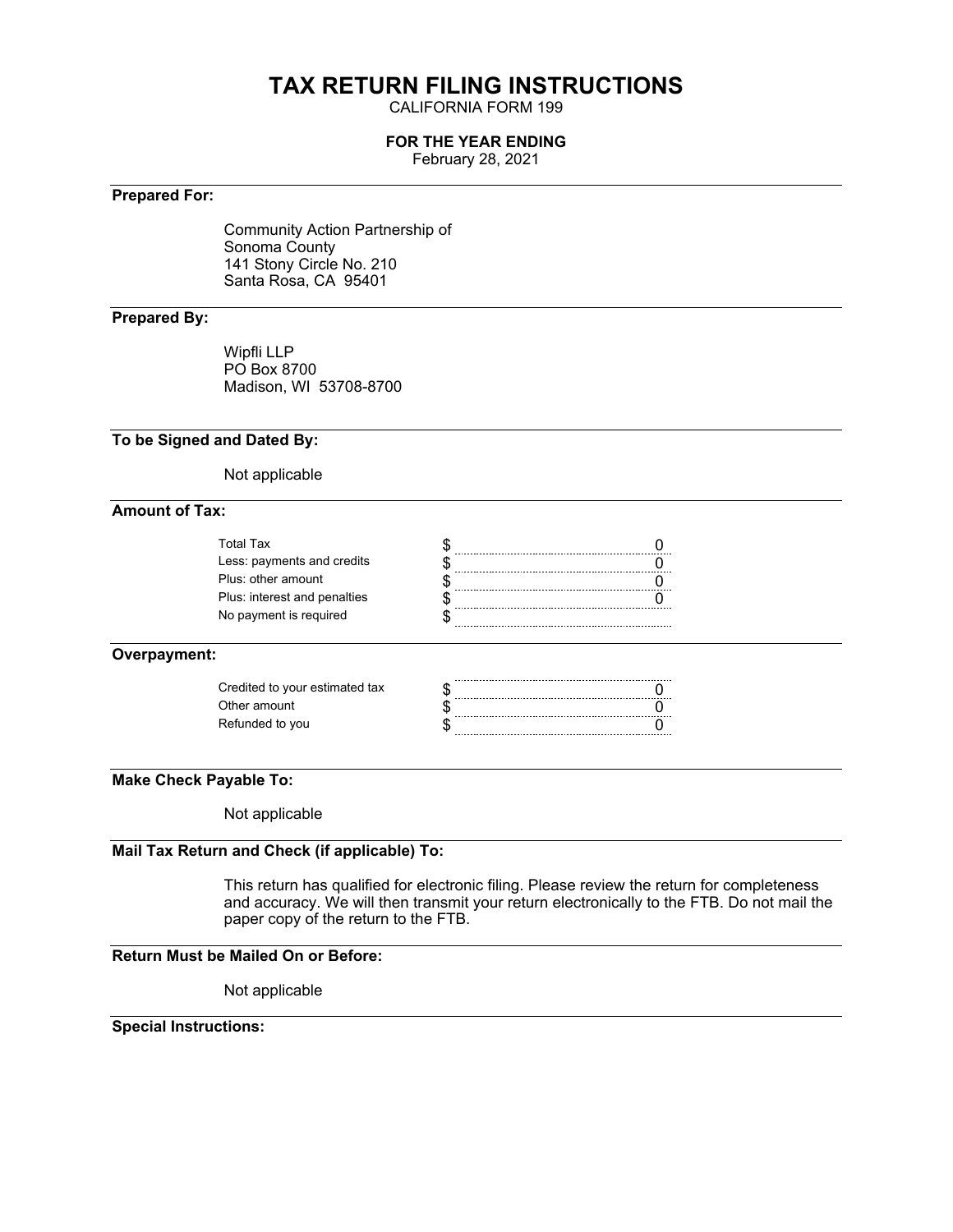## **TAX RETURN FILING INSTRUCTIONS**

CALIFORNIA FORM RRF-1

#### **FOR THE YEAR ENDING**

February 28, 2021

#### **Prepared For:**

Community Action Partnership of Sonoma County 141 Stony Circle No. 210 Santa Rosa, CA 95401

#### **Prepared By:**

Wipfli LLP PO Box 8700 Madison, WI 53708-8700

#### **Amount of Tax:**

Balance due of \$225

#### **Make Check Payable To:**

Department of Justice

#### **Mail Tax Return To:**

Registry of Charitable Trusts P.O. Box 903447 Sacramento, CA 94203-4470

#### **Return Must Be Mailed On Or Before:**

Please mail as soon as possible.

#### **Special Instructions:**

The report should be signed and dated by an authorized individual(s).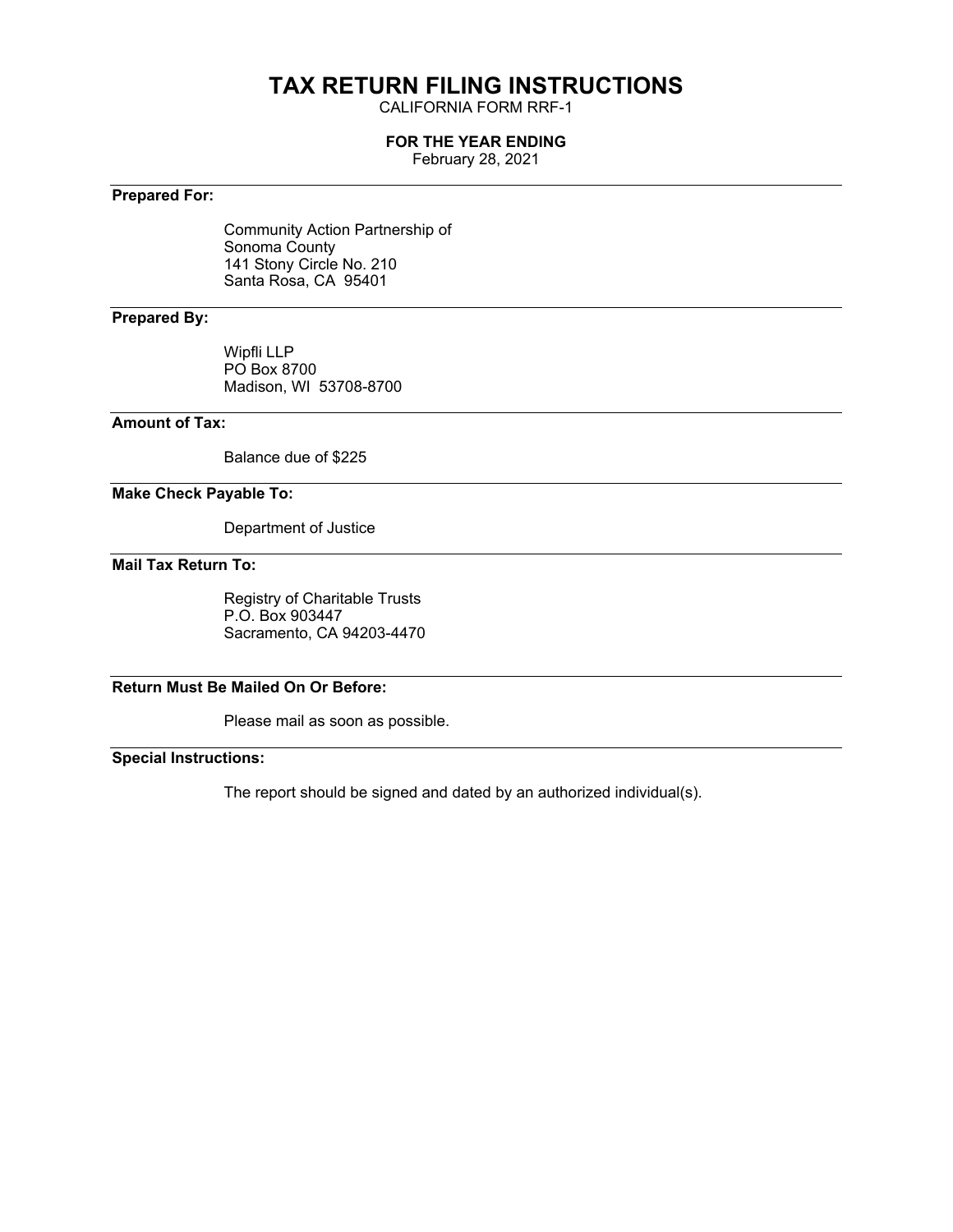#### TAXABLE YEAR FORM **California Exempt Organization 2020Annual Information Return <sup>199</sup>**

|                                    |                                                                                                                                                                                                                                                                                                                                                                                                                      |             |                                           |                | יטו                                                                                                                                                |                       |
|------------------------------------|----------------------------------------------------------------------------------------------------------------------------------------------------------------------------------------------------------------------------------------------------------------------------------------------------------------------------------------------------------------------------------------------------------------------|-------------|-------------------------------------------|----------------|----------------------------------------------------------------------------------------------------------------------------------------------------|-----------------------|
|                                    | 03/01/2020<br>, and ending (mm/dd/yyyy)<br>Calendar Year 2020 or fiscal year beginning (mm/dd/yyyy)                                                                                                                                                                                                                                                                                                                  |             |                                           |                | 02/28/2021                                                                                                                                         |                       |
| Corporation/Organization name      | COMMUNITY ACTION PARTNERSHIP OF                                                                                                                                                                                                                                                                                                                                                                                      |             | California corporation number             |                |                                                                                                                                                    |                       |
|                                    | SONOMA COUNTY                                                                                                                                                                                                                                                                                                                                                                                                        |             | 0527948                                   |                |                                                                                                                                                    |                       |
|                                    | Additional information. See instructions.                                                                                                                                                                                                                                                                                                                                                                            | <b>FEIN</b> |                                           |                |                                                                                                                                                    |                       |
|                                    |                                                                                                                                                                                                                                                                                                                                                                                                                      |             | 94-1648949                                |                |                                                                                                                                                    |                       |
| Street address (suite or room)     |                                                                                                                                                                                                                                                                                                                                                                                                                      |             | PMB no.                                   |                |                                                                                                                                                    |                       |
|                                    | 141 STONY CIRCLE, NO. 210                                                                                                                                                                                                                                                                                                                                                                                            |             |                                           |                |                                                                                                                                                    |                       |
| City                               |                                                                                                                                                                                                                                                                                                                                                                                                                      | State       | ZIP code                                  |                |                                                                                                                                                    |                       |
| SANTA ROSA<br>Foreign country name | Foreign province/state/county                                                                                                                                                                                                                                                                                                                                                                                        | CA          | 95401<br>Foreign postal code              |                |                                                                                                                                                    |                       |
|                                    |                                                                                                                                                                                                                                                                                                                                                                                                                      |             |                                           |                |                                                                                                                                                    |                       |
| A<br>First return                  | Yes $\boxed{\mathbf{X}}$ No I<br>Did the organization have any changes to its guidelines                                                                                                                                                                                                                                                                                                                             |             |                                           |                |                                                                                                                                                    |                       |
| В                                  | Yes $\boxed{\mathbf{X}}$ No                                                                                                                                                                                                                                                                                                                                                                                          |             |                                           |                | Yes $X$ No                                                                                                                                         |                       |
| C                                  | Yes $\boxed{\mathbf{X}}$ No $\boxed{\mathbf{J}}$ If exempt under R&TC Section 23701d, has the organization                                                                                                                                                                                                                                                                                                           |             |                                           |                |                                                                                                                                                    |                       |
| D                                  | engaged in political activities? See instructions.  ● L<br>Final information return?                                                                                                                                                                                                                                                                                                                                 |             |                                           |                | Yes X N0                                                                                                                                           |                       |
|                                    | K Is the organization exempt under R&TC Section 23701g? $\bullet$   Yes $\boxed{\mathbf{X}}$ No<br>Surrendered (Withdrawn)   Merged/Reorganized<br>Dissolved                                                                                                                                                                                                                                                         |             |                                           |                |                                                                                                                                                    |                       |
|                                    | If "Yes," enter the gross receipts from nonmember sources \$<br>Enter date: $(mm/dd/yyyy)$                                                                                                                                                                                                                                                                                                                           |             |                                           |                |                                                                                                                                                    |                       |
| Ε                                  | Check accounting method: (1) $\Box$ Cash (2) $\Box$ Accrual (3) $\Box$ Other<br>L Is the organization a limited liability company?                                                                                                                                                                                                                                                                                   |             |                                           |                | Yes $X$ No                                                                                                                                         |                       |
| F                                  | Federal return filed? (1) $\bullet$ $\Box$ 990T (2) $\bullet$ $\Box$ 990PF (3) $\bullet$ $\Box$<br>M Did the organization file Form 100 or Form 109 to<br>Sch H (990)                                                                                                                                                                                                                                                |             |                                           |                |                                                                                                                                                    | $\boxed{\text{X}}$ No |
|                                    | $(4)$ X Other 990 series<br>Is this a group filing? See instructions $\begin{picture}(16,17) \put(0,0){\line(1,0){10}} \put(15,0){\line(1,0){10}} \put(15,0){\line(1,0){10}} \put(15,0){\line(1,0){10}} \put(15,0){\line(1,0){10}} \put(15,0){\line(1,0){10}} \put(15,0){\line(1,0){10}} \put(15,0){\line(1,0){10}} \put(15,0){\line(1,0){10}} \put(15,0$<br>N Is the organization under audit by the IRS or has the |             |                                           |                |                                                                                                                                                    |                       |
| G<br>H                             | Yes $\boxed{\mathbf{X}}$ No                                                                                                                                                                                                                                                                                                                                                                                          |             |                                           |                | IRS audited in a prior year? $\ldots$ $\ldots$ $\ldots$ $\ldots$ $\ldots$ $\ldots$ $\ldots$ $\ldots$ $\ldots$ $\ldots$ Yes $\boxed{\mathbf{X}}$ No |                       |
|                                    | If "Yes," what is the parent's name?<br><b>0</b> Is federal Form 1023/1024 pending?                                                                                                                                                                                                                                                                                                                                  |             |                                           |                | Yes $X$ No                                                                                                                                         |                       |
|                                    |                                                                                                                                                                                                                                                                                                                                                                                                                      |             |                                           |                |                                                                                                                                                    |                       |
|                                    |                                                                                                                                                                                                                                                                                                                                                                                                                      |             |                                           |                |                                                                                                                                                    |                       |
| Part I                             | Complete Part I unless not required to file this form. See General Information B and C.                                                                                                                                                                                                                                                                                                                              |             |                                           |                |                                                                                                                                                    |                       |
|                                    | Gross sales or receipts from other sources. From Side 2, Part II, line 8 [11] content to the setting of the S<br>1                                                                                                                                                                                                                                                                                                   |             |                                           | $\mathbf{1}$   | $451,301$ 00                                                                                                                                       |                       |
|                                    | Gross dues and assessments from members and affiliates [11] contains an intervention and assessments from members and affiliates [11] contains and assessments from members and affiliates [11] contains and a set of the set<br>2                                                                                                                                                                                   |             |                                           | $\mathbf{2}$   |                                                                                                                                                    | 00                    |
|                                    | Gross contributions, gifts, grants, and similar amounts received $\Box$ STMT 1 $\bullet$<br>3                                                                                                                                                                                                                                                                                                                        |             |                                           | $\mathbf{3}$   | $12,311,611$ 00                                                                                                                                    |                       |
| Receipts                           | Total gross receipts for filing requirement test. Add line 1 through line 3.<br>4                                                                                                                                                                                                                                                                                                                                    |             |                                           | 4              | 12,762,912 00                                                                                                                                      |                       |
| and                                | This line must be completed. If the result is less than \$50,000, see General Information B<br>5                                                                                                                                                                                                                                                                                                                     |             | 00                                        |                |                                                                                                                                                    |                       |
| Revenues                           | 6<br>6                                                                                                                                                                                                                                                                                                                                                                                                               |             | 0 <sub>0</sub>                            |                |                                                                                                                                                    |                       |
|                                    | 7                                                                                                                                                                                                                                                                                                                                                                                                                    |             |                                           | $\overline{7}$ |                                                                                                                                                    | 00                    |
|                                    | Total gross income. Subtract line 7 from line 4 [11] manufactured and substitutions income.<br>8                                                                                                                                                                                                                                                                                                                     |             | $\bullet$                                 | 8              | $12,762,912 _{00}$                                                                                                                                 |                       |
|                                    | Total expenses and disbursements. From Side 2, Part II, line 18<br>9                                                                                                                                                                                                                                                                                                                                                 |             | $\bullet$                                 | $\mathbf{q}$   | $\overline{12,823}$ , 621 00                                                                                                                       |                       |
| <b>Expenses</b>                    | 10                                                                                                                                                                                                                                                                                                                                                                                                                   |             |                                           | 10             | $-60,709$ 00                                                                                                                                       |                       |
|                                    | Total payments [111] matter and the contract of the contract of the contract of the contract of the contract of the contract of the contract of the contract of the contract of the contract of the contract of the contract o<br>11                                                                                                                                                                                 |             |                                           | 11             |                                                                                                                                                    | 00                    |
|                                    | 12                                                                                                                                                                                                                                                                                                                                                                                                                   |             |                                           | 12             |                                                                                                                                                    | 00                    |
|                                    | 13                                                                                                                                                                                                                                                                                                                                                                                                                   |             |                                           | 13             |                                                                                                                                                    | 00                    |
| <b>Filing Fee</b>                  | 14                                                                                                                                                                                                                                                                                                                                                                                                                   |             |                                           | 14             |                                                                                                                                                    | 00                    |
|                                    | 15                                                                                                                                                                                                                                                                                                                                                                                                                   |             |                                           | 15             |                                                                                                                                                    | 00<br>00              |
|                                    | it is true, correct, and complete. Declaration of preparer (other than taxpayer) is based on all information of which preparer has any knowledge.                                                                                                                                                                                                                                                                    |             |                                           |                |                                                                                                                                                    |                       |
| Sign                               | Title                                                                                                                                                                                                                                                                                                                                                                                                                | Date        |                                           |                | ● Telephone                                                                                                                                        |                       |
| Here                               | Signature<br>of officer<br><b>EXECUTIVE DIRE</b>                                                                                                                                                                                                                                                                                                                                                                     |             |                                           |                |                                                                                                                                                    |                       |
|                                    | Date                                                                                                                                                                                                                                                                                                                                                                                                                 | Check if    |                                           |                | $\bullet$ PTIN                                                                                                                                     |                       |
|                                    | $P_{\text{Signature}}$ > JOHN HEMMING, CPA<br>01/18/22                                                                                                                                                                                                                                                                                                                                                               |             | self-employed                             |                | P00856805                                                                                                                                          |                       |
| Paid                               | Firm's name                                                                                                                                                                                                                                                                                                                                                                                                          |             |                                           |                | <b>•</b> Firm's FEIN                                                                                                                               |                       |
| Preparer's                         | (or yours,<br>WIPFLI LLP<br>if self-                                                                                                                                                                                                                                                                                                                                                                                 |             |                                           |                | 39-0758449                                                                                                                                         |                       |
| Use Only                           | PO BOX 8700<br>employed)<br>and address                                                                                                                                                                                                                                                                                                                                                                              |             |                                           |                | ● Telephone                                                                                                                                        |                       |
|                                    | MADISON, WI 53708-8700                                                                                                                                                                                                                                                                                                                                                                                               |             | $\bullet$ $\boxed{\text{X}}$ $\text{Yes}$ |                | 608.274.1980                                                                                                                                       |                       |
|                                    |                                                                                                                                                                                                                                                                                                                                                                                                                      |             |                                           |                | No                                                                                                                                                 |                       |

 $\mathbf{I}$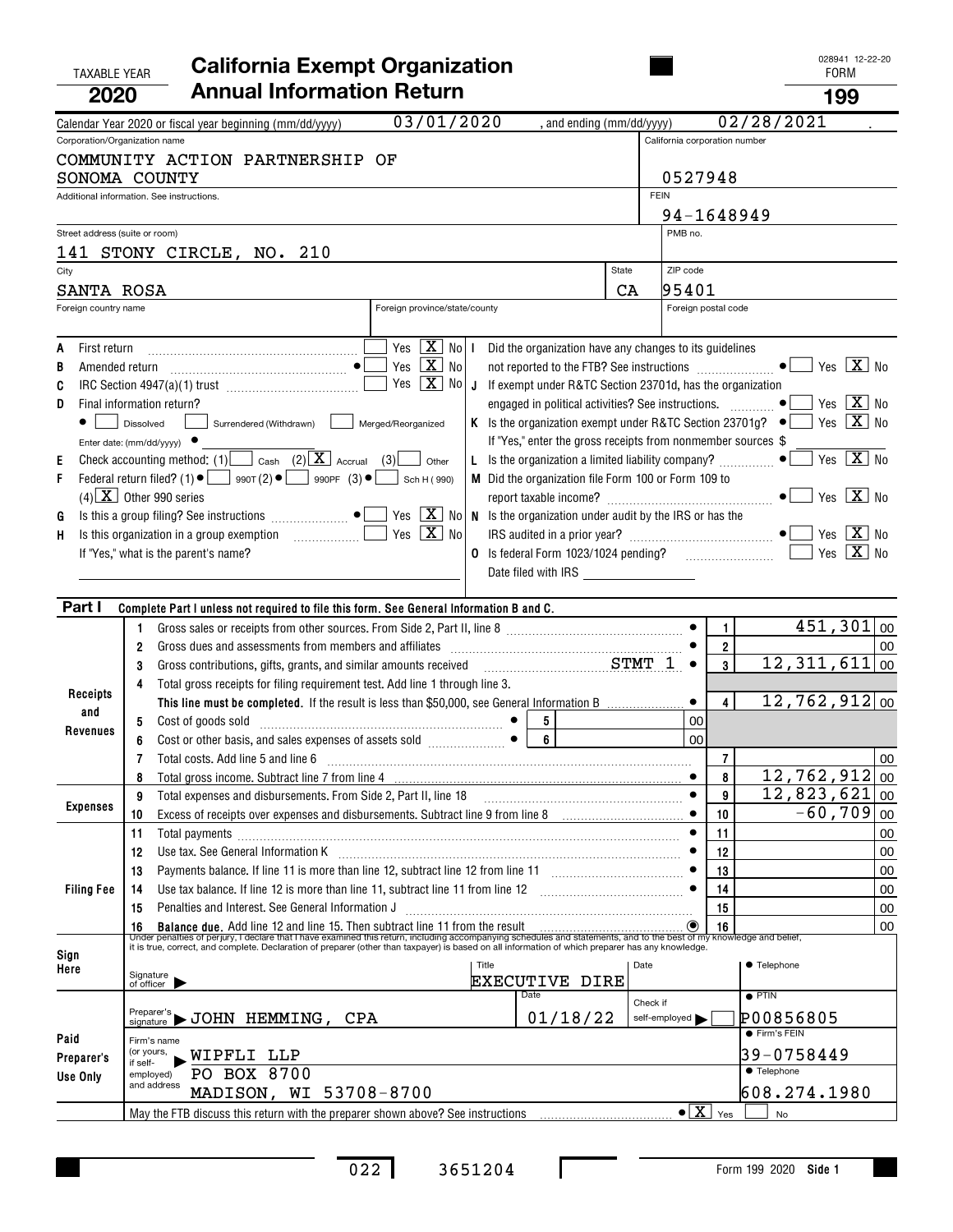#### SONOMA COUNTY 34-1648949 COMMUNITY ACTION PARTNERSHIP OF

**Organizations with gross receipts of more than \$50,000 and private foundations regardless of Part II amount of gross receipts - complete Part II or furnish substitute information.**

028951 12-22-20

|                 |                             | 1.             | Gross sales or receipts from all business activities. See instructions <i>manumeral contentions</i> or receipts from all business activities. See instructions <i>manumeral</i> and <i>also</i> see the set of the set of the set of the set |                           |                                      |                                                                        | 1                       |                        | $5,000 _{00}$              |    |
|-----------------|-----------------------------|----------------|----------------------------------------------------------------------------------------------------------------------------------------------------------------------------------------------------------------------------------------------|---------------------------|--------------------------------------|------------------------------------------------------------------------|-------------------------|------------------------|----------------------------|----|
|                 |                             | $\overline{2}$ |                                                                                                                                                                                                                                              |                           |                                      |                                                                        | $\overline{2}$          |                        | $2,201$ 00                 |    |
|                 |                             | 3              | Dividends                                                                                                                                                                                                                                    |                           |                                      |                                                                        | 3                       |                        |                            | 00 |
| Receipts        |                             | 4              | Gross rents                                                                                                                                                                                                                                  |                           |                                      |                                                                        | $\overline{\mathbf{4}}$ |                        |                            | 00 |
| from            |                             | 5              |                                                                                                                                                                                                                                              |                           |                                      |                                                                        | 5                       |                        |                            | 00 |
| Other           |                             |                |                                                                                                                                                                                                                                              |                           |                                      |                                                                        | 6                       |                        |                            | 00 |
| <b>Sources</b>  |                             | 7              | Other income                                                                                                                                                                                                                                 | <b>SEE STATEMENT 2</b>    |                                      |                                                                        | $\overline{7}$          |                        | $444,100 _{00}$            |    |
|                 |                             | 8              | Total gross sales or receipts from other sources. Add line 1 through line 7. Enter here and on Side 1, Part I, line 1                                                                                                                        |                           |                                      |                                                                        | 8                       |                        | $451,301$ 00               |    |
|                 |                             | 9              |                                                                                                                                                                                                                                              |                           |                                      |                                                                        | 9                       |                        | $2, 248, 111 $ 00          |    |
|                 |                             | 10             |                                                                                                                                                                                                                                              |                           |                                      |                                                                        | 10                      |                        |                            | 00 |
|                 |                             | 11             | Compensation of officers, directors, and trustees [11] SEE STATEMENT 4                                                                                                                                                                       |                           |                                      |                                                                        | 11                      |                        | $279,933 _{00}$            |    |
|                 |                             | 12             |                                                                                                                                                                                                                                              |                           |                                      |                                                                        | 12                      |                        | $6,046,299$ 00             |    |
| <b>Expenses</b> |                             | 13             |                                                                                                                                                                                                                                              |                           |                                      |                                                                        | 13                      |                        | $96,755$ 00                |    |
| and             |                             | 14             |                                                                                                                                                                                                                                              |                           |                                      |                                                                        | 14                      |                        | 508, 339 00                |    |
| Disburse-       |                             | 15             |                                                                                                                                                                                                                                              |                           |                                      |                                                                        | 15                      |                        | 703, 171 00                |    |
| ments           |                             | 16             |                                                                                                                                                                                                                                              |                           |                                      |                                                                        | 16                      |                        | 239,942 00                 |    |
|                 |                             | 17             |                                                                                                                                                                                                                                              |                           |                                      |                                                                        | 17                      |                        | $2,701,071$ 00             |    |
|                 |                             |                | 18 Total expenses and disbursements. Add line 9 through line 17. Enter here and on Side 1, Part I, line 9                                                                                                                                    |                           |                                      |                                                                        | 18                      |                        | $\overline{12,823,621 00}$ |    |
|                 | <b>Schedule L</b>           |                | <b>Balance Sheet</b>                                                                                                                                                                                                                         | Beginning of taxable year |                                      |                                                                        |                         | End of taxable year    |                            |    |
| <b>Assets</b>   |                             |                |                                                                                                                                                                                                                                              | (a)                       | (b)<br>1,491,249                     | (c)                                                                    |                         |                        | (d)                        |    |
| 1 Cash          |                             |                |                                                                                                                                                                                                                                              |                           |                                      |                                                                        |                         | $\bullet$<br>$\bullet$ | 2,462,140<br>24,733        |    |
|                 |                             |                | Net accounts receivable                                                                                                                                                                                                                      |                           |                                      |                                                                        |                         | $\bullet$              |                            |    |
| 3               |                             |                |                                                                                                                                                                                                                                              |                           |                                      |                                                                        |                         | $\bullet$              |                            |    |
|                 |                             |                | Federal and state government obligations                                                                                                                                                                                                     |                           |                                      |                                                                        |                         |                        |                            |    |
|                 |                             |                | Investments in other bonds                                                                                                                                                                                                                   |                           |                                      |                                                                        |                         | $\bullet$              |                            |    |
|                 |                             |                |                                                                                                                                                                                                                                              |                           |                                      |                                                                        |                         | $\bullet$              |                            |    |
|                 | Mortgage loans              |                |                                                                                                                                                                                                                                              |                           |                                      |                                                                        |                         |                        |                            |    |
|                 | Other investments           |                |                                                                                                                                                                                                                                              |                           |                                      |                                                                        |                         |                        |                            |    |
|                 |                             |                |                                                                                                                                                                                                                                              | 6,492,840                 |                                      | 6,592,161                                                              |                         |                        |                            |    |
|                 |                             |                | <b>b</b> Less accumulated depreciation <i></i>                                                                                                                                                                                               | 3,585,938                 | $2,906,902$ (                        | 3,794,075                                                              |                         |                        | 2,798,086                  |    |
| 11 Land         |                             |                |                                                                                                                                                                                                                                              |                           | 554,706                              |                                                                        |                         | $\bullet$              | 554,706                    |    |
|                 |                             |                | 12 Other assets STMT 6                                                                                                                                                                                                                       |                           | 1,051,418                            |                                                                        |                         | $\bullet$              | 1,569,340                  |    |
|                 |                             |                |                                                                                                                                                                                                                                              |                           | 6,004,275                            |                                                                        |                         |                        | 7,409,005                  |    |
|                 |                             |                | Liabilities and net worth                                                                                                                                                                                                                    |                           |                                      |                                                                        |                         |                        |                            |    |
|                 |                             |                |                                                                                                                                                                                                                                              |                           | 1,459,547                            |                                                                        |                         | $\bullet$              | 1,627,402                  |    |
|                 |                             |                | 15 Contributions, gifts, or grants payable                                                                                                                                                                                                   |                           |                                      |                                                                        |                         |                        |                            |    |
|                 |                             |                | 16 Bonds and notes payable                                                                                                                                                                                                                   |                           |                                      |                                                                        |                         | $\bullet$              |                            |    |
|                 |                             |                |                                                                                                                                                                                                                                              |                           | 2,168,993                            |                                                                        |                         | $\bullet$              | 2,162,182                  |    |
|                 |                             |                |                                                                                                                                                                                                                                              |                           | 1,083,055                            |                                                                        |                         |                        | 2,105,847                  |    |
|                 |                             |                | 19 Capital stock or principal fund                                                                                                                                                                                                           |                           |                                      |                                                                        |                         | $\bullet$              |                            |    |
|                 |                             |                | 20 Paid-in or capital surplus. Attach reconciliation                                                                                                                                                                                         |                           |                                      |                                                                        |                         | $\bullet$              |                            |    |
|                 |                             |                | 21 Retained earnings or income fund                                                                                                                                                                                                          |                           | 1,292,680                            |                                                                        |                         | $\bullet$              | 1,513,574                  |    |
|                 |                             |                | 22 Total liabilities and net worth                                                                                                                                                                                                           |                           | 6,004,275                            |                                                                        |                         |                        | 7,409,005                  |    |
|                 | <b>Schedule M-1</b>         |                | Reconciliation of income per books with income per return                                                                                                                                                                                    |                           |                                      |                                                                        |                         |                        |                            |    |
|                 |                             |                | Do not complete this schedule if the amount on Schedule L, line 13, column (d), is less than \$50,000.                                                                                                                                       |                           |                                      |                                                                        |                         |                        |                            |    |
|                 |                             |                |                                                                                                                                                                                                                                              | $\bullet$<br>$-60,709$    | 7 Income recorded on books this year |                                                                        |                         |                        |                            |    |
|                 | <b>2</b> Federal income tax |                |                                                                                                                                                                                                                                              | $\bullet$                 | not included in this return          |                                                                        |                         | $\bullet$              |                            |    |
|                 |                             |                | 3 Excess of capital losses over capital gains                                                                                                                                                                                                | $\bullet$                 | 8                                    | Deductions in this return not charged                                  |                         |                        |                            |    |
|                 |                             |                | 4 Income not recorded on books this year <i>manus</i>                                                                                                                                                                                        | $\bullet$                 |                                      | against book income this year <i>[[[[[[[[[[[[[[[[[[[[[[[[[]]]]]</i> ]] |                         | $\bullet$              |                            |    |

**4** Income not recorded on books this year  $\ldots$ **5**Expenses recorded on books this year not **6** Total. Add line 1 through line 5 deducted in this return ~~~~~~~~~~~

**Side 2** Form 199 2020

 $\bullet$ 

022 3652204

**9**Total. Add line 7 and line 8 **10** Net income per return.

Subtract line 9 from line 6 -60,709 -60,709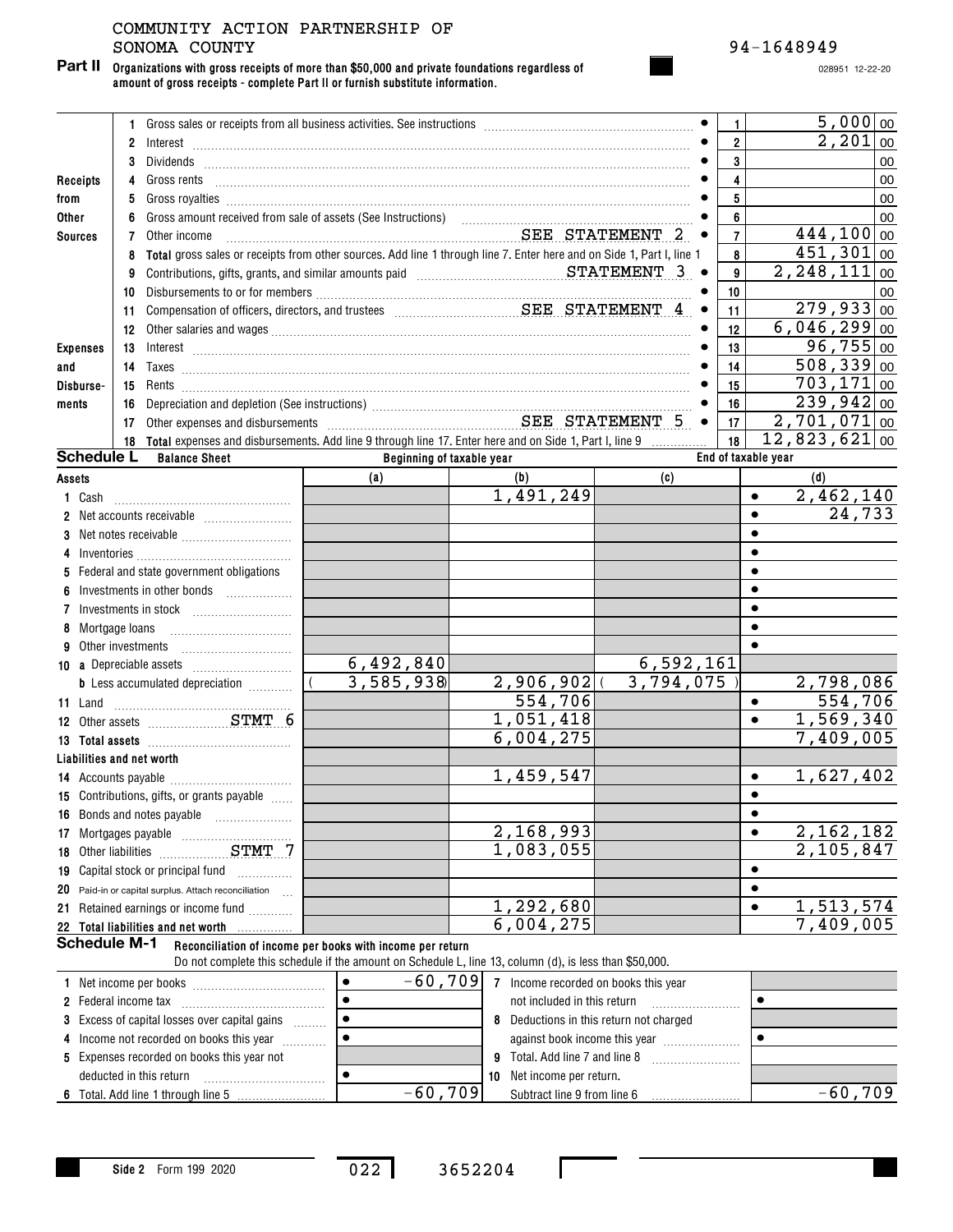| CA 199                         | CASH CONTRIBUTIONS<br>INCLUDED ON PART I, LINE 3                              |                        | STATEMENT 1 |
|--------------------------------|-------------------------------------------------------------------------------|------------------------|-------------|
| CONTRIBUTOR'S NAME             | CONTRIBUTOR'S ADDRESS                                                         | DATE OF<br><b>GIFT</b> | AMOUNT      |
| AND HUMAN SERVICES             | U.S. DEPARTMENT OF HEALTH 200 INDEPENDENCE AVE., S.W.<br>WASHINGTON, DC 20201 |                        | 7,438,813.  |
| U.S. DEPARTMENT OF<br>TREASURY | 1500 PENNSYLVANIA AVE., N.W.<br>WASHINGTON, DC 20005                          |                        | 1,062,185.  |
| TOTAL INCLUDED ON LINE 3       |                                                                               |                        | 8,500,998.  |

}}}}}}}}}}}}}}}}}}}}}}}}}}}}}}}}}}}}}}}} }}}}}}}}}}

| CA 199                                                                                                | OTHER INCOME | STATEMENT 2                                         |
|-------------------------------------------------------------------------------------------------------|--------------|-----------------------------------------------------|
| DESCRIPTION                                                                                           |              | AMOUNT                                              |
| MISCELLANEOUS REVENUE<br>OTHER INCOME<br>CONTRACT REVENUE<br>RENTAL INCOME<br>PROGRAM SERVICE REVENUE |              | 6,787.<br>8,434.<br>173,184.<br>236,330.<br>19,365. |
| TOTAL TO FORM 199, PART II, LINE 7                                                                    |              | 444,100.                                            |

~~~~~~~~~~~~~~~~~~~~~~~~~~~~~~~~~~~~~~~~~~~~~~~~~~~~~~~~~~~~~~~~~~~~~~~~~~~~~~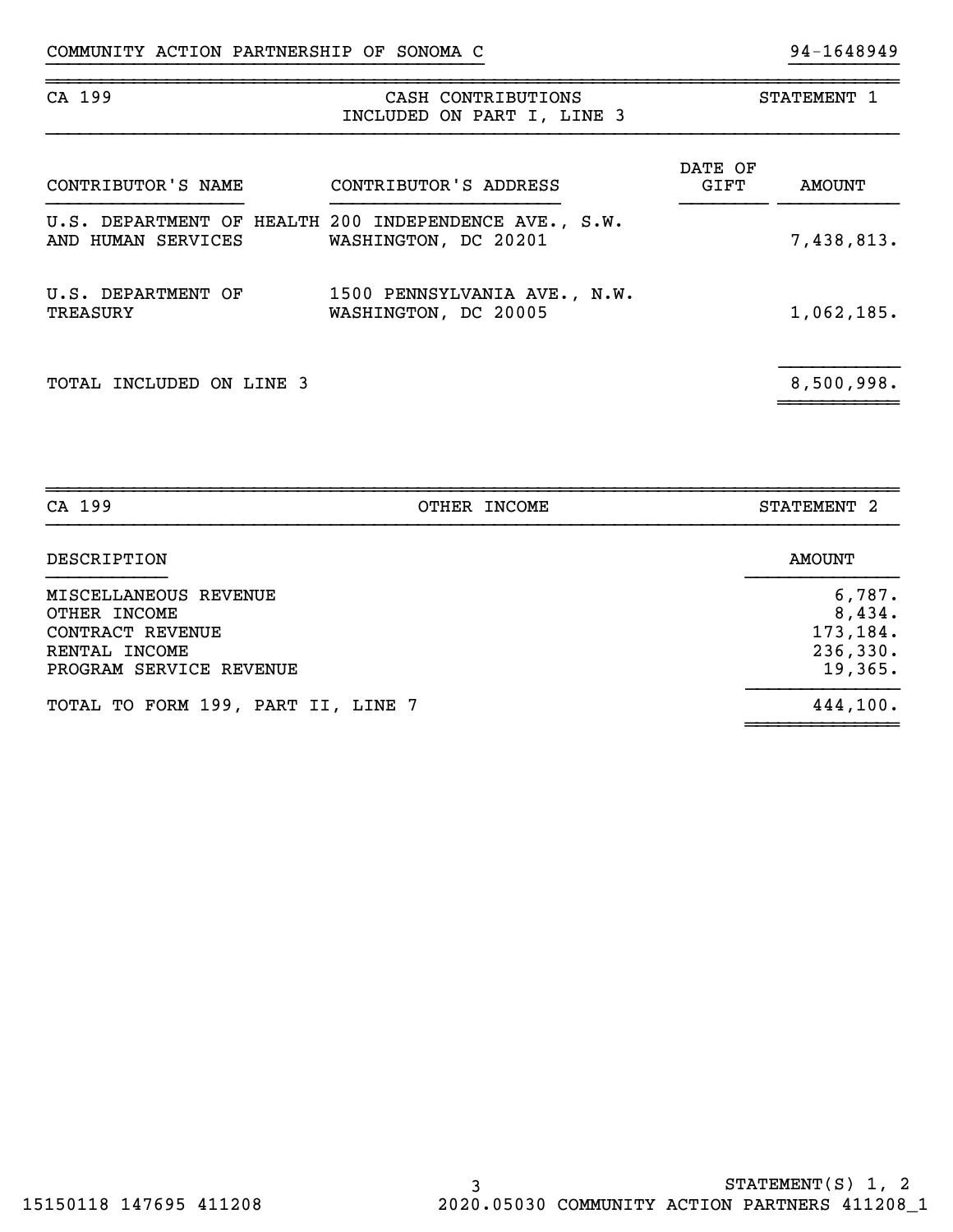| CA 199                                         | CASH CONTRIBUTIONS, GIFTS, GRANTS<br>AND SIMILAR AMOUNTS PAID |              | STATEMENT 3   |
|------------------------------------------------|---------------------------------------------------------------|--------------|---------------|
| ACTIVITY CLASSIFICATION: GRANTS PAID           |                                                               |              |               |
| DONEES NAME                                    | DONEES ADDRESS                                                | RELATIONSHIP | <b>AMOUNT</b> |
| CATHOLIC CHARITIES<br>OF THE DIOCESE OF<br>SAN | PO BOX 4900, SANTA ROSA, CA<br>95402 - SANTA ROSA, CA 95402   | NONE         | 163,986.      |
| DONEES NAME                                    | DONEES ADDRESS                                                | RELATIONSHIP | <b>AMOUNT</b> |
| <b>CORAZON RESOURCE</b><br><b>CENTER</b>       | PO BOX 1004, HEALDSBURG, CA<br>95448 - HEALDSBURG, CA 95448   | NONE         | 315,044.      |
| DONEES NAME                                    | DONEES ADDRESS                                                | RELATIONSHIP | <b>AMOUNT</b> |
| LA LUZ CENTER                                  | 17560 GREGER STREET, SONOMA,<br>CA 95476 - SONOMA, CA 95476   | NONE         | 191,020.      |
| DONEES NAME                                    | DONEES ADDRESS                                                | RELATIONSHIP | <b>AMOUNT</b> |
| VARIOUS INDIVIDUALS                            | VARIOUS - VARIOUS, CA 95476                                   | NONE         | 1,578,061.    |
|                                                | TOTAL FOR THIS ACTIVITY                                       |              | 2,248,111.    |
|                                                | TOTAL INCLUDED ON FORM 199, PART II, LINE 9                   |              | 2, 248, 111.  |

~~~~~~~~~~~

}}}}}}}}}}}}}}}}}}}}}}}}}}}}}}}}}}}}}}}} }}}}}}}}}}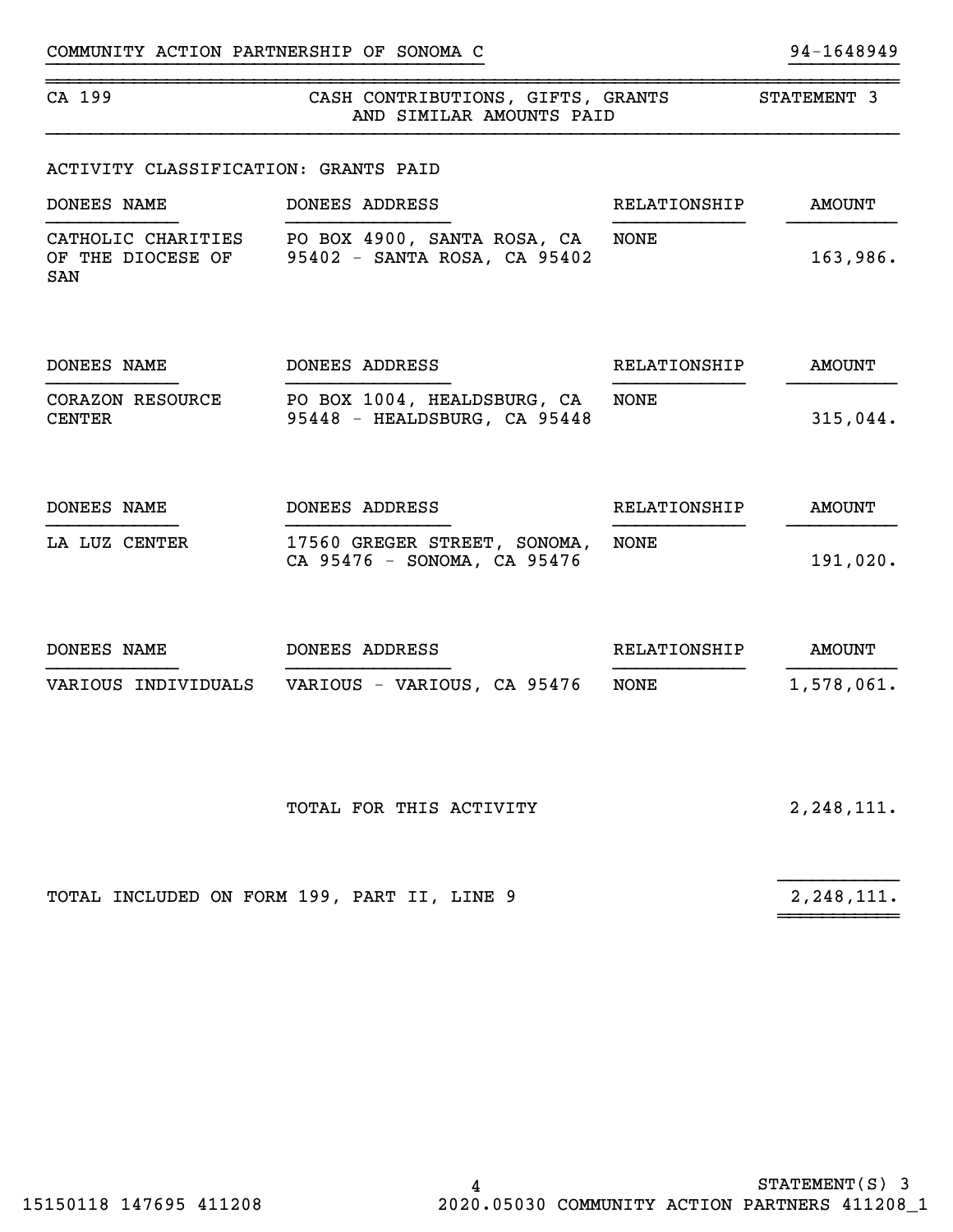| CA 199                                                                     | COMPENSATION OF OFFICERS, DIRECTORS AND TRUSTEES | STATEMENT 4  |
|----------------------------------------------------------------------------|--------------------------------------------------|--------------|
| NAME AND ADDRESS                                                           | TITLE AND<br>AVERAGE HRS WORKED/WK               | COMPENSATION |
| RUPINDER MALHI<br>141 STONY CIRCLE, NO. 210<br>SANTA ROSA, CA 95401        | <b>CFO</b><br>40.00                              | 0.           |
| SUSAN COOPER<br>141 STONY CIRCLE, NO. 210<br>SANTA ROSA, CA 95401          | EXECUTIVE DIRECTOR<br>40.00                      | 0.           |
| JOHNATHAN NOLEN<br>141 STONY CIRCLE, NO. 210<br>SANTA ROSA, CA 95401       | PRESIDENT<br>5.00                                | 0.           |
| DENISE RAGOZZINO<br>141 STONY CIRCLE, NO. 210<br>SANTA ROSA, CA 95401      | VICE-PRESIDENT (THRU NOVEM<br>1.00               | 0.           |
| ALLISON SPITZER<br>141 STONY CIRCLE, NO. 210<br>SANTA ROSA, CA 95401       | VICE-PRESIDENT<br>1.00                           | 0.           |
| <b>JAMIE PADILLA</b><br>141 STONY CIRCLE, NO. 210<br>SANTA ROSA, CA 95401  | SECRETARY<br>1.00                                | 0.           |
| TODD SHEFFIELD<br>141 STONY CIRCLE, NO. 210<br>SANTA ROSA, CA 95401        | TREASURER (THRU MARCH)<br>1.00                   | 0.           |
| BETZY CHAVEZ<br>141 STONY CIRCLE, NO. 210<br>SANTA ROSA, CA 95401          | <b>BOARD MEMBER</b><br>1.00                      | 0.           |
| JOEY HEJNOWICZ<br>141 STONY CIRCLE, NO. 210<br>SANTA ROSA, CA 95401        | <b>BOARD MEMBER</b><br>1.00                      | 0.           |
| RICHARD HORRELL<br>141 STONY CIRCLE, NO. 210<br>SANTA ROSA, CA 95401       | <b>BOARD MEMBER</b><br>1.00                      | 0.           |
| <b>JEREMY JOHNSON</b><br>141 STONY CIRCLE, NO. 210<br>SANTA ROSA, CA 95401 | <b>BOARD MEMBER</b><br>1.00                      | 0.           |

}}}}}}}}}}}}}}}}}}}}}}}}}}}}}}}}}}}}}}}} }}}}}}}}}}

~~~~~~~~~~~~~~~~~~~~~~~~~~~~~~~~~~~~~~~~~~~~~~~~~~~~~~~~~~~~~~~~~~~~~~~~~~~~~~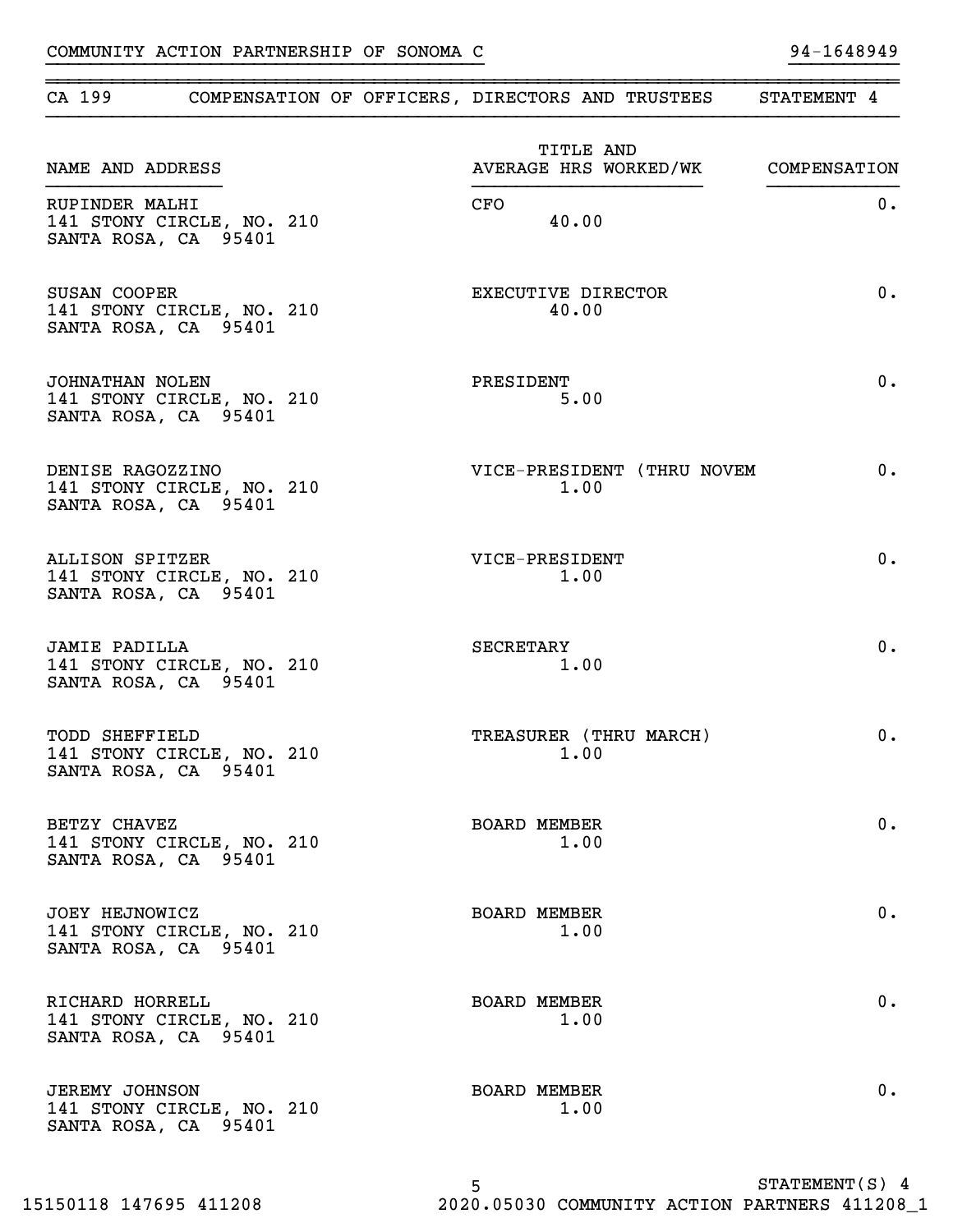| COMMUNITY ACTION PARTNERSHIP OF SONOMA C                         |                             | 94-1648949 |
|------------------------------------------------------------------|-----------------------------|------------|
| SHAUN MORAN<br>141 STONY CIRCLE, NO. 210<br>SANTA ROSA, CA 95401 | <b>BOARD MEMBER</b><br>1.00 | $0$ .      |
| TIM SERGENT<br>141 STONY CIRCLE, NO. 210<br>SANTA ROSA, CA 95401 | <b>BOARD MEMBER</b><br>1.00 | 0.         |
| SUSY VALLE<br>141 STONY CIRCLE, NO. 210<br>SANTA ROSA, CA 95401  | <b>BOARD MEMBER</b><br>1.00 | 0.         |

}}}}}}}}}}}}

~~~~~~~~~~~~

TOTAL TO FORM 199, PART II, LINE 11 0.

| CA 199                              | OTHER EXPENSES | STATEMENT 5   |
|-------------------------------------|----------------|---------------|
| DESCRIPTION                         |                | <b>AMOUNT</b> |
| INDIRECT/ADMIN EXPENSES             |                | 253,477.      |
| EMPLOYEE DEVELOPMENT                |                | 49,723.       |
| IN-KIND EXPENSES                    |                | 44,941.       |
| BUILDING MAINTENANCE &              |                | 43,497.       |
| PENSION PLAN CONTRIBUTIONS          |                | 147,271.      |
| OTHER EMPLOYEE BENEFITS             |                | 812,059.      |
| LEGAL FEES                          |                | 1,931.        |
| ACCOUNTING FEES                     |                | 29,955.       |
| ADVERTISING AND PROMOTION           |                | 120, 267.     |
| OFFICE EXPENSES                     |                | 341,999.      |
| INFORMATION TECHNOLOGY              |                | 658,414.      |
| TRAVEL                              |                | 34,464.       |
| CONFERENCES AND CONVENTIONS         |                | 19,800.       |
| <b>INSURANCE</b>                    |                | 102, 349.     |
| ALL OTHER EXPENSES                  |                | 40,924.       |
| TOTAL TO FORM 199, PART II, LINE 17 |                | 2,701,071.    |

| CA 199<br>OTHER ASSETS                                                                      |                                  | STATEMENT 6                      |  |  |
|---------------------------------------------------------------------------------------------|----------------------------------|----------------------------------|--|--|
| DESCRIPTION                                                                                 | BEG. OF YEAR                     | END OF YEAR                      |  |  |
| PLEDGES AND GRANTS RECEIVABLE<br>PREPAID EXPENSES AND DEFERRED CHARGES<br>INTANGIBLE ASSETS | 894,895.<br>154, 289.<br>2, 234. | 1,406,551.<br>161,513.<br>1,276. |  |  |
| TOTAL TO FORM 199, SCHEDULE L, LINE 12                                                      | 1,051,418.                       | 1,569,340.                       |  |  |

~~~~~~~~~~~~~~ ~~~~~~~~~~~~~~

~~~~~~~~~~~~~~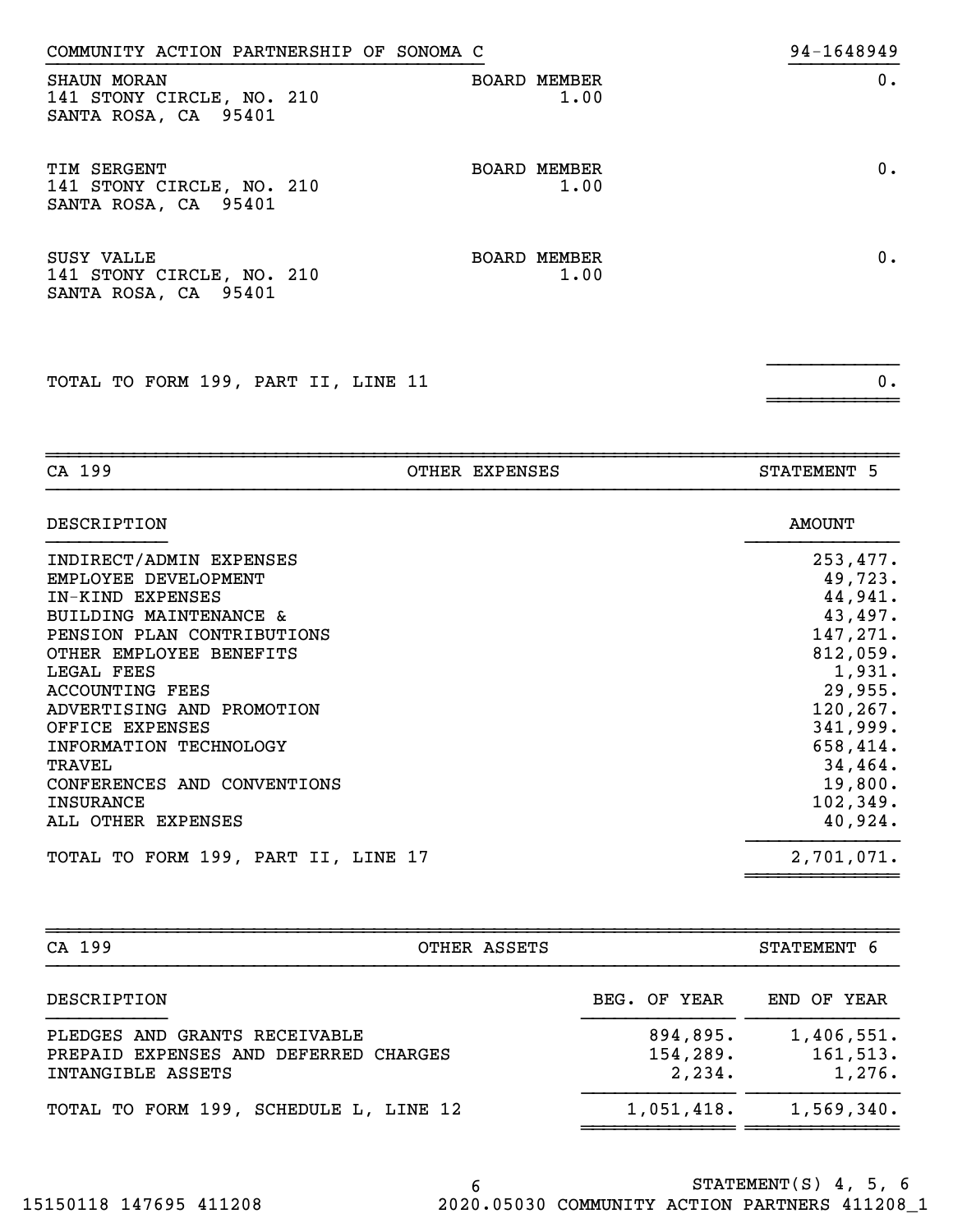| CA 199                                                |  | OTHER LIABILITIES    |            |                  | STATEMENT 7            |  |
|-------------------------------------------------------|--|----------------------|------------|------------------|------------------------|--|
| DESCRIPTION                                           |  |                      |            | BEG. OF YEAR     | END OF YEAR            |  |
| DEFERRED REVENUE<br>UNSECURED NOTES AND LOANS PAYABLE |  |                      |            | 1,083,055.<br>0. | 613,309.<br>1,492,538. |  |
| TOTAL TO FORM 199, SCHEDULE L, LINE 18                |  |                      | 1,083,055. |                  | 2,105,847.             |  |
| CA 199                                                |  | <b>FUND BALANCES</b> |            |                  | STATEMENT 8            |  |

}}}}}}}}}}}}}}}}}}}}}}}}}}}}}}}}}}}}}}}} }}}}}}}}}}

| DESCRIPTION                                                                 | BEG. OF YEAR          | END OF YEAR            |  |  |
|-----------------------------------------------------------------------------|-----------------------|------------------------|--|--|
| NET ASSETS WITHOUT DONOR RESTRICTIONS<br>NET ASSETS WITH DONOR RESTRICTIONS | 968,325.<br>324, 355. | 1,132,269.<br>381,305. |  |  |
| TOTAL TO FORM 199, SCHEDULE L, LINE 21                                      | 1,292,680.            | 1,513,574.             |  |  |

~~~~~~~~~~~~~~ ~~~~~~~~~~~~~~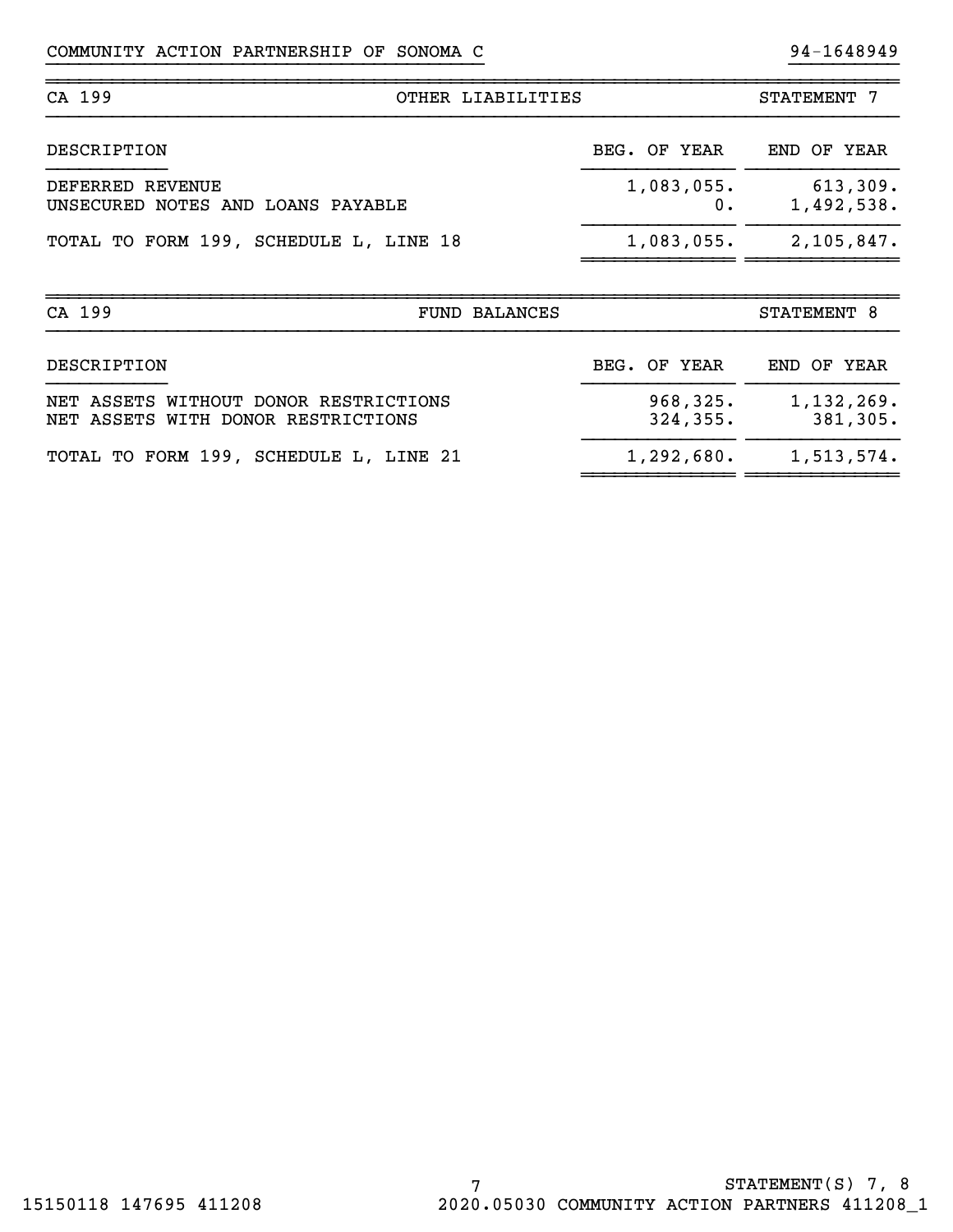| <b>TAXABLE YEAR</b><br>2020                | California e-file Return Authorization for<br><b>Exempt Organizations</b>                                                                                                                                                                                                                                                                                                                                                                                                                                                                                                                                                                                                                                                                                                                                                                                                                                                                                                                                                                                                                                                                                                                                                                                                                                                                                                                                                                     |                               |                    | <b>FORM</b>                                              |
|--------------------------------------------|-----------------------------------------------------------------------------------------------------------------------------------------------------------------------------------------------------------------------------------------------------------------------------------------------------------------------------------------------------------------------------------------------------------------------------------------------------------------------------------------------------------------------------------------------------------------------------------------------------------------------------------------------------------------------------------------------------------------------------------------------------------------------------------------------------------------------------------------------------------------------------------------------------------------------------------------------------------------------------------------------------------------------------------------------------------------------------------------------------------------------------------------------------------------------------------------------------------------------------------------------------------------------------------------------------------------------------------------------------------------------------------------------------------------------------------------------|-------------------------------|--------------------|----------------------------------------------------------|
| Exempt Organization name                   |                                                                                                                                                                                                                                                                                                                                                                                                                                                                                                                                                                                                                                                                                                                                                                                                                                                                                                                                                                                                                                                                                                                                                                                                                                                                                                                                                                                                                                               |                               | Identifying number |                                                          |
|                                            | COMMUNITY ACTION PARTNERSHIP OF                                                                                                                                                                                                                                                                                                                                                                                                                                                                                                                                                                                                                                                                                                                                                                                                                                                                                                                                                                                                                                                                                                                                                                                                                                                                                                                                                                                                               |                               |                    |                                                          |
|                                            | SONOMA COUNTY                                                                                                                                                                                                                                                                                                                                                                                                                                                                                                                                                                                                                                                                                                                                                                                                                                                                                                                                                                                                                                                                                                                                                                                                                                                                                                                                                                                                                                 |                               |                    | 94-1648949                                               |
| Part I                                     | Electronic Return Information (whole dollars only)                                                                                                                                                                                                                                                                                                                                                                                                                                                                                                                                                                                                                                                                                                                                                                                                                                                                                                                                                                                                                                                                                                                                                                                                                                                                                                                                                                                            |                               |                    |                                                          |
| 1                                          | Total gross receipts (Form 199, line 4)                                                                                                                                                                                                                                                                                                                                                                                                                                                                                                                                                                                                                                                                                                                                                                                                                                                                                                                                                                                                                                                                                                                                                                                                                                                                                                                                                                                                       |                               | $1 \equiv$         | 12,762,912                                               |
| 2                                          | Total gross income (Form 199, line 8)                                                                                                                                                                                                                                                                                                                                                                                                                                                                                                                                                                                                                                                                                                                                                                                                                                                                                                                                                                                                                                                                                                                                                                                                                                                                                                                                                                                                         |                               |                    | $2\overline{12,762,912}$                                 |
| 3                                          | Total expenses and disbursements (Form 199, line 9)                                                                                                                                                                                                                                                                                                                                                                                                                                                                                                                                                                                                                                                                                                                                                                                                                                                                                                                                                                                                                                                                                                                                                                                                                                                                                                                                                                                           |                               |                    | 12,823,621                                               |
|                                            |                                                                                                                                                                                                                                                                                                                                                                                                                                                                                                                                                                                                                                                                                                                                                                                                                                                                                                                                                                                                                                                                                                                                                                                                                                                                                                                                                                                                                                               |                               |                    |                                                          |
| Part II                                    | Settle Your Account Electronically for Taxable Year 2020                                                                                                                                                                                                                                                                                                                                                                                                                                                                                                                                                                                                                                                                                                                                                                                                                                                                                                                                                                                                                                                                                                                                                                                                                                                                                                                                                                                      |                               |                    |                                                          |
| 4                                          | Electronic funds withdrawal<br>4a Amount<br>4b Withdrawal date (mm/dd/yyyy)                                                                                                                                                                                                                                                                                                                                                                                                                                                                                                                                                                                                                                                                                                                                                                                                                                                                                                                                                                                                                                                                                                                                                                                                                                                                                                                                                                   |                               |                    |                                                          |
| Part III                                   | <b>Banking Information</b> (Have you verified the exempt organization's banking information?)                                                                                                                                                                                                                                                                                                                                                                                                                                                                                                                                                                                                                                                                                                                                                                                                                                                                                                                                                                                                                                                                                                                                                                                                                                                                                                                                                 |                               |                    |                                                          |
| 5 Routing number                           |                                                                                                                                                                                                                                                                                                                                                                                                                                                                                                                                                                                                                                                                                                                                                                                                                                                                                                                                                                                                                                                                                                                                                                                                                                                                                                                                                                                                                                               |                               |                    |                                                          |
| 6 Account number                           | 7 Type of account:                                                                                                                                                                                                                                                                                                                                                                                                                                                                                                                                                                                                                                                                                                                                                                                                                                                                                                                                                                                                                                                                                                                                                                                                                                                                                                                                                                                                                            | Checking                      |                    | Savings                                                  |
|                                            | Part IV Declaration of Officer                                                                                                                                                                                                                                                                                                                                                                                                                                                                                                                                                                                                                                                                                                                                                                                                                                                                                                                                                                                                                                                                                                                                                                                                                                                                                                                                                                                                                |                               |                    |                                                          |
| on line 4a.                                | I authorize the exempt organization's account to be settled as designated in Part II. If I check Part II, Box 4, I authorize an electronic funds withdrawal for the amount listed                                                                                                                                                                                                                                                                                                                                                                                                                                                                                                                                                                                                                                                                                                                                                                                                                                                                                                                                                                                                                                                                                                                                                                                                                                                             |                               |                    |                                                          |
| Sign                                       | California electronic return. To the best of my knowledge and belief, the exempt organization's return is true, correct, and complete. If the exempt organization is filing<br>a balance due return, I understand that if the Franchise Tax Board (FTB) does not receive full and timely payment of the exempt organization's fee liability, the exempt<br>organization will remain liable for the fee liability and all applicable interest and penalties. I authorize the exempt organization return and accompanying schedules and<br>statements be transmitted to the FTB by the ERO, transmitter, or intermediate service provider. If the processing of the exempt organization's return or refund is<br>delayed, I authorize the FTB to disclose to the ERO or intermediate service provider the reason(s) for the delay.<br>EXECUTIVE DIRECTOR'                                                                                                                                                                                                                                                                                                                                                                                                                                                                                                                                                                                       |                               |                    |                                                          |
| Here                                       | Signature of officer<br>Date<br>Title                                                                                                                                                                                                                                                                                                                                                                                                                                                                                                                                                                                                                                                                                                                                                                                                                                                                                                                                                                                                                                                                                                                                                                                                                                                                                                                                                                                                         |                               |                    |                                                          |
|                                            |                                                                                                                                                                                                                                                                                                                                                                                                                                                                                                                                                                                                                                                                                                                                                                                                                                                                                                                                                                                                                                                                                                                                                                                                                                                                                                                                                                                                                                               |                               |                    |                                                          |
| Part V                                     | Declaration of Electronic Return Originator (ERO) and Paid Preparer.<br>I declare that I have reviewed the above exempt organization's return and that the entries on form FTB 8453-EO are complete and correct to the best of my knowledge. (If I<br>am only an intermediate service provider, I understand that I am not responsible for reviewing the exempt organization's return. I declare, however, that form FTB 8453-EO<br>accurately reflects the data on the return.) I have obtained the organization officer's signature on form FTB 8453-EO before transmitting this return to the FTB; I have<br>provided the organization officer with a copy of all forms and information that I will file with the FTB, and I have followed all other requirements described in FTB Pub.<br>1345, 2020 Handbook for Authorized e-file Providers. I will keep form FTB 8453-EO on file for four years from the due date of the return or four years from the date<br>the exempt organization return is filed, whichever is later, and I will make a copy available to the FTB upon request. If I am also the paid preparer, under penalties of perjury,<br>I declare that I have examined the above exempt organization's return and accompanying schedules and statements, and to the best of my knowledge and belief, they are<br>true, correct, and complete. I make this declaration based on all information of which I have knowledge. |                               |                    |                                                          |
| ERO's-<br>signature<br>ERO<br>Must<br>Sign | Date<br>Check if<br>also paid<br>$\overline{\textnormal{x}}$<br>JOHN HEMMING, CPA<br>preparer<br>Firm's name (or yours<br>WIPFLI LLP<br>if self-employed)<br>PO BOX 8700<br>and address                                                                                                                                                                                                                                                                                                                                                                                                                                                                                                                                                                                                                                                                                                                                                                                                                                                                                                                                                                                                                                                                                                                                                                                                                                                       | Check<br>if self-<br>employed |                    | <b>ERO's PTIN</b><br>P00856805<br>Firm's FEIN 39-0758449 |
|                                            | MADISON, WI                                                                                                                                                                                                                                                                                                                                                                                                                                                                                                                                                                                                                                                                                                                                                                                                                                                                                                                                                                                                                                                                                                                                                                                                                                                                                                                                                                                                                                   |                               |                    | ZIP code 53708-8700                                      |
|                                            | Under penalties of perjury, I declare that I have examined the above organization's return and accompanying schedules and statements, and to the best of my knowledge<br>and belief, they are true, correct, and complete. I make this declaration based on all information of which I have knowledge.                                                                                                                                                                                                                                                                                                                                                                                                                                                                                                                                                                                                                                                                                                                                                                                                                                                                                                                                                                                                                                                                                                                                        |                               |                    |                                                          |
|                                            |                                                                                                                                                                                                                                                                                                                                                                                                                                                                                                                                                                                                                                                                                                                                                                                                                                                                                                                                                                                                                                                                                                                                                                                                                                                                                                                                                                                                                                               |                               |                    |                                                          |
| Paid<br>Preparer                           | Date<br>Paid<br>Check<br>if self-<br>preparer's<br>signature<br>employed                                                                                                                                                                                                                                                                                                                                                                                                                                                                                                                                                                                                                                                                                                                                                                                                                                                                                                                                                                                                                                                                                                                                                                                                                                                                                                                                                                      |                               |                    | Paid preparer's PTIN                                     |
| <b>Must</b>                                | Firm's name (or yours                                                                                                                                                                                                                                                                                                                                                                                                                                                                                                                                                                                                                                                                                                                                                                                                                                                                                                                                                                                                                                                                                                                                                                                                                                                                                                                                                                                                                         |                               | Firm's FEIN        |                                                          |
| Sign                                       | if self-employed)<br>and address                                                                                                                                                                                                                                                                                                                                                                                                                                                                                                                                                                                                                                                                                                                                                                                                                                                                                                                                                                                                                                                                                                                                                                                                                                                                                                                                                                                                              |                               |                    |                                                          |
|                                            |                                                                                                                                                                                                                                                                                                                                                                                                                                                                                                                                                                                                                                                                                                                                                                                                                                                                                                                                                                                                                                                                                                                                                                                                                                                                                                                                                                                                                                               |                               | ZIP code           |                                                          |

**For Privacy Notice, get FTB 1131 ENG/SP.**

FTB 8453-EO 2020

029021 11-19-20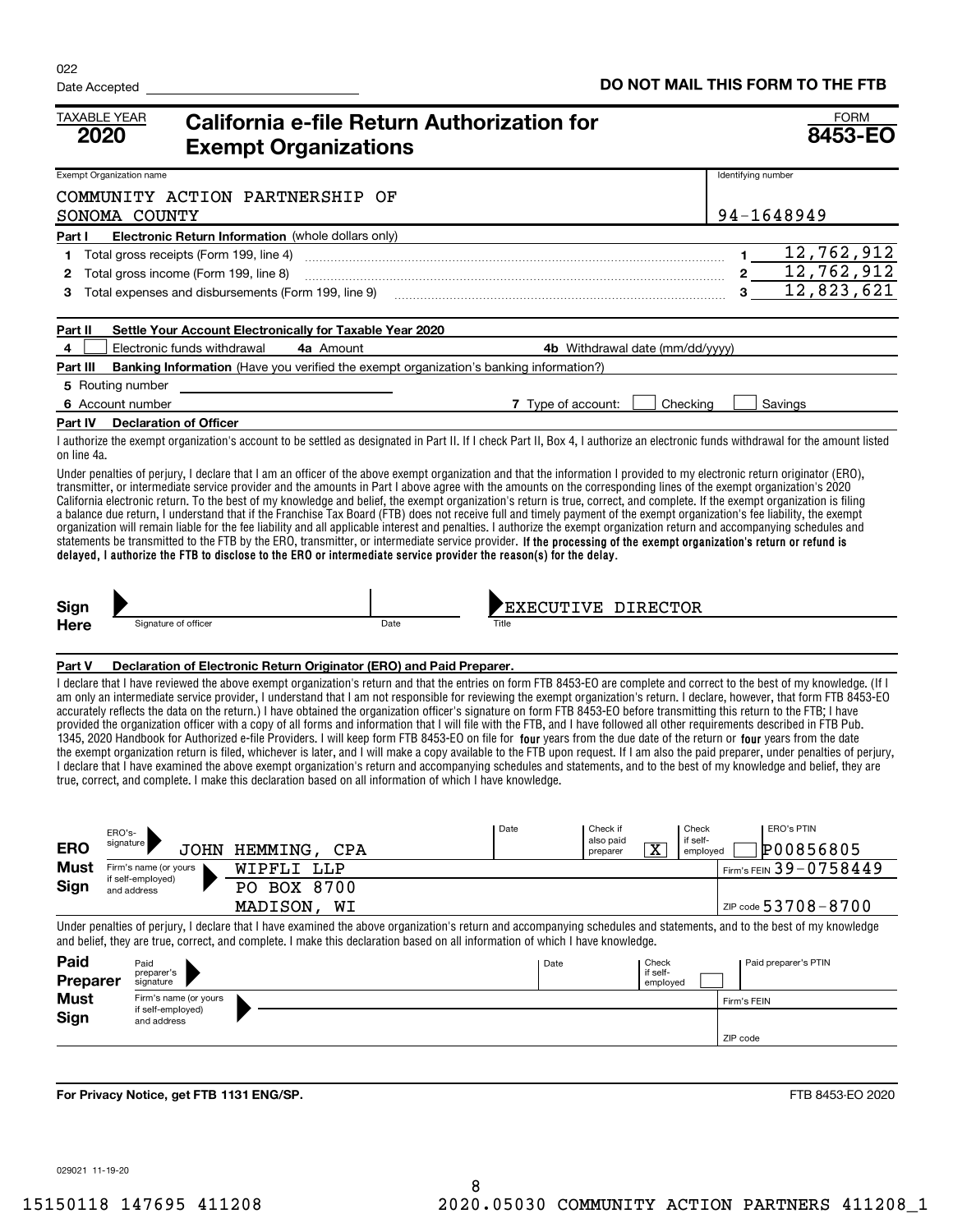| STATE OF CALIFORNIA<br>RRF-1                                                   |                |                                                                                                                                                                                                                                                                      |              |                                           | DEPARTMENT OF JUSTICE                                                         |                | PAGE 1 of 5 |
|--------------------------------------------------------------------------------|----------------|----------------------------------------------------------------------------------------------------------------------------------------------------------------------------------------------------------------------------------------------------------------------|--------------|-------------------------------------------|-------------------------------------------------------------------------------|----------------|-------------|
| (Rev. 09/2017)<br>MAIL TO:<br>Registry of Charitable Trusts<br>P.O. Box 903447 |                | ANNUAL REGISTRATION RENEWAL FEE REPORT<br>TO ATTORNEY GENERAL OF CALIFORNIA                                                                                                                                                                                          |              |                                           | (For Registry Use Only)                                                       |                |             |
| Sacramento, CA 94203-4470<br>STREET ADDRESS:                                   |                | Sections 12586 and 12587, California Government Code<br>11 Cal. Code Regs. sections 301-306, 309, 311, and 312                                                                                                                                                       |              |                                           |                                                                               |                |             |
| 1300   Street<br>Sacramento, CA 95814                                          |                | Failure to submit this report annually no later than four months and fifteen days after the end of the                                                                                                                                                               |              |                                           |                                                                               |                |             |
| (916)210-6400<br><b>WEBSITE ADDRESS:</b>                                       |                | organization's accounting period may result in the loss of tax exemption and the assessment of a<br>minimum tax of \$800, plus interest, and/or fines or filing penalties. Revenue & Taxation Code section                                                           |              |                                           |                                                                               |                |             |
| www.oag.ca.gov/charities                                                       |                | 23703; Government Code section 12586.1. IRS extensions will be honored.                                                                                                                                                                                              |              |                                           |                                                                               |                |             |
| COMMUNITY ACTION PARTNERSHIP OF<br>SONOMA COUNTY                               |                |                                                                                                                                                                                                                                                                      | Check if:    | Change of address<br>Amended report       |                                                                               |                |             |
| Name of Organization                                                           |                |                                                                                                                                                                                                                                                                      |              |                                           |                                                                               |                |             |
| List all DBAs and names the organization uses or has used                      |                |                                                                                                                                                                                                                                                                      |              |                                           |                                                                               |                |             |
| 141 STONY CIRCLE, NO. 210<br>Address (Number and Street)                       |                |                                                                                                                                                                                                                                                                      |              | State Charity Registration Number CT 8711 |                                                                               |                |             |
| SANTA ROSA, CA 95401<br>City or Town, State, and ZIP Code                      |                |                                                                                                                                                                                                                                                                      |              | Corporation or Organization No. 0527948   |                                                                               |                |             |
| $707 - 544 - 6911$                                                             |                |                                                                                                                                                                                                                                                                      |              | Federal Employer ID No. 94-1648949        |                                                                               |                |             |
| <b>Telephone Number</b>                                                        | E-mail Address |                                                                                                                                                                                                                                                                      |              |                                           |                                                                               |                |             |
|                                                                                |                | ANNUAL REGISTRATION RENEWAL FEE SCHEDULE (11 Cal. Code Regs. sections 301-307, 311, and 312)<br>Make Check Payable to Department of Justice                                                                                                                          |              |                                           |                                                                               |                |             |
| <b>Gross Annual Revenue</b>                                                    | Fee            | <b>Gross Annual Revenue</b>                                                                                                                                                                                                                                          | Fee          | <b>Gross Annual Revenue</b>               |                                                                               | Fee            |             |
| Less than \$25,000<br>Between \$25,000 and \$100,000                           | 0<br>\$25      | Between \$100,001 and \$250,000<br>Between \$250,001 and \$1 million                                                                                                                                                                                                 | \$50<br>\$75 |                                           | Between \$1,000,001 and \$10 million<br>Between \$10,000,001 and \$50 million | \$150<br>\$225 |             |
|                                                                                |                |                                                                                                                                                                                                                                                                      |              | Greater than \$50 million                 |                                                                               | \$300          |             |
| <b>PART A - ACTIVITIES</b>                                                     |                |                                                                                                                                                                                                                                                                      |              |                                           |                                                                               |                |             |
|                                                                                |                | For your most recent full accounting period (beginning 03/01/2020                                                                                                                                                                                                    |              | ending $02/28/2021$                       | ) list:                                                                       |                |             |
|                                                                                |                |                                                                                                                                                                                                                                                                      |              |                                           |                                                                               |                |             |
|                                                                                |                |                                                                                                                                                                                                                                                                      |              |                                           |                                                                               |                |             |
|                                                                                |                |                                                                                                                                                                                                                                                                      |              |                                           |                                                                               |                |             |
|                                                                                |                | <b>PART B - STATEMENTS REGARDING ORGANIZATION DURING THE PERIOD OF THIS REPORT</b>                                                                                                                                                                                   |              |                                           |                                                                               |                |             |
|                                                                                |                | Note: All questions must be answered. If you answer "yes" to any of the questions below, you must attach a separate page<br>providing an explanation and details for each "yes" response. Please review RRF-1 instructions for information required.                 |              |                                           |                                                                               |                |             |
| 1.                                                                             |                | During this reporting period, were there any contracts, loans, leases or other financial transactions between the organization<br>and any officer, director or trustee thereof, either directly or with an entity in which any such officer, director or trustee had |              |                                           |                                                                               | <b>Yes</b>     | No.         |
| any financial interest?<br>2.                                                  |                | During this reporting period, was there any theft, embezzlement, diversion or misuse of the organization's charitable property                                                                                                                                       |              |                                           |                                                                               |                | X           |
| or funds?                                                                      |                |                                                                                                                                                                                                                                                                      |              |                                           |                                                                               |                | X           |
| 3.                                                                             |                | During this reporting period, were any organization funds used to pay any penalty, fine or judgment?                                                                                                                                                                 |              |                                           |                                                                               |                | X           |
| 4.<br>commercial coventurer used?                                              |                | During this reporting period, were the services of a commercial fundraiser, fundraising counsel for charitable purposes, or                                                                                                                                          |              |                                           |                                                                               |                | X           |
| 5.                                                                             |                | During this reporting period, did the organization receive any governmental funding?                                                                                                                                                                                 |              |                                           | SEE STATEMENT 9                                                               | X              |             |
| 6.                                                                             |                | During this reporting period, did the organization hold a raffle for charitable purposes?                                                                                                                                                                            |              |                                           |                                                                               |                | X           |
| Does the organization conduct a vehicle donation program?<br>7.                |                |                                                                                                                                                                                                                                                                      |              |                                           |                                                                               |                | X           |
| 8.<br>generally accepted accounting principles for this reporting period?      |                | Did the organization conduct an independent audit and prepare audited financial statements in accordance with                                                                                                                                                        |              |                                           |                                                                               | X              |             |
| 9.                                                                             |                | At the end of this reporting period, did the organization hold restricted net assets, while reporting negative unrestricted net assets?                                                                                                                              |              |                                           |                                                                               |                | X           |
|                                                                                |                | I declare under penalty of perjury that I have examined this report, including accompanying documents, and to the best of my knowledge<br>and belief, the content is true, correct and complete, and I am authorized to sign.                                        |              |                                           |                                                                               |                |             |
|                                                                                |                | SUSAN COOPER                                                                                                                                                                                                                                                         |              | EXECUTIVE DIRECTOR                        |                                                                               |                |             |